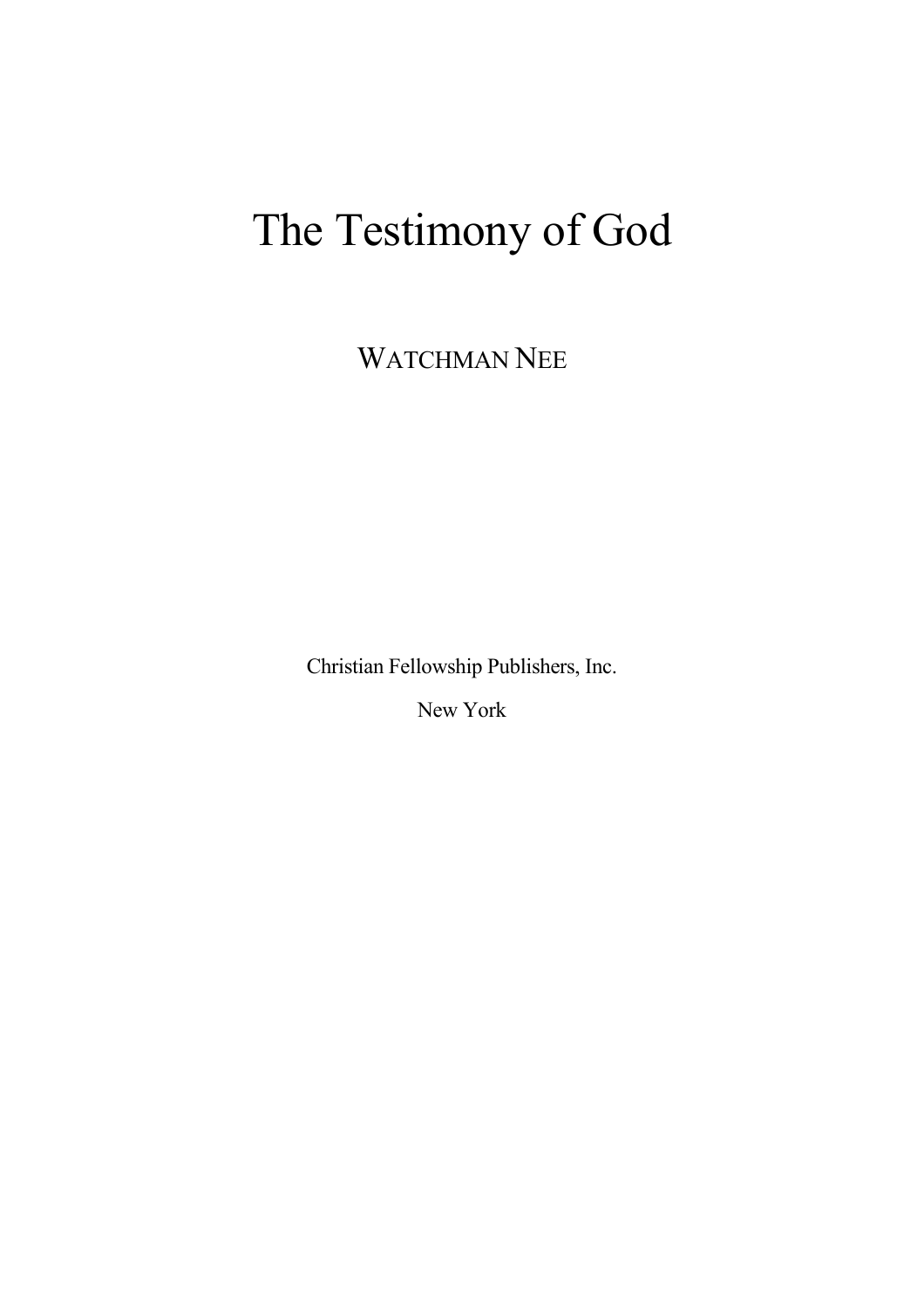Copyright ©1979 Christian Fellowship Publishers, Inc. New York All Rights Reserved

ISBN 0-935008-44-6

Available from the Publishers at:

11515 Allecingie Parkway Richmond, Virginia 23235

PRINTED IN U.S.A.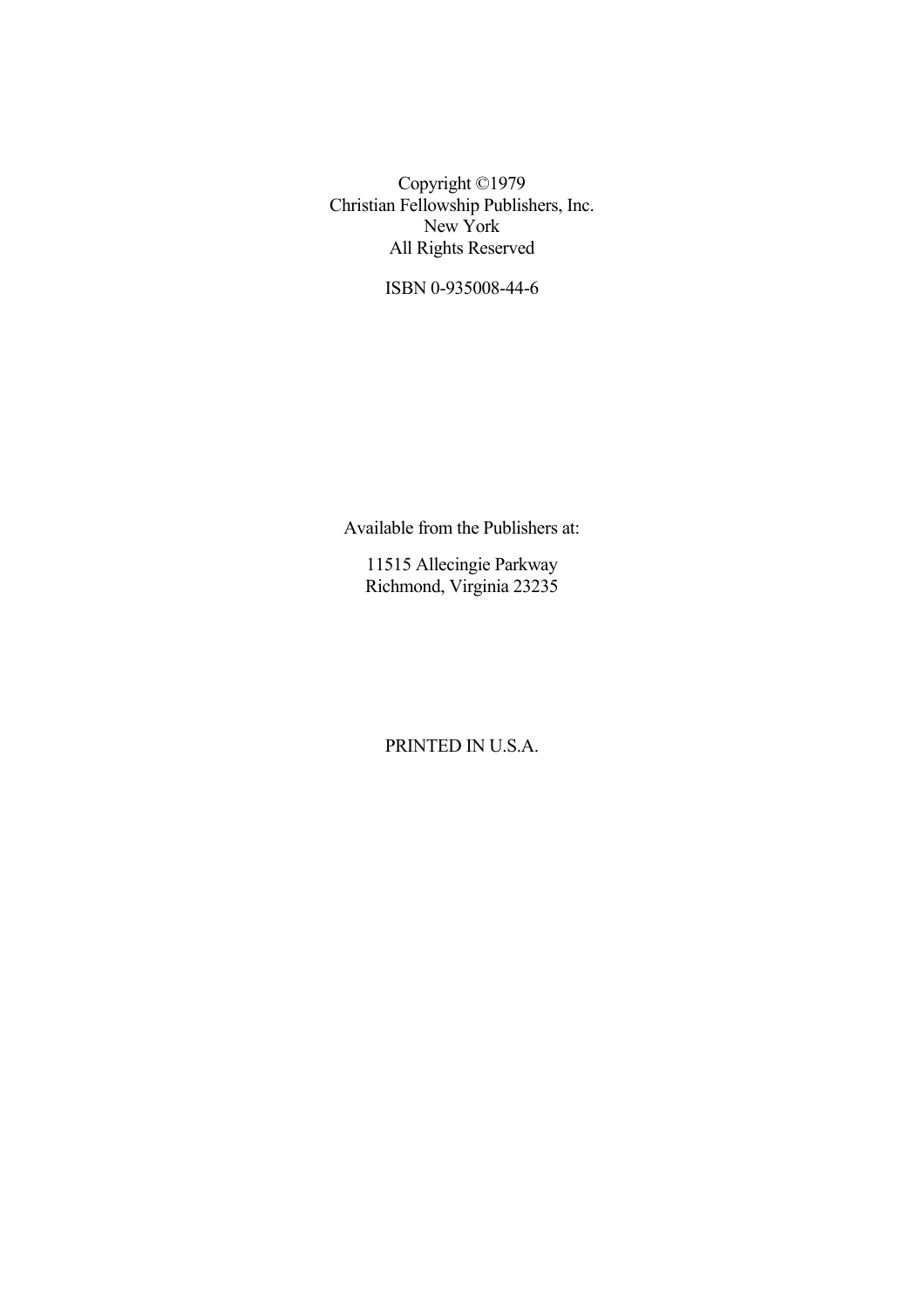#### **TRANSLATOR'S PREFACE**

We frequently mention the testimony of God, but what exactly is His testimony and what does this testimony mean to us? The testimony is the self revelation of God. In other words, it represents God's heart desire, which is also God's requirement—or we may say, God's standard. His standard reveals himself, showing us what a God He is. When this testimony comes to man, it becomes law. On God's side, it is testimony, but on the human side, it is law.

The Lord Jesus comes to bear witness to the Father; the Holy Spirit comes to bear witness to Christ; the church is to maintain the testimony of Jesus Christ in the power of the Holy Spirit. The witnessing of Christ is none other than telling people who Christ is and what Christ is. It behooves us not to sin against this testimony for whenever we do sin against it, our action will not easily be overlooked by God.

In this volume Watchman Nee presents in the first part the testimony of God as to what it is, how it comes to us, and what our responsibility is towards it. In the second part, he exhorts us to be faithful to the testimony which is committed to us and to finish our course triumphantly. May such faithfulness to the very end be the case in the lives of all who read the pages of this book.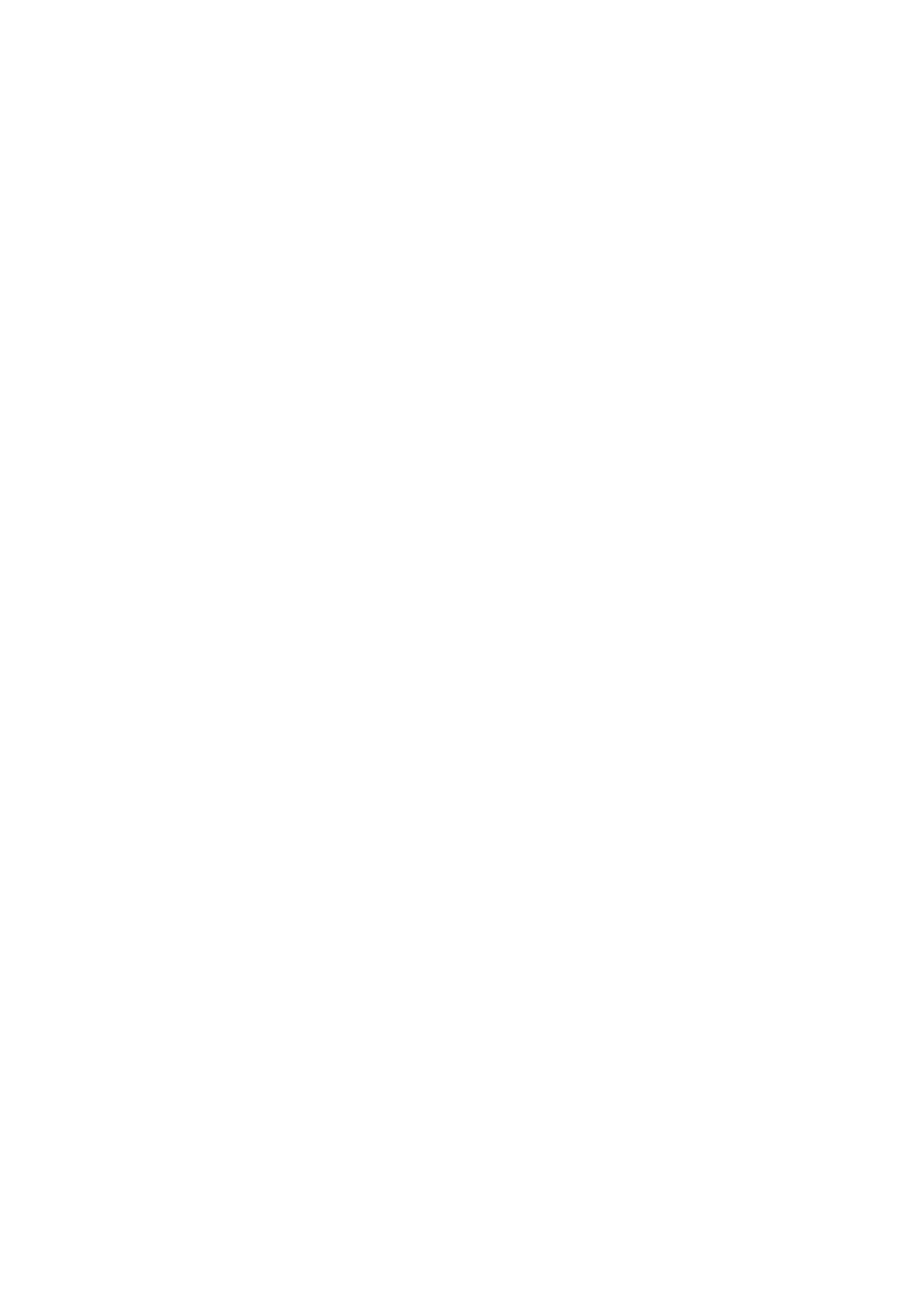## **CONTENTS**

#### *Part ONE:* **"THE TESTIMONY OF GOD"**<sup>∗</sup>

| <b>The Testimony of God</b>                                       | 9  |
|-------------------------------------------------------------------|----|
| The Testimony of the Lord Jesus before the High Priest and Pilate | 23 |
| The Testimony of Jesus Christ                                     | 29 |
| The Ark: the Center of the Tabernacle                             | 35 |
| <b>According to Pattern</b>                                       | 51 |
| Part TWO: "RECKONED AS FAITHFUL"**                                |    |
| The Book of Acts Goes On                                          | 71 |
| <b>Run the Race Set before Us</b>                                 | 77 |
| The Last Voyage                                                   | 91 |

-

<sup>∗</sup> 1 Corinthians 2.1

<sup>∗∗</sup> 1 Timothy 1.12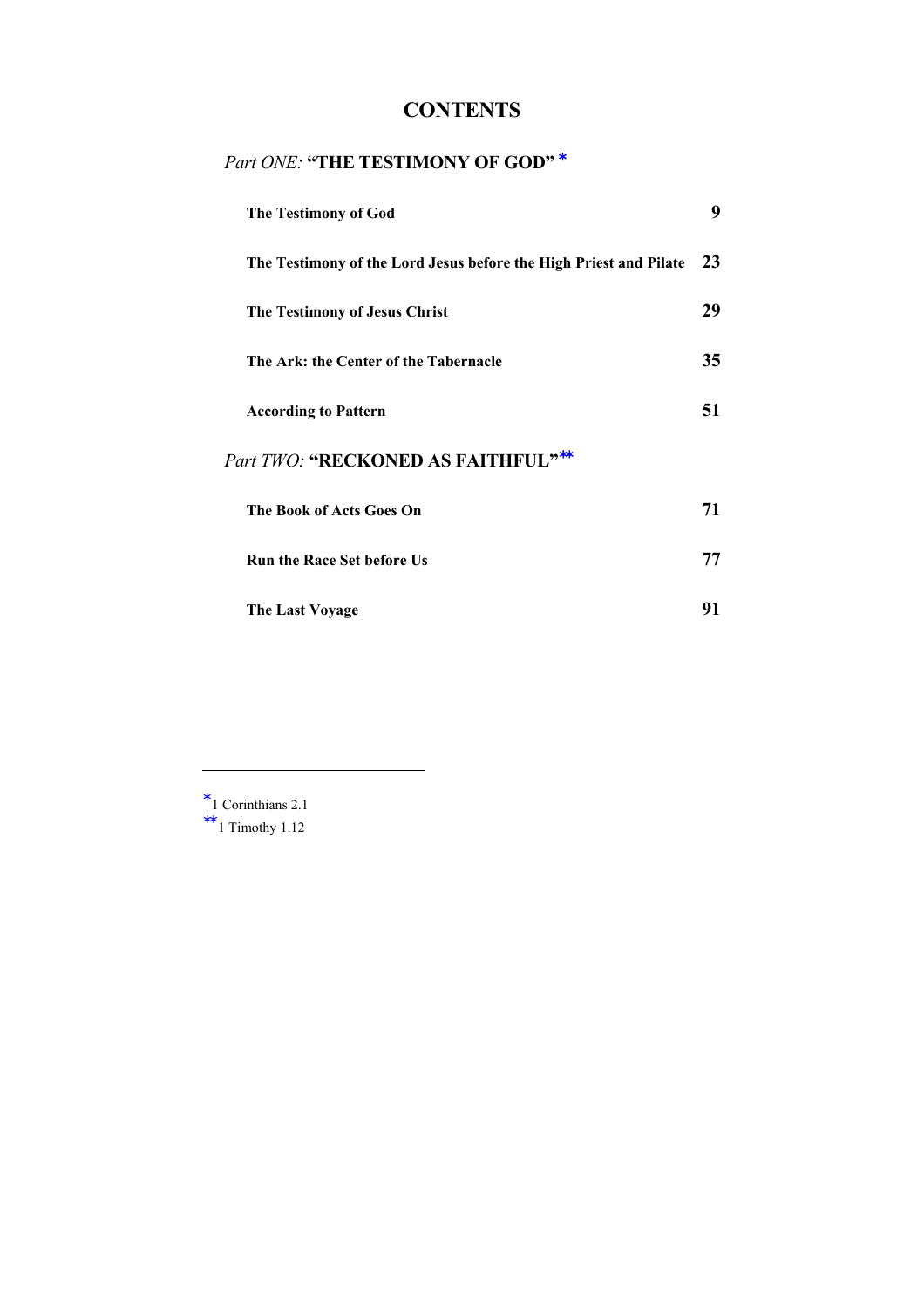This small volume is a collection of messages given in Chinese by the author on various occasions throughout his years of ministry. Because of the unity of their content, these messages are now being translated and published in single book form.

> Scripture quotations are from the American Standard Version of the Bible (1901), unless otherwise indicated.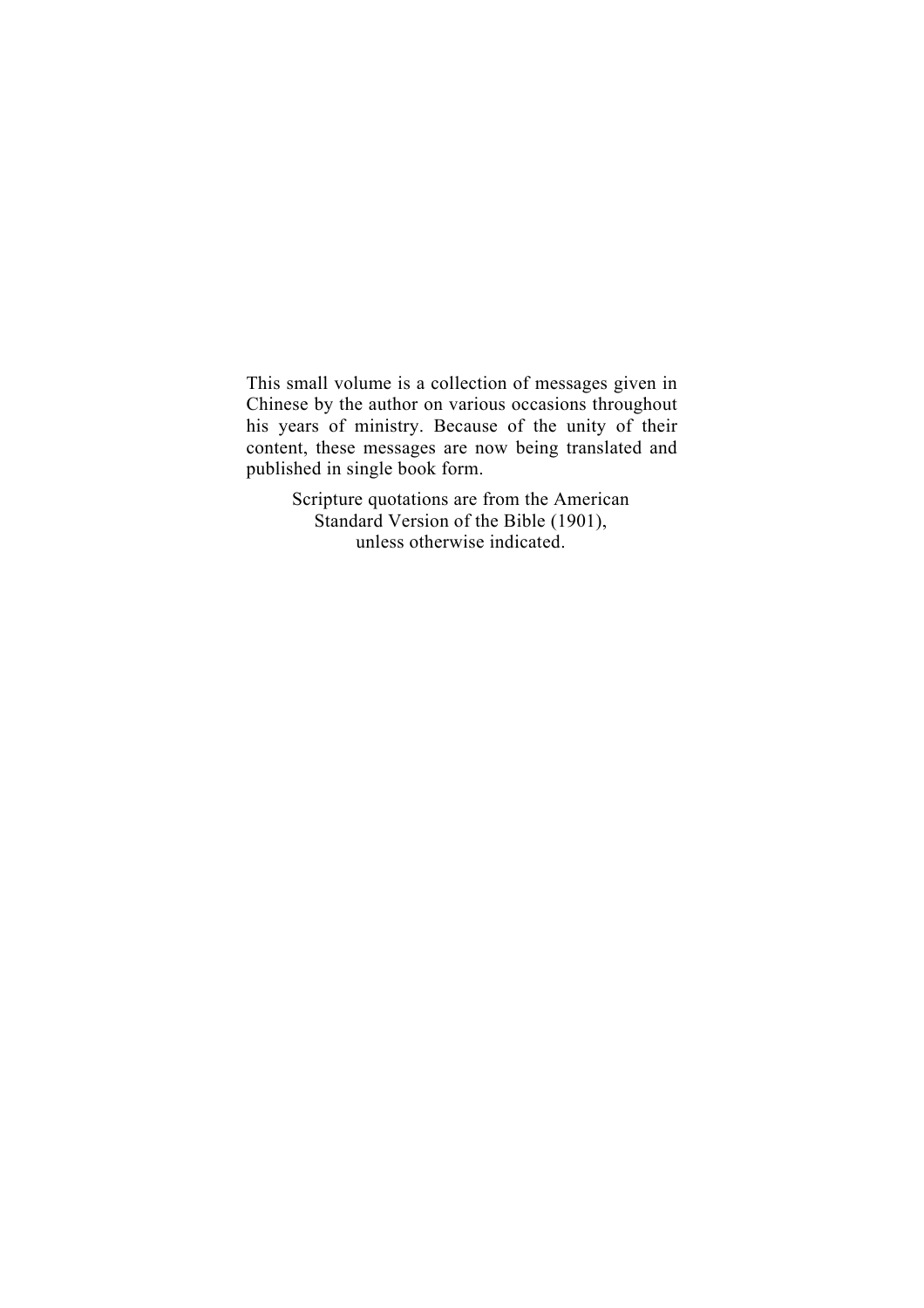### *P A R T O N E*

**"THE TESTIMONY OF GOD"**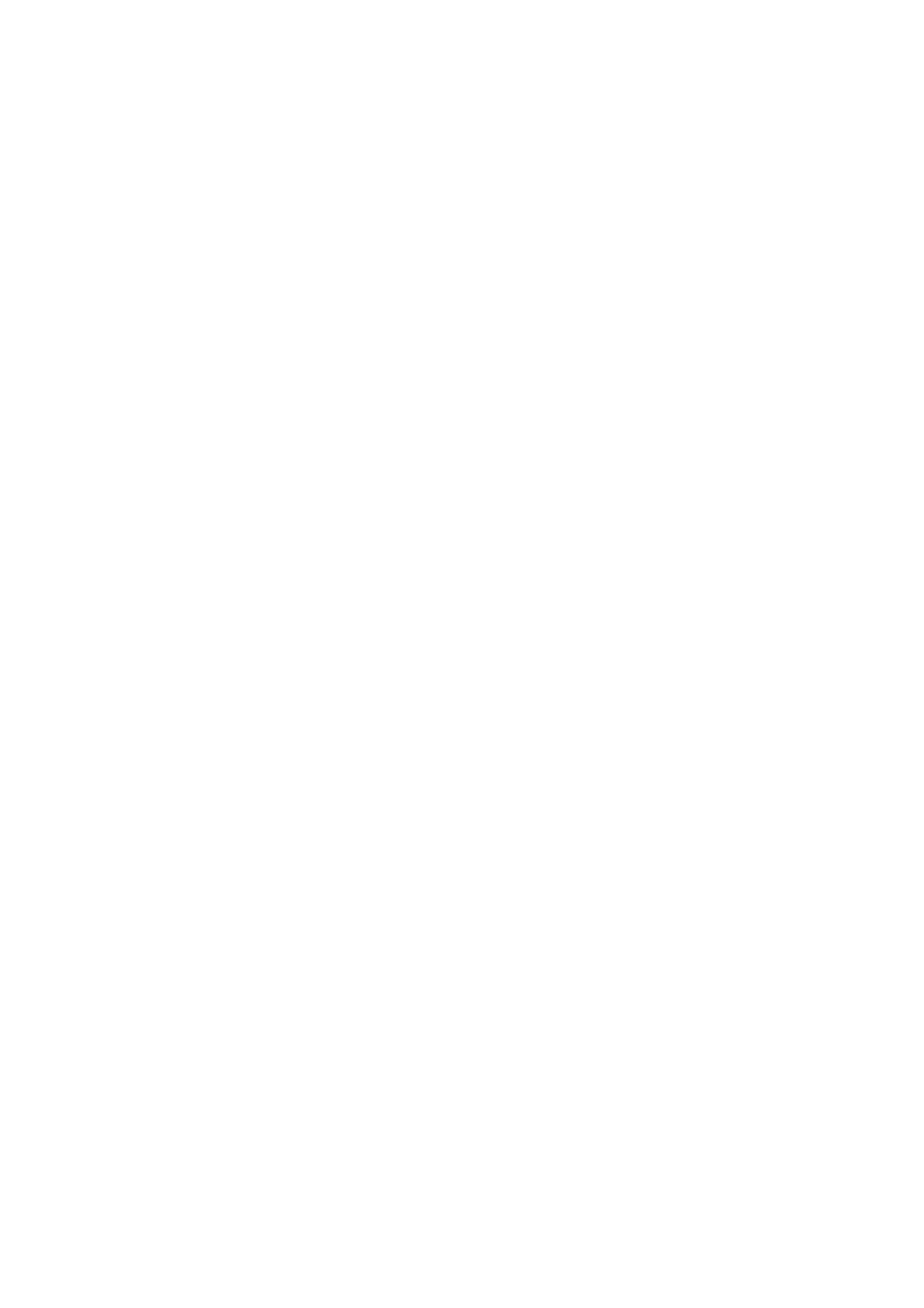

*I am thy servant; give me understanding, that I may know thy testimonies. (Ps. 119.125)*

<span id="page-8-0"></span>**1** *am thy servant; give me understanding, that I may know thy testimonies. (Ps. 119.125)*<br>We frequently mention the testimony of God, but what is His testimony and to what does it point? We frequently mention the testimony of God, but what is His testimony and to what does it point?

The word "testimony" or "testimonies" is used more often in the Old Testament than in the New. Here we would take note especially of two places in the Old Testament. One is found in the Pentateuch of Moses, particularly in the Book of Exodus, where the word "testimony" is used profusely: such as in the phrases "the ark of the testimony" and "the two tables of the testimony" (see Ex. 25.22, 31.18). The other is found in Psalm 119 where the word "testimonies" is repeatedly employed. By looking closely at these two places we may have our eyes opened to know what is the real meaning of the testimony of God.

Psalm 119 refers many times to the word of God, to the precepts of God, the law of God, the statutes of God, the commandments of God, and also to the testimonies of God. The psalmist lists testimonies together with God's word, precepts, statutes, commandments, and so forth. We are exhorted to keep His testimonies in the same way as we are required to keep His word, precepts, law, statutes and commandments. It may sound a little strange to our ears when we say we must keep God's testimonies. But we find in the Bible that His testimonies are of the same nature as are His word, precepts, law, statutes and commandments.

In Exodus, Leviticus and Numbers we find not only that God's testimony stands on the same footing as His word and His law, but that even the two tables of stone on which His law was inscribed are called the two tables of the testimony and also that the ark in which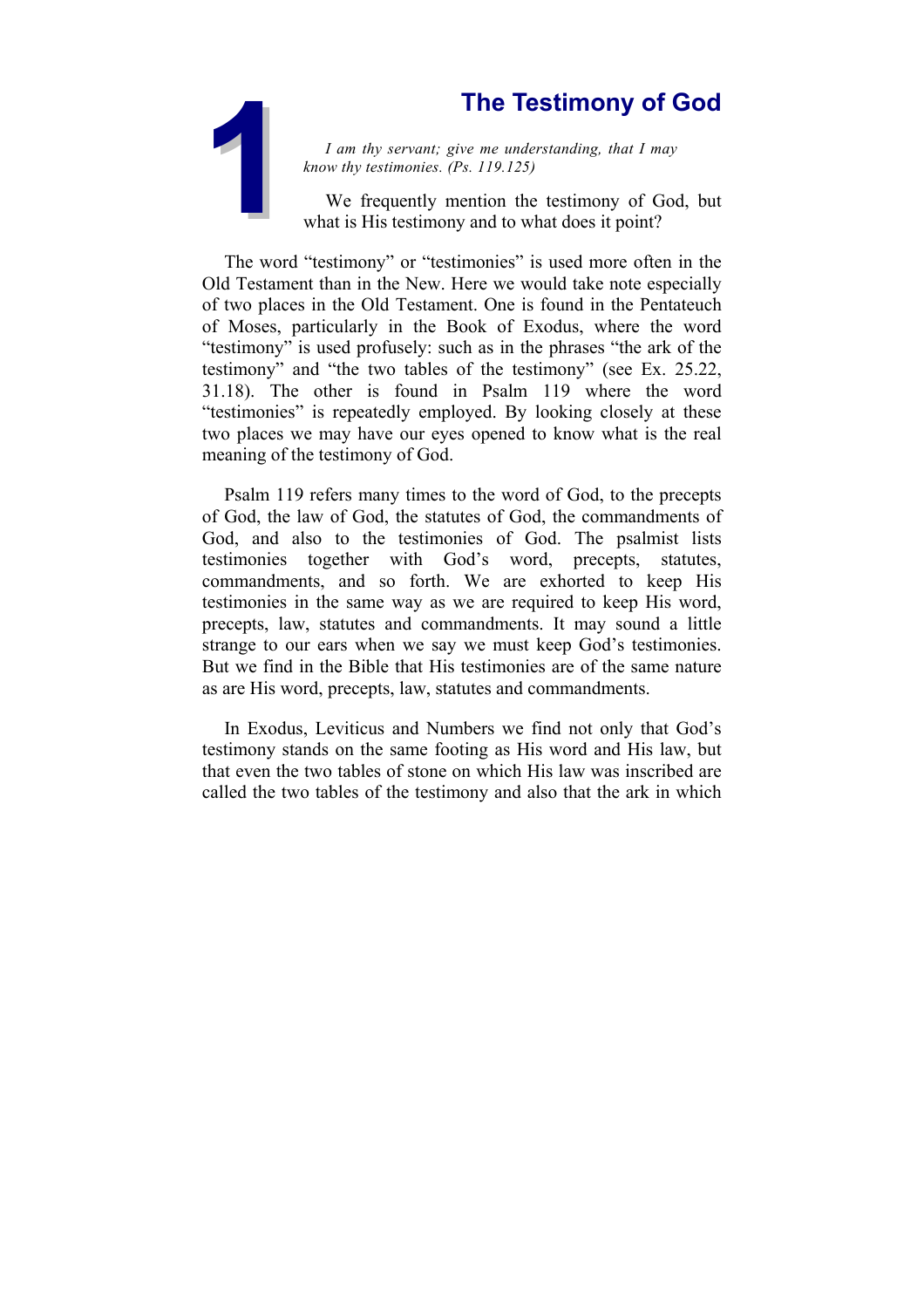the two tables were placed is called the ark of the testimony. All these things are of God's own doing.

Thus we are shown what the testimony is. The testimony is the law. In other words, it represents God's heart desire, which is also God's requirement—or may we say it, God's standard. As a matter of fact, the two tables of the testimony mentioned in Exodus picture for us a beautiful theme: the very standard of God. What is God's standard? His standard reveals himself, showing us what a God He is. And the testimony is given to us in order that we may know what is the absolute standard of God.

When this testimony comes to man, it becomes law. On God's side, it is testimony; but on the human side, it is law. Hence law and testimony are one and the same thing though viewed differently. It is testimony with respect to God; but it becomes law with respect to man. It testifies to what God requires; it delineates what needs to be kept by man. With regard to God, testimony is His demand; with regard to man, testimony is his duty. It bears witness to the kind of God we have as over against the sort of life we humans live. When it is placed in our hand, such a testimony convicts us of our unrighteousness since we have fallen short of the divine standard. But while it remains in the Lord's hand, it reveals what a God He is. Testimony, therefore, is the self-revelation of God.

This becomes even clearer in the New Testament period. The Lord Jesus comes to bear witness to the Father; the Holy Spirit comes to bear witness to Christ; and the church is to maintain the testimony of Christ Jesus in the power of the Holy Spirit. The witnessing of Christ is none other than telling people who Christ is and what Christ is. And this is called testimony. With respect to God, this testimony is nothing less than himself; with respect to us, this testimony is a most serious thing for it becomes law to us. It behooves us not to sin against this testimony. For whenever we do sin against it, our action will not be easily overlooked by God.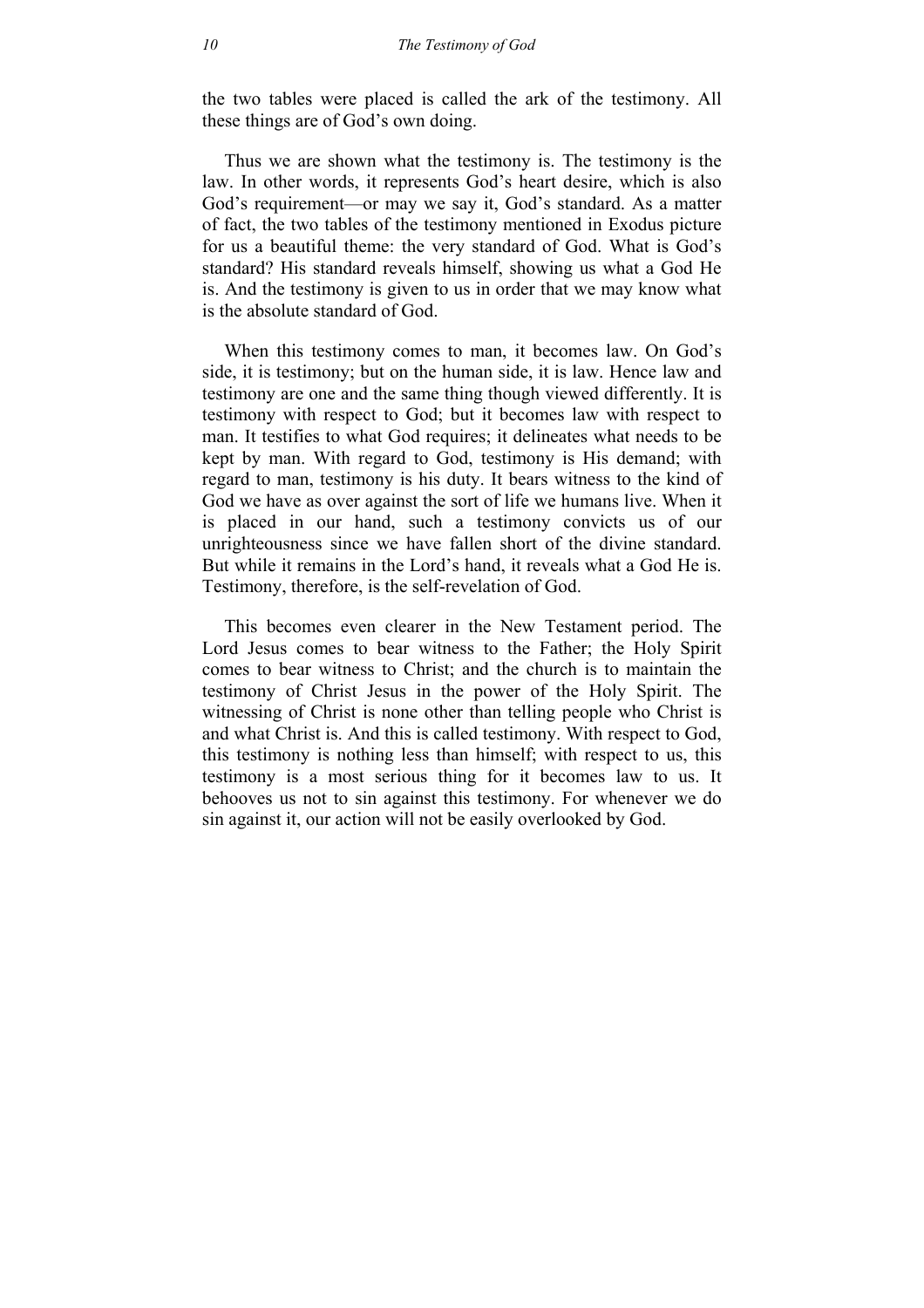#### *Testifying for God Requires Knowing Him*

We must acknowledge that this testimony is a tremendous thing. (Please note that the "testimony" referred to here is different from what is commonly known as "giving testimony.") For the primary idea surrounding this testimony is God's speaking concerning himself. By this testimony He himself tells us what a living God He is. He comes to man to bear witness to himself as to what kind of person He is. We must confess that this testimony is a spiritual reality, that which is ultimately real. Whoever fails to touch the ultimate reality does not touch the testimony. Strictly speaking, no one can bear witness for God, since from eternity to eternity the divine testimony is given by God himself. He alone can tell us what He is.

We may say many words about God and declare what a God He is, and in so doing we profess that we are testifying for Him; but all our words are of no avail. We may multiply our words ten or even a hundred times; even so, the testimony of which we have been speaking cannot be given by man: it has to come from God himself. If He himself does not speak, there will be no testimony. Do we see the gravity of this matter? If God chooses not to speak about himself, who can testify for Him? We may talk and talk, but this is useless for *we* are speaking. If God does not speak, all is vanity. As an illustration, suppose we go to a court to testify for some person. What value are our words if in spite of our eloquence the party directly involved keeps his silence and shows no expression whatsoever? Let us therefore be reminded once again that the testimony of God is God speaking of himself, and if He fails to speak, there is *no* testimony.

Hence to testify for God requires of man that he touch God himself so as to be able to speak the words which God wishes him to say. Man can speak only after God is known, seen and revealed to him. Only when he has touched this ultimate reality is he able to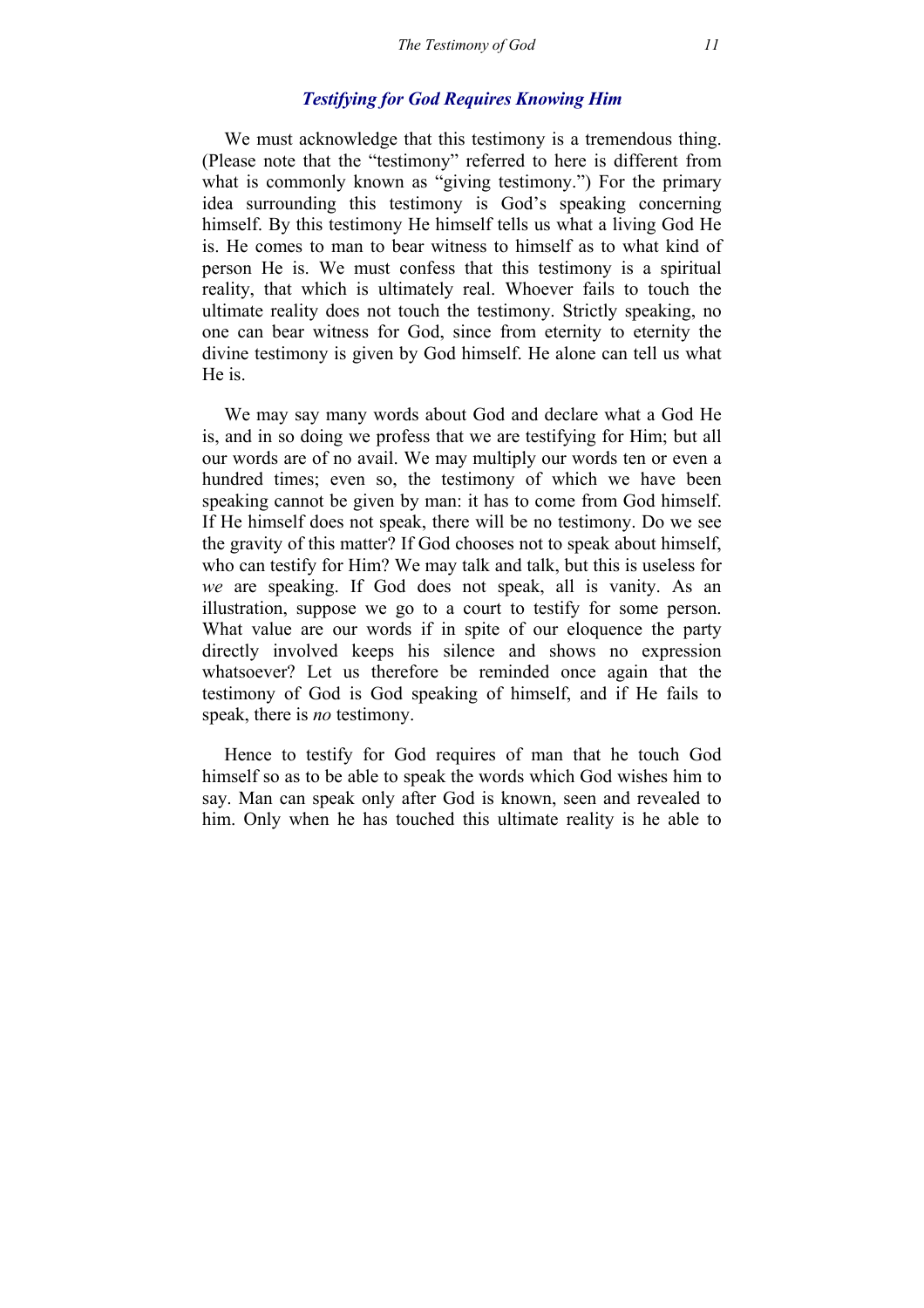open his mouth and testify for God. In case he has not touched this reality, he will have no words to say and therefore no testimony to give. One may spread the commandment or statute or ordinance or word of God, but testimony is quite a different matter. What comes to man is commandment, statute, ordinance or word, but testimony remains with God. All these other matters are external whereas testimony is the absolute reality. It consequently needs Christ, who comes from God to bear witness for God. Then too, it is the Holy Spirit who proceeds from Christ and bears witness for Christ. And hence the one who knows Christ and knows the Holy Spirit can bear witness for God and His Christ.

Such a witness does not rely upon the man's word or doctrine or teaching, because it is Christ himself who has come forth. A testimony may become a doctrine, but a doctrine can never become a testimony. When testimony is given, commandment may come upon man for him to obey; yet this commandment is not the testimony. This testimony is something totally different from the testimony we commonly know of. How often we say we cannot testify for we do not have the experience. Yet let us realize that even experience is too small to match up with *this* testimony. For this testimony is more than a matter of experience. It is touching the Lord himself. Yes, manward, testimony is indeed experience; nonetheless, the term experience is far too inadequate when discussing testimony. Because testimony is a matter of touching the Lord, He alone can testify for himself. Since there is none greater than God, He is the only One who can bear witness for himself.

One of the great problems confronting the church is the fact of too much doctrine coming from man. People speak on many doctrines and give many teachings on the Scriptures. They tell us what we ought to do, and what is scriptural or what is not scriptural. They are completely immersed in matters such as these. But true testimony is a matter of touching the ultimate reality; only touching God himself gives the testimony. Read again the five books of Moses and Psalm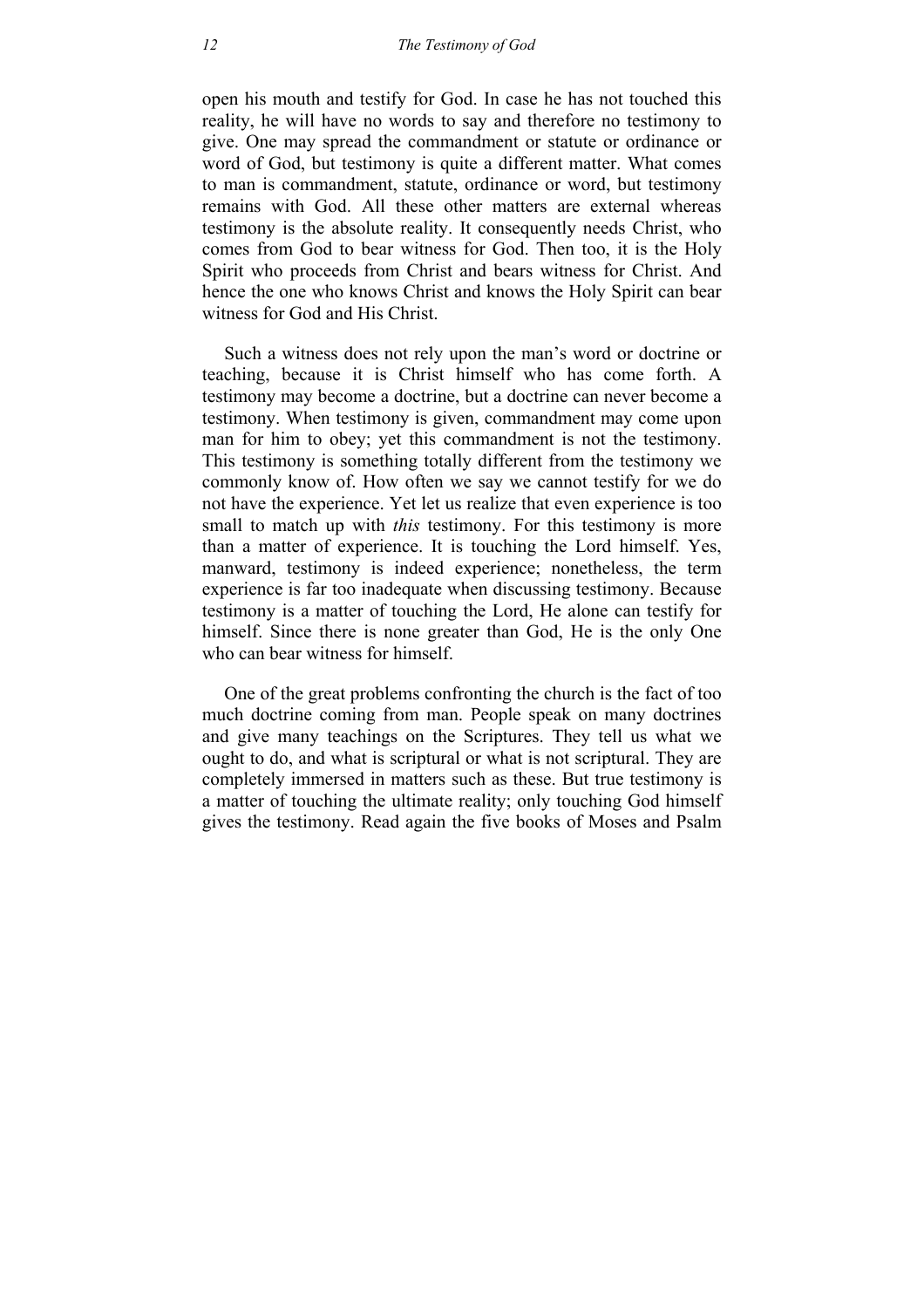119, and you will discover that the way God uses the term "testimony" is entirely different from the way we ordinarily employ the term. Testimony is of such immensity that it is not easily comprehended by our mind, because it is God himself speaking, and by which He reveals himself and also His demand. Whoever touches this divine testimony has in reality touched God himself.

#### *Sinning against God Is Sinning against the Testimony*

What is meant by sinning against the testimony? It simply means sinning against God. Whatever touches the character or the way of God touches His testimony. God *will* have His absolute character manifested. And that which misrepresents His character sins against His testimony. Whenever God's testimony is involved, He will not overlook the event. Whatever defames or falsely represents Him, He will immediately deal with it, since it affects His character, His position, even His very self.

#### *The Israelites Not Permitted to Enter Canaan*

Several incidents in the Old Testament resulted in some very serious consequences. In Numbers 13 and 14 we find that the Lord would not let the Israelites enter Canaan. Before the people arrived at Kadesh-barnea they were always forgiven in spite of their many sins and their tempting of God in numerous ways. But when the incident at Kadesh-barnea occurred, the Lord refused to let them enter the land, and His verdict was final. Why? Because before they had reached Kadesh-barnea, they were already shown many miracles; and even at Kadesh they had become convinced that the land of Canaan was undoubtedly flowing with milk and honey; nonetheless they now considered the inhabitants of the land too strong, the cities too well-fortified, and they looked upon themselves as grasshoppers by comparison with the giant of Anak there. They were afraid and were not willing to go in. They wept and refused to move forward.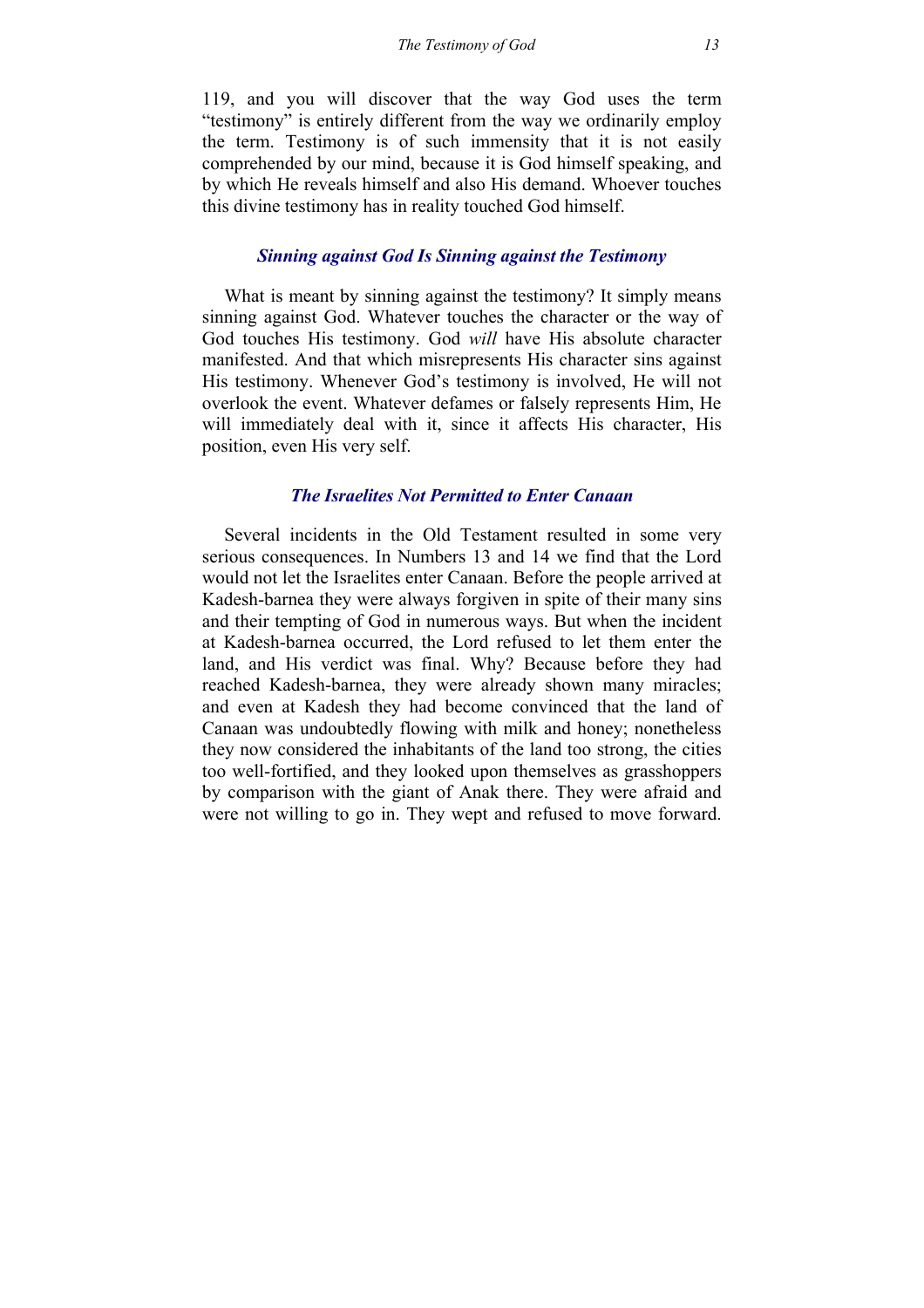Yet such weeping and fear now brought disgrace to God and affected adversely His name.

In the former days, their murmurings for food and drink did not seem to be very serious concerns to the Lord. These sins were due to human weaknesses, and God could afford to deal kindly with them: "They tempted God in their heart by asking food according to their desire. Yea, they spake against God; they said, Can God prepare a table in the wilderness?" (Ps.  $78.18-19$ )<sup>\*</sup> Did such actions by the Israelites affect the character of the Lord? No, He knew how their lust was aroused, and therefore He let them travel on, but of course after He had punished them. Not so, however, following their arrival at Kadesh-barnea. Here it was no longer a question of human weakness—rather, they were questioning the power of God. The fear, the weeping, and the refusal to enter in which they now exhibited reflected adversely on God's character as though He because of His own apparent weakness—had brought them to the place of death. At this juncture the Lord could not forbear any longer. According to His government He would no more bear with them. All who had reached Kadesh-barnea and thereafter refused to go in were forever barred from entry. Was it not most strange that there was no possibility of repentance? For even after they subsequently said that they would go up, God would not change His mind. And why? Because there is no repentance in the Lord's *government*. Whatever is decided is final. Since they had sinned against the character of God—it being a direct affront to Him—they were not allowed to enter the land. This was an instance of sinning against the testimony of God.

-

<sup>∗</sup> It should be noted by the reader that the phrase "Can God . . . " should not be taken to mean here that the Israelites were doubting the power of God but that they were challenging Him to take action to gratify their lust.—*Translator*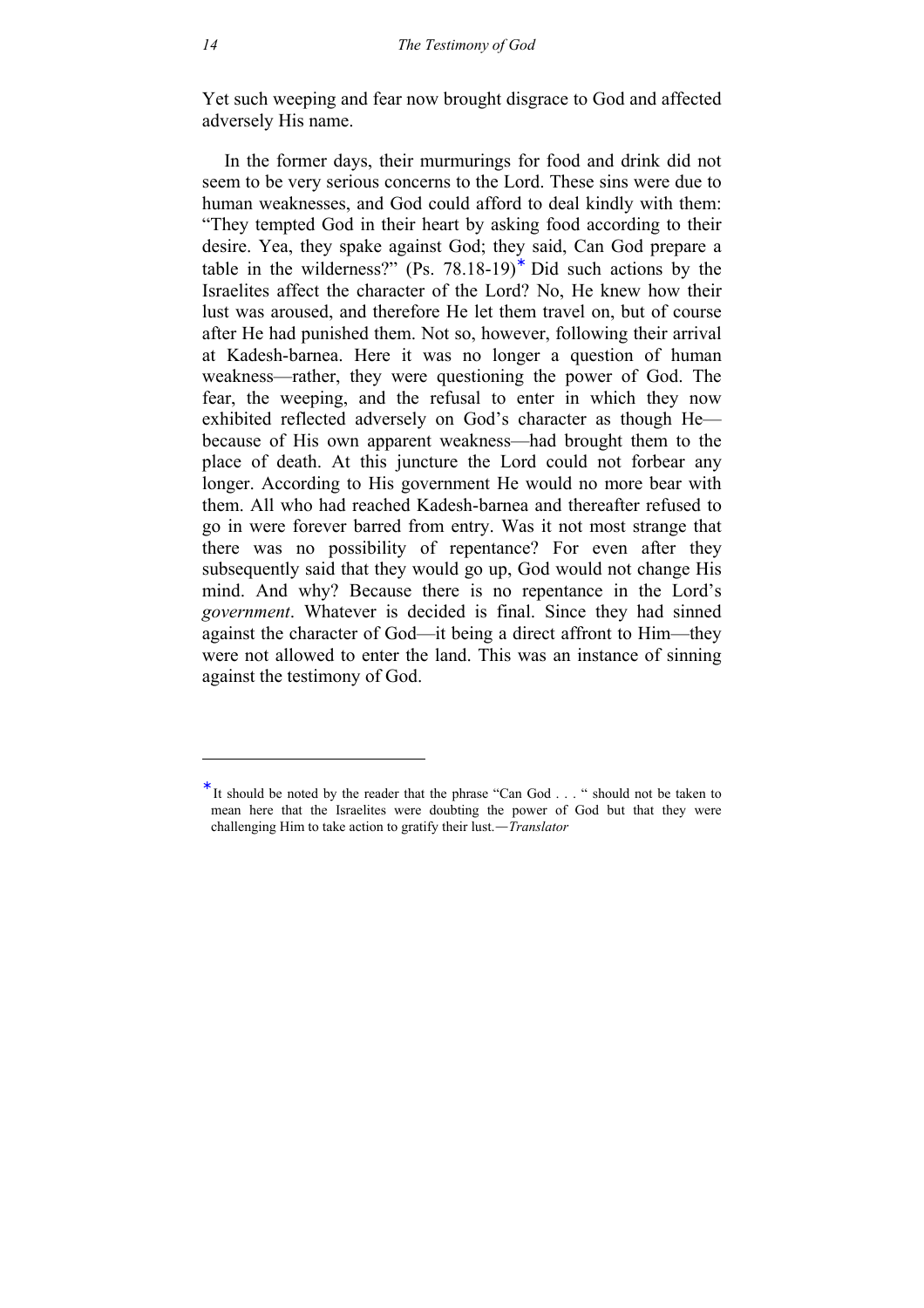#### *The Destruction of Korah and His Company*

In Numbers 16 and 17 we read of the destruction of Korah and all his company. They attacked Moses and Aaron by accusing the latter of taking too much upon themselves and lifting themselves up above the assembly of the Lord. God judged Korah and his company, and the ground opened its mouth and swallowed them up. On the next day, when the congregation of the children of Israel murmured against Moses and Aaron by saying that the latter had killed the Lord's people, there came down wrath from God upon the people. Then God spoke to Moses, instructing him that twelve rods—one for each of the twelve princes of Israel—were to be laid in the tent of meeting before the Testimony. And the man whose rod budded was thereby known to be the one chosen by God. So that in this severe judgment we can discover a great principle. If people are merely striving to be "the greater among *themselves*, God will pass them over. The two brothers James and John, for example, wished to be great, yet the earth was not opened to swallow *them* up. Even during the Lord's last supper with His disciples, they were still arguing about who was the greater, but neither on that occasion did the ground open its mouth to engulf them. Why, then, must there be such severe consequence in the above incident from Numbers? There can be only one reason, which is, that they had sinned against the testimony of the Lord. For the testimony here is: that a dead person cannot serve God, only the resurrected one can. Only in the power of resurrection can man serve the Lord.

Apart from resurrection there is no life. At the time of the Garden of Eden man could see the tree of life, but today life is only found in resurrection since death has already come in. Life today is represented by resurrection. And hence, without resurrection no one may approach God. The life in us which we believers know today has passed through death, therefore it is called resurrection life. How exquisite is the word of Revelation: "I was dead, and behold, I am alive for evermore" (1.18). Today's problem is no longer how to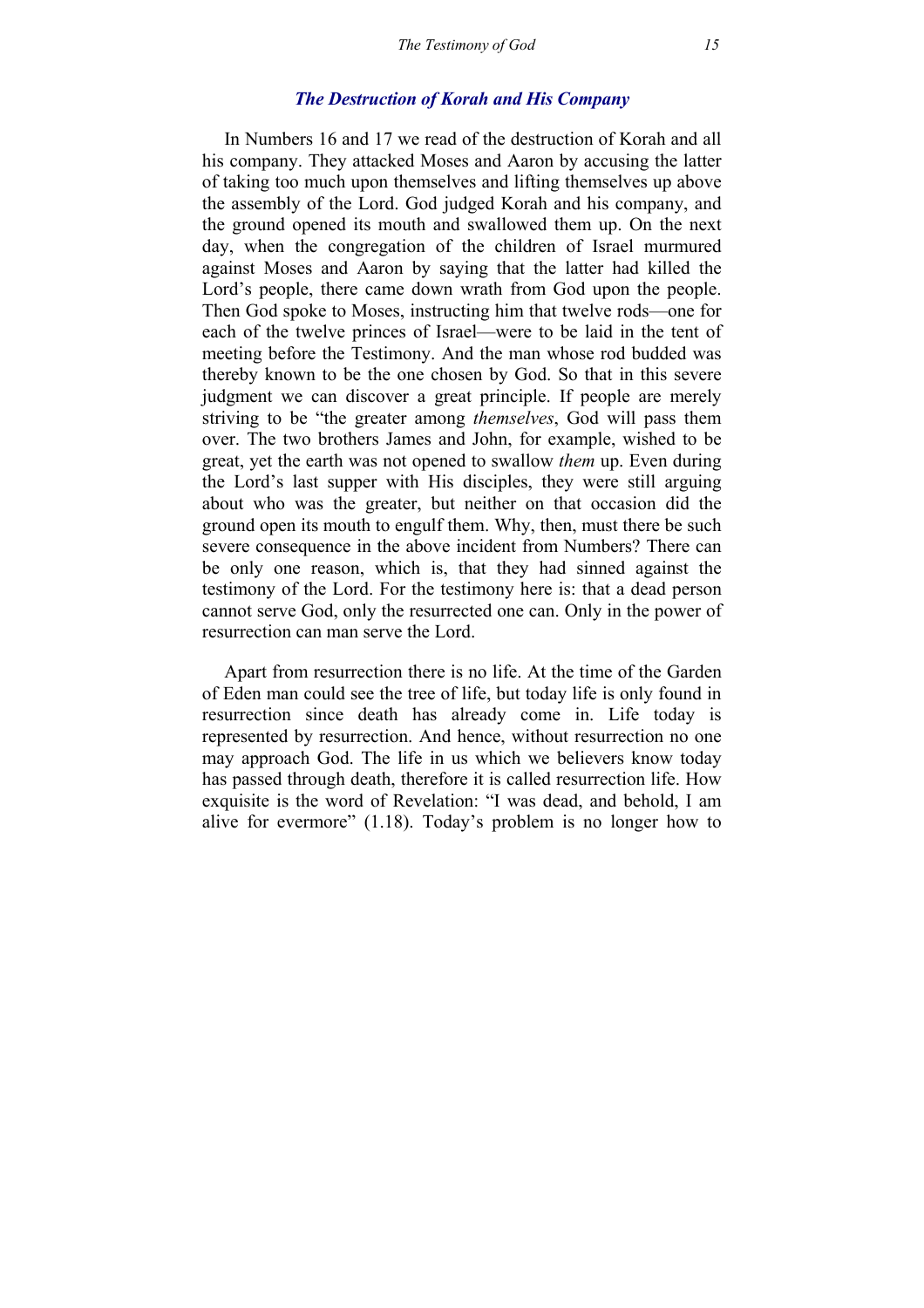keep alive but how to be raised from among the dead. And just as our Lord is now standing on resurrection ground, so we too must stand on the same ground. Nothing but what stands on resurrection ground may come before God. Everything must go through death and be made alive again. How much of our human eloquence, thought, ability, strength and cleverness has not passed through death and is not on resurrection ground! With the result that these things gain for us no access to God.

Thus in the above incident concerning Aaron's rod we are clearly shown that only what was resurrected could serve God. The rod which budded proved beyond doubt that the resurrected one alone was given the ministry, for without resurrection there could be no service. Now this is testimony. This incident attests to a most important principle: that no one can approach the Lord except on resurrection ground. When man was first created, he was able to draw near to God; but after his fall he could only come by resurrection, because a sinner who would thereafter dare to approach God must die.

Resurrection is therefore the one and only condition for the service of God today. Naturally this resurrection means more than simply receiving the resurrection life; it also speaks of the working of the cross in men's lives. Just as the cross was a subtraction to the Lord Jesus, so it needs to be a subtraction to His followers as well. When the mob was intent on having the Lord crucified, they shouted: "Away with him, away with him!" So that the cross is a great subtraction, in that the old creation must all be taken way. How can the testimony of God be maintained if the rod fails to bud and the old creation does not fade away? And hence we may say that God opens just one door by which we may enter in. All who do not come in through that door must die.

The reason therefore why Korah and all his company suffered such severe judgement on that day was because they had sinned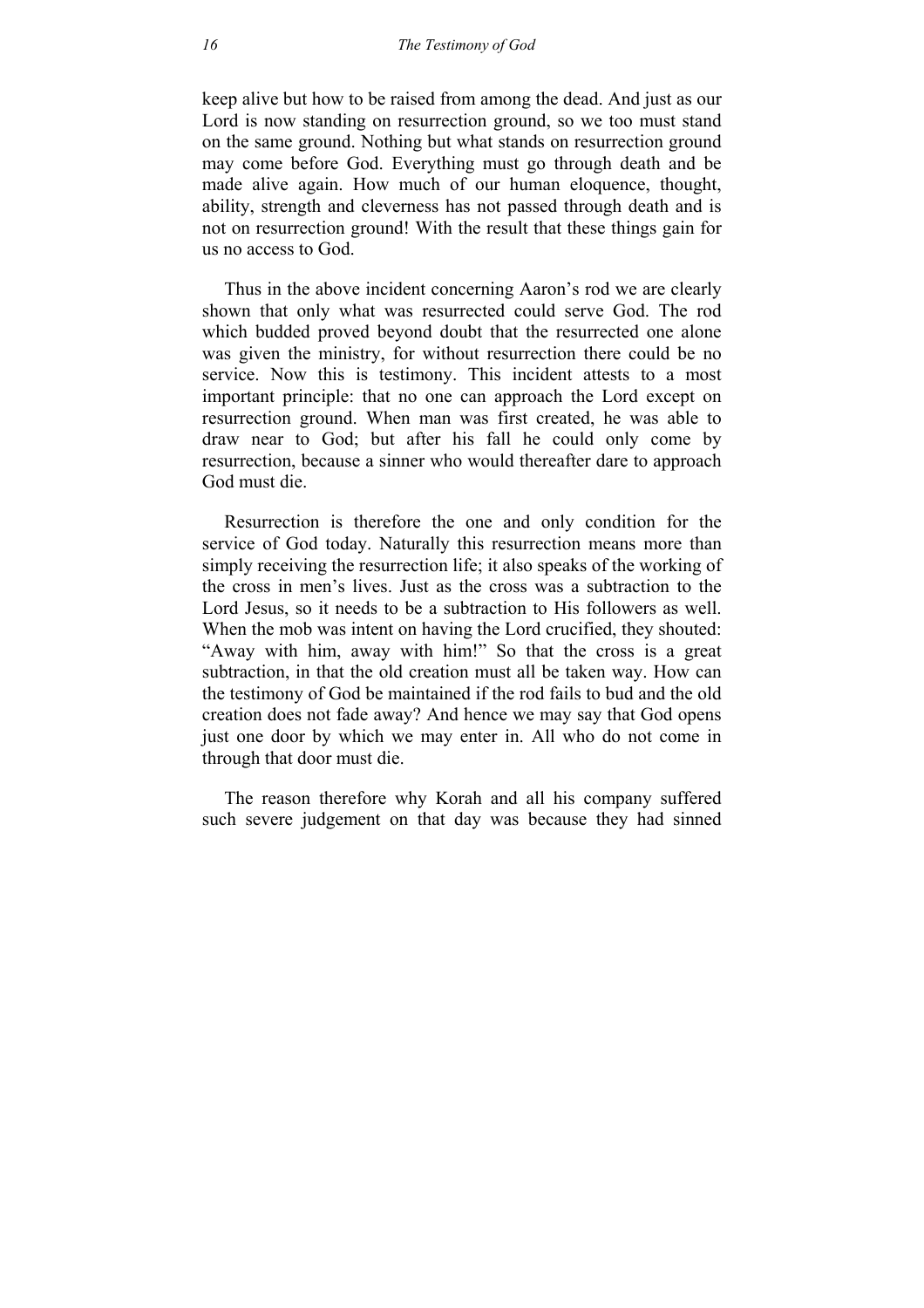against the testimony of the Lord. God may allow certain things to pass unnoticed, but He will never let anything slip by which sins against His testimony—against His character and person. Let it be known that the basis aim of God's discipline upon us is to preserve His testimony. In other words, He does not want himself misunderstood. Concerning many people who sin, the most critical thing one can say is how bad they are, but one cannot criticize God. There are certain matters and actions which can bring adverse reflection on God; and these will not be overlooked by Him since they sin against testimony—even against God himself.

#### *Moses Barred from Entering Canaan*

From a reading of Numbers 20 we learn how Moses struck the rock with his rod twice. As a consequence, he was not allowed to enter Canaan. Even though afterwards he pleaded with God, saying "Let me go over, I pray thee" (see Deut. 3.23-27), he was still not granted permission. The forbiddance was final. Of course we understand that Moses was wrong in striking the rock with wrath instead of *speaking* to the rock as God had instructed him to do, but we still may not perceive how great a sin he had committed. Moses was a man of meekness, yet at that time he lost his temper. We have seen many meek persons losing their temper without their being seriously judged by the Lord. Why, then, was the Lord so severe with Moses who merely lost his temper once? Let us read from the Bible what God himself said: "And Jehovah said unto Moses and Aaron, Because ye believed not in me, to sanctify me in the eyes of the children of Israel, therefore ye shall not bring this assembly into the land which I have given them" (Num. 20.12). What is meant by the words "to sanctify me" not? It means "you have complicated Me" since to sanctify God denotes to set Him apart, that is to say, to display the characteristics of God. Had Moses lost his temper ten times, people could only say that he possessed a quick temper; but his loss of control over his temper this one time affected God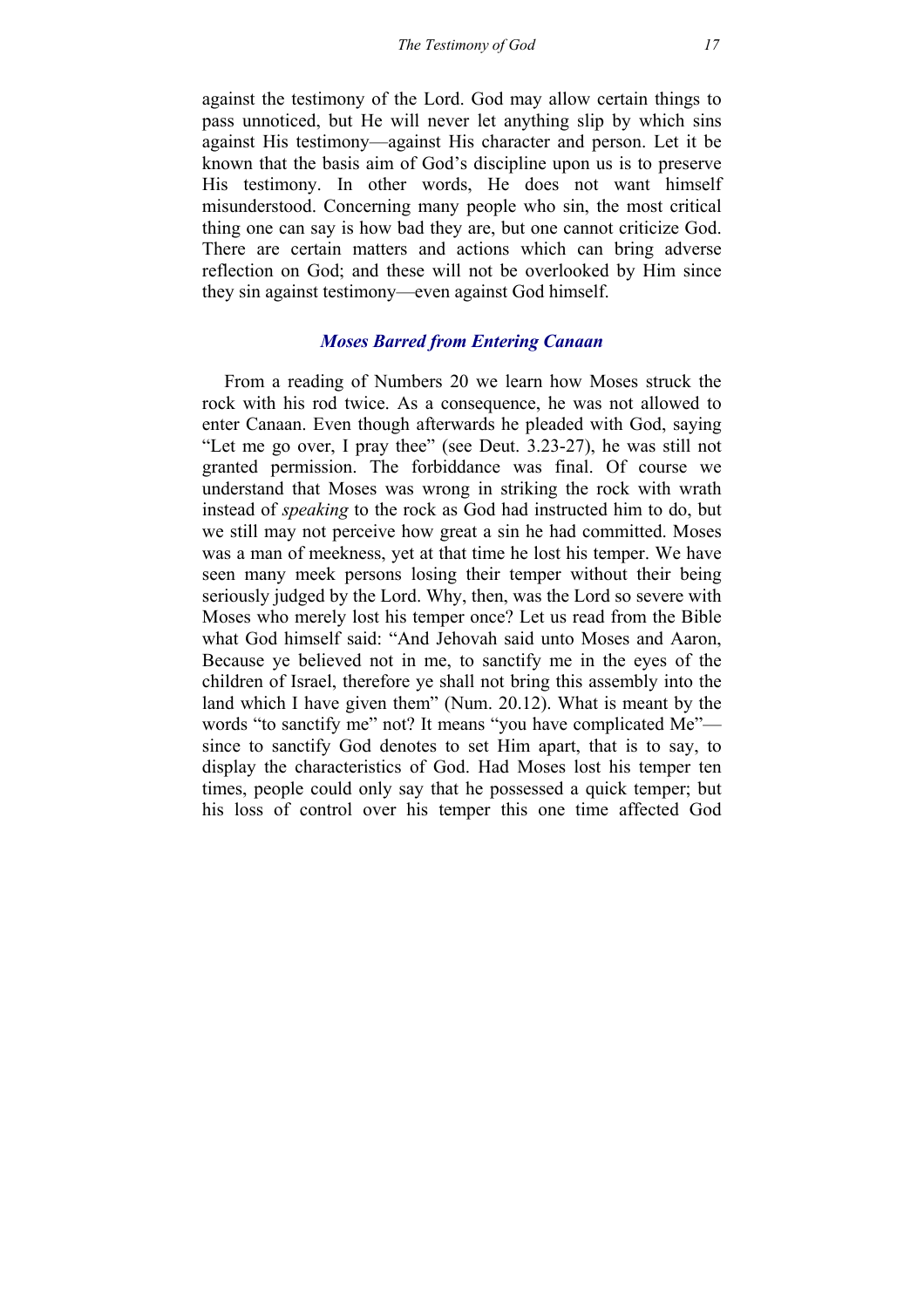himself. It is as though the Lord were saying, "In your action you have drawn Me into it; you have not sanctified Me and honored Me with My rightful place."

The problem with this incident is, that while Moses was losing his temper God *at the very same time* was working—for the water came forth abundantly immediately after the rock was smitten; and so the people would obviously be confused about the situation. Moses had definitely dragged God into this awful mess, with the result that the Israelites might have thought that the Lord was a God who, like Moses, lost control of His temper. God was therefore complicated by Moses. Had Moses' wrath merely given the impression of his being a man who constitutionally had a bad temper, it would not have been so serious as to receive such a severe dealing from the Lord. But the fact that he was performing a miracle which involved the power of God being displayed at the very moment the rock was angrily struck by him might easily induce the people to conclude that the God who gave them water to drink was also a God who at that same moment chided them with wrath. Moses had so involved the Lord in his own wrath that he failed to sanctify God before the people. This is sinning against God's character, God's testimony. And the consequence of it was far too serious to be overlooked; and hence Moses was not allowed to enter Canaan.

#### *Uzzah Smitten to Death*

We can never forget the hand of Uzzah, either, in connection with this matter of sinning against the testimony. Recall how when Uzzah put forth his hand to take hold of the ark he was instantly smitten to death alongside the cart (see 2 Sam. 6.1-7). God truly vindicated himself on this occasion. We often explain that Uzzah was struck down because he stretched forth the hand of flesh to take hold of the ark. Although this is true, such an explanation and such a lesson derived therefrom is still not strong and deep enough. We must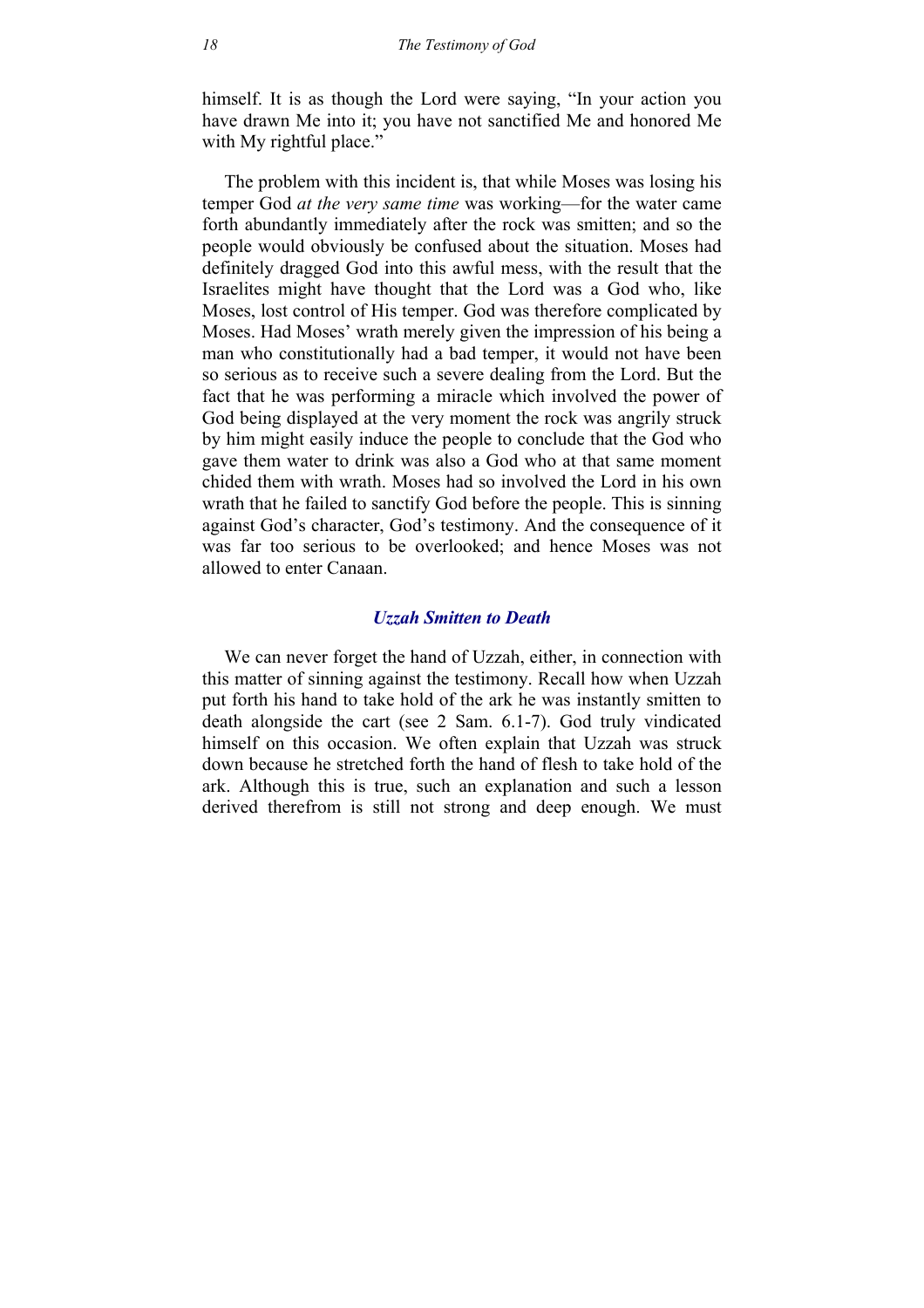remember that the ark was the ark of the testimony. Before David was made king, the ark had been captured by the Philistines. At that time there had been no Uzzah to safeguard it; nevertheless, it was well able to defend itself. For recall that whenever in Philistia it was removed from place to place, it never once faltered, although it did not have the care of either Uzzah or any other Israelite: the Philistines could not do anything to it. Now, though, the ark was back among God's own people. Did it therefore need any man to hold it? Here must we see the sin of Uzzah. The ark was well able to defend itself among enemies; would it now require the care of man among the Lord's own people? God, you will remember, had always wanted the ark to be borne by the Levites, but the people of Israel had now put it on an oxcart. Yet should it fall, this would have to be its own business. Any stretching of the hand of man would only destroy God's testimony. Hence God would not allow Uzzah to go untouched.

Oh do let us learn a lesson before the Lord. There are many things which we must let God work out. Those who do not know Him deeply enough often try to help Him. Were we to spend a little time considering the end of those people in the past, we would notice a great principle, which is, that we cannot afford to sin against the testimony of the Lord. Whenever anyone does a thing which sins against God's character, God's authority, God's way, God's plan or God's testimony, he will be chastened by God. For He is never careless about His testimony. He will ever and always vindicate himself as the holy, mighty and living One. Because of this, may we tremble with fear before Him and never attempt anything frivolously.

#### *Whoever Sins against the Testimony Is Chastened*

We believe God frequently chastens His people for this one thing—that He wishes to vindicate himself. He clears himself of any adverse involvement with what man has done before men and also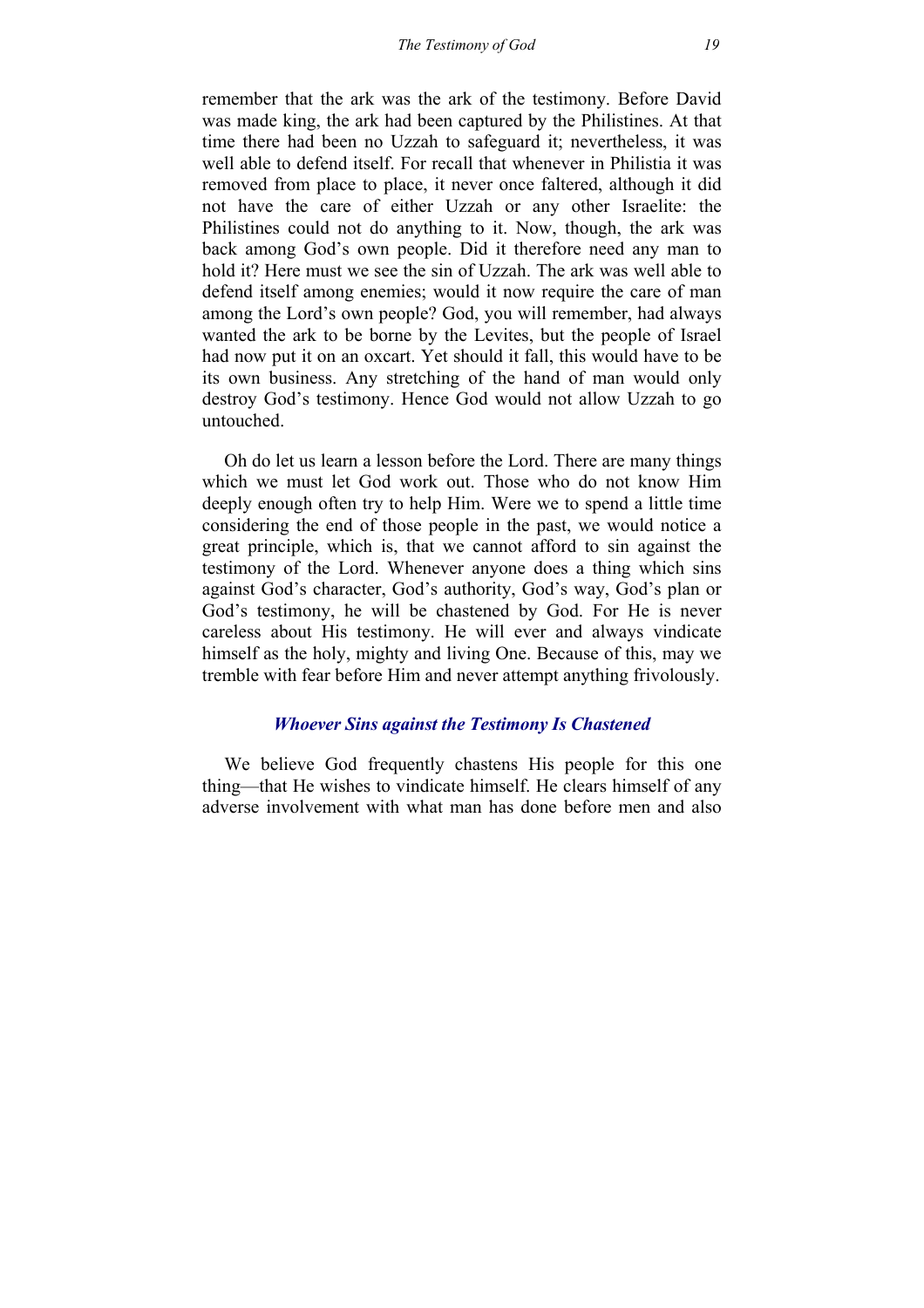before the devil. If man is unable to maintain God's testimony, God has to come forth to defend it. But this means that man will be chastened by Him. When we sin in matters which touch only ourselves, it seems as though the Lord is not as serious concerning them as when we sin in matters which offend Him himself. In the latter case He will rise up to chasten and to declare His innocency. Let us therefore walk very softly before God. Let us not sin in anything, especially let us not sin against His testimony. Always have a heart of fear and trembling, asking the Lord to keep us from sinning, particularly from sinning against the testimony.

We have read the stories of many people in the Old Testament such as those of Abraham, Isaac and Jacob. They were all chosen and beloved of God. Their histories reveal countless failures and defeats, yet the Lord allowed them to pass after but a little judgment. Are we surprised? Why was it so? Because their wrong acts did not sin against God's testimony. Whenever the testimony of the Lord is offended, the consequence will be most grave and terrible. In this respect there is no difference between the Old and the New Testaments, since the real difference lies only in whether the testimony is offended or respected. To sin against God's testimony is a horrible thing because He will not easily pass it by.

"They indeed for a few days chastened us as seemed good to them; but he for our profit, that we may be made partakers of his holiness" (Heb. 12.10). God chastens us for our profit that we may become partakers of His holiness. Each time He chastens us He vindicates His own self<sup>\*</sup>

-

<sup>∗</sup> It must be kept in mind that the author, when giving this message, was emphasizing one particular aspect of God's chastisement—namely, that which is due to an offense against God and His character; there is of course another aspect to chastisement that has to do with child-training for the positive purpose of conforming the believer to the image of God's Son. This the reader should keep in mind as he reads the paragraph to follow.—*Translator*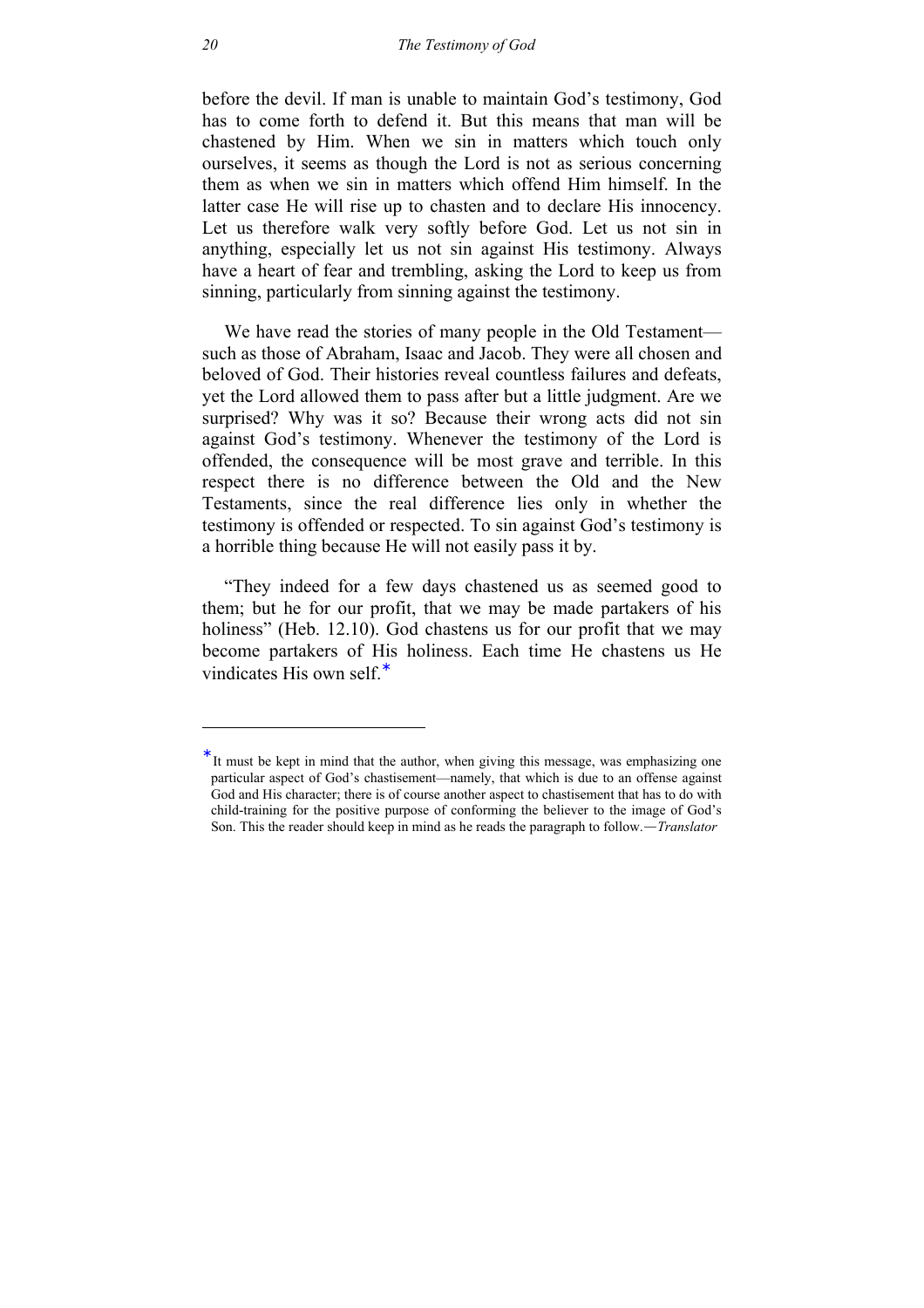Have you ever pondered over the fact that when God chastens us to vindicate himself, Satan can no longer accuse? In chastisement God shows the enemy that He, God, has no part in the matter, thus preserving His holiness. For this reason, our first reaction under chastisement should not be asking for relief but asking for help to satisfy God. Each time we come under chastisement of this nature, we may tell brothers and sisters that this is due to our offending God in a certain matter. Our word may sound simple, but our doing this will uphold the fact that the Lord has had no part in the matter. Some brothers and sisters only know crying under chastisement. Why cry? Because the discipline is too severe? Because there is hardship? Oh, these are not for crying. We ought to see that God's chastisement, as severe and hard as it may be, is His vindication of himself. Since His name is upon us, He can easily be complicated by us. And hence He has to extricate himself from any adverse involvement which our actions may bring about. During the time of such chastisement let us bow our heads and worship God, saying: "I will gladly accept such discipline; I will gladly stand on such ground; I will gladly let the devil, the church and the world know that you have had nothing to do with it but that it is all my fault." The more we submit ourselves under God's disciplinary hand the more He is vindicated, and therefore the quicker discipline of this kind will pass away. On the other hand, the harder we try to escape such discipline and the more we struggle against it, the less we shall be able to get through.

I believe this is part of the Lord's way, the learning of which will enable Him to be glorified in our defeats and will deliver us from many unnecessary sorrows. If we live our Christian life well, we glorify God by giving thanks for His grace. If we live it poorly, we still need to glorify Him by submitting to His vindication. May the blood cover these words, for they touch upon a most serious theme.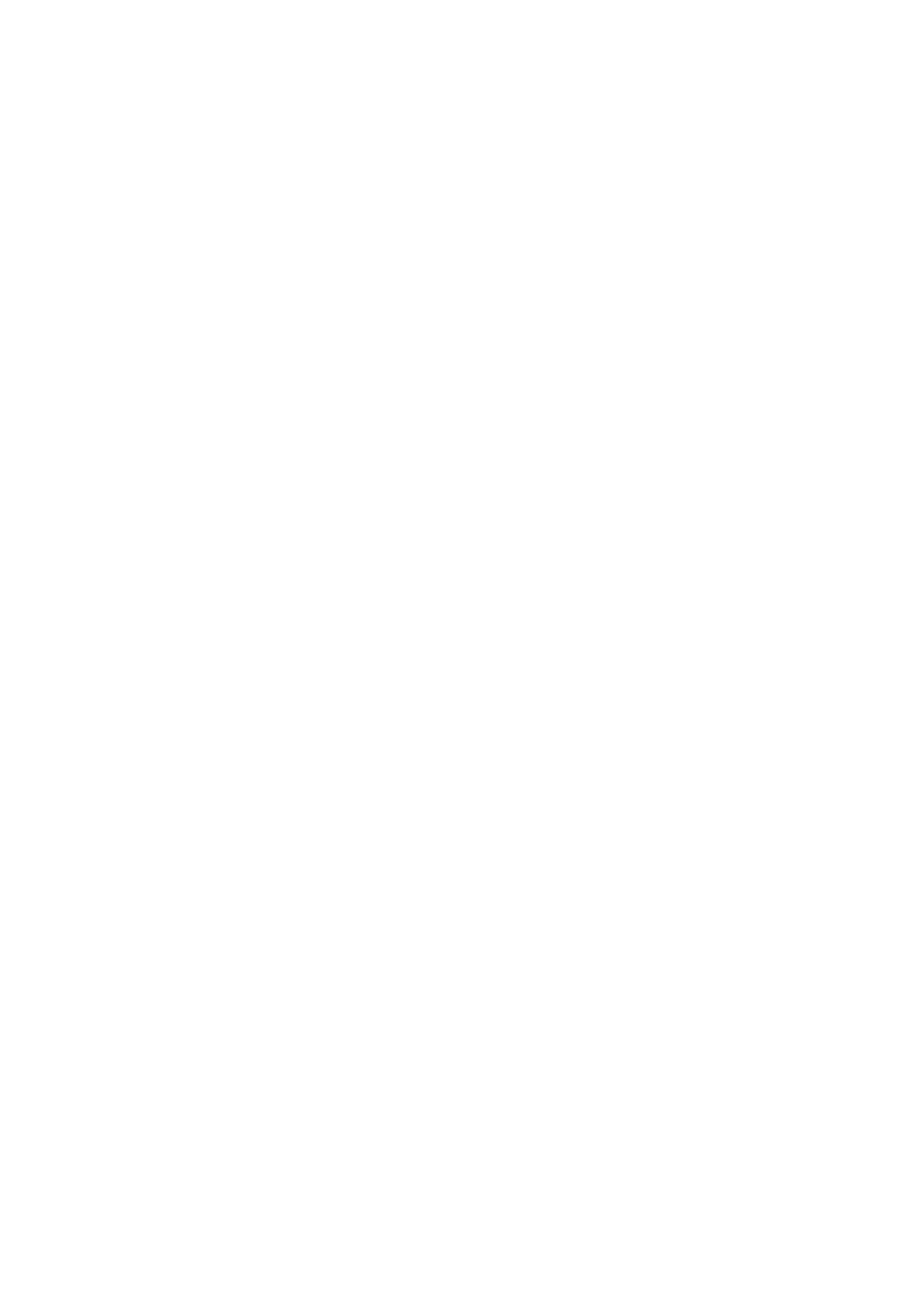

# <span id="page-22-0"></span>**2The Testimony of the Lord Jesus<br>before the High Priest and Pilate**<br>*Scripture Reading: Matthew 26.57-66; 27.1,2,11-18;*<br>*John 18.28-40; 19.7-10,12,15.* **before the High Priest and Pilate**

*Scripture Reading: Matthew 26.57-66; 27.1,2,11-18; John 18.28-40; 19.7-10,12,15.* 

#### *One*

On the night of His betrayal, the Lord Jesus was led away, by those who seized Him, to Caiaphas the high priest. Now the chief priests and the whole council kept trying to obtain false testimony against Him in order that they might put Him to death; but they were not able to find such, even though many false witnesses came forward. One special feature about this event is to be noticed here. In such a situation of being questioned with many words and of being falsely accused of many things, Jesus answered not one word. But when the high priest asked Him to "tell . . . whether thou art the Christ, the Son of God," He replied, "Thou hast said"—with the result that the high priest seized upon this confession of His to condemn Him. On the next morning, they brought the Lord Jesus bound in order to deliver Him over to Pilate the Roman governor. Pilate questioned Him, saying: "Art thou the king of the Jews?" And Jesus said to him, "Thou sayst." Is it not rather strange that after He had so answered, Pilate judged Him to be innocent and wished to release Him? In the case of the high priest, Jesus was condemned by His having answered, "Thou hast said it"; but with Pilate, Jesus was absolved for saying essentially the same thing—"Thou sayst." These two encounters serve as a contrast. Before Caiaphas the high priest, the Lord Jesus was judged not on the question of kingship but on that of Sonship; but before Pilate the governor He was judged on the question of kingship. The questions seem to be quite apart outwardly, yet before God they are united into one. For before God, the Jews had no king other than the Son of God himself. In His two trials,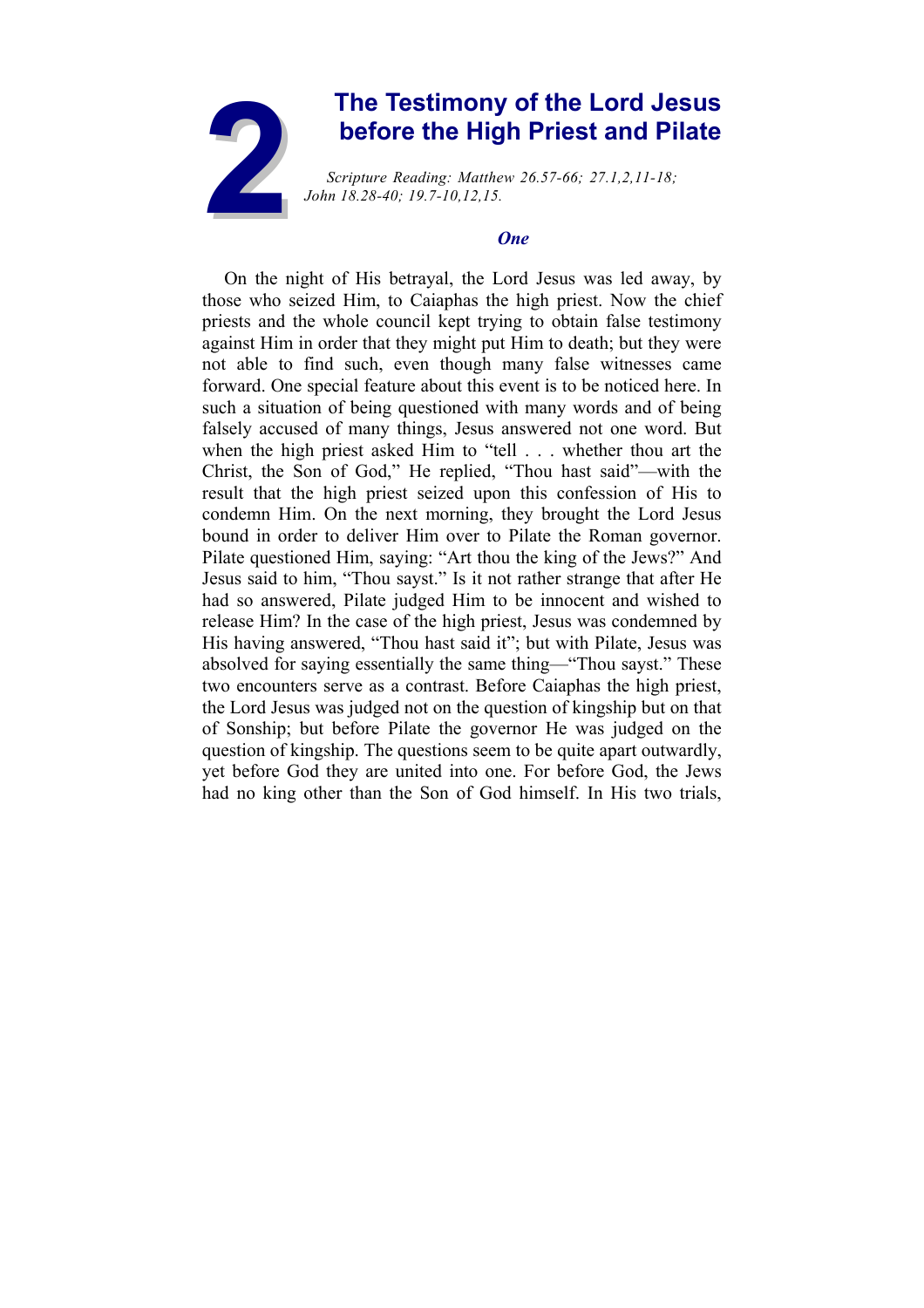therefore, the Lord Jesus answered nothing except these two questions—as to who He was and what He did.

#### *Two*

Let us notice the testimony of the Lord here. Jesus confessed before Caiaphas the high priest that He was the Son of God and before Pilate the governor that He was king. In both cases He testified to himself. When the high priest heard what the Lord testified concerning himself—together with the word, "Henceforth ye shall see the Son of man sitting at the right hand of power and coming on the clouds of heaven"—he tore his robes and declared: "He hath spoken blasphemy: what further need have we of witnesses? behold, now ye have heard the blasphemy: what think ye?" To which the council responded that he was worthy of death.

Why did they not accept this testimony given by the Lord Jesus? What was their secret thought? They had no intention of proving whether or not He was truly the Son of God because they considered His confession of being the Son of God to be one of guilt. Their aim was not at proving a fact, it was instead one of finding an excuse for condemning. Hence immediately after the Lord Jesus acknowledged himself to be the Son of God, they judged His word as blasphemy and condemned Him. This showed they had no intention of finding out whether this Man was truly the Son of God; their sole concern was to kill Him on the ground of whatever He said which could be used against Him.

They were *the* leaders of Judaism, yet they were not concerned with God's business. What they were anxious about was the detriment to themselves that was being caused by what this Man who was called the Son of God constantly said and did. If they permitted Him to continue to live, their position would be irretrievably shaken and their "authority" shattered. For this reason, they hastened to get rid of Jesus that they might preserve their personal gain. Though they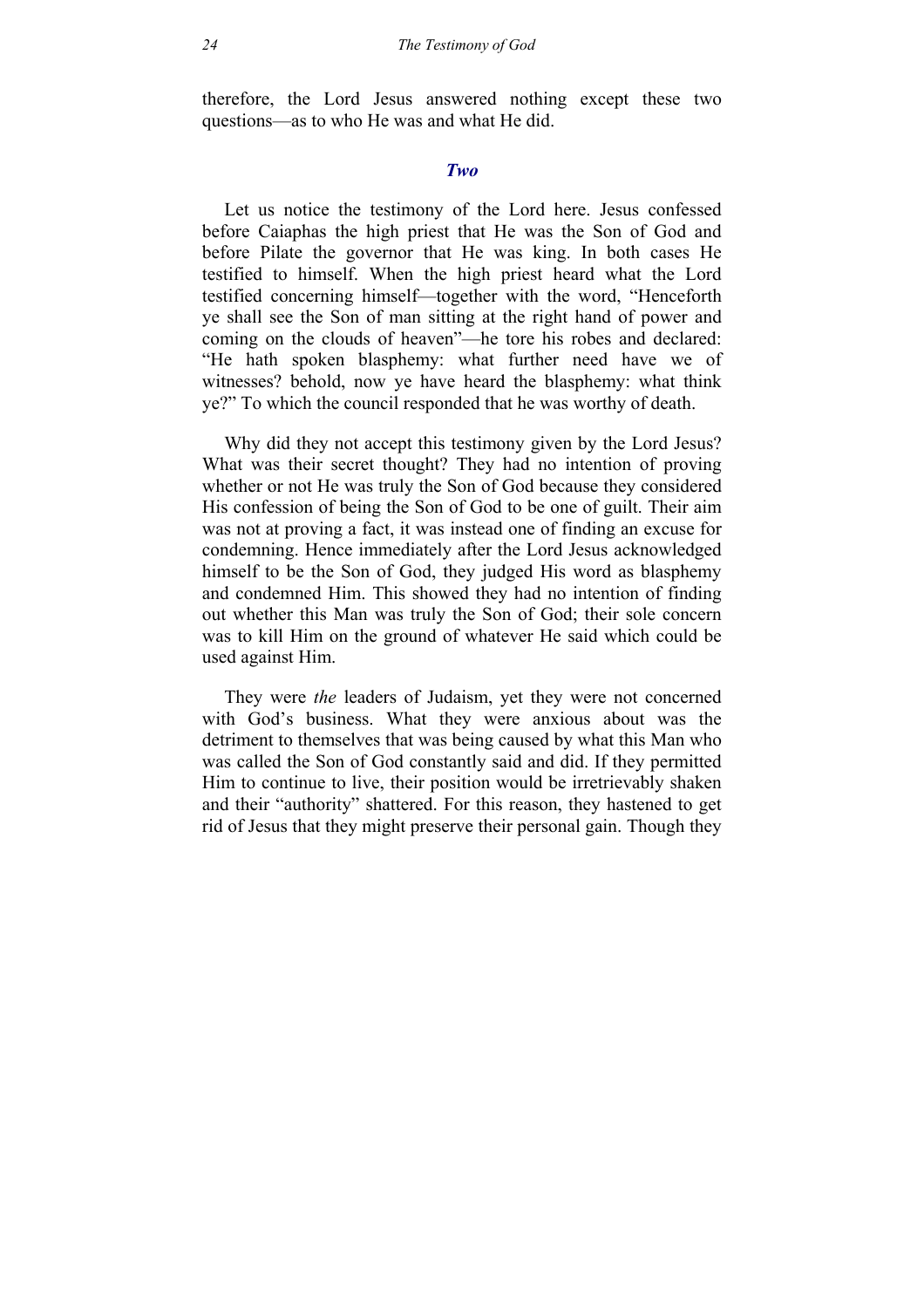pretended to show their concern over the temple by twisting the word of the Lord Jesus to make it: "I am able to destroy the temple of God and to rebuild it in three days" (yet in actuality the Lord Jesus had not so spoken; see John 2.19-21), they did not in the least mind allowing the temple to become a robbers' den. For when the Lord had earlier come to cleanse it of such iniquity, they instead had sought to destroy Him (see Mark 11.17-18). They only wished to keep the outward appearance of the temple as a means of profiteering; they did not want the reality of the temple lest their sins be exposed. They retained some religious rituals but rejected the truth, even to the point of destroying it. They unhesitatingly and without any further inquiry judged Jesus' confession of being the Son of God to be a crime. They considered such a confession to be taboo. Even though it were true, it ought not be uttered. The Lord Jesus was condemned because of this testimony. He was sentenced to death not because of what He was but because of what He testified as to himself. According to the opinion of the council, truth should not be attested to. They tried every means to overthrow this testimony, and finally they resorted to human power to put the Lord Jesus to death.

#### *Three*

In the morning, they brought the Lord Jesus to Pilate. In response to the governor's asking the Lord "Art thou the king of the Jews?", Jesus answered, "Sayst thou this of thyself, or did others tell it thee concerning me?" And Pilate replied, "Am I a Jew? Thine own nation and the chief priests delivered thee unto me: what hast thou done?" Jesus answered, "My kingdom is not of this world: if my kingdom were of this world, then would my servants fight, that I should not be delivered to the Jews: but now is my kingdom not from hence." Therefore Pilate said to him, "Art thou a king then?" To this Jesus answered, "Thou sayst that I am a king. To this end have I been born, and to this end am I come into the world, that I should bear witness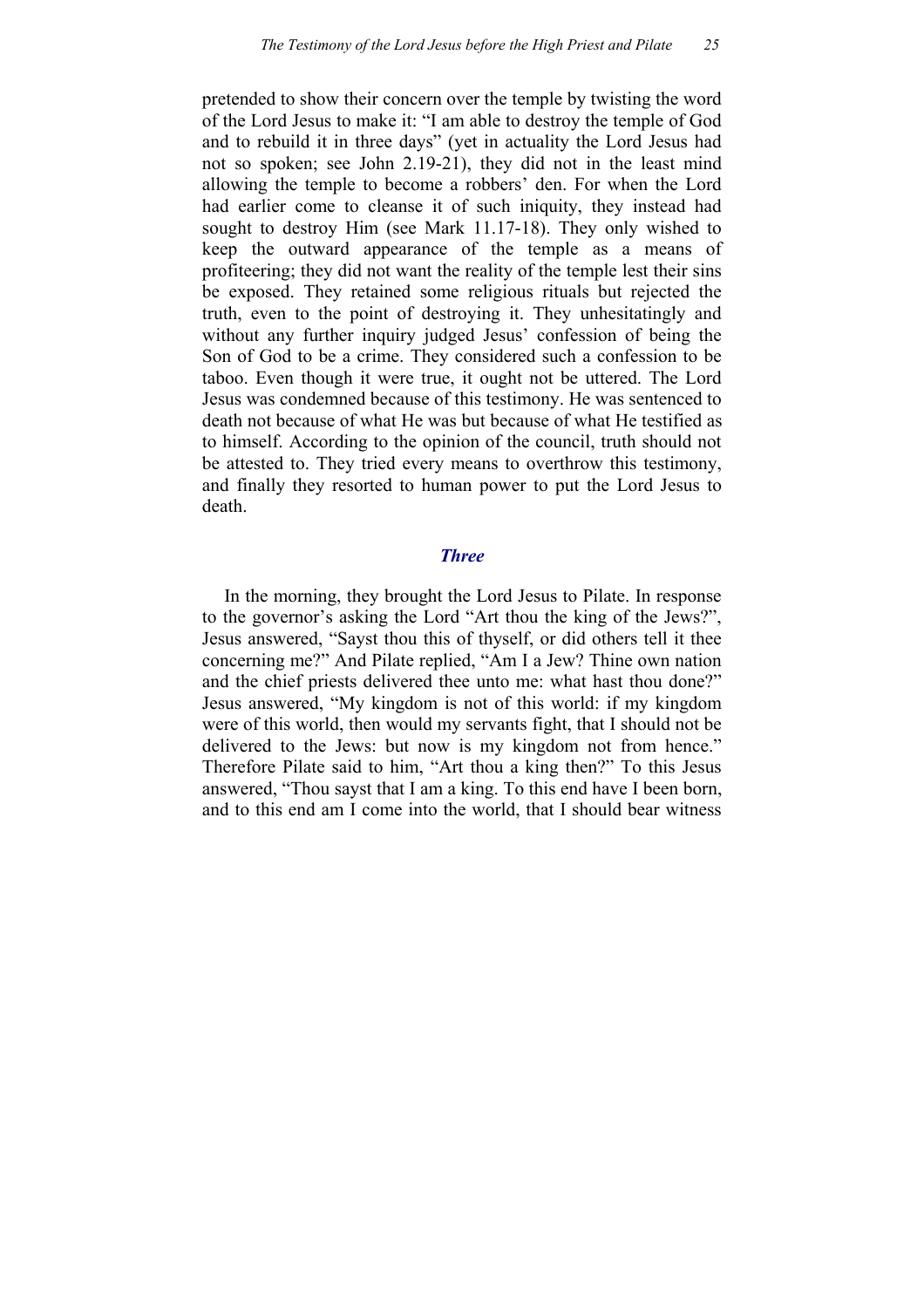unto the truth. Every one that is of the truth heareth my voice." Pilate said to Him, "What is truth?" But without waiting for the answer he came out to the Jews and told them, "I find no crime in him." And thus was the testimony which the Lord Jesus gave before Pilate.

Many of that day thought this matter of being the king of the Jews was a political problem. But the Bible shows us that when the Lord Jesus was asked by Pilate, "Art thou the king of the Jews?", Jesus probed into the source of this word by inquiring whether this was Pilate's own understanding or something he had heard. Such inquiry was of great importance. For the Lord Jesus testified openly without any hiding that He was a king. Yet what He testified and what He was accused of were totally different. The king is closely related to the kingdom, and consequently He declared, "My kingdom is not of this world." Since His kingdom was not of this world, His servants had no need to fight for Him. If it had been of this world, they would have fought. But His kingdom is of God and from above; accordingly, there is no need to fight with flesh and blood. Though He is king of the Jews and He is born to be king, His kingdom has nothing to do with world politics.

Among God's children, some only know the world as a material entity. To them, to be not of the world is to be a little more careful concerning the material things. Now we are not suggesting that we should be lax with respect to the material side. Nonetheless, the biggest issue in regard to our relationship to the world is the question of source—whether we are "of" or "not of" the world. In other words, we do not at all belong to this world.

There are many things in the lives of God's children which appear to be spiritual, but oftentimes if these things are traced to their source, they would be found to have emanated from the world. Although the terms may be scriptural, the things may have their source in the world. For example, we concede that humility is a virtue, and surely it is a mode of behavior commended in the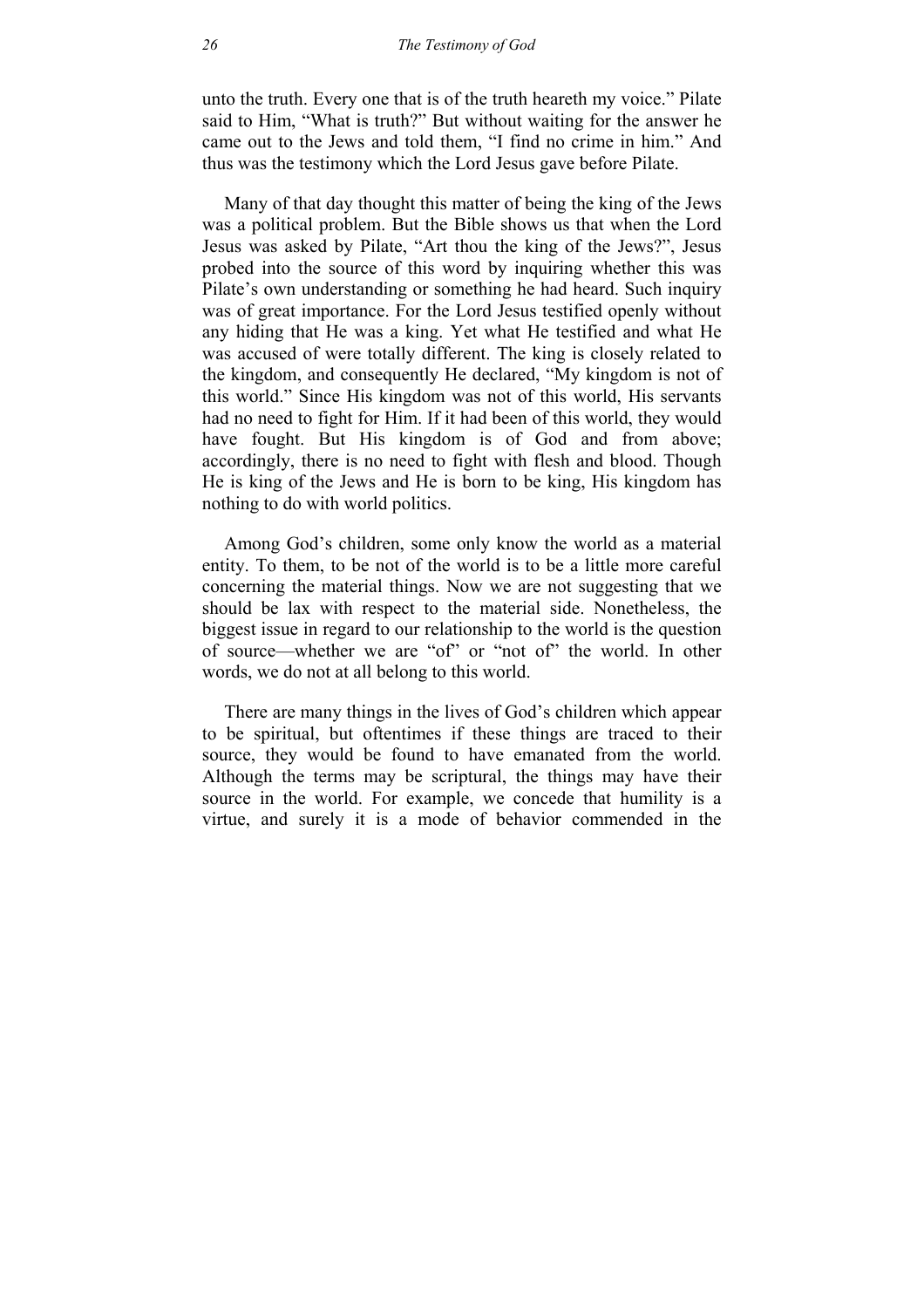Scriptures. Nevertheless, whether the humility delineated in the Scriptures and the humility in our lives are one and the same thing may often present a real problem. Frequently, in tracking down the source of our humility, we discover it arises out of certain considerations—for instance, out of fear lest someone may lose face or we ourselves be criticized. So that this humility of ours grows out of a worldly consideration. Outwardly it may be called a virtue, but it does not originate in the kingdom which is not of this world. It has its source in this world, it being the result of mundane considerations. Oh do let us see that a Christian who lives by God can be gentle as well as strong because he is not governed by any worldly consideration.

God's children frequently talk about being heavenly. What is meant by being heavenly? It does not necessarily signify that we are always in touch with heavenly things. It actually means that this or that comes out of heaven, that heaven is its source. Similarly, then, what is meant by being worldly? It does not have reference to our being in constant contact with the world but it speaks instead of that which comes out of the world. Let us not imagine we could be unworldly if we had less contact with the world. Having less intercourse with the things of the earth only makes us recluses those who escape from reality. No, such conduct will not make us not of the world. We instead need God's light, because we are originally of the world. And under His enlightenment, we will be enabled to see just how many earthly reasons do govern much of our goodness. There is a reason for each action, and frequently these reasons originate from the world. How many goodnesses of ours may give the appearance of being spiritual, but in actuality they may be merely worldly "spirituality." There is neither testimony or reality in them.

The Lord Jesus declared that His kingdom is not of this world. He reigns and rules over a realm which is not of this earth. His kingdom has nothing in common with the worldly one. And for this very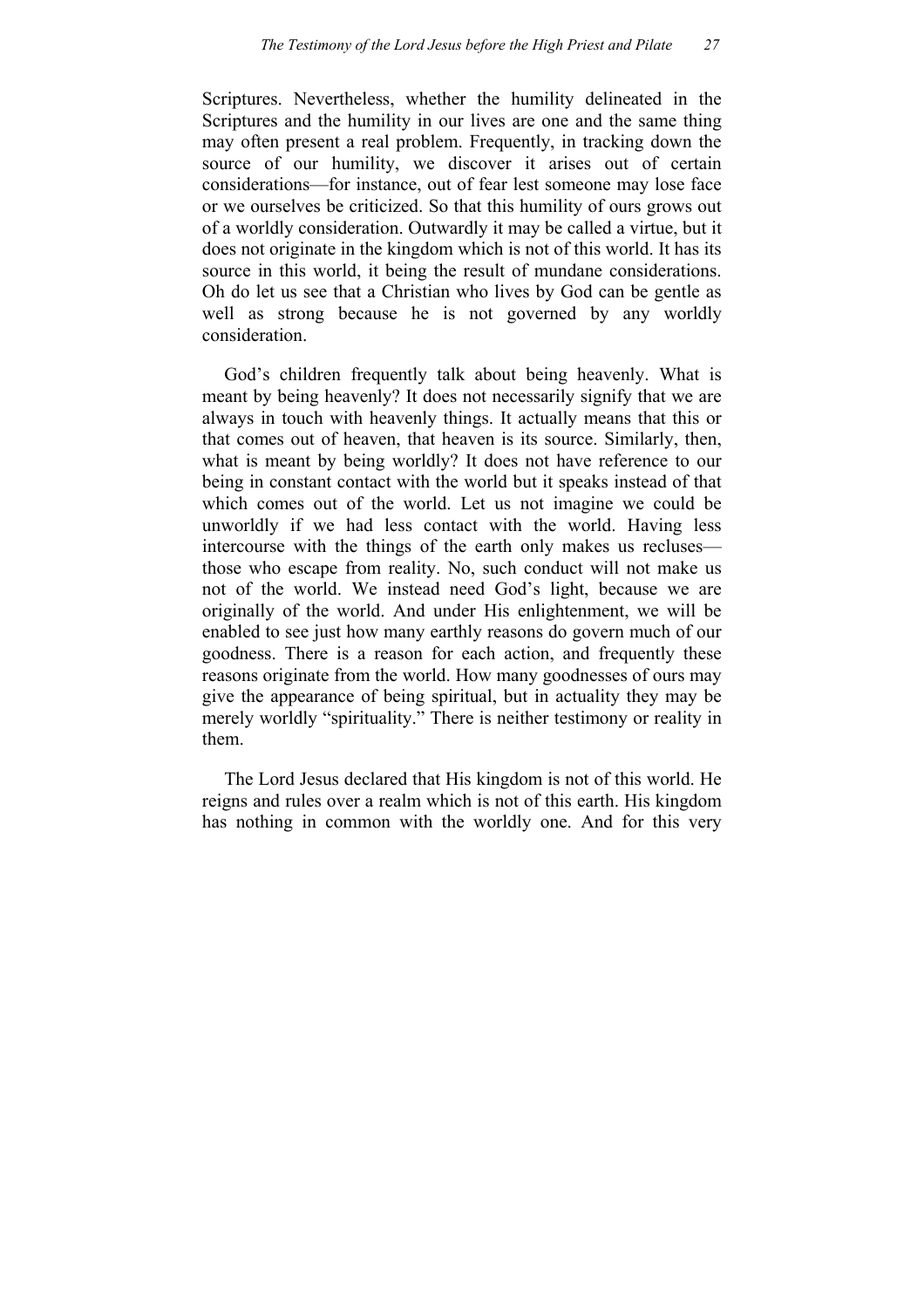reason, therefore, our problem is not concerned with whether we have left the world or not but is concerned with how much of the world may still be in us. May God be gracious to us that we may not be affected by the world at all.

#### *Four*

The Lord Jesus came to this world to bear witness to the truth. Those hypocrites of that time tried to get rid of Him because their own conduct was evil and because they loved darkness instead of light (see John 3.19). But the Lord Jesus did not yield to their evil power. He kept silent while railed at but gave an excellent testimony to the truth when His person and work were called into question. Though He traveled over an uncommon path and seemingly appeared to have accomplished nothing, He is today seated at the right hand of Power and will one day come on the clouds of heaven. Praise the Lord! All who follow Him must pay attention to His testimony.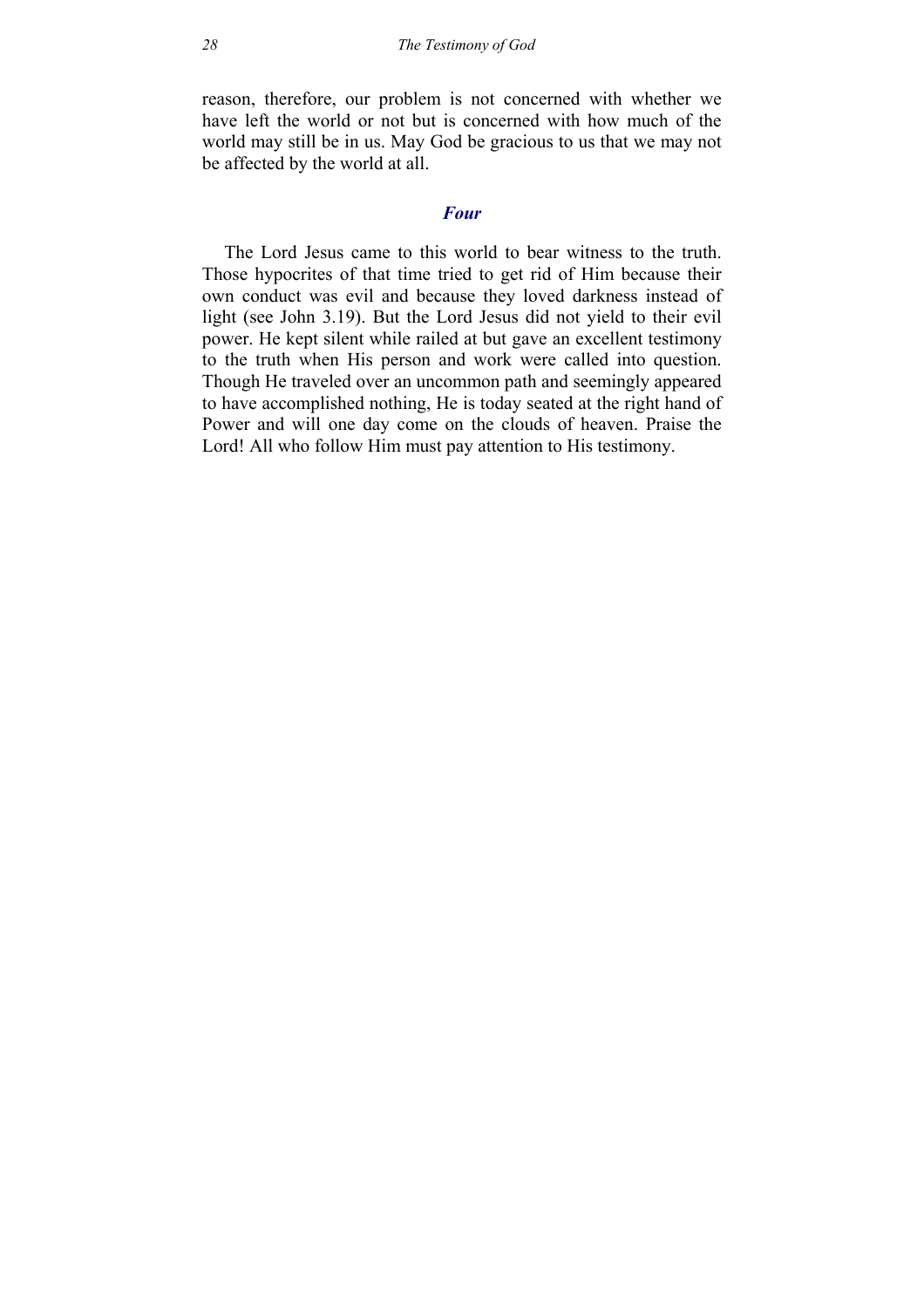

<span id="page-28-0"></span>**3The Testimony of Jesus Christ**<br>Who bare witness of the word of God, and of the<br>testimony of Jesus Christ, even of all things that he saw.<br>(Rev. 1.2)<br>In the book of Revelation, "the testimony of Jesus<br>Christ" is mentioned *Who bare witness of the word of God, and of the testimony of Jesus Christ, even of all things that he saw. (Rev. 1.2)*

In the book of Revelation, "the testimony of Jesus Christ" is mentioned several times. It was because of the testimony of Jesus Christ that the apostle John was exiled to the island of Patmos (Rev. 1.9). Because of "the testimony" which they had maintained, the saints of old were slain (Rev. 6.9). Satan attacks fiercely those who "hold the testimony of Jesus" (Rev. 12.17). At the return of the Lord, they who hold fast to "the testimony of Jesus" shall reign with Him. Furthermore, an angel declared to John that "the testimony of Jesus is the spirit of prophecy" (Rev. 19.10). And finally, Paul in one of his epistles also had this to say: "even as the testimony of Christ was confirmed in you" (1 Cor. 1.6). What, then, is the testimony of Jesus Christ?

It would take some little time to answer this question fully. We therefore can only briefly explain here its essence. The testimony of Jesus Christ includes four aspects: first, who Jesus is—that is to say, what He formerly was, and what He now is; second, what His relationship to man is; third, what He has done and accomplished on the cross; and fourth, what His relationship to God's eternal purpose is. We believe that these four aspects embrace the full scope of the testimony of Jesus Christ. Much could be said about these four aspects, but we will only state them concisely.

*First*, who Jesus formerly was and who He is now. These matters touch on the Person of Christ, which subject occupies a most prominent place in spiritual theology. Let us not deem theology to be merely learning a special technique. We will discover that the deepest, sharpest and most subtle of the devil's devices is to attack the Person of Christ. He seeks every opportunity to lead men astray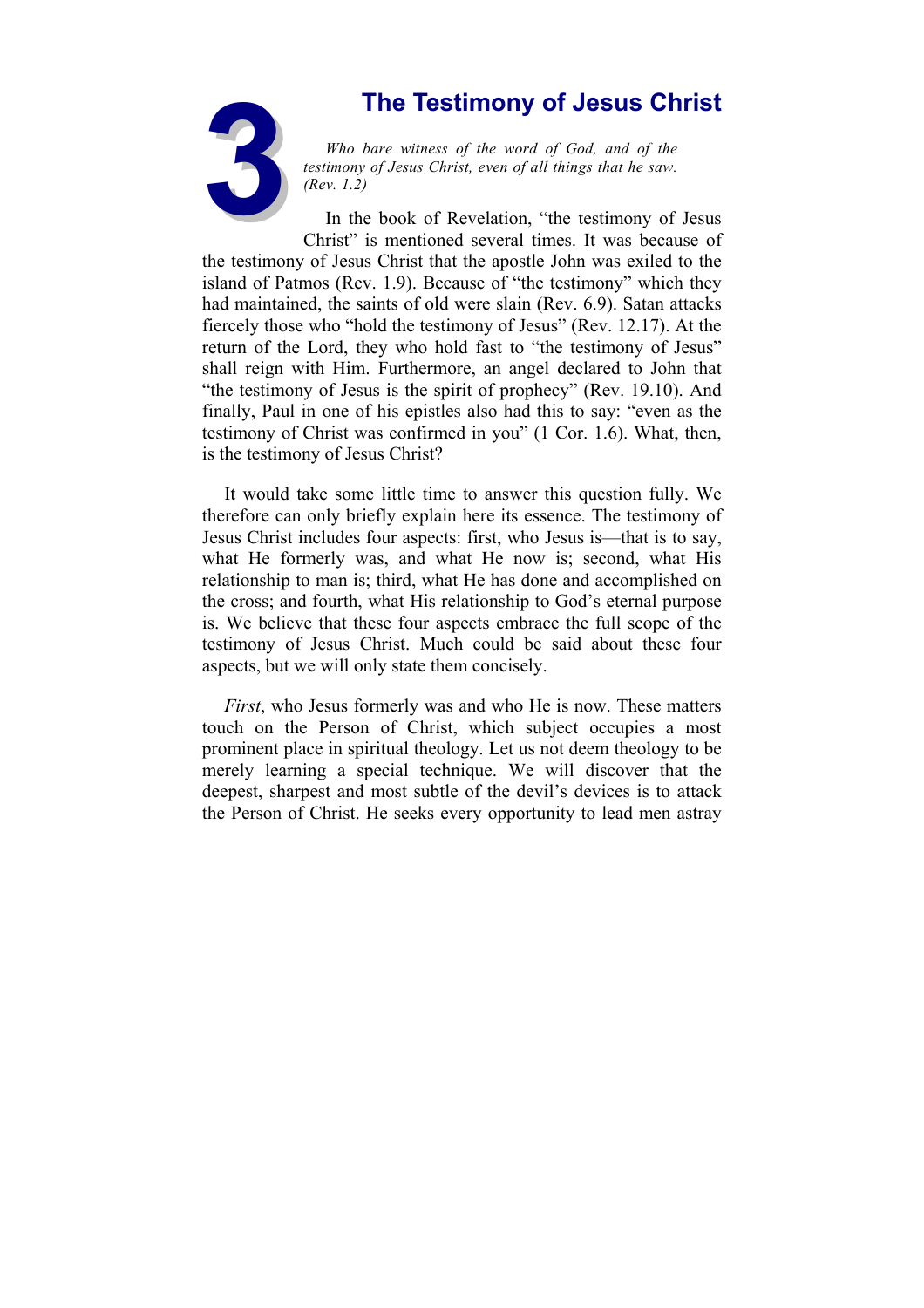towards some profound and philosophical approaches to the Person of Christ. If he is able to entice a godly believer to fall on this point, he can destroy the life ministry of that individual. Do keep well in mind that the devil plots with all his cunning to ensnare God's children on this very issue. The farther we follow the Lord, the keener will Satan tempt us concerning the Person of Christ. For he is fully aware that if he strikes God's children on this point, he strikes at the very heart of all issues.

Were you to be seduced to doubt the Person of Christ, your whole being would be finished before God. A slight questioning or a little error in your talk in regard to the Person of Christ will finish you in terms of being used in the hand of God. The devil focuses his attacks on consecrated believers to lure them away from the straight path of the truth concerning this matter. Because of this, we must judge carefully the so-called theological views of men, that we may not be trapped in Satan's net.

Who Jesus is—this is the foundation of the testimony. All false teachings and destructive doctrines assault directly or indirectly this central theme: they attack the Person of Christ. Many try to interpret Him in a roundabout way; at the end we will discover that they neither confess Christ as God nor allow others to acknowledge Him as God. Hence the first aspect of the testimony of Jesus Christ is concerned with His Person.

*Second*, what the relationship of Christ to man is. One term may be used to explain and to define His relationship to man, and that is the word "representative." Christ has done things which exceed any power of man and that are impossible to him. He is God, therefore He acts like God. However, Christ does all things for man. He joins himself to man by becoming flesh. He is the mystery of godliness (1) Tim. 3.16). He has four limbs and five sensory organs just as we have. He becomes one of us, therefore He can be our Representative. His life, His work, His death, burial, resurrection and ascension, and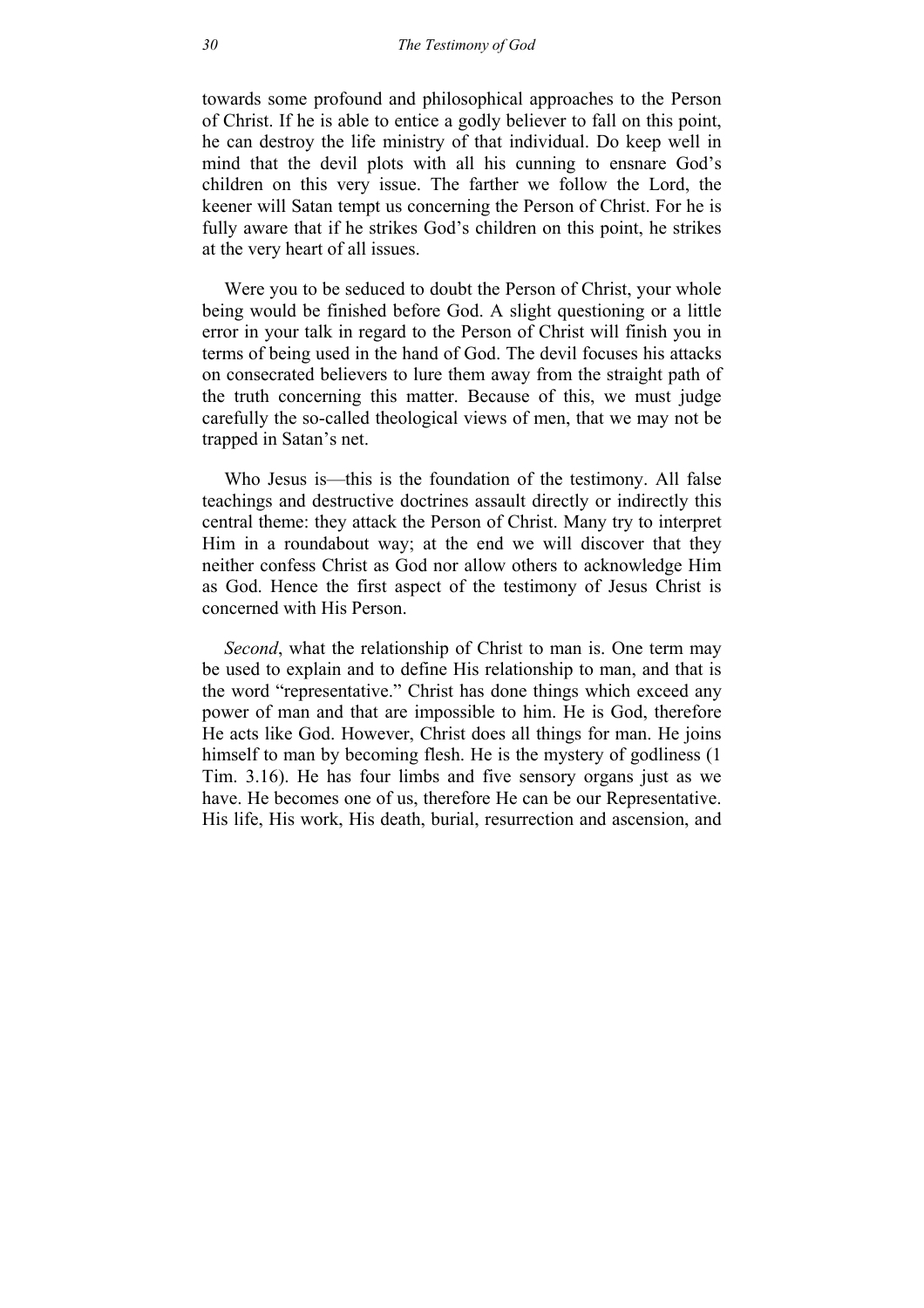His present position and work in heaven are all representative in nature. And hence the testimony of Jesus Christ includes His relationship with man in whatever He represents both now and before.

*Third*, what the Lord Jesus has accomplished on the cross. This covers His death, burial, resurrection and reigning. All these are universal in character—that is to say, they are all-inclusive. His death is an all-inclusive one, and so are His burial, His resurrection and His reigning all-inclusive. This is the testimony of Jesus Christ.

*And fourth*, as to His relationship to God's eternal purpose, we can say that God has ordained in eternity that the Lord Jesus shall be the Head over all things. He is the King of kings. This too is the testimony of Jesus Christ.

We believe the four aspects which we have just mentioned comprise the testimony of Jesus Christ since they include all the contents of the Bible. You can draw a line from the Old Testament to the New Testament, from Genesis to Revelation, and link up these four cardinal matters. Today, the testimony of Jesus Christ is deposited in a vessel which is called the church, the body of Christ. And it is deposited in the following fashion: first, this testimony is the sum of all the revealed truth; and second, this testimony is the power of the truth as incorporated in the vessel. For this testimony of Jesus Christ as deposited in the vessel of the church is the same truth which the Holy Spirit has wrought out in Jesus Christ. It is therefore not a kind of objective truth for the mind to comprehend but is that truth becoming our life, our nature and our experience through the working of the Holy Spirit in us. And thus the testimony is deposited in that vessel which is the church. The Holy Spirit reveals and incorporates this testimony in the church, which is the body of Christ. And we who have believed in Jesus are members of this body.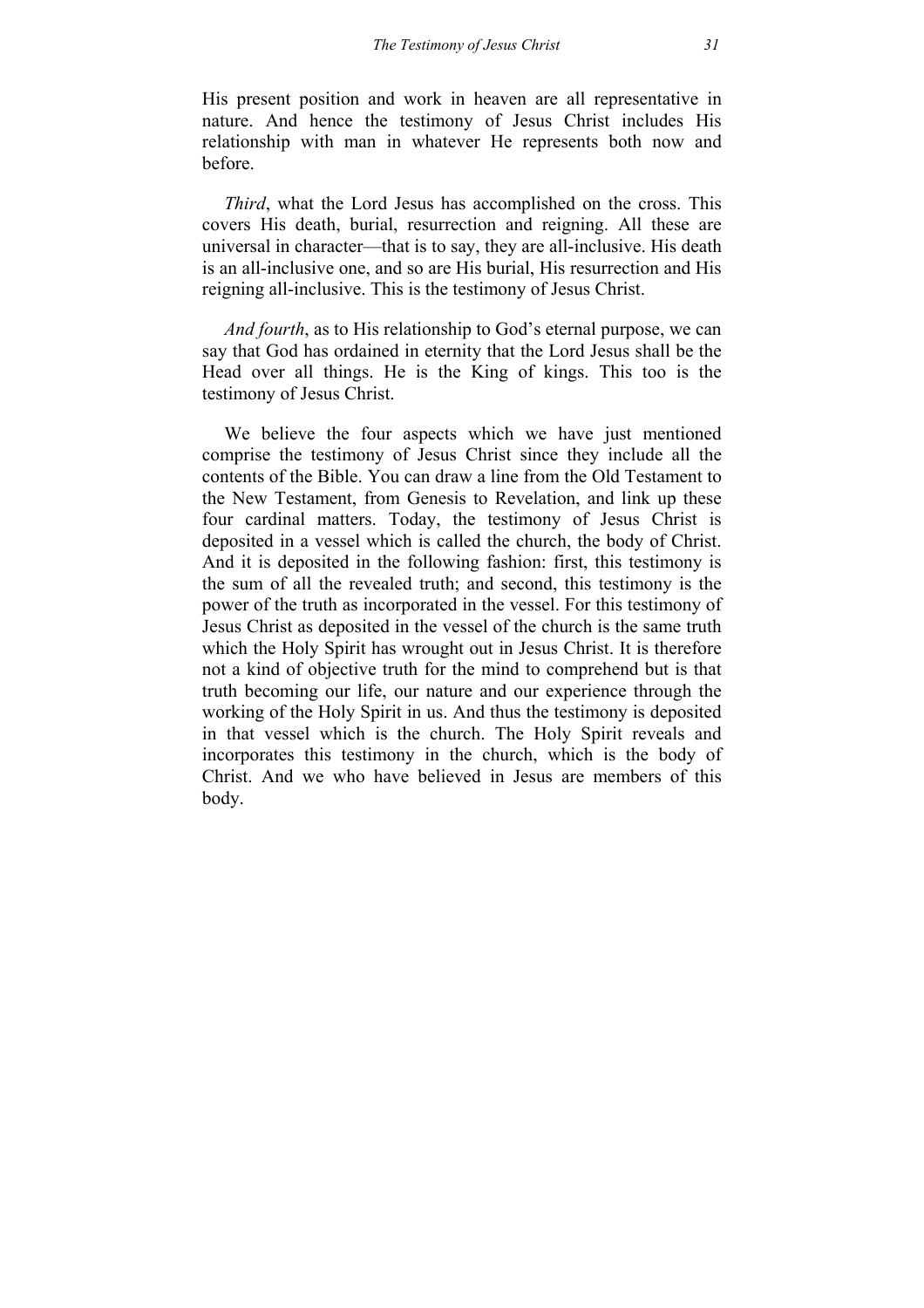Oh! Has the Holy Spirit revealed the Lord Jesus to you? You do not merely agree to what others have told you about the Lord Jesus as the Son of God; you believe Him to be God's Son because the Holy Spirit has revealed Him to you.

As to the Lord's representative work, do you not see this aspect of the testimony by the agency of the Holy Spirit? Are you seeing continuously what Christ represented in the past and what He represents today? And has that which you have seen become your life? Let us understand that all these aspects of the testimony need to be perceived clearly. The Lord Jesus is our Representative at the right hand of God. There He represents us in all which God may require of us, be it moral or spiritual perfection. We are perfect and complete in Christ before God (Col. 1.28). God has already found a perfect man in the manhood of Jesus Christ. He has reckoned the Lord's perfection to be ours, He has put the Lord's perfection into our accounts. He has no more need to find a perfect man, because He has already obtained that Man. It is now the work of the Holy Spirit to impart that Man's perfection to us. Through our faith and obedience the Holy Spirit is able to impart Christ to us. And thus Christ becomes a part of us. This requires the work of the Holy Spirit's revelation and incorporation. Not an ideal, nor a theory, neither a creed. We will perceive the difference if we have really seen. We therefore insist on the need for the Holy Spirit's revelation and incorporation.

Concerning what the Lord Jesus has done on the cross, it too needs the revelation of the Holy Spirit to make it our portion. We must see that the Lord Jesus not only died *for* us but also died *as* us. Has the Spirit of God given you such revelation that you know that when Christ died you too died, that when He was buried you too were buried, that when He was resurrected you reappeared in Him? On resurrection ground the judgment is over, and there is no more condemnation. These may possibly be only in the Bible for us, but let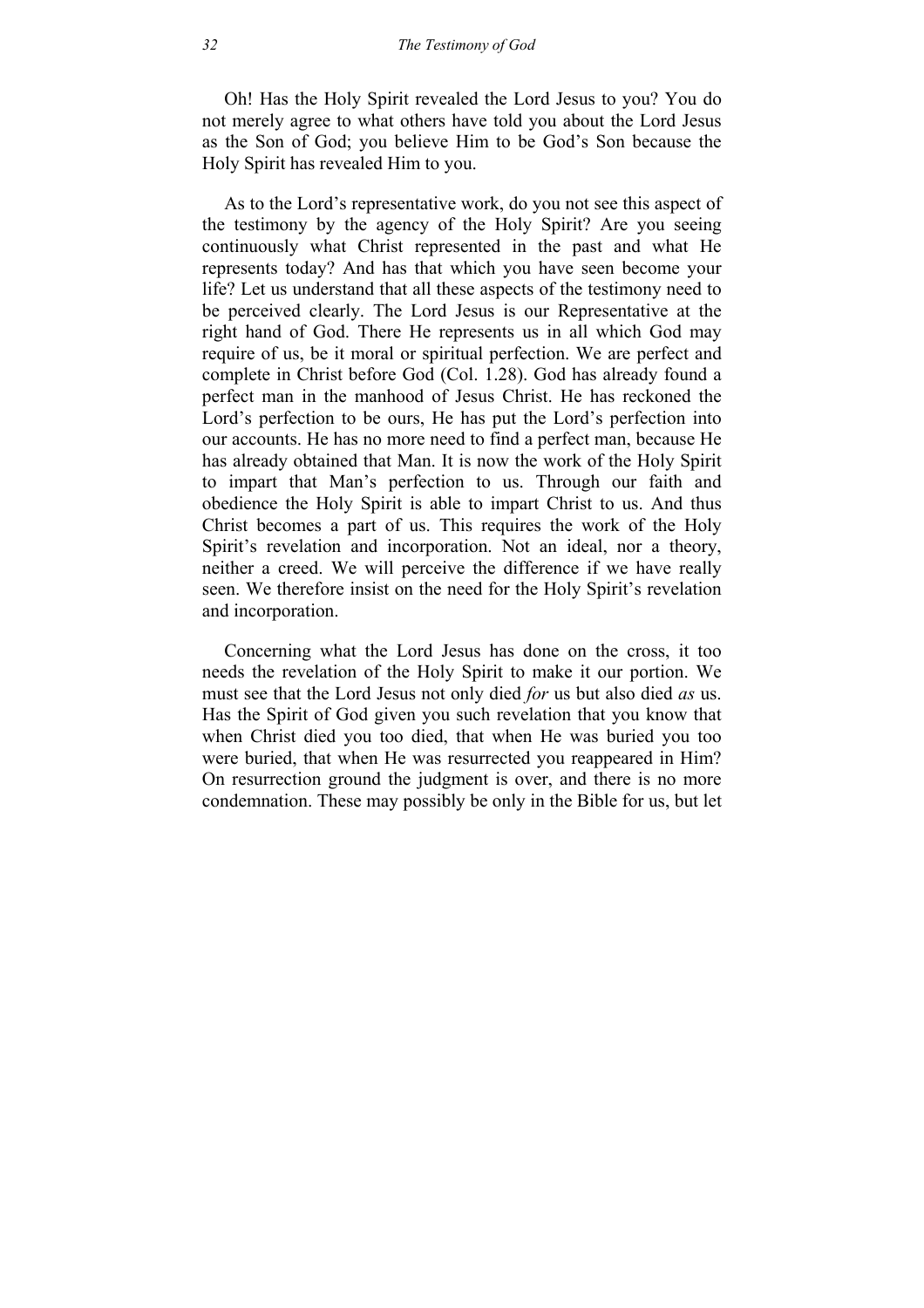us see that they may also be revealed in us, thus becoming a part of our real life.

The testimony of Jesus Christ is deposited in a vessel; the church which is the body of Christ is that vessel. We are members of Christ's body. We are called in order for the truth of the testimony in the vessel to be revealed and incorporated in us. For this reason we must

*contend earnestly for the faith which was once for all delivered unto the saints. For there are certain men crept in privily, even they who were of old written beforehand unto this condemnation, ungodly men, turning the grace of our God into lasciviousness, and denying our only Master and Lord, Jesus Christ. (Jude 3-4)*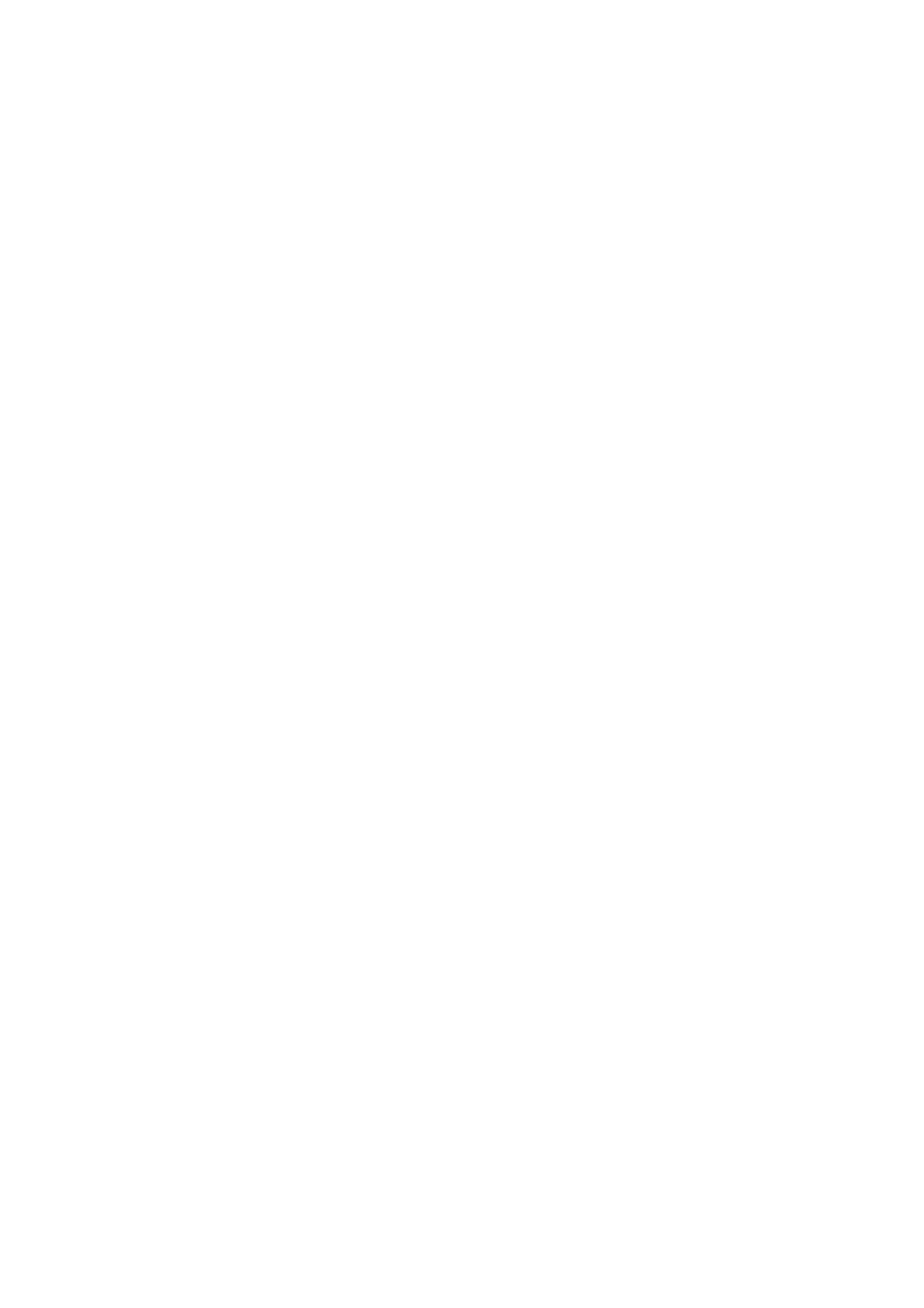# **Tabernacle**

#### *Scripture Reading: Exodus 25.10-22.*

<span id="page-34-0"></span>**4The Ark: the Center of the<br>
4The Tabernacle**<br>
5Cripture Reading: Exodus 25.10-22.<br>
The ark occupies a most significant place in the<br>
Bible. It was the first item mentioned by God when He The ark occupies a most significant place in the Bible. It was the first item mentioned by God when He ordered Moses to build the tabernacle. On the day the tabernacle was set up it was the only thing in the holiest of all, although in the court were found the altar of the burnt-offering and the laver while in the holy place were found the candlestick, the table with the shewbread, and the golden altar of incense (see Ex. 40.17-33). There in the holiest place God met with men, and from the mercy-seat of the ark between the two cherubim He spoke to them. The ark was therefore the center of the tabernacle.

#### *One*

Let us first look at its names. In the book of Exodus its name is "ark" or "ark of the testimony." It had yet to take on the name of the "ark of the covenant." Its very name and its location in the tabernacle shows that God's testimony is in the midst of the people of Israel. Where the ark is, there is God's presence. Where it is, there also is the law of God. In the book of Numbers the ark is given another name—the ark of the covenant (see 10.33, 14.44). This indicates the relationship between the ark and the covenant. Wherever the ark is, there is the covenant of the Lord. Further on, in the book of Samuel, it receives still another new designation. It is called the "ark of God" (see 1 Sam.  $4.11,13,17,19,21,22$ ). This symbolizes the fact that where the ark is, there also is the presence of God. The ark represents God. Its presence with the people attests to the presence of God with them.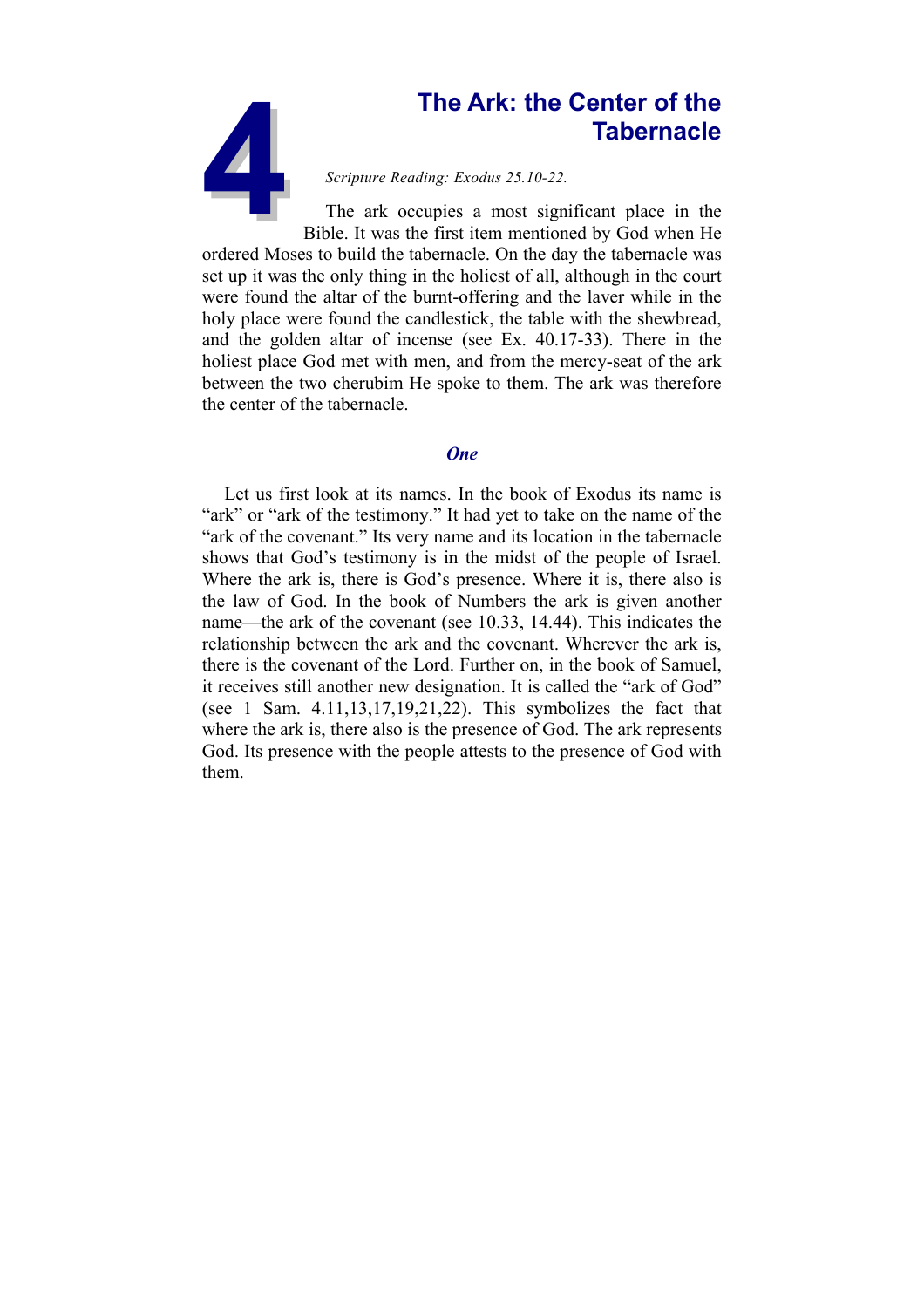#### *Two*

Let us further inquire as to what the ark typifies. Quite simply, it typifies the Lord Jesus: (1) The ark in the tabernacle signified the presence of God with His people. Similarly, the Lord Jesus comes forth to mark God's presence with us today, and hence He is called Immanuel (Matt. 1.23). Wherever He is, there also is God. (2) The ark of the Old Testament was in the holiest of all; and Christ is today in the heavenly sanctuary (Heb. 8.2, cf. 9.24). (3) When God commanded the Israelites to build the tabernacle, the first thing He mentioned was the ark. And this intimates that the Lord Jesus is the center of all things. (4) The ark was made of acacia wood, overlaid with pure gold within and without. Acacia wood is very sturdy, so it can suggest the humanity of our Lord. And pure gold in the Scriptures always stands for God's righteousness, God's glory and everything pertaining to God; it thus indicates the divinity of our Lord. Christ is both man and God; He has human nature as well as divine nature.

Much else about the ark also speaks of Christ, as can be seen in the following paragraphs.

The ark was two cubits and a half long, a cubit and a half wide, and a cubit and a half high. Upon it was located the mercy-seat which served as a cover to the ark. It was made of pure gold and was of the same length and width as the ark. In addition, two cherubim of gold of beaten work were set at the two ends of the mercy-seat, with their wings spread out on high and covering the mercy-seat. These two cherubim faced the mercy-seat as well as each other (and we know that the cherubim manifested the glory of God—see Ez. 9.3, Heb. 9.5). God had said to Moses, "There I will meet with thee, and I will commune with thee from above the mercy-seat, from between the two cherubim which are upon the ark of the testimony, of all things which I will give thee in commandment unto the children of Israel" (Ex. 25.22). From there He would guide them henceforth.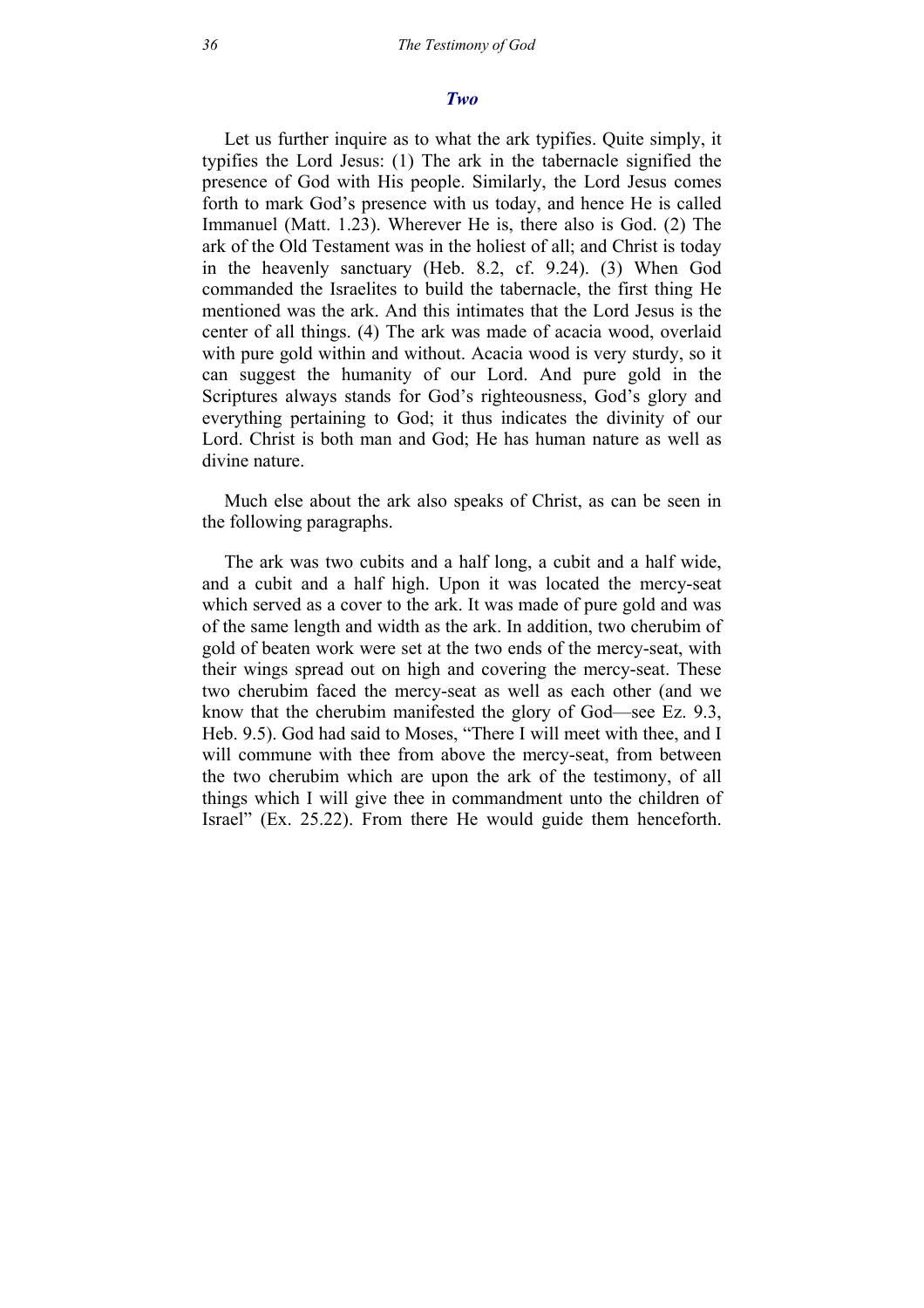During the Old Testament period all the grace of God flowed from the ark; and likewise, during the New Covenant period, it is all given to us through Christ. We are told in Leviticus 16 that once a year in the seventh month on the great day of atonement the high priest would take the blood of the bullock and of the goat into the holiest of all and sprinkle it upon the mercy-seat. In like manner the Lord has accomplished the work of redemption by the shedding of His blood, and His blood speaks continually to God for our forgiveness since the work of redemption is already done. To put it simply; the ark typified how grace is given to us through Christ. Having Christ we have the presence of God with us: because of Him we may receive God's guidance.

At the four feet of the ark were four rings of gold, and the staves of acacia wood overlaid with gold were put into these rings to bear the ark. The staves remained in the rings of the ark: they were not to be taken from it. This meant that the ark might be carried out at any time. Hence the ark had a double use: On the one hand, it was the center of worship, having been placed in the holiest of all where God and men met. If anyone desired to worship God he had to go before the ark to worship, for without it no worship was possible. On the other hand, it served as the guide to God's people—it went ahead, with the people of Israel following suit (see Num. 10.33, Joshua 3.3). They could not go just anywhere they wished; they were required to follow the lead of the ark. Here we see symbolically how Christ leads us in the way that lies before us.

How did the ark travel? Here is what the Scriptures say:

*When the camp setteth forward, Aaron shall go in, and his sons, and they shall take down the veil of the screen, and cover the ark of the testimony with it, and shall put thereon a covering of sealskin, and shall spread over it a cloth all of blue, and shall put in the staves thereof. (Num. 4.5-6)*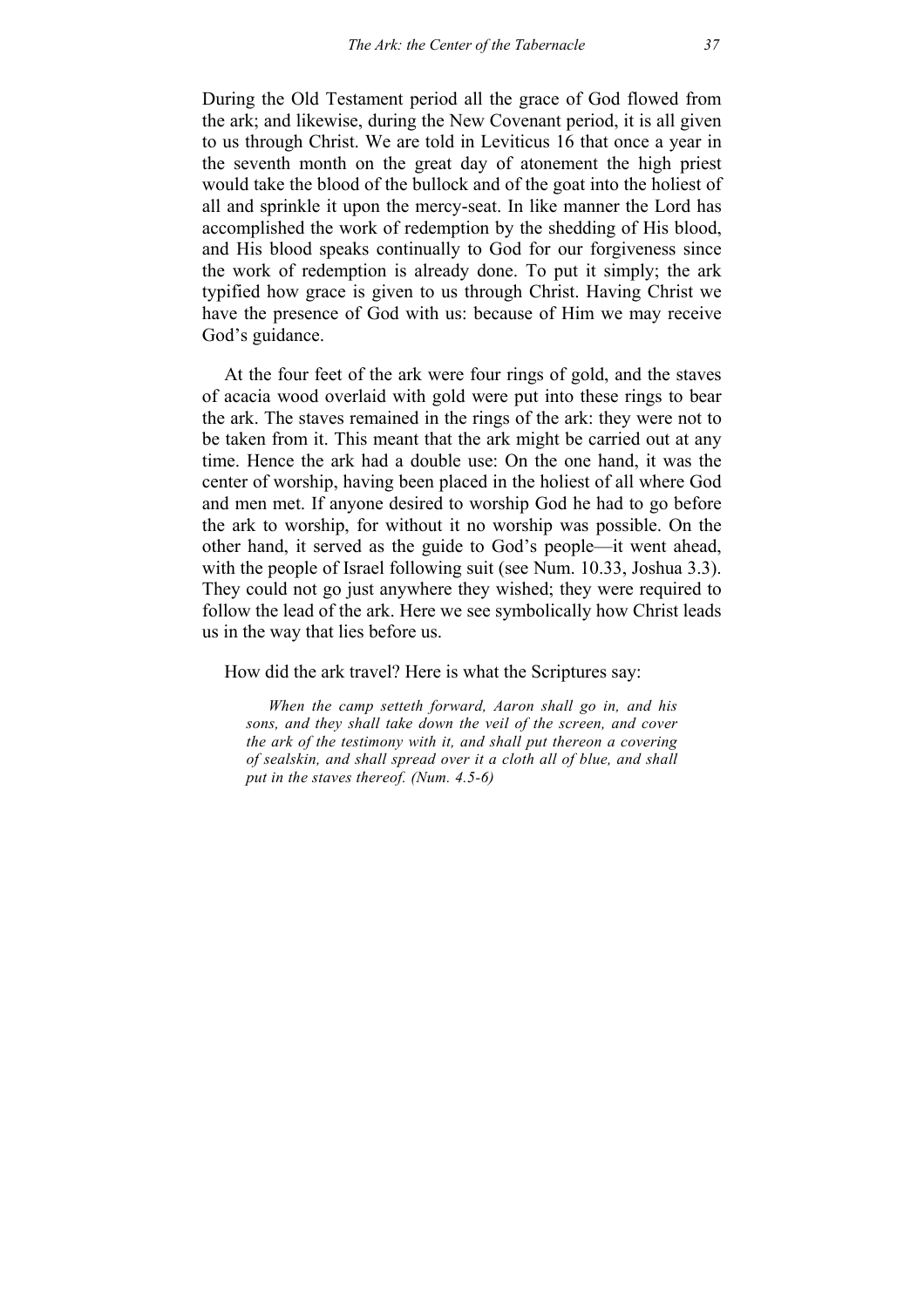We are plainly told here that wherever the ark was to travel, there would be three layers of covering over it: first, the veil which separated the holiest of all from the holy place was taken down and used to cover the ark; second, a covering of sealskin was put on; and third, a cloth all of blue was spread over it. As the ark was taken out, it became as it were the time to proclaim Christ: for we learn from the New Testament that the veil pointed to Christ's flesh (see Heb. 10.20). And now that it is already rent (see Mark 15.38), the Christ whom we today proclaim is thus One who is most approachable. Sealskin presents a rugged appearance, thereby expressing in type the holiness of our Lord—how He was rejected of men. The cloth all of blue finds its spiritual significance in the fact of its color. Blue in the Bible represents that which is heavenly (for the sky is blue) just as white stands for righteousness, golden stands for the glory of God, and purple signifies authority. The Christ whom we follow seems to be lacking in outward beauty just as does sealskin, yet He is heavenly as pictured for us by the cloth all of blue. Though He is rejected of men, He nonetheless is well-pleasing to God. To sum up, then, the Christ whom we proclaim is the Lord who is approachable, rejected of men, but well-pleasing to God.

## *Three*

Now let us look into a little of the history of the ark, by means of which we may perceive not only the relationship between the ark and the people of Israel but also that between Christ and us.

# *The Ark Crossing the River Jordan*

How did the people of Israel cross the Jordan River when they entered Canaan?

*And Joshua said, Hereby ye shall know that the living God is among you.... Behold, the ark of the covenant of the Lord of all the earth passeth over before you into the Jordan.... And it shall*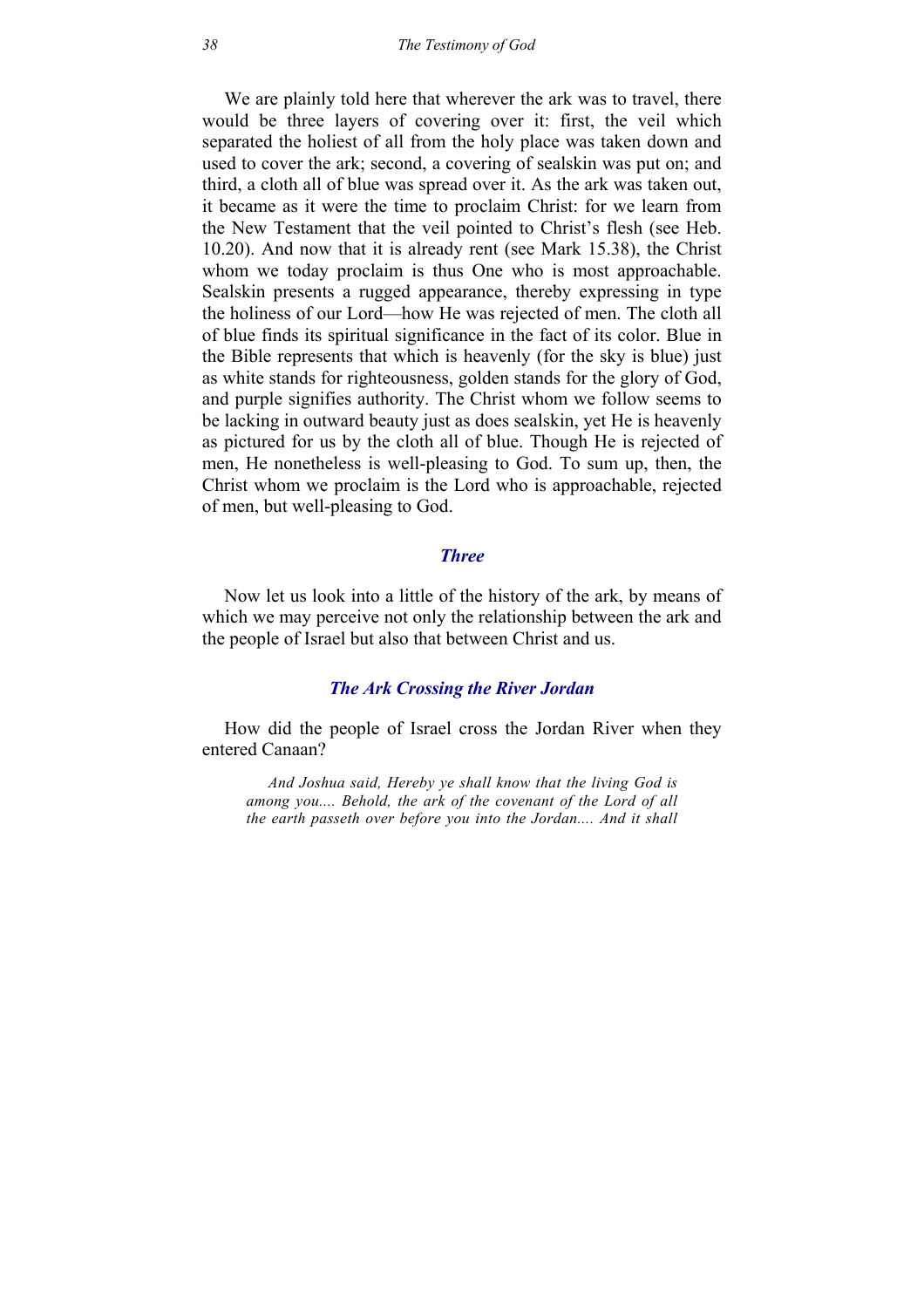*come to pass when the soles of the feet of the priests that bear the ark of Jehovah, the Lord of all the earth, shall rest in the waters of the Jordan, that the waters of the Jordan shall be cut off, even the waters that come down from above; and they shall stand in one heap.... When the people removed from their tents, to pass over the Jordan, the priests that bare the ark of the covenant being before the people; and when they that bare the ark were come unto the Jordan, and the feet of the priests that bare the ark were dipped in the brink of the water (for the Jordan overfloweth all its banks all the time of harvest), that the waters which came down from above stood, and rose up in one heap, a great way off, at Adam, the city that is beside Zarethan; and those that went down toward the sea of the Arabah, even the Salt Sea, were wholly cut off: and the people passed over right against Jericho. And the priests that bare the ark of the covenant of Jehovah stood firm on dry ground in the midst of the Jordan; and all Israel passed over on dry ground, until all the nation were passed clean over the Jordan. (Joshua 3.10-17)* 

This passage in the Bible tells us how the ark led the people of Israel into Canaan. The ark was the last out of water as well as the first into the water. From this we realize that a power stronger than death led the Israelites safely over the river Jordan. In like manner, we who have died have also been raised up with Christ, just as Israel passed through the "death" of Jordan under the leadership of the ark.

## *The Ark in the Tent at Shiloh*

After the children of Israel entered Canaan and the war was over, the whole congregation assembled at Shiloh to set up the tent of meeting there (see Joshua 18.1). When Eli the priest was old, his two sons had become base men. They did not know Jehovah, yet they served as priests. Eli could do nothing about it, for he honored his sons above God. And hence a man of God afterwards prophesied this: "And thou shalt behold the affliction of my habitation" (1 Sam. 2.32). This meant that God would depart from the tent.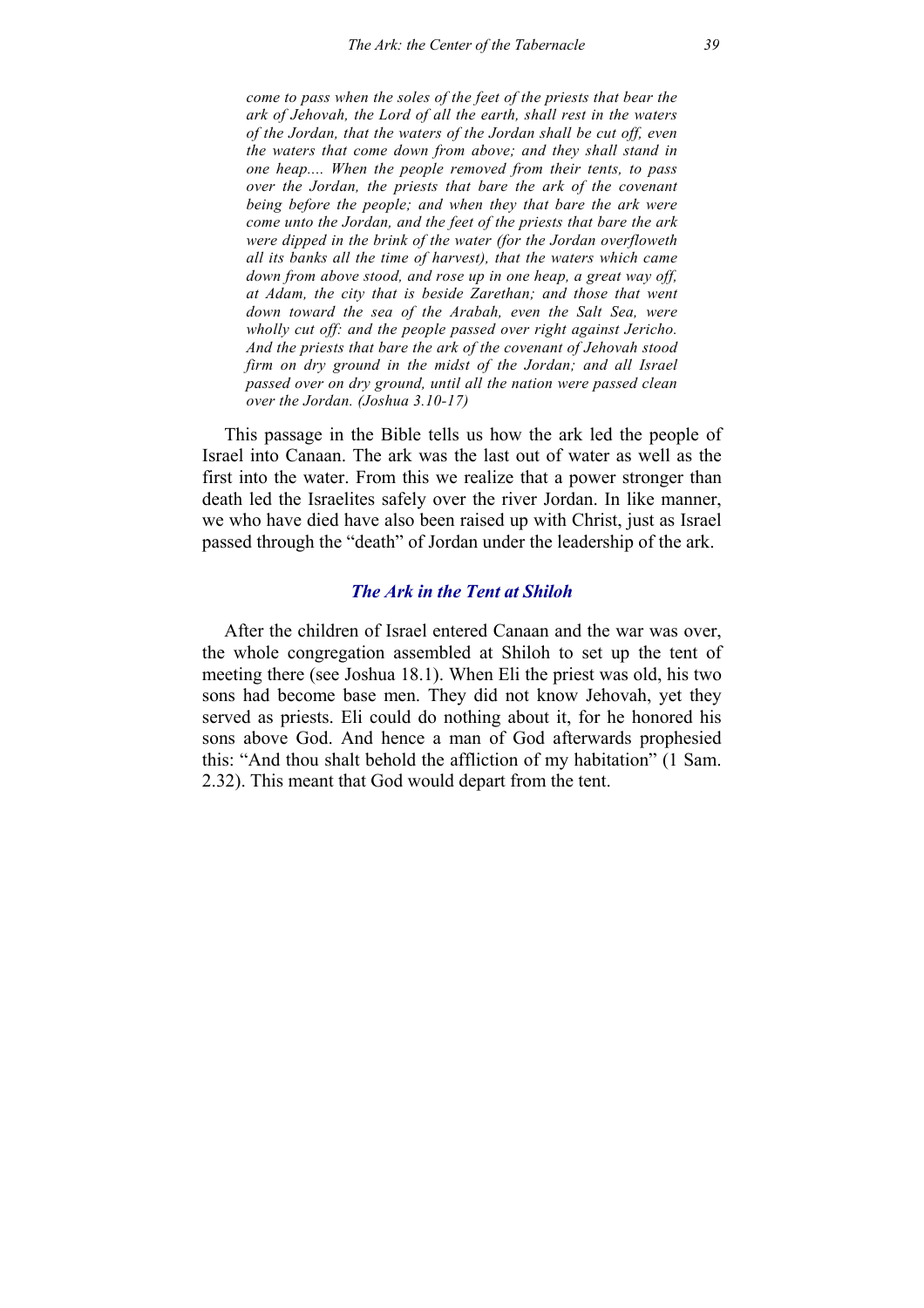*And the word of Jehovah was precious in those days; there was no frequent vision. And it came to pass at that time, when Eli was laid down in his place (now his eyes had begun to wax dim, so that he could not see), and the lamp of God was not yet gone out, and Samuel was laid down to sleep, in the temple of Jehovah, where the ark of God was; that Jehovah called Samuel. (1 Sam. 3.1-4)* 

Though the lamp had not yet gone out before the ark in God's sanctuary, and the outward form of the tent continued as before, the presence of God would nonetheless soon depart. Then too, at that moment, God did not call Eli but instead called Samuel; He did not give His word to Eli but gave it to Samuel instead. Thereafter He laid Eli aside and chose the child Samuel. He established the latter as a prophet in Israel (1 Sam. 3.20).

Not long afterwards the ark was to depart from the tent at Shiloh. It is recorded in 1 Samuel 4 that "when the people were come into the camp, the elders of Israel said, Wherefore hath Jehovah smitten us today before the Philistines? Let us fetch the ark of the covenant of Jehovah out of Shiloh unto us, that it may come among us, and save us out of the hand of our enemies" (v.3). As the people of Israel were engaged in battle with the Philistines, they thought that if only they brought in the ark they could be victorious. And so they removed the ark from the tent of God in Shiloh to their battle camp. When the ark came into the camp, all Israel shouted with a great shout (1 Sam. 4.5). We thus see that in time of trouble the people thought of taking advantage of the ark; but as a consequence, even the ark was taken captive. They supposed that with the ark among them God was bound to help them, for how could He ever forsake it? Yet God did not do what they had expected. He let them be defeated and even allowed the ark to be captured by the enemies (see 1 Sam. 4.10-11).

Oh how very serious is this matter. If anyone should imagine that he will be victorious by vainly repeating such words as "I have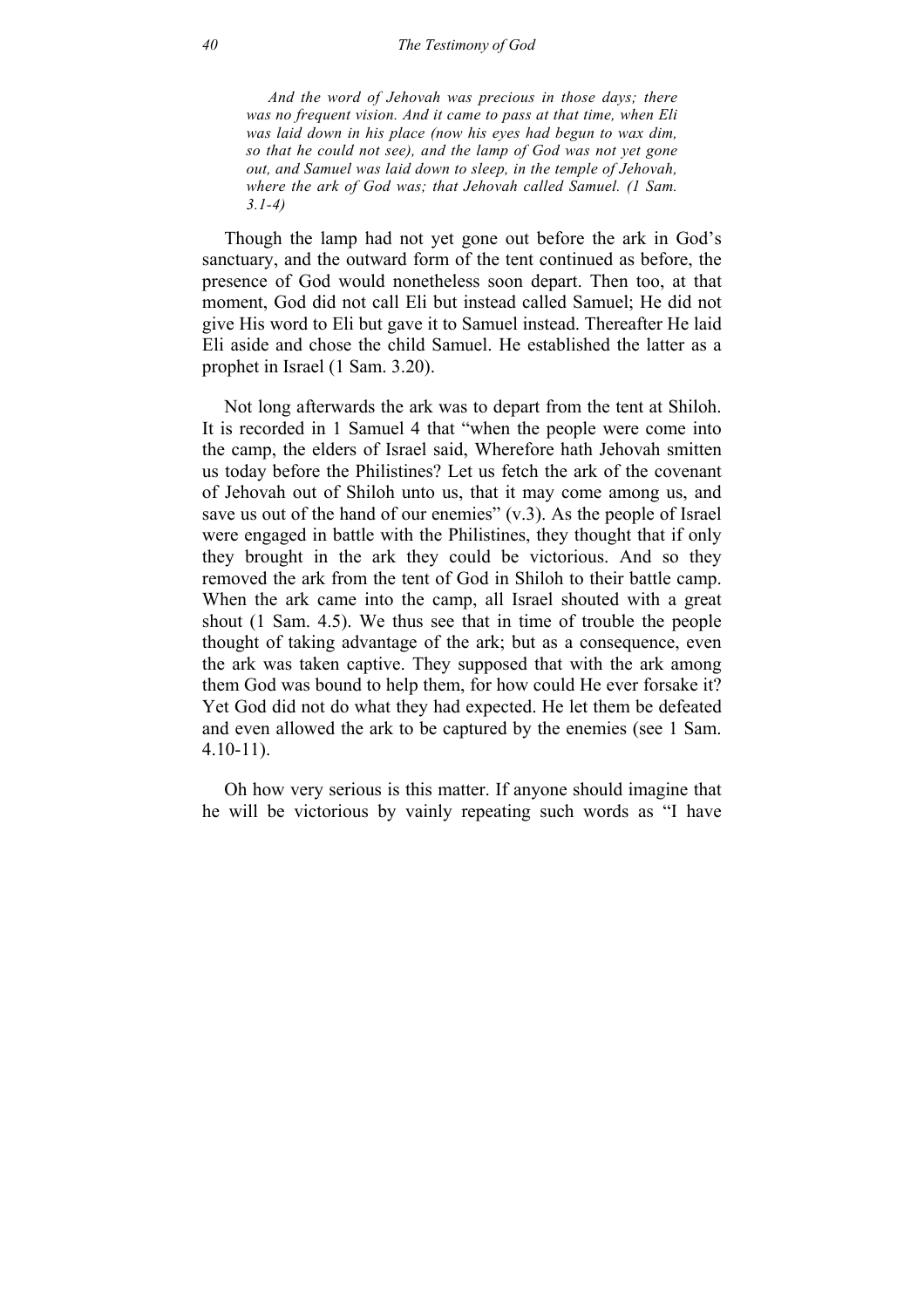God"—"In the name of the Lord"—"God surely is with us"—he commits the same error as the Israelites of old. The nation of Israel was beaten before the Philistines because they forgot to deal with their sins. They did not keep in mind that as long as their sins were left undealt with they would never be victorious. They ignored the fact of their rebellion against God while they dreamed of victory by holding on to the ark. How tragically they were mistaken! Nobody can use the ark in this way.

Let us always remember that spiritual things are not subject to the use of the flesh, neither is the name of Christ ever to be used by the flesh. Should any con template taking advantage of spiritual things or making use of the Lord's name, he will be totally defeated. Not knowing that the glory of the Lord had already departed, the people of Israel thought of using God's ark. God, however, permitted His ark to be taken captive. Let us understand that the Lord did not forsake the tent of Shiloh because the ark had been taken captive; rather, the ark was captured because the Lord had first abandoned the tent at Shiloh (cf. Ps. 78.60-61). Once God's ark left the tent of Shiloh, it never again returned to it.

# *The Ark among the Philistines*

What happened to the ark after it was carried away to the land of the Philistines? Let us once again be reminded by this event what we earlier learned, that the ark was well able to protect itself.

*Now the Philistines had taken the ark of God, and they brought it from Ebenezer unto Ashdod. And the Philistines took the ark of God, and brought it into the house of Dagon, and set it by Dagon. And when they of Ashdod arose early on the morrow, behold, Dagon was fallen upon his face to the ground before the ark of Jehovah. And they took Dagon, and set him in his place again. And when they arose early on the morrow morning, behold, Dagon was fallen upon his face to the ground before the ark of Jehovah; and the head of Dagon and both the palms of his*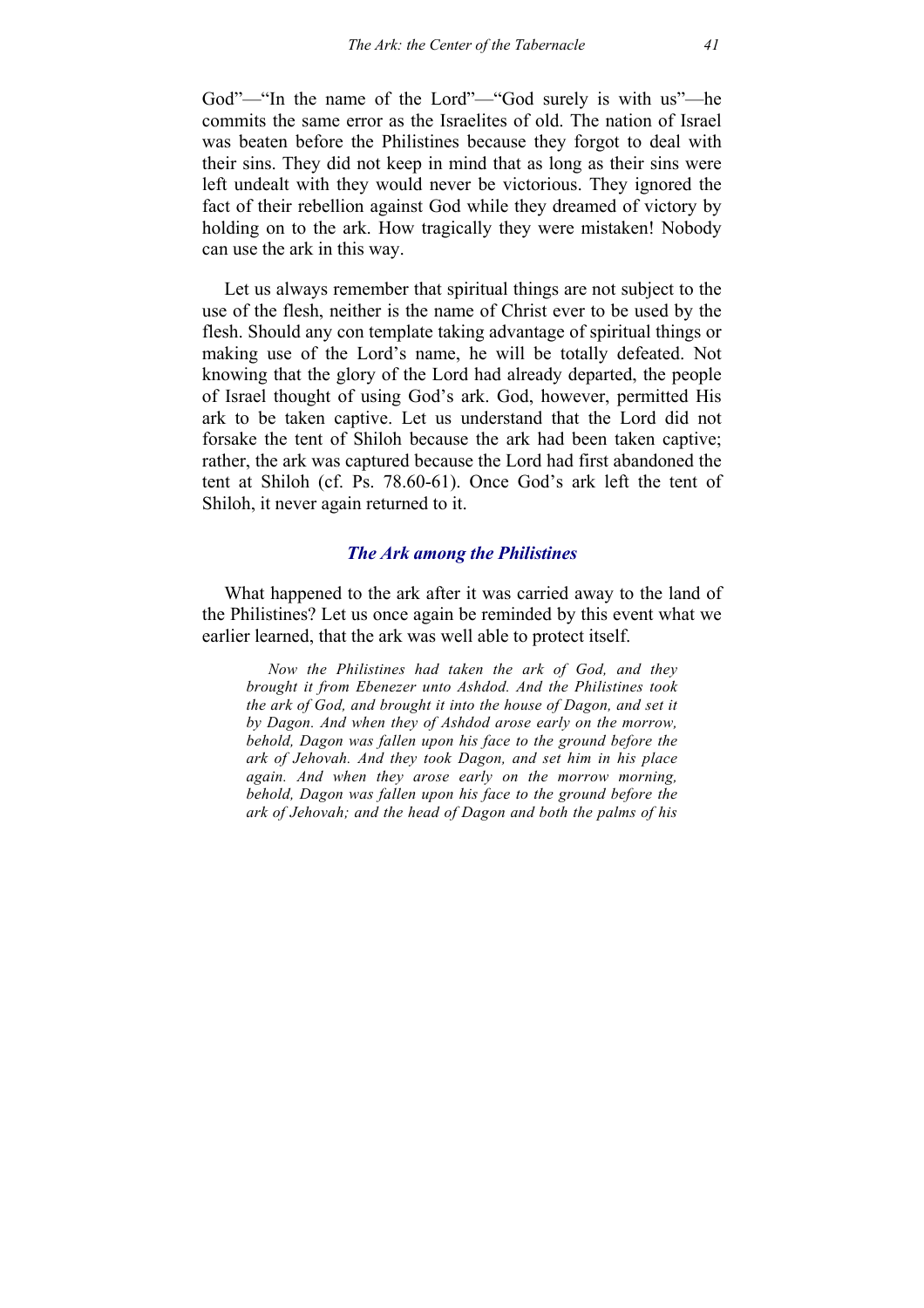*hands lay cut off upon the threshold; only the stump of Dagon was left to him.... But the hand of Jehovah was heavy upon them of Ashdod, and he destroyed them, and smote them with tumors, even Ashdod and the borders thereof. (1 Sam. 5.1-6)* 

The men of Ashdod were terrified and so they sent and gathered all the lords of the Philistines to themselves to counsel them as to what they should do. The decision was to remove the ark of God to Gath. And so it was that after the ark arrived there, the men of the city both small and great were struck down with tumors. They therefore sent the ark of God to Ekron, but the Ekronites cried out: "They have brought about the ark of the God of Israel to us, to slay us and our people" (v.10). They too sent and gathered together all the lords of the Philistines, asking to have the ark sent back to its original place. Meanwhile the ark of Jehovah had been in the country of the Philistines seven months.

How did they finally send back the ark of the God of Israel? The priests and the diviners among them invented a new and singular way: (1) Build a new cart, put the ark of Jehovah in it, and have it drawn by two milch cows which would have their calves sent home from them. (2) Prepare also a trespass-offering in the form of five golden tumors and five golden mice and place them in a coffer by the side of the ark which would be on the cart. They then suggested to the Philistines to watch, and "if it goeth up by the way of its own border to Beth-shemesh, then he [Jehovah] hath done us this great evil: but if not, then we shall know that it is not his hand that smote us; it was a chance that happened to us" (6.9). Now we know that a miracle happened, for the cart drawn by these two milch cows went straight along the highway till it stopped in the border of Bethshemesh. By this the lords of the Philistines were fully convinced. And it is for this reason that we said earlier that the ark of God was well able to protect itself.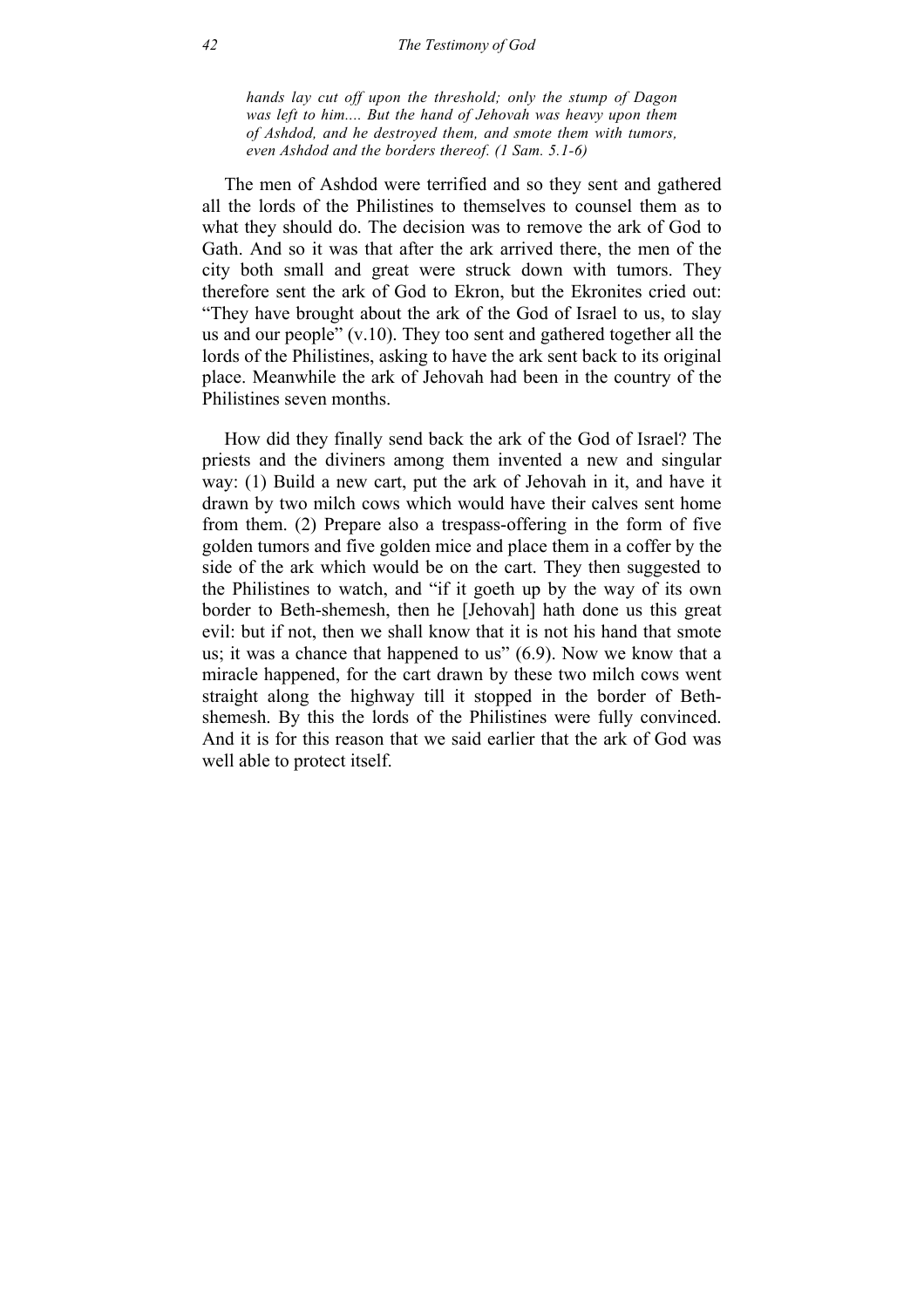### *The Ark in Beth-shemesh*

What occurred after the ark arrived in Beth-shemesh? "And they of Beth-shemesh were reaping their wheat harvest in the valley; and they lifted up their eyes, and saw the ark, and rejoiced to see it" (1 Sam. 6.13). But a tragedy followed, for the Lord

*smote of the men of Beth-shemesh, because they had looked into the ark of Jehovah, he smote of the people seventy men, and fifty thousand men: and the people mourned, because Jehovah had smitten the people with a great slaughter. And the men of Beth-shemesh said, Who is able to stand before Jehovah, this holy God? and to whom shall he go up from us? And they sent messengers to the inhabitants of Kiriath-jearim, saying, The Philistines have brought back the ark of Jehovah; come ye down, and fetch it up to you. (6.19-21)* 

The presence of Christ is indeed most blessed; nevertheless, people must also be holy. Because they looked at the ark of God casually without any fear of Him in their hearts, God killed many of the men of Beth-shemesh. And for that reason they, did not want to have the ark among them. How very sad that instead of dealing with the cause of chastening, the people of Beth-shemesh refused the presence of the Lord.

### *The Ark in Kiriath-jearim*

What was the attitude of the men of Kiriath-jearim towards the ark?

*And the men of Kiriath-jearim came, and fetched the ark of Jehovah and brought it into the house of Abinadab in the hill, and sanctified Eleazar his son to keep the ark of Jehovah. And it came to pass, from the day that the ark abode in Kiriathjearim, that the time was long; for it was twenty years: and all the house of Israel lamented after Jehovah. (1 Sam. 7.1-2)*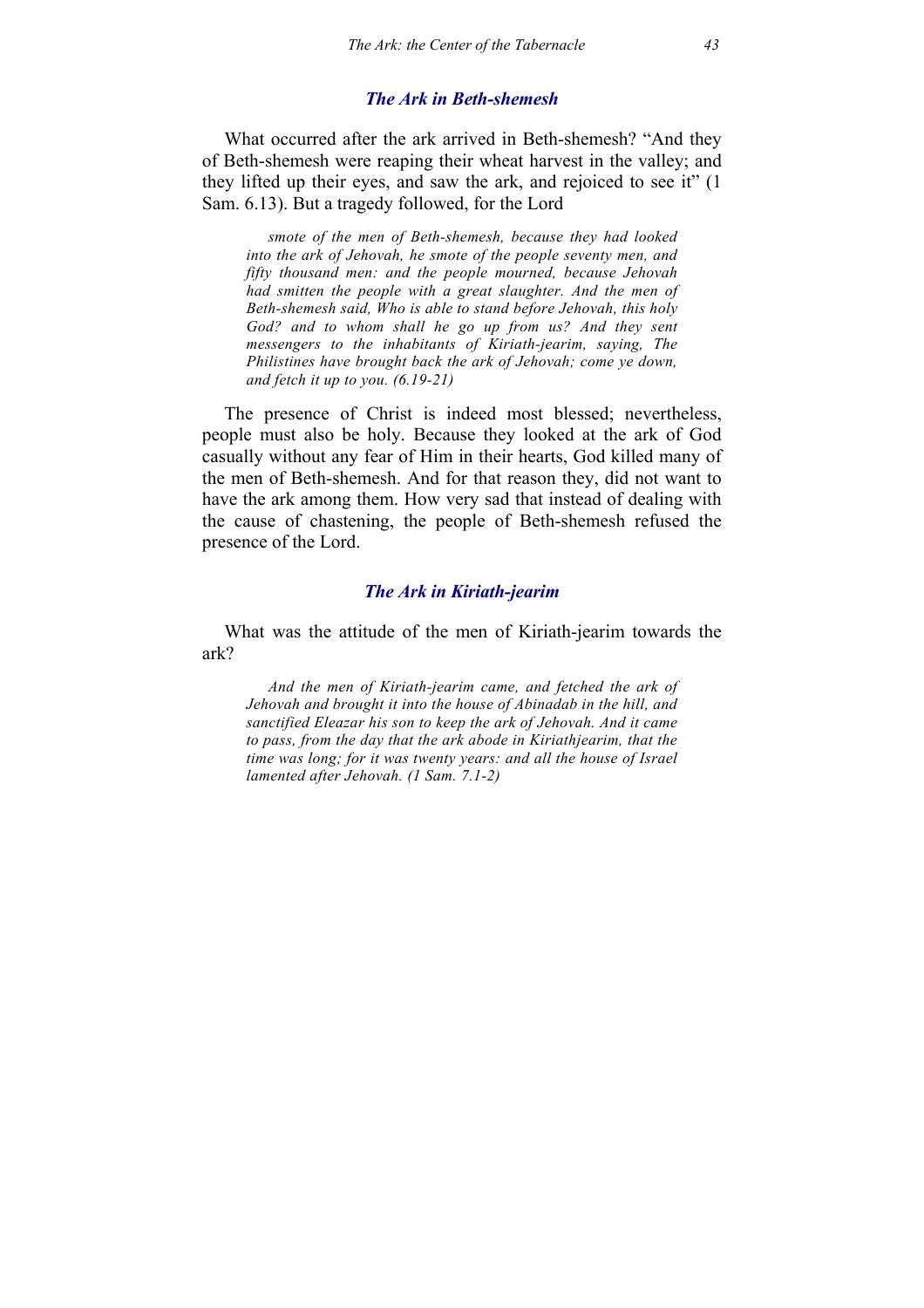The ark went out of Shiloh never to return again. Instead, it stayed at Kiriath-jearim in the house of Abinadab for twenty years. The tent was in Shiloh, but no ark was there. How empty Shiloh was. Now, though, the house of Abinadab was privileged with the Lord's presence. We need to underscore the fact that the ark no longer returned to Shiloh and to ask this sobering question of ourselves: Are we like the men of Beth-shemesh who were afraid of the Lord's presence, or are we like the men of Kiriath-jearim who welcomed the presence of the Lord?

### *The Ark in the House of Obed-edom*

Twenty years later David became king. He immediately desired to have the ark removed to Jerusalem. "And David consulted with the captains of thousands and of hundreds, even with every leader. And David said ... Let us bring again the ark of our God to us: for we sought not unto it in the days of Saul" (1 Chron. 13.1-3). It was right and good for David to think of bringing the ark of God to Jerusalem. But how did he and the people make this transfer?

*And they set the ark of God upon a new cart, and brought it out of the house of Abinadab that was in the hill: and Uzzah and Ahio, the sons of Abinadab, drove the new cart. . . And David and all the house of Israel played before Jehovah with all manner of instruments made of fir-wood, and with harps, and with psalteries, and with timbrels, and with castanets, and with cymbals. (2 Sam. 6.3-5)* 

Quite unexpectedly, however, a terrible thing happened at this time of great rejoicing.

*And when they came to the threshing-floor of Nacon, Uzzah put forth his hand to the ark of God, and took hold of it; for the oxen stumbled. And the anger of Jehovah was kindled against Uzzah; and God smote him there for his error; and there he died by the ark of God. . . And David was afraid of Jehovah that day; and he said, How shall the ark of Jehovah come unto me? So David would not remove the ark of Jehovah unto him into the city*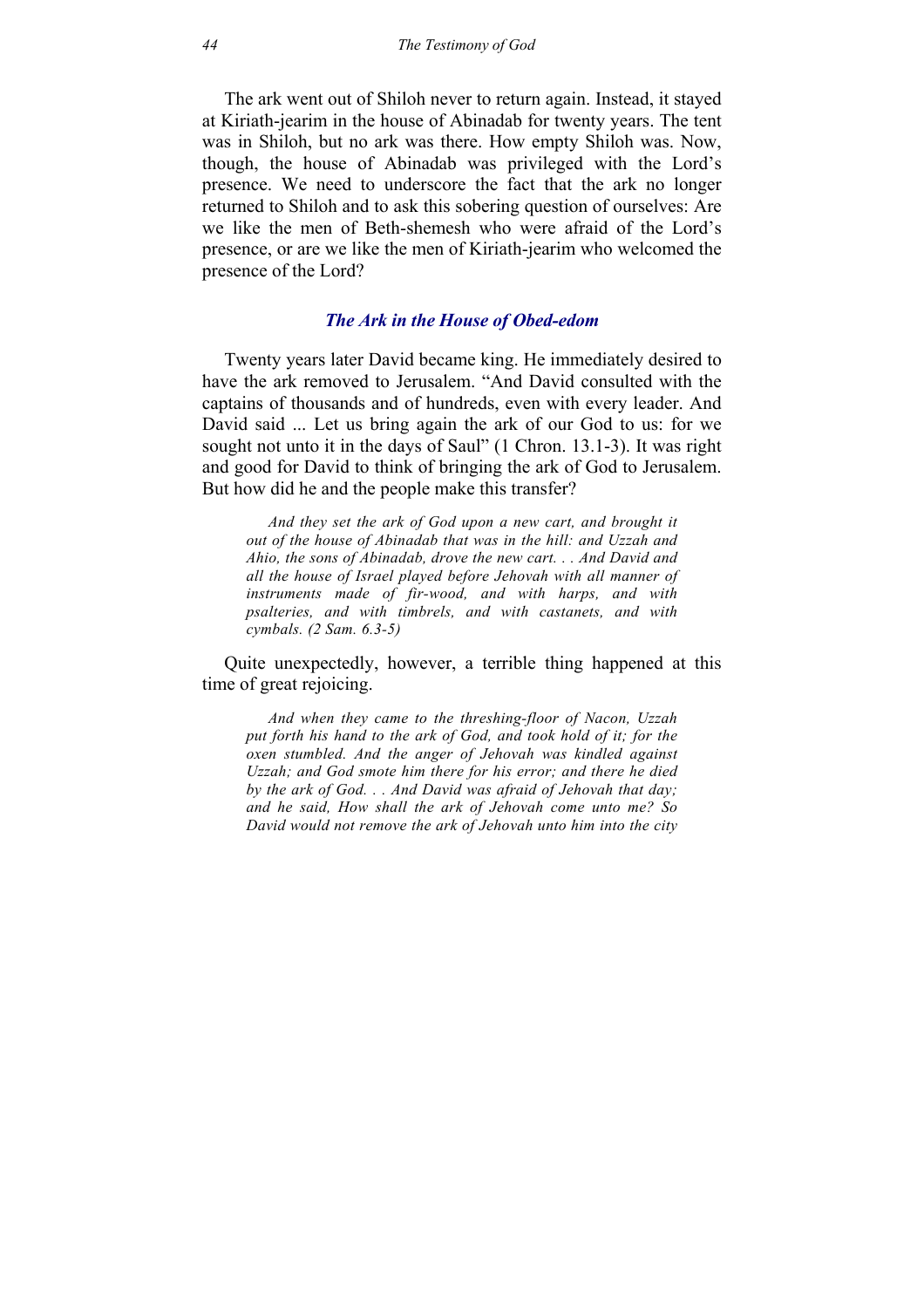*of David; but David carried it aside into the house of Obed-edom the Gittite. And the ark of Jehovah remained in the house of Obededom the Gittite three months: and Jehovah blessed Obededom, and all his house. (2 Sam. 6.6-11)* 

David did not inquire into the cause for the stumbling of the oxen; instead, he refused to bring the ark into the city of David simply because Uzzah was slain. But note that the house of Obed-edom welcomed the ark, with the result that his house was blessed of God abundantly. Again we need to inquire: Will we decline the presence of the Lord should we ever find ourselves being dealt with by God? Or will we, like the house of Obed-edom, welcome His presence?

Wherein lay David's fault? When he wished to bring the ark of God to Jerusalem, he failed to search through the book of the Law to find out how the ark should be carried but instead consulted with the captains of the thousands and of the hundreds. According to the record of Numbers 4.4-15, the ark was to be borne by the Levites. God had never instructed Israel to draw the ark on an ox-cart; this David and his counselors learned from the uncircumcised Philistines. Since the Philistines knew nothing, they were excused by God. But for David to follow the way of the Philistines rather than the command of the Lord was unpardonable. This ought to teach us that if we invent a new way to express our zeal for God other than that which is defined in the Bible and conforms to His will, we shall not be able to maintain it for any length of time, for before long something is bound to happen. At first there may be music and dancing, great enthusiasm and big crowds, but soon all will cease. Whatever is motivated simply by temporary passion is not pleasing to the Lord.

In all matters concerning the believer's personal and church life, God does not permit any touch of the flesh of man nor will He allow anyone to alter what He has appointed. It is undeniable that Uzzah put forth his hand in order to steady the ark (doubtless out of his love and zeal for it). Yet we know that God was not pleased, because He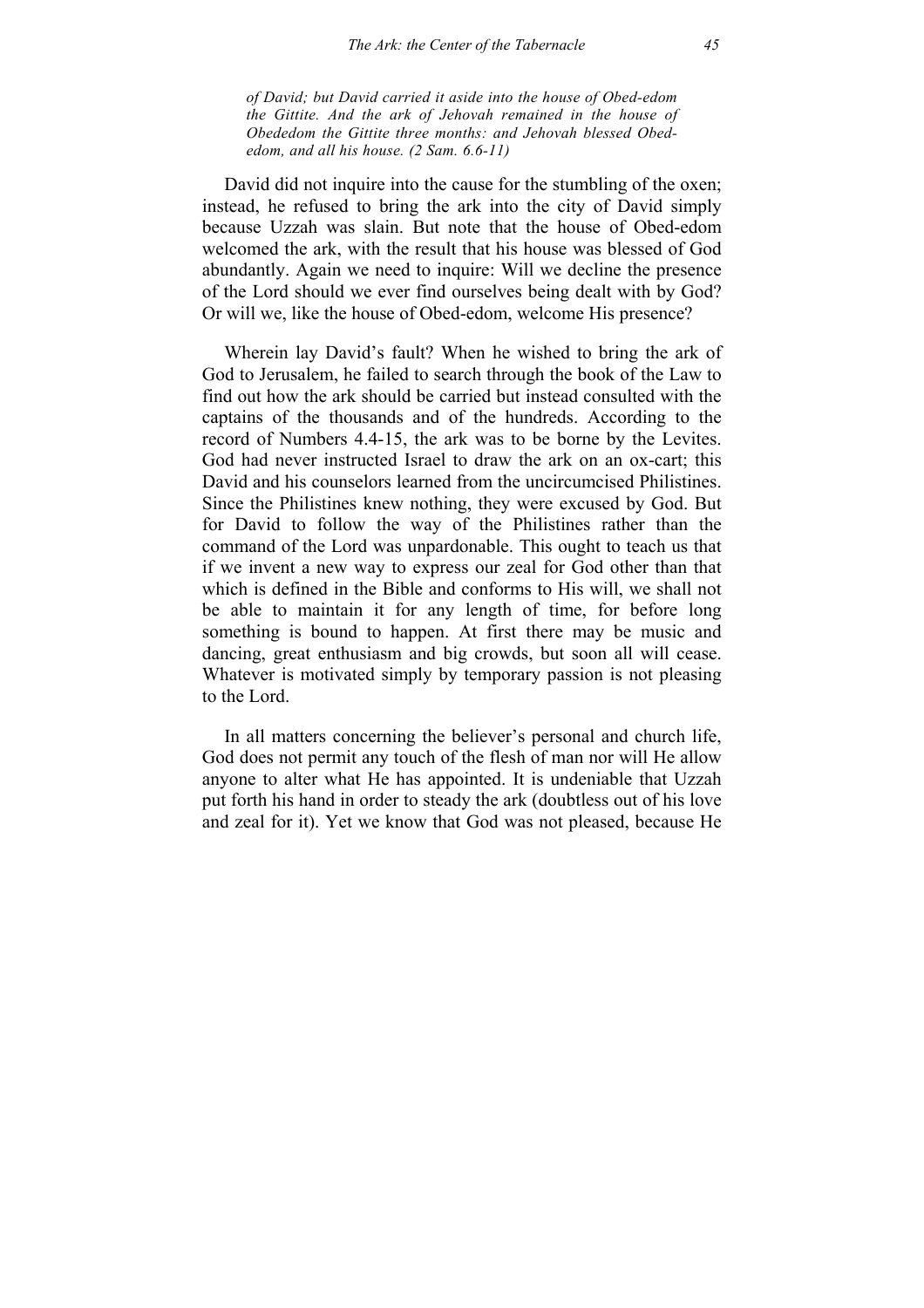would not permit Uzzah to touch the ark with the hand of flesh. In other words, the Lord will not tolerate any flesh to maintain our error. You may consider your thought to be better than God's appointed way; nevertheless, you are prohibited from going your way. You can only follow what God has ordained; otherwise, you will receive the consequence of the Lord's judgment.

Some will perhaps therefore ask why we do not see God's judgment in the church where many are substituting God's will with fleshly means? Let us answer this by saying, *with fear and trembling*, that if it is not due to the fact that the time has not yet come for God to judge the situation, then it must be for the reason that the ark (that is, God's presence) has already departed from the midst. May we never be tempted to mock the Lord because of His forbearance and patience.

# *The Ark in the Tent of David*

Being ignorant of the cause for why God struck Uzzah to death, David dared not bring the ark to Jerusalem. But when he was told that Jehovah had blessed the house of Obed-edom because of the ark, he went down and brought up the ark from that house into the city of David with joy (see 2 Sam. 6.12 and 1 Chron. 15.25). This time, however, was different from the previous episode. For on this occasion David carefully prepared for the bringing up of the ark, saying that "none ought to carry the ark of God but the Levites: for them hath Jehovah chosen to carry the ark of God, and to minister unto him for ever" (1 Chron. 15.2). By now he had learned the lesson. Formerly he thought he could do what the Philistines had done; this time he knew that he must serve God in God's way, not in man's. So that now he had the Levites carry the ark. And the result was that

*they brought in the ark of God, and set it in the midst of the tent that David had pitched for it: and they offered burnt-*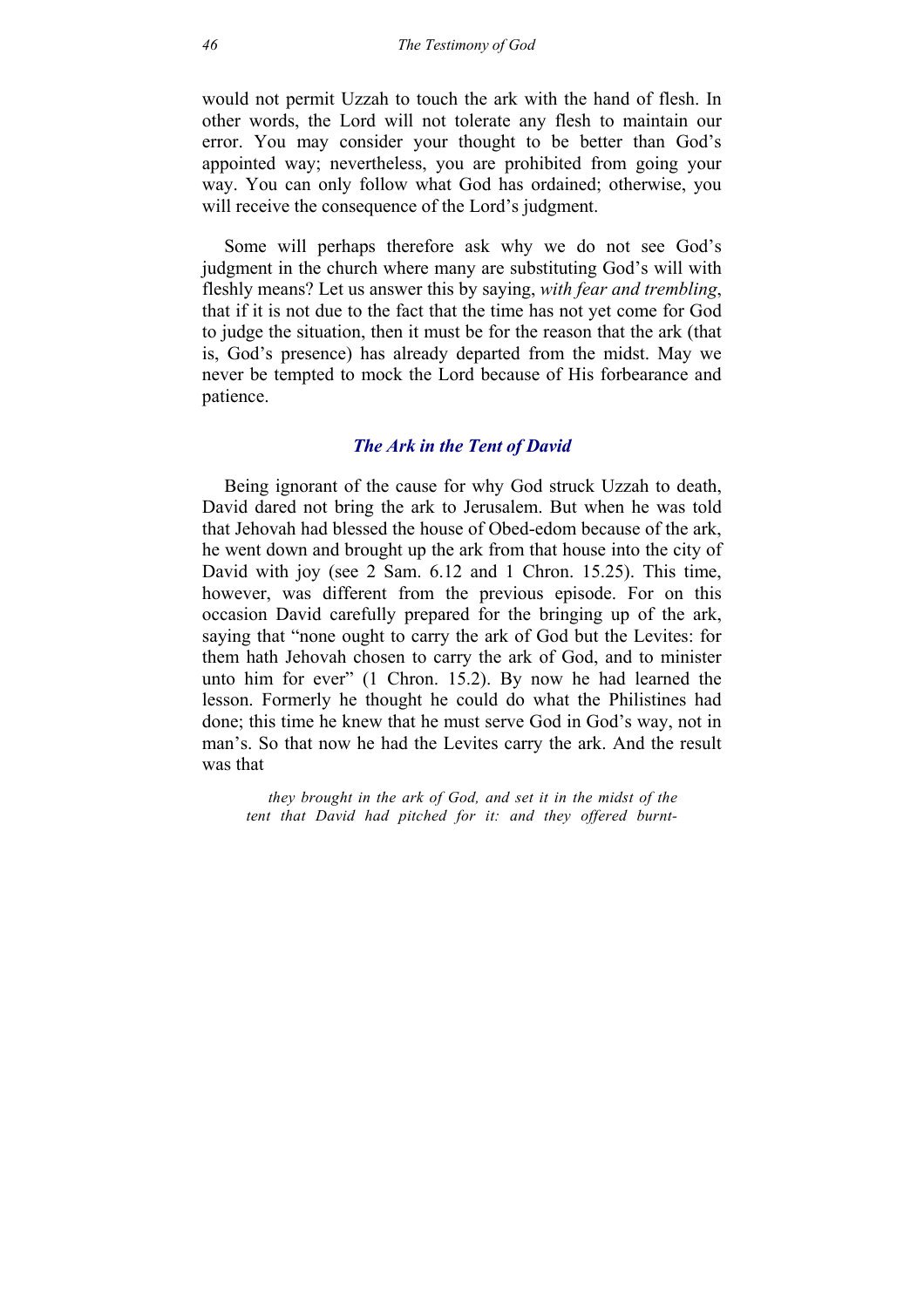*offerings and peace-offerings before God. And when David had made an end of offering the burnt-offering and the peaceofferings, he blessed the people in the name of Jehovah. (1 Chron. 16.1-2)* 

# *Solomon and the Ark*

The ark had yet another episode. "And the king [Solomon] went to Gibeon to sacrifice there; for that was the great high place: a thousand burnt-offerings did Solomon offer upon that altar" (1 Kings 3.4). By night Jehovah appeared to him in a dream. He asked the Lord for wisdom, and wisdom was given to him together with other things which had not been asked for. What did Solomon then do after he awoke? "And he came to Jerusalem, and stood before the ark of the covenant of Jehovah, and offered up burnt-offerings, and offered peace-offerings, and made a feast to all his servants" (see 1 Kings 3.5-15).

At this point we need to read 2 Chronicles 1.3-4:

*So Solomon, and all the assembly with him, went to the high place that was at Gibeon; for there was the tent of meeting of God, which Moses the servant of Jehovah had made in the wilderness. But the ark of God had David brought up from Kiriath-jearim to the place that David had prepared for it; for he had pitched a tent for it at Jerusalem.* 

At that time the tent was already in Gibeon, but the ark was not there. The problem now was: in Gibeon was the tent whereas in Jerusalem was the ark. The first thing Solomon did after he received wisdom was to return to Jerusalem and offer sacrifices before the ark. Never again did he continue to offer them in Gibeon. This marked a great turning point in Solomon's life. By all outward appearance it would seem that the tent at Shiloh had *everything*. Did it not contain the brazen altar, the laver, the candlestick, the table with the shewbread, and the golden altar of incense? (For we must understand that the tent at Gibeon was the one originally located in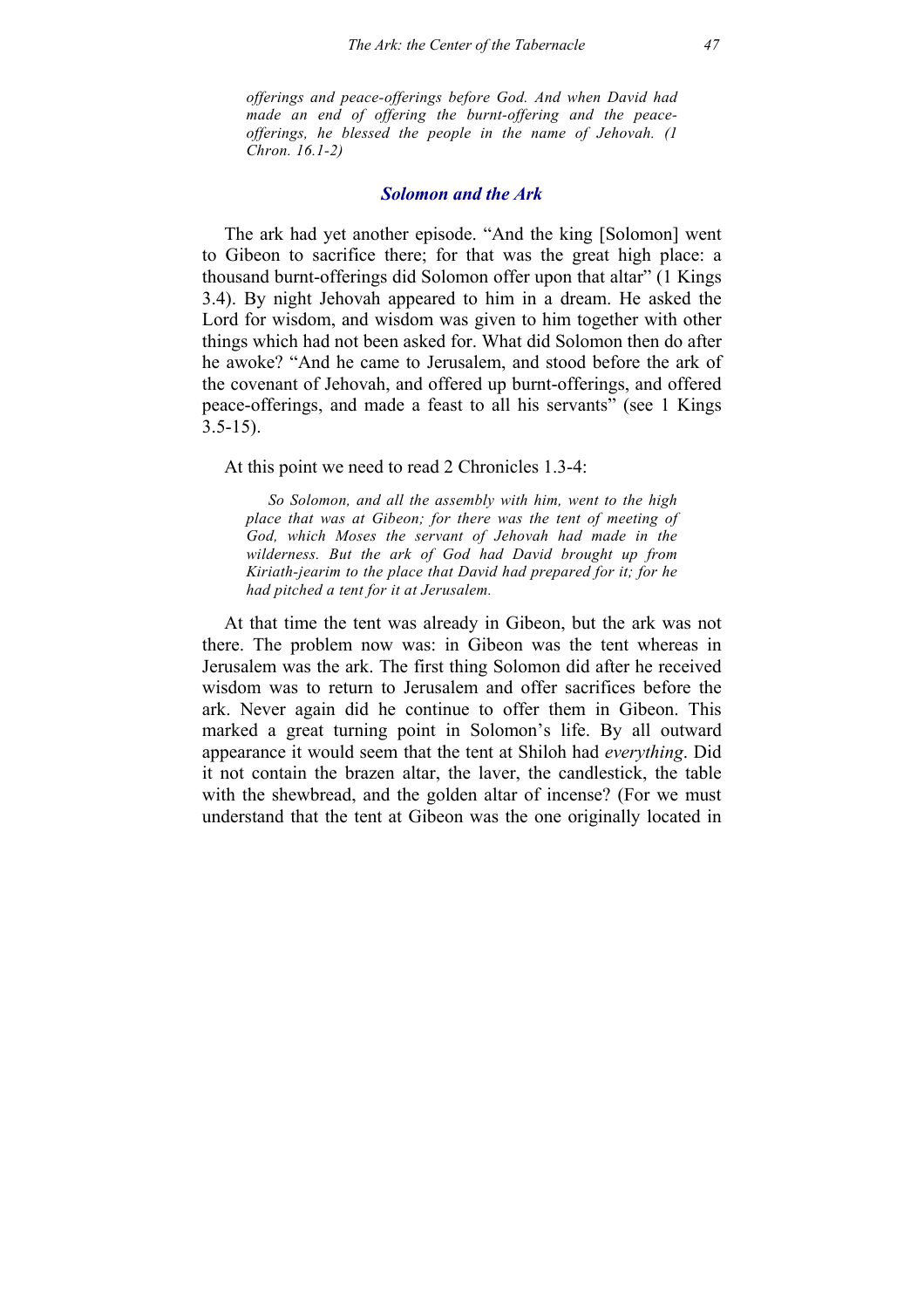Shiloh, since 2 Chronicles 1 states distinctly that the tent in Gibeon was that "which Moses the servant of Jehovah had made in the wilderness"—v.3.) *But*, one thing was missing, which was the ark. People consider its absence as of no importance, not recognizing that the ark represents the presence of God. However good the rest may be, neither God's heart nor our hearts will be satisfied if His presence is missing.

Before the Lord had appeared to him, Solomon did not realize or sense the significance of the ark; but once he experienced the Lord's appearance, he be came aware of the preciousness of the presence of the Lord over and above all other things. With the result that he immediately returned to Jerusalem and offered sacrifices before the ark of Jehovah. In Gibeon Solomon had only offered burnt-offerings; but now he offered burnt-offerings and peace-offerings and made a feast for all his servants. Oh, to worship before God is true worship, to commune with God is true communion, and to rejoice in God's presence is true joy. This is what Solomon had experienced, which experience is shared by many who know the Lord. And after Solomon had built the holy temple, he placed the ark in it. And the ark became the center of the holy temple (see 2 Chron. 5.1-9). *O Ark of God, Thou Precious Ark, all who know You will seek after You and worship before You.*

### *Four*

Having reviewed so much concerning the history of the ark, we would now like to understand more fully the relationship between Christ and the church. We have already seen that the ark typifies Christ. And the crossing of Jordan by the ark signifies the death and resurrection of our Lord. So that after knowing the Lord's death and resurrection ourselves, we can begin to proclaim Him, telling people that the veil has been rent and that Christ has opened for us a new and living way which leads directly to God. We also inform people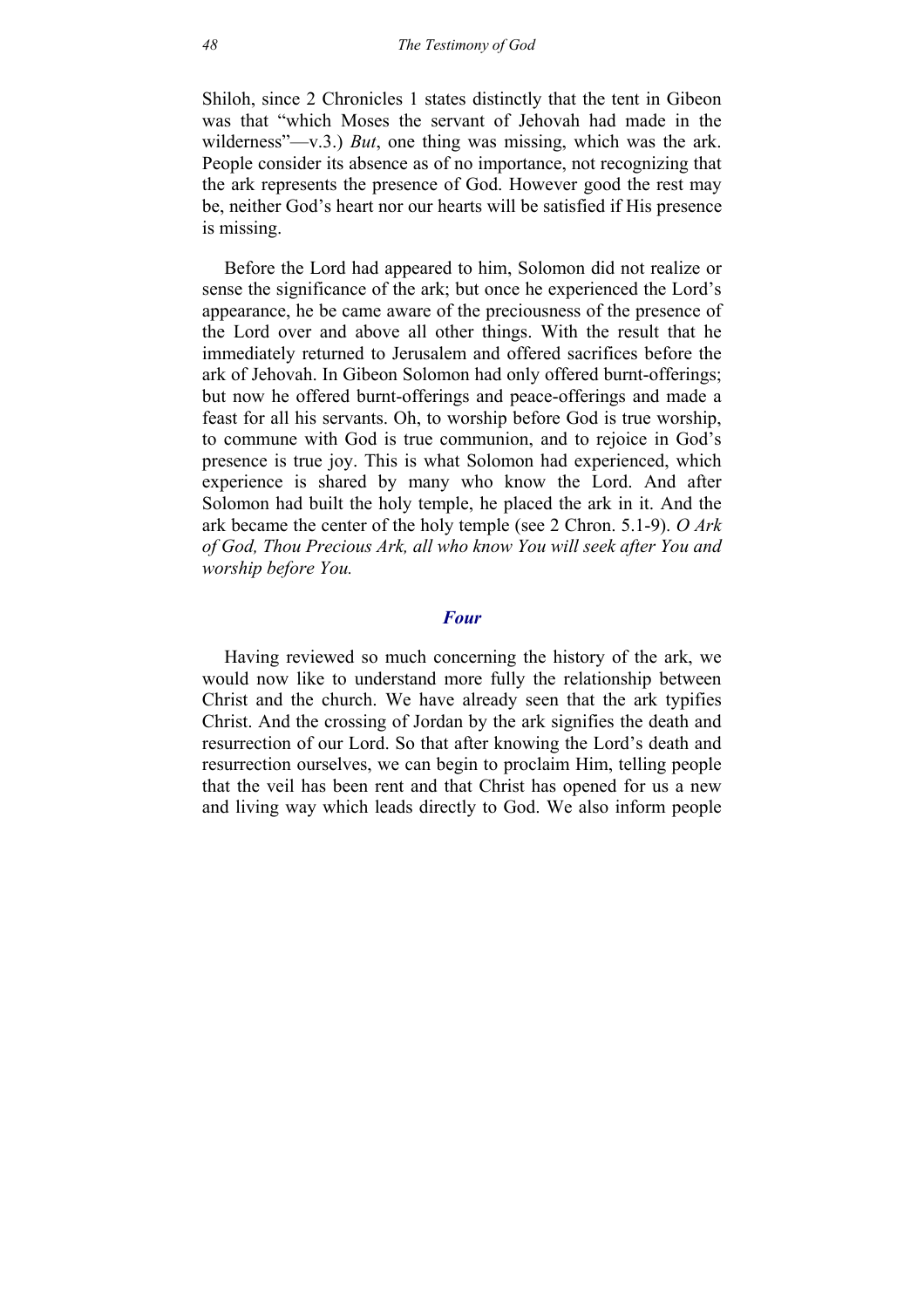that the Christ we proclaim is despised by men but exalted by God; He is despised like the sealskin but He is well-pleasing to God as the cloth of blue; He is the glorious Christ.

At the beginning the church announced a heavenly Christ. This, however, suffered some change even during the days of the Apostles. For at Paul's time, there were already some who preached "a different gospel" (Gal. 1.6-7). Peter, too, saw this, and warned against "destructive heresies" (2 Peter 2.1-3). Moreover, John exhorted the believers to watch for "the deceiver and the anti-christ" (2 John 7). All these admonitions give us some indication as to the beginning of the confusing of the word of the Lord. Constantine was raised up as the Roman Caesar and shortly thereafter he made Christianity the state religion. The bishop in Rome later became the titular head of the whole Catholic system. The name of Christ, which ought to be exclusively in the church, fell—at that juncture—outside the pale of the church. Such an event was not unlike what had occurred with respect to the ark of old. The ark which was originally in Shiloh had thence been removed to the Philistines. And once the ark had left Shiloh, it never again returned there. Recall the words of God in the mouth of Jeremiah: "Then will I make this house [Solomon's temple] like Shiloh, and will make this city a curse to all the nations of the earth" (Jer. 26.6). What was later to happen to the temple had happened to the tabernacle at Shiloh; namely, that though the tent had still remained standing in Shiloh, it had been forsaken by God since His presence (the ark) was no longer there.

Oh how the children of God need revelation, the kind of revelation which Solomon had received. The Lord had appeared to him and had opened his eyes to see the preciousness of the ark and the vanity of the tent *without* the ark. And as a consequence, what a great change had come to his life.

Let me ask, What is it that you desire—the ark of God or the tent without the ark? Do you choose Christ in a religious form but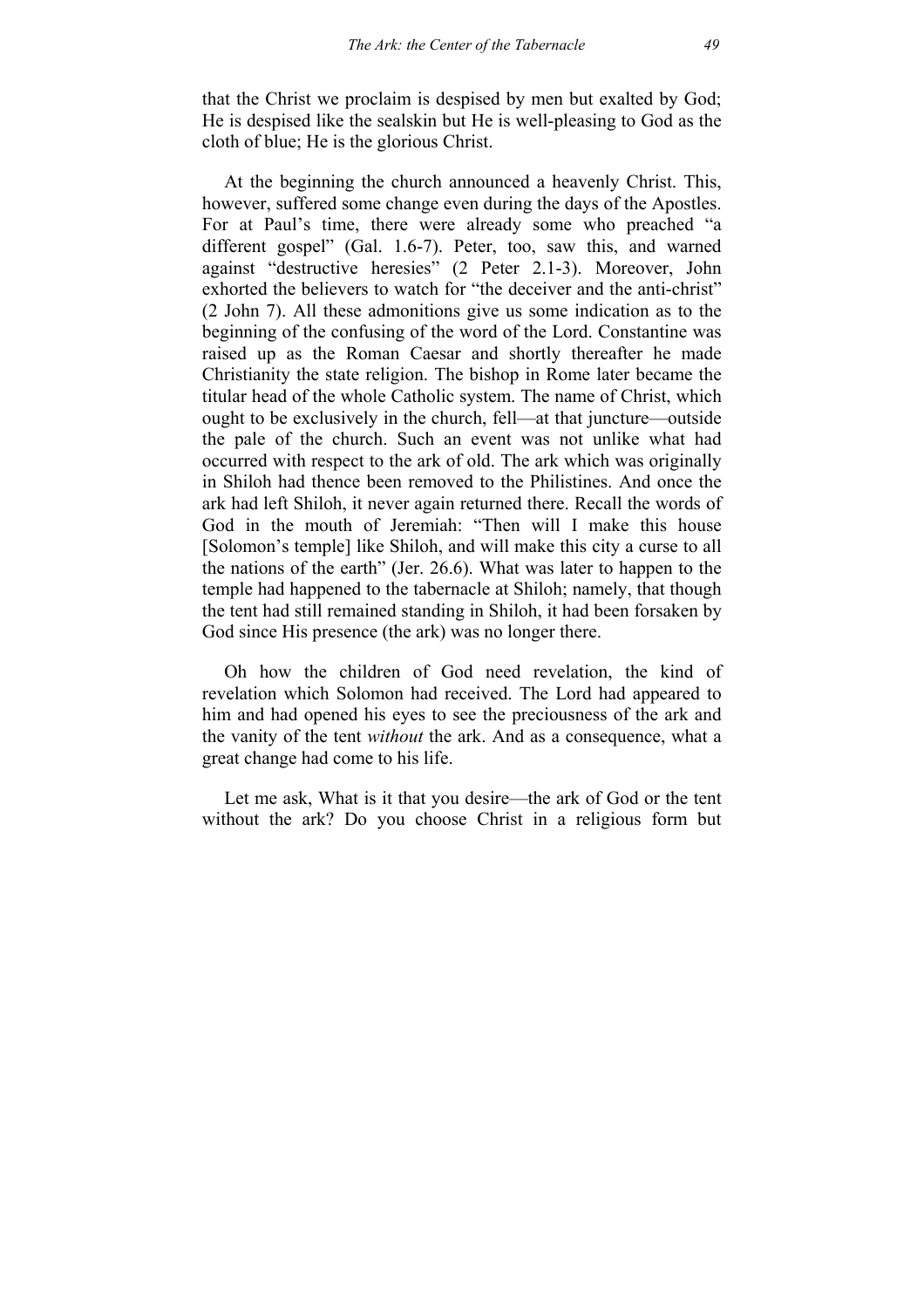without Christ himself? We must consider whether we honor the Lord and make Him the center or that we merely want to maintain the tent of Shiloh void of the ark. People always treasure the tent in Shiloh and hold tenaciously on to it. They assume that once it becomes the holy temple, it forever will be. Such an assumption is not true, however, for Jeremiah prophesied, "Trust ye not in lying words, saying, The temple of Jehovah, the temple of Jehovah, the temple of Jehovah, are these" (Jer. 7.4). God reproved the people of Israel because they cared for nothing but trusting in lying words. Three times was the phrase "the temple of Jehovah" emphatically repeated by the prophet. Who among Israel really knew that the temple became the temple of Jehovah only because God was its center? If God were to depart from the temple, that temple would be nothing but an ordinary building.

Oh do let us recognize that what is precious is the ark and not the tent, because the ark is the center of the tent. Our question must come down to this, then: Is Christ truly the center or is there merely an empty tent? If we truly appreciate Christ, we need to look for the place where He is actually the center. Wherever the name of Christ is, there we should be too. Does the place where you are now take Him as the center? If so, let us praise and thank God. But if not, may God open our eyes that we may immediately return to "the Jerusalem that is above" (Gal. 4.26) and worship before the ark of God's presence as did Solomon after he received the revelation. And if we do that, we shall realize how vain was our former zealous service; we shall come to enjoy the joy and rest before the ark; and we shall begin to have true service and worship. May we all have that revelation of seeing the preciousness of the Lord, of making Him the treasure and the center, of offering up the burnt-offering of consecration, and of living for Him and for His satisfaction!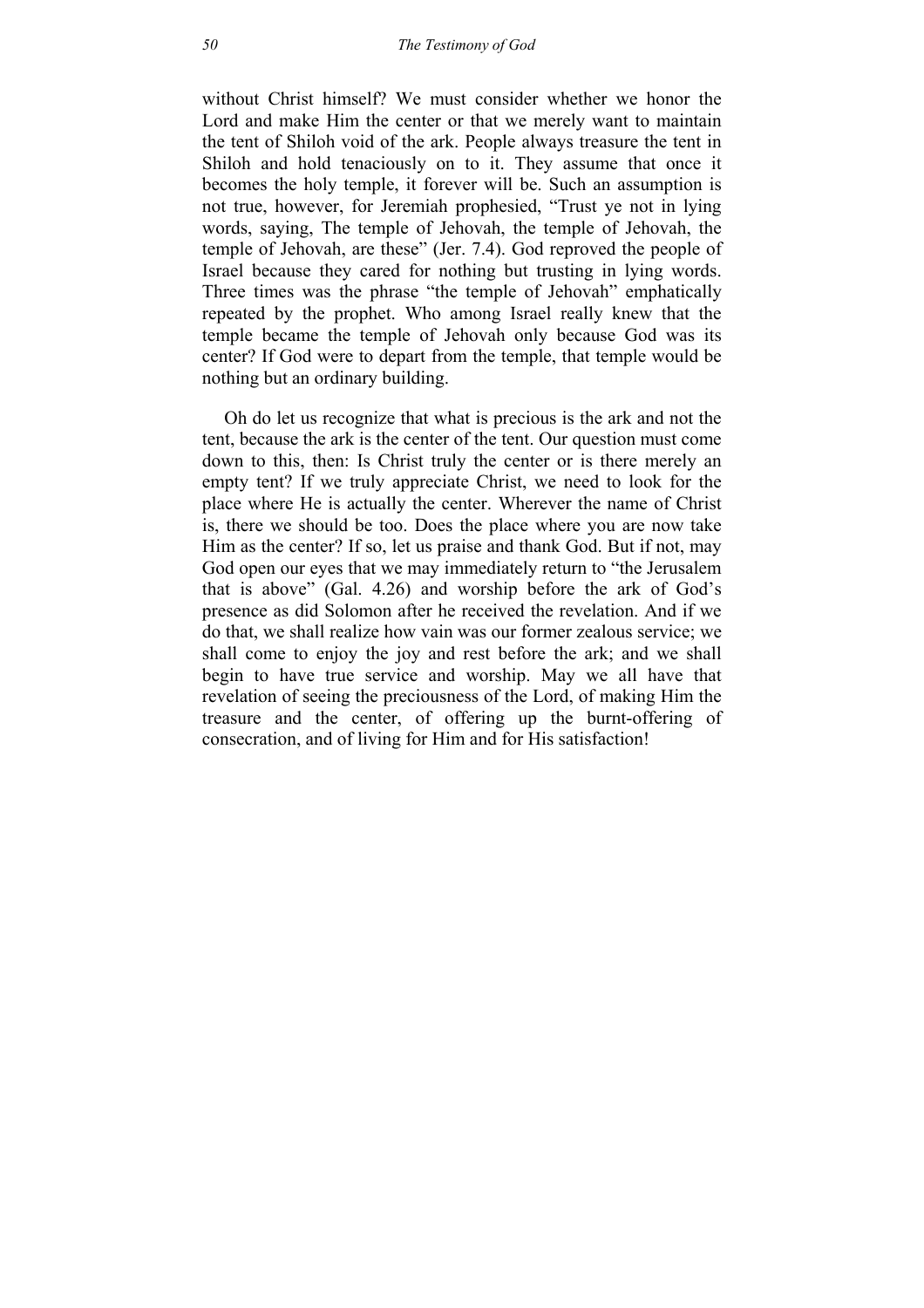

**5According to Pattern**  *Who serve that which is a copy and shadow of the heavenly things, even as Moses is warned of God when he is about to make the tabernacle: for, See, saith he, that thou make all things according to the pattern that was showed thee in the mount. (Heb. 8.5)*

*Keep back thy servant also from presumptuous sins; let them not have dominion over me: then shall I be upright, and I shall be clear from great transgression. (Ps. 19.13)*

### *One*

The most important element in spiritual work is to know "the pattern of the mount." Unquestionably there are a number of things vital to spiritual effectiveness and divine acceptance; but among them "the pattern of the mount" may be deemed the most fundamental. It is essentially the counsel of God; the lack of its understanding rules out the possibility of doing God's work.

The book of Hebrews tells us that the tabernacle was made according to the pattern God had shown Moses on Mount Sinai. Before he built the tabernacle, Moses had to remain on the mountain for forty days and nights in order to receive from God the pattern of the tabernacle. There was a definite design for everything in the tabernacle, from the holy place to the altar, for every layer of the coverings, for every kind of material used, and for every variety of colors chosen. Nothing was left to personal discretion; all was made to order. Every piece of furniture in the tabernacle—including the altar, the laver, the table, the candlestick, the censer, the ark, and so forth—was made according to the specifications laid down by God with respect to its material, measure and color. Not a single aspect was built out of Moses' own idea.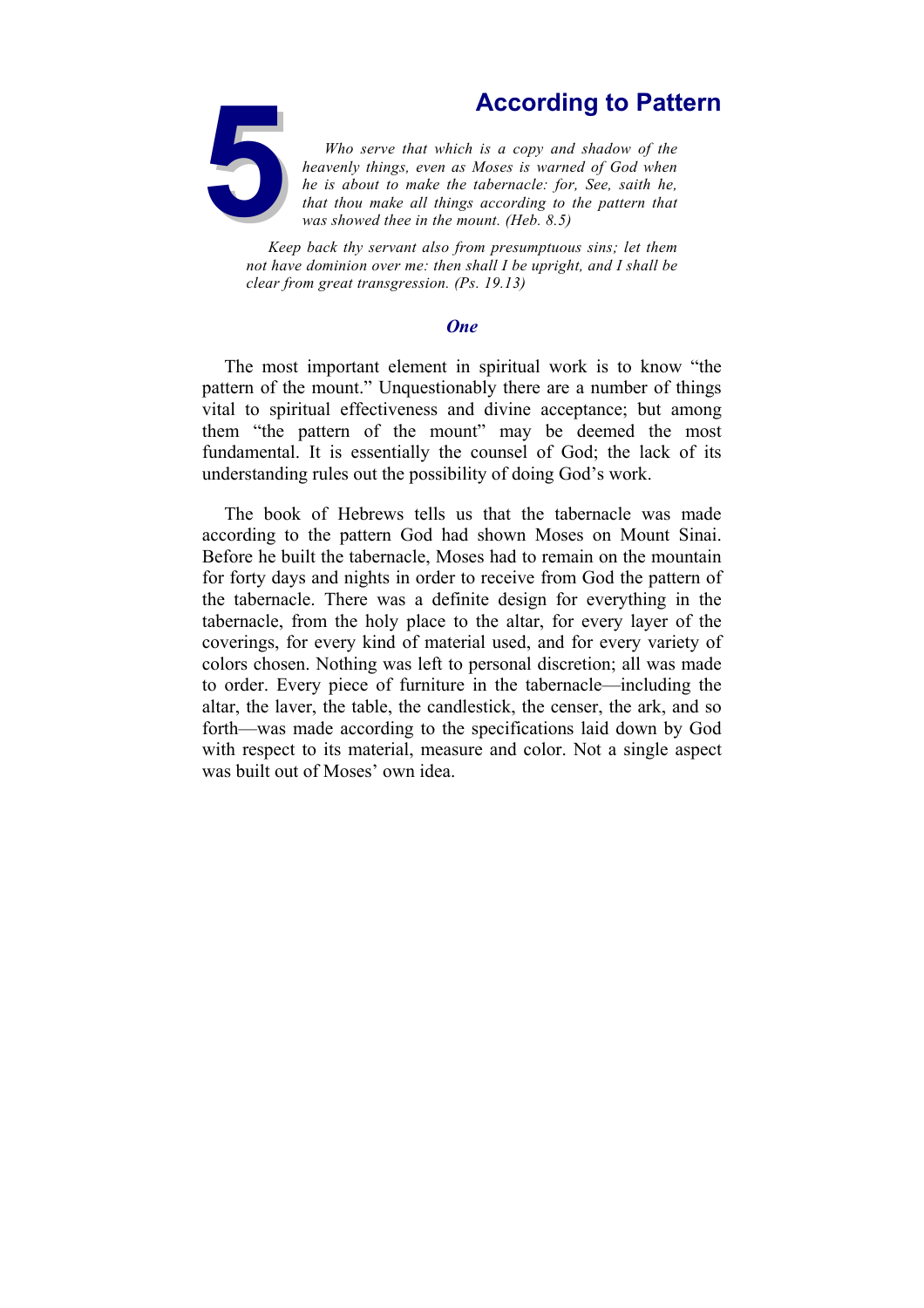In like manner, God has His foreordained plan as to the work of the building of the church. Regardless of large or small matters, He has His own specific way. As Moses was not responsible for the design of the tabernacle but only responsible to build it according to the pattern of the mount, so the glory of a servant of Christ lies not in his ingenuity in doing God's work but rather in his careful execution of what he understands to be the will of God. To know the Lord's counsel and to execute accordingly is the glory of Christ's servant.

A sister who has served the Lord for many years once said, "Man has absolutely no liberty in God's work." When Moses built the tabernacle, he had no freedom in deciding whether a small nail should be made of silver or of gold. He made every item according to what the Lord had commanded.

Now the man Moses was very meek (Num. 12.3). Yet what is meekness? It is tenderness, which is the opposite of hardness. He did whatever he was told by God. He did all the work according to all which the Lord commanded as to materials, colors, designs and dimensions. Because he did nothing out of his own thought, he was considered the meekest of men.

The story of Moses' building the tabernacle supplies us with many spiritual insights concerning the place we ought to take in spiritual service. Every matter pertaining to the tabernacle was decided by God, who had not left even one item to Moses for decision. He did not permit Moses to follow his own dictum whatsoever. He told the latter not only the framework of the tabernacle but also the details within that framework. He gave direction to the shape, material, color and measurement of every item as well as indicated how each thing should be made—such as, that the curtains must be woven of fine twined linen and that the candlestick must be beaten out of one lump of pure gold. God had not given His servant any ground for personal opinion-making. He knew what He wanted; He did not need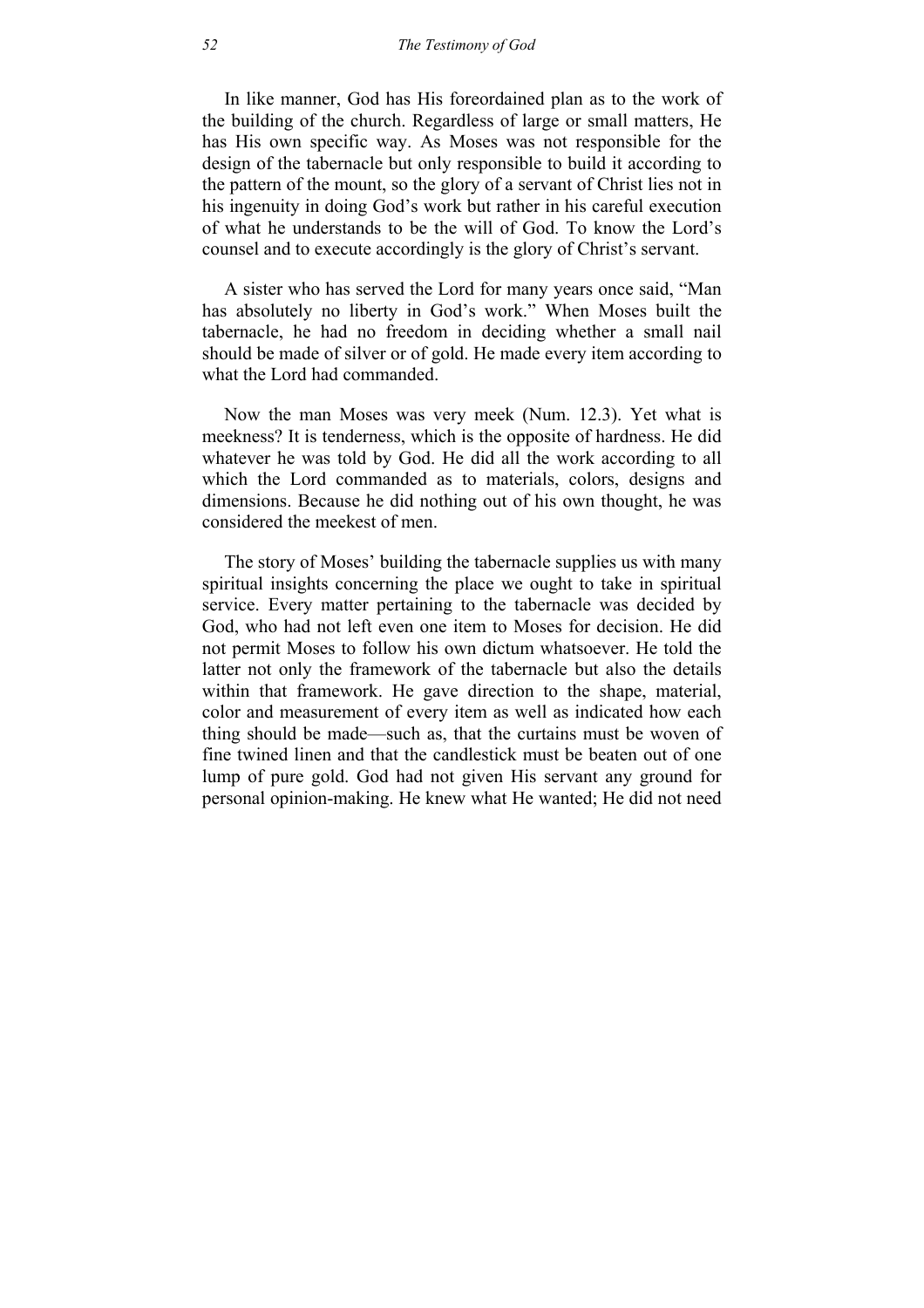any man to be His counselor. He did not permit His servant to do His work according to man's own idea.

The greatest blessing to a servant of Christ is to arrive at the mountain of God's direction, to know what work is appointed to him, and to be acquainted with the foreordained pattern of that work. When you as a servant of Christ come before the Lord and seek for an appointment, do you come to ask Him to show you the time and the way of your labor? Or do you perform the work according to man's counsel, plan and decision?

Some people seem to think that God has no detailed plan for His work, and that therefore many things are left to their own opinions. They fail to see that in the work of God they are but servants to do what they are commanded. They have not noticed this word in the Bible: "Whatsoever he saith unto you, do it" (John 2.5). They forget that they are only members of Christ's body whose responsibility it is to "hold fast the head" and to be under the absolute control of the Head. They imagine that God needs their natural life and energy to fill up what is lacking in His counsel.

How you and I really need to ask God for revelation in this respect to enable us to see that in His work Christ is the absolute Lord. Nothing which pertains to the work of God must be done without His command. The power of God's servant together with the fruit of spiritual effectiveness are only to be obtained and manifested by the servant seeking with uncomplicated mind to know the will of God and to undertake accordingly. Otherwise, however active may be the work and successful in its appearance, it will be revealed one day at the judgment seat of Christ to be but wood, hay and straw in a fire.

### *Two*

"Keep back thy servant also from presumptuous sins; let them not have dominion over me: then shall I be upright, and I shall be clear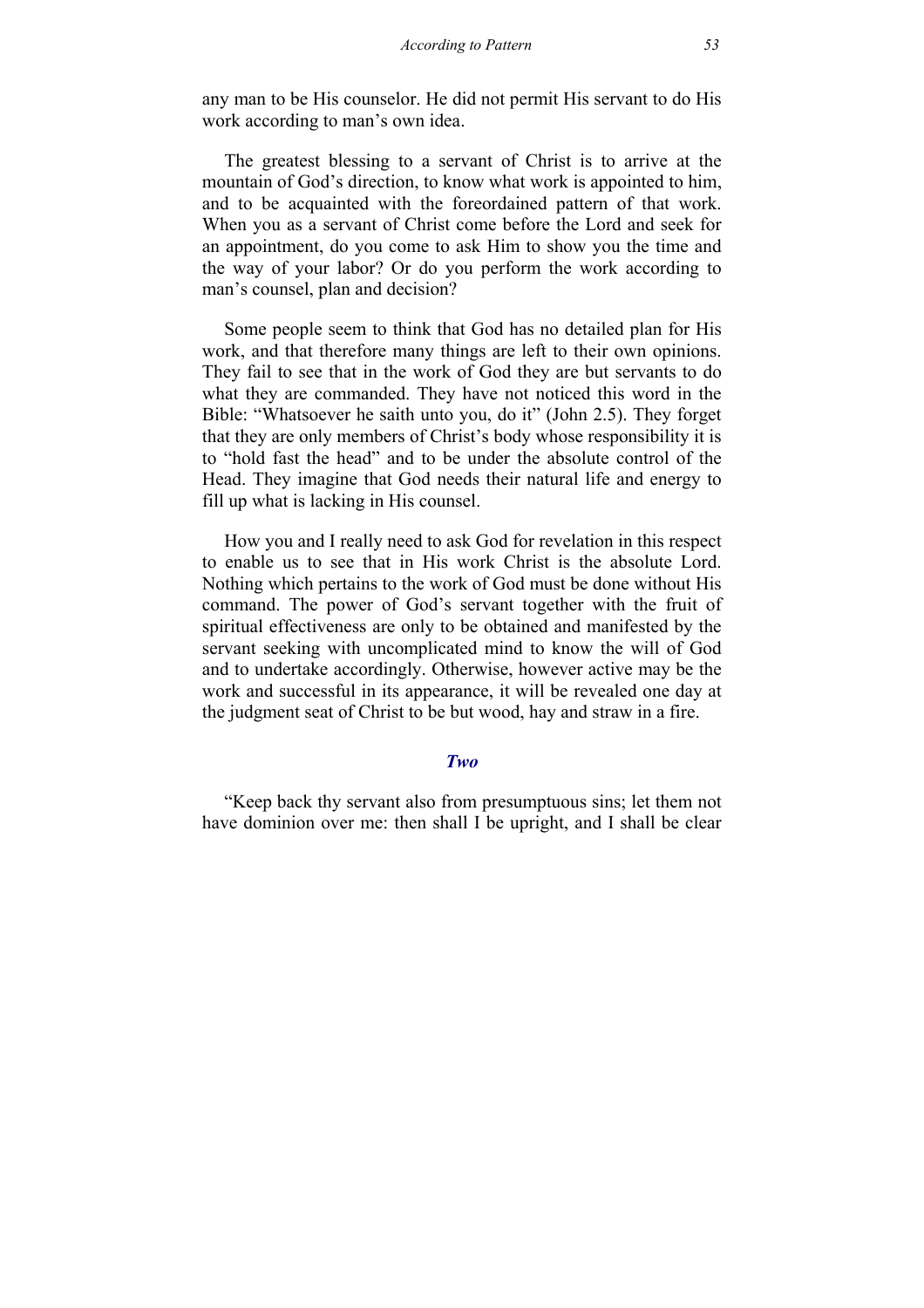from great transgression" (Ps. 19.13). From this verse of David's psalm we are shown that there are two kinds of sin before God: one is the sin of rebellion, the other is that of presumption. Not doing what one is told to do constitutes the sin of rebellion. Now we all know the sinfulness of this kind of sin; and from this sin we wish to be delivered. But please take note that besides the sin of rebellion there is also that of presumption, which is, that we do what we are not ordered to do. Rebellion is failing to do what God has charged, whereas presumption is doing what God has not commanded at all. To be active outside of the Lord's will is to be presumptuous. On the one hand God says, Do not commit adultery, Do not steal. If anyone should commit such an act, he is guilty. This we all know. But on the other hand, do we know that it is equally sinful for us to act without God's order? It is reckoned as sin before the Lord if we work for Him without His command and instead work according to our own idea, even though we may view what we do to be most excellent. The prayer of David is for Jehovah to keep him away from presumptuous sin.

God knows what He wants. He therefore tells us, either through the Bible or through the Holy Spirit, what He wishes us to do. For spiritual work depends not on its quantity but on its fitting in to God's purpose and meeting God's use. What matters most to a servant of Christ is to know what God wants him to do, and at what time and by what means. One who serves the Lord has absolutely no need to design his work. One of the characteristics of the New Covenant is that everyone may know God's will. A servant of Christ may receive in his spirit the revelation of the Holy Spirit, thus discerning clearly what God requires of him. Such knowledge is real; it comes neither from his imagination nor from the encouragement or direction of other people. It is based on the teaching of the letter of the Bible and revealed as God's command in the deepest recess of his being by the Holy Spirit who dwells in his spirit.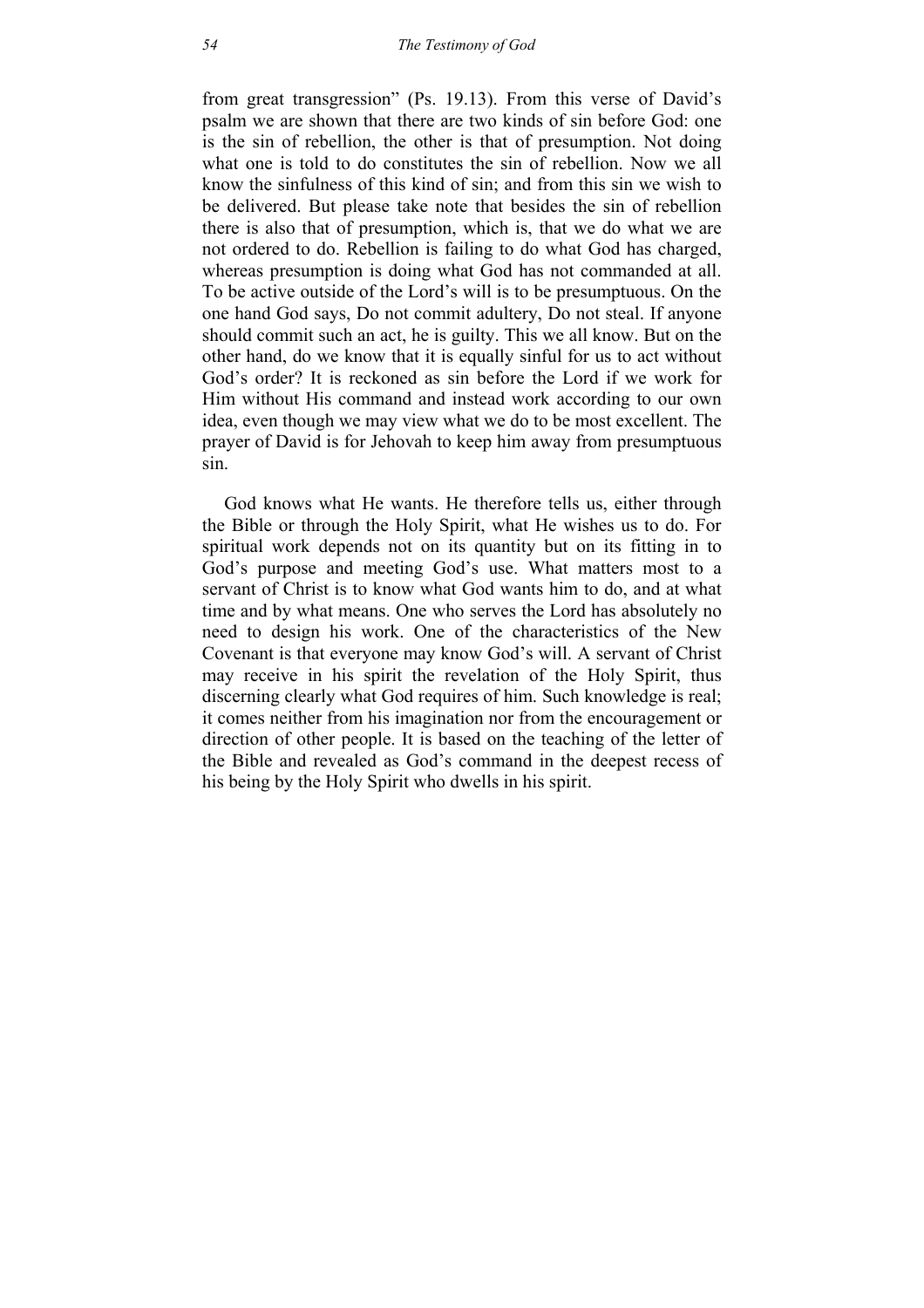Yet how many today really know spiritual revelation? How many can truly say, "I have seen it clearly?" Many there are who substitute for the work of God that which they deem to be good and spiritual, much to be desired, and calculated to be most profitable. In the Lord's work there are probably more volunteers than actually chosen by Him. Many can only say "I come"; but they cannot say "I am sent"! Hence a great deal of so-called divine work is full of death. Numerous are the endeavors which are not desired by God but are designed by men according to their own zeal and supposition. They call all these labors works of God, yet in reality they have almost nothing of God in them.

The prime mover of true spiritual work is the Lord, not us. We are only made responsible to know the divine will. Whatever is spiritually effective must originate from God's heart; we are merely to do what the Holy Spirit has revealed to us. As a matter of fact, all services can be traced to either of two sources: one proceeds from God, the other proceeds from man; one is desired by God while the other is what man thinks God may desire. Oh do let us inquire as to what kind of work we have done.

It is most regrettable that many servants of God overlook or little understand this sin of presumption. They have not been brought by the Holy Spirit to the place where they will judge themselves rigorously and acknowledge that in divine work they are not given liberty to voice their opinion because God himself is the sole Lord. How we need the Holy Spirit to convict us of what the sin of presumption is and how terrible is such sin. We should realize that doing what God has *not* charged is as sinful as not doing what He *has* charged us. We must not habitually say, "Since the Lord has not prohibited, why can I not do it?" Rather, we ought frequently to maintain this attitude of heart: "How can I do what God has not charged?" Those who know the Lord only superficially assume that they can do anything which is not prohibited in the Bible; but those who know Him more deeply understand that they would be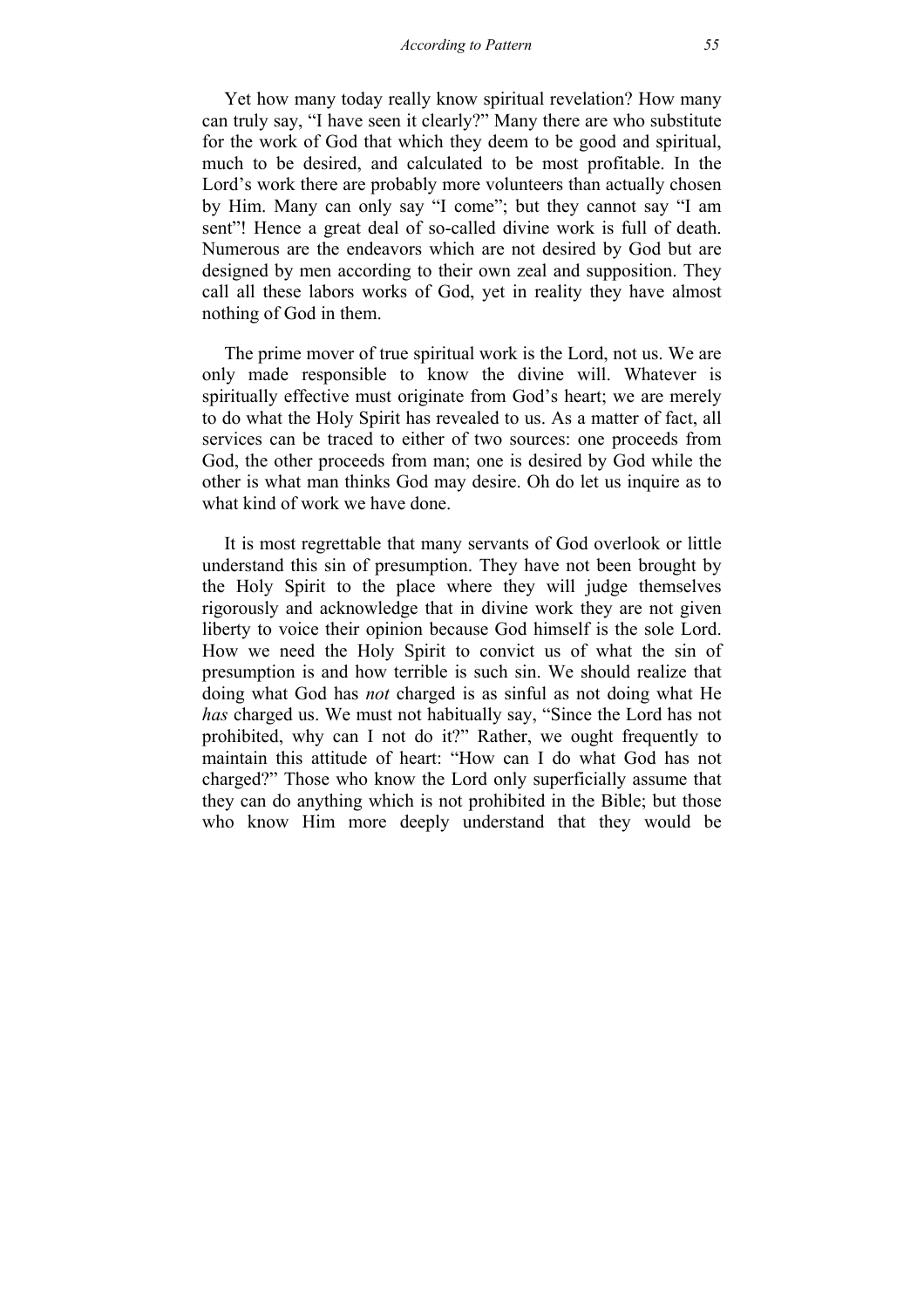committing a presumptuous sin if they attempted to do what the Scriptures have not forbidden and yet God has not commanded them to do.

Do recognize this fact, that when you are brought one day to a deeper place with God, you will see that you should not do what He has not ordered just as you must not rebel against what He has ordered. You will be perfect and usable if you do not follow your own thought in things unadvised by God. A perfect man will not commit presumptuous sin. If God has not given an order, such a one will wait in quietness. Such a person is usable and can be used to do the Lord's work.

How often in God's labor people do not ask what His will is, neither do they inquire about His time or way. The best of their attempts are but the labors of their soul life. Let us understand that the flesh may desire to help as well as to resist the Lord. This soul life may stir up zeal for God, conceive ideas for the revival of the church of God, plan for the enlargement of His kingdom, and strive for the winning of many sinners. The motive and intent of these people are good, but they are ignorant as to what the natural life can do in the realm of zeal, planning and striving. They do not perceive that doing what God has ordered is alone commendable; they imagine that the mere doing of His work is something superb. They have yet to realize that whatever comes out of the natural life cannot please God, regardless how pure the motive, how good the aim, or how appealing the result. Because it fails to issue out of God's will, it cannot meet His use. Nor do they realize, in addition, that God will not supply power to any work which is not according to His will. And consequently, they reckon their zeal, voice, emotion, effort and tears to be God-given helps. And hence who among them knows that they are simply drawing on the power of their natural life to supply strength for the work of their own.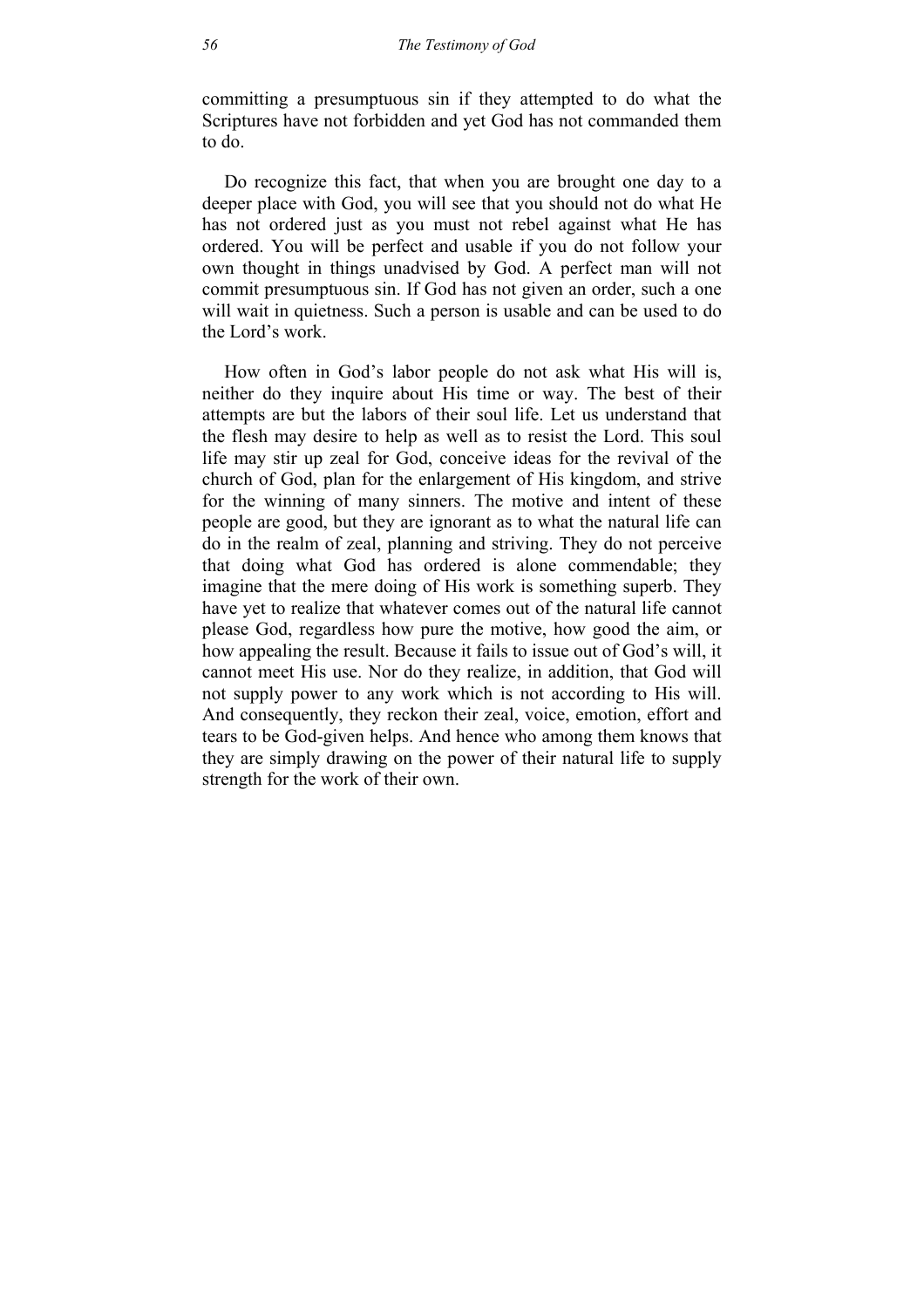What is the cause for presumption? Nothing can account for it but the expression of the self-life. Though many people are willing to obey when commanded, their hearts take no delight in God's will because they still like their own idea. Consequently, they tend to act presumptuously whenever the Lord is silent. Let me say that unless we judge our flesh and take up the cross which deals with our selflife, we on the one hand may perhaps struggle to obey God when ordered but on the other hand will certainly act with our own thought if unadvised.

To be presumptuous in the Lord's work does not necessarily mean to have a wrong intention. Before we were converted, our self-life did not like to serve God; but once saved, we do like to serve Him. This, then, becomes a most dangerous time. For whereas formerly we absolutely refused to serve the Lord, we now desire to do so, yet only to serve Him in our own way. God, however, demands that we not only serve Him but also serve according to the way He prefers. How frequently His people are mistaken, thinking that God only requires service and leaves the way of service to man's discretion. May we be enlightened to see that the Lord is not pleased with any service which is not done in accordance with His will. Moreover, we should also be assured that both the time and the way to proceed in the work have likewise been ordained of the Lord.

We ought to recognize that however correct man's motive is, it cannot be a substitute for God's will; no matter how successful a man's endeavor may appear to be, it can fall short of the divine pleasure. How many have been the works which were done not in obedience to the Lord's command but rather in meeting circumstantial needs, in helping believers' spiritual life, or in saving sinners' souls. Such labors may not be fruitless, yet neither the workers nor the works satisfy the Lord's heart. What we must consider first is God's need at the moment, not the outward demands of saints or sinners. The primary objective of our labor is to fulfill *God's* needs, not those of saints and sinners.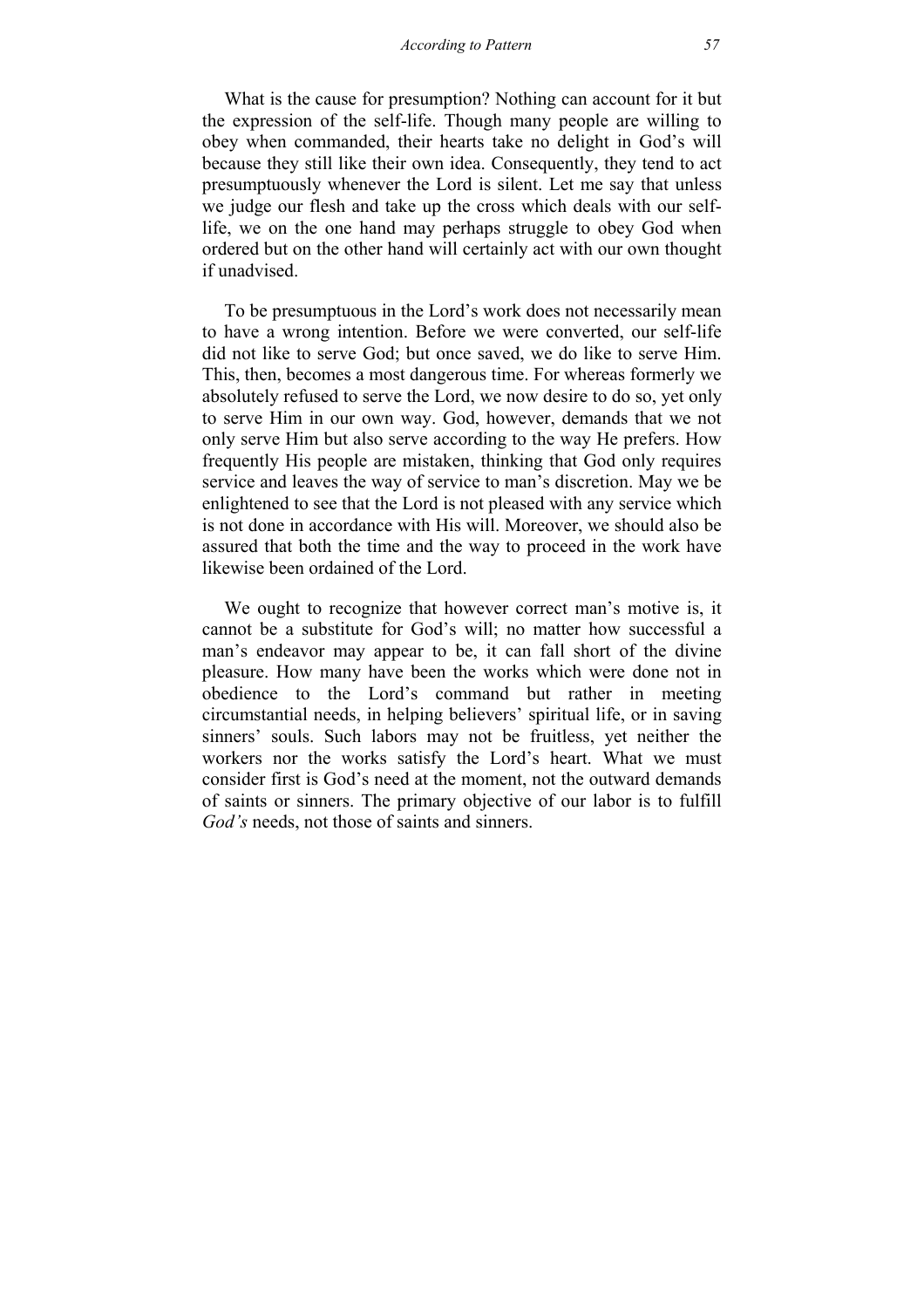Oh do let us see that we are *God's* servants. Though He has entrusted His work to us, He nevertheless reserves for himself the authority to direct His servants. For do recall that at Antioch the Holy Spirit called the Lord's servants to the work, yet Paul and Silas could not go to Asia by their own choice. The authority over the movement of the Lord's servants is forever in the hands of the Holy Spirit (see Acts 16.6ff.). The question lies not in whether there is need in Asia but whether God has a need in Asia *at that particular time*. How marvelously the book of Acts shows that the Holy Spirit who gives us power to work is also the One who sets the direction and timing of our work. Our responsibility in the work is simply to supply God's current need.

The Bible attests to us the fact that we are not hired by God but are bought with Jesus' blood. And because of this, He has absolute authority over us and therefore we cannot follow our own will. God has not assigned any work to us for us then to decide how best it should be done. No, He has a specific order for each work. He neither will be pleased nor will use us if we presuppose anything without His definite command. All such works cannot stand the fire but will instead be burned up.

Finally, it should be noted that the Bible also affirms that God manifests His glory not only in the large but also in the small things. We therefore ought to let Him have preeminence in all things. We should exalt Him as the Lord of little matters as well as of big matters. He is through all and in all. If what we do is not according to His will, we may be praised by men but certainly not approved by God.

# *Three*

The Bible illustrates this principle of which we have been speaking with many instances. Consider, for instance, *Nadab and Abihu.*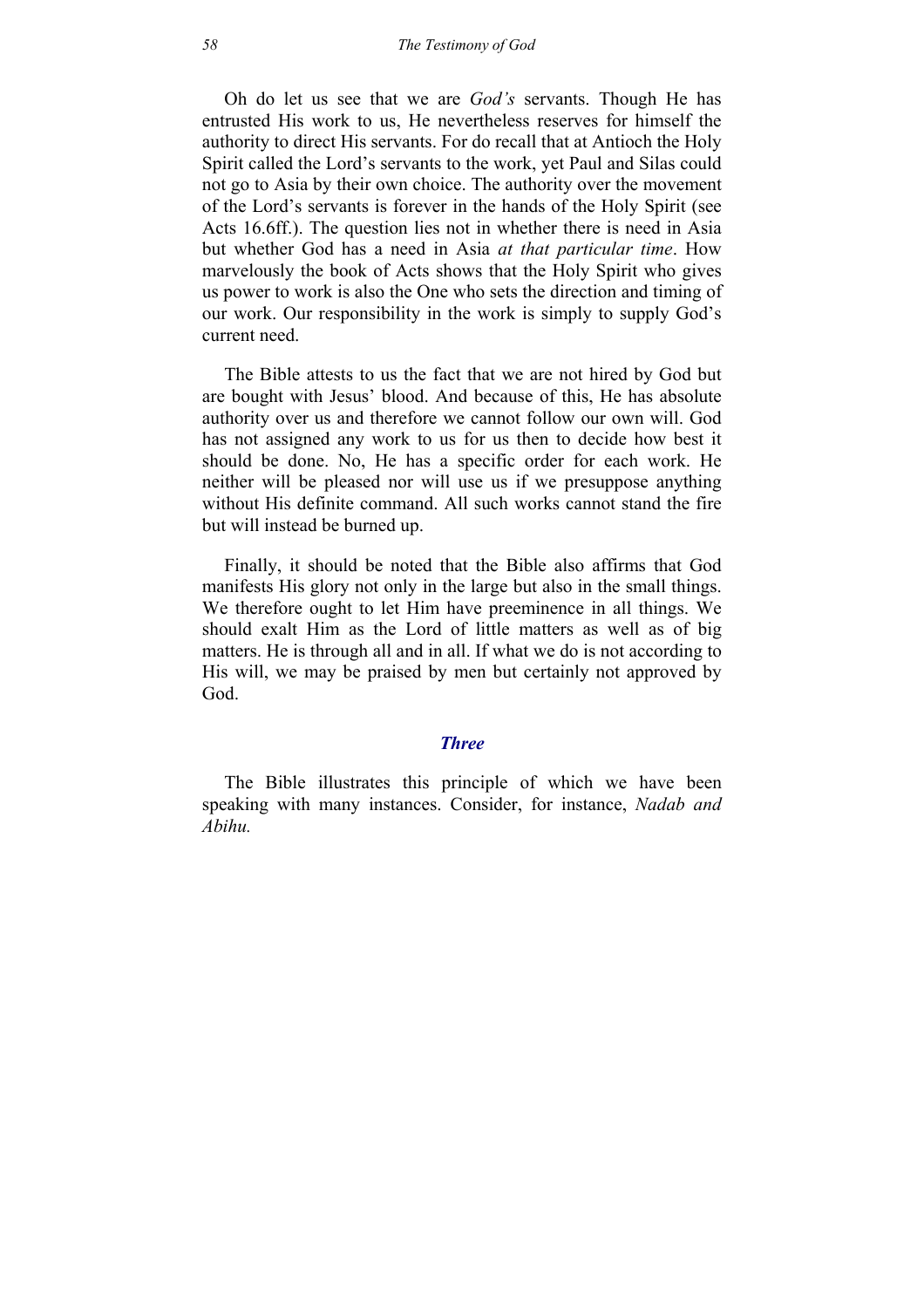*And Nadab and Abihu, the sons of Aaron, took each of them his censer, and put fire therein, and laid incense thereon, and offered strange fire before Jehovah, which he had not commanded them. And there came forth fire from before Jehovah, and devoured them, and they died before Jehovah. (Lev. 10.1-2)* 

The law of incense burning demands that each time incense is burned it must be kindled by the fire on the altar. The failure of Nadab and Abihu lay in using strange or alien fire rather than the altar fire; consequently they were burned to death in God's presence.

The altar is a type of the cross. Incense represents our service before God. The zeal for our service must come from the altar or the cross. Whoever does not follow this law will die. What is the cross? It is where our self-life is put to death; it also is where we let the Lord live. This agrees with Galatians 2: "I have been crucified with Christ; and it is no longer I that live, but Christ liveth in me" (v.20). The cross deals with the wisdom, opinion, strength, zeal, expectation and desire of our self-life. Only after we have passed through such dealings are we fit to come before God and serve.

Who knows how much of our zeal is strange fire! Ofttimes people conjecture over how to prosper the Lord's work and to please God: such conjecturing is all according to their fleshly thoughts without themselves having been dealt with by the cross or having had their cleverness denied. Zeal yes, but not of God. It indeed is fire, but it is foreign fire instead of altar fire. Whatever does not come from the cross, that is to say, from the self-denying altar, is merely strange fire. Such fire is nothing but "self-fire"—that which proceeds from the soul life. It is the fire and power of the natural life. And hence it is the self-life intervening in God's affairs. The affair may unquestionably belong to God, nonetheless self-life decides how it is to be done. If we depend on our wisdom, use our method, or insist on our opinion in the Lord's affairs, we are offering strange fire—fire which is not only unacceptable to God but even causes our death in His presence.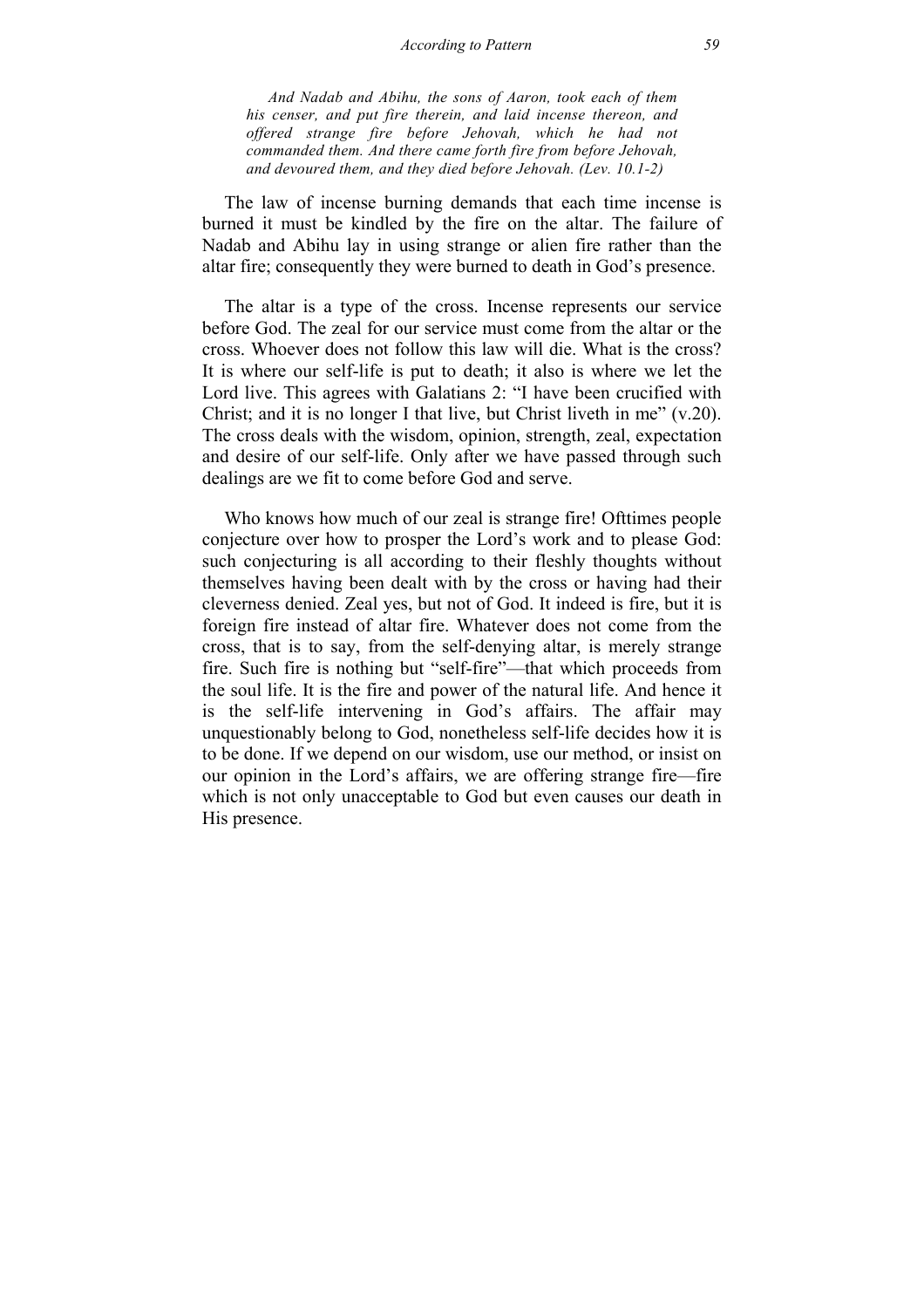Nadab and Abihu were Aaron's sons, and Aaron was God's chosen high priest. What these two men did was not rebellious against God, for their intent was to burn incense to serve and to please Him. Yet what they did was what He had not commanded. Because they failed to be conformed to God's appointed way, they were judged by Him. These two sons of Aaron thought that since God had not prohibited the use of other fire in kindling incense, then unusual fire could be used; but they did not realize that in God's service whatever is not specifically ordered by Him is not to be done by His servants. They were blind to the strictness of God. In the service of the Lord, that which He has not commanded is forbidden. It is wrong and sinful to do such a thing. God consumed Nadab and Abihu with fire because they committed the sin of presumption. He did not spare them, even though they were Aaron's sons appointed to be priests.

They had not committed adultery or robbery, like the priestly sons of Eli; nor did they rebel against God's clear command in doing what was forbidden. They especially wished to serve the Lord and to please Him. Hence they took their respective censers and put strange fire on the incense, thinking that they would obtain the Lord's pleasure by doing so. Though their intention was good, they nonetheless served God according to their own idea. They performed what He had not charged; they did something outside His will. And such action offended Him. In serving the Lord we should not take for granted that our good intention is His will. Our intention may be good, but if it is done presumptuously we will be punished for our presumptuous sin. Perhaps in our labors today we may not for the moment see God's severe judgment, nevertheless all the works of alien fire shall be manifested and judged at the judgment seat of Christ in the future.

May God open our eyes to perceive what sin is. There is no doubt that adultery, robbery, distortion, unrighteousness, and uncleanness are sins, but to do the Lord's work, or to preach, help others, and so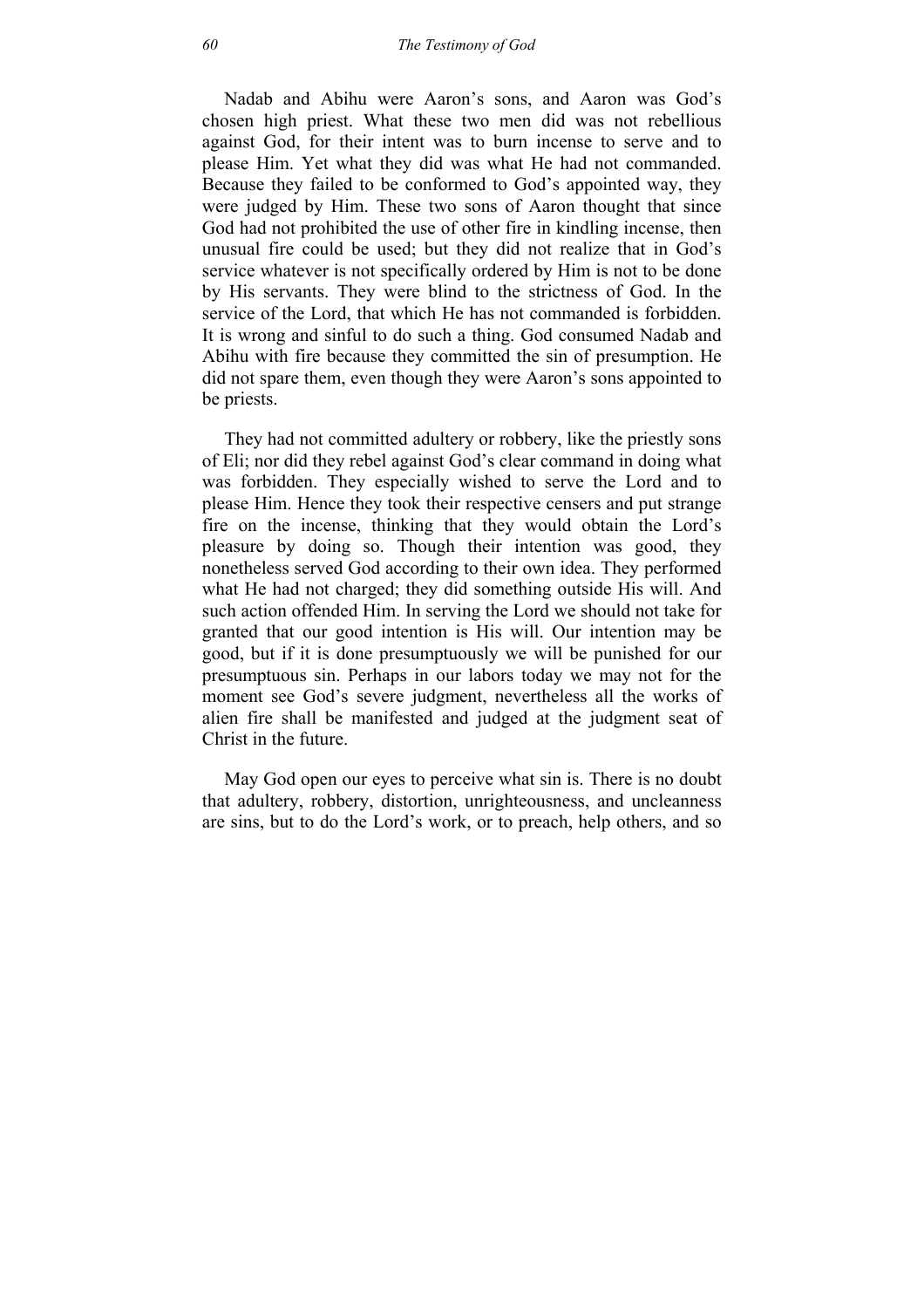forth without the divine command are actions which are also sinful. God will judge such presumptuous sins. Whatever is done without His order is serving with strange fire and is abominable to Him.

*Saul's offering the burnt-offering* as recorded in 1 Samuel 13.8-14 may also serve as a great warning to us. He offered the sacrifice himself for at least three reasons: first, he saw that the people were scattered from him; second, Samuel had not come at the appointed time; and third, the Philistines assembled themselves at Michmash ready to attack him at Gilgal. For these reasons, he *forced* himself to sacrifice the burnt-offering. Here Saul had not committed anything evil, for he offered a sacrifice to the Lord. He thought in his heart, How could he receive the needed favor of the Lord without prayer? He concluded that if he prayed more, he would be favored—that if he performed a little more service towards the Lord, he would be empowered to deliver his people from the enemy's hands. What a surprise it must have been to Saul for Samuel to have said to him:

*Thou hast done foolishly; thou hast not kept the commandment of Jehovah thy God, which he commanded thee: for now would Jehovah have established thy kingdom upon Israel forever. But now thy kingdom shall not continue: Jehovah hath sought him a man after his own heart, and Jehovah hath appointed him to be prince over his people, because thou hast not kept that which Jehovah commanded thee. (1 Sam. 13.13-14)* 

Saul's "therefore said I" (v.12) was not God's command. From this we may learn that God wishes us to serve Him according to His command, not according to what we think or suppose. Whatever work is based on what we assume or devise is rejected by the Lord. For He looks for a man after His own heart. He values what we obey more than what we do: "Behold, to obey is better than sacrifice, and to hearken than the fat of rams" (1 Sam. 15.22). This ought to be remembered by every servant of God.

How very often we hasten to do things just as Saul did. We cannot believe that God is *never* late; we are not able to wait for His time.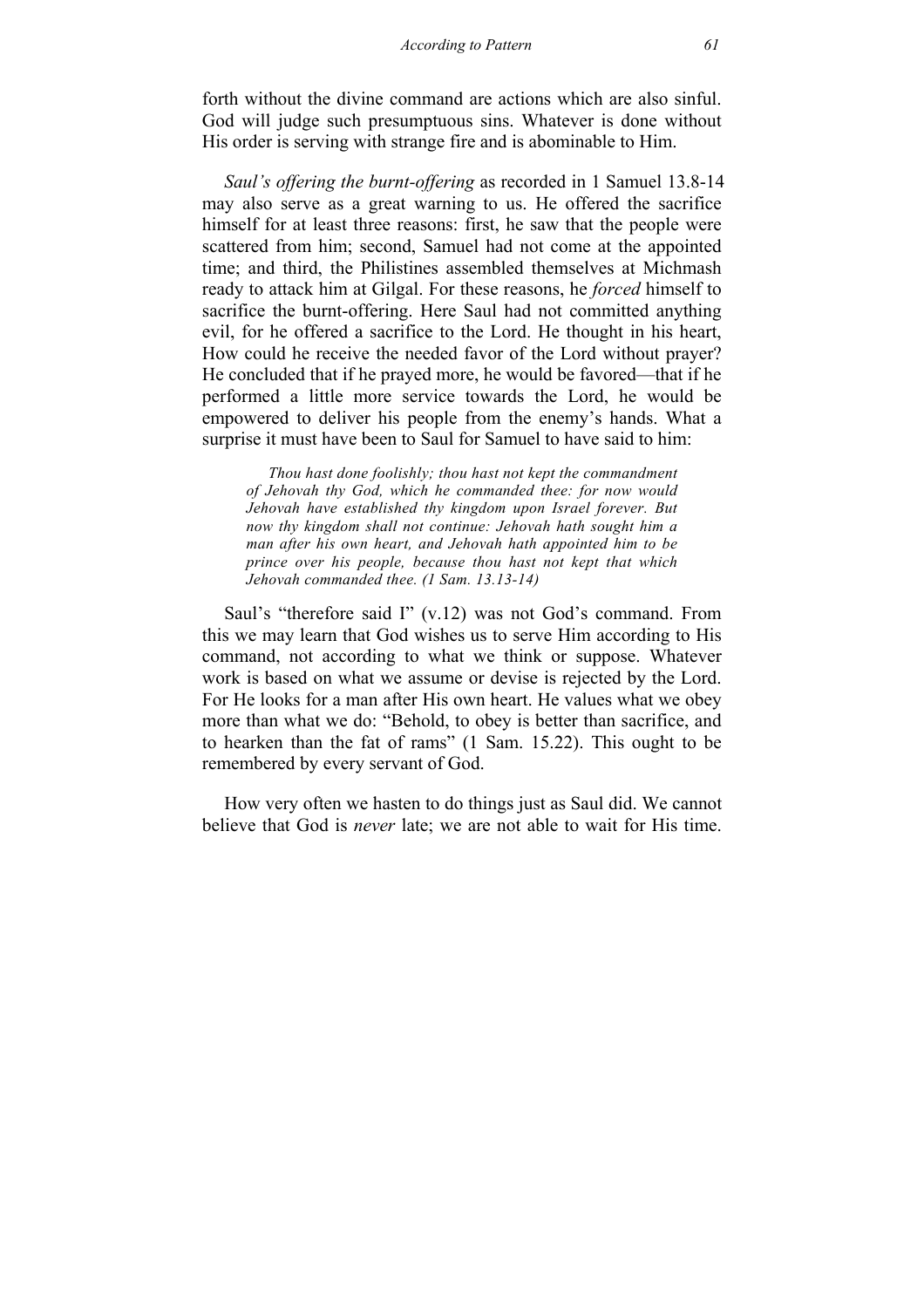We only see our need and circumstance, and neglect to wait for the divine time. And thus we do that which the Lord has not ordered.

We know Saul was rejected by God because he was too zealous, too eager to offer sacrifice, too hasty in prayer. How manifold were his reasons for action; nevertheless, God in the meantime had sought for himself a man after His own heart and had appointed him to be prince over His people. The man the Lord desires is not one who is so hasty that he cannot wait. If the choice were left to us, we would undoubtedly incline towards people like Saul; for was he not an unusual man? He stood head and shoulders above all the people. Yet God does not seek for an unusual man, but a man after His own heart. May the aim of our service to the Lord not be so much a desiring to do great things so that we as well as others may be pleased, but may it be a touching of the heart of God in order that He may be delighted. Only people such as this will God use. He is looking for such men.

*David and the ark.* Let us pursue this subject further by inquiring once again into 2 Samuel 6.1-7:

*And David again gathered together all the chosen men of Israel, thirty thousand. And David arose, and went with all the people that were with him, from Baal-e-judah, to bring up from thence the ark of God, which is called by the Name, even the name of Jehovah of hosts that sitteth above the cherubim. And they set the ark of God upon a new cart, and brought it out of the house of Abinadab that was in the hill: and Uzzah and Ahio, the sons of Abinadab, drove the new cart. And they brought it out of the house of Abinadab, which was in the hill, with the ark of God: and Ahio went before the ark.... And when they came to the threshing-floor of Nacon, Uzzah put forth his hand to the ark of God, and took hold of it; for the oxen stumbled. And the anger of Jehovah was kindled against Uzzah; and God smote him there for his error; and there he died by the ark of God.* 

We have discussed this incident earlier, but in reading this passage once more many may now ask again why Uzzah was smitten. Should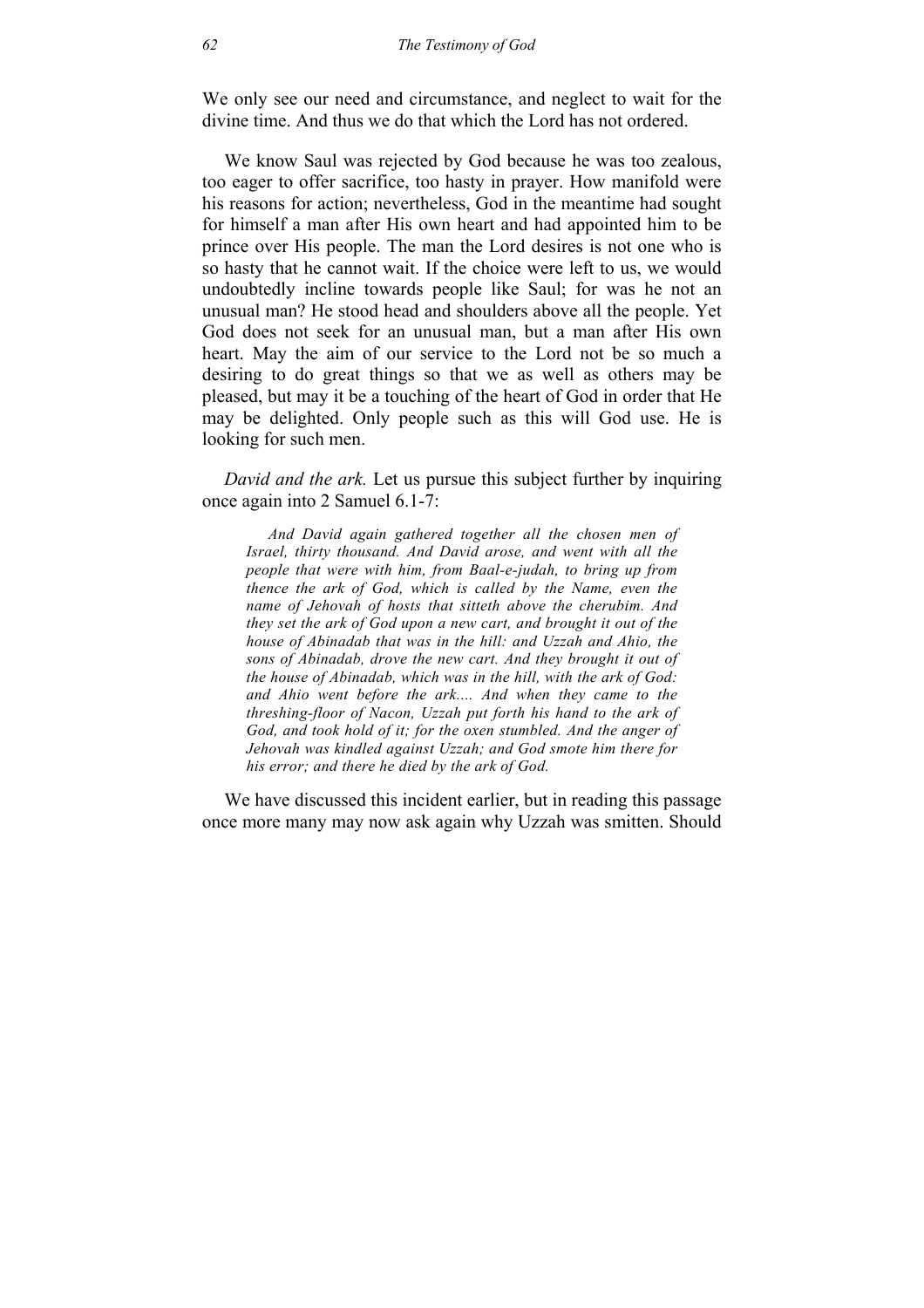not his steadying of the ark with his outstretched hand be viewed as meritorious? Was not the glory of God involved with the ark; and that therefore in holding the ark steady, had not Uzzah performed a great service? Why then did God immediately strike him to death? It is for no other reason than that the Lord wants people to obey His command more than to help in His work. The Lord does not need any man to uphold His glory. Whoever touches the ark of God's presence must die. And hence the question here lies not so much in the effect which would occur were the ark to fall as in the fact of man doing what God has not ordered. It is quite natural for man to conclude that even if in peaceful time the ark should never be touched, in time of danger it *could* be touched and held lest it topple over—for this is an emergency measure which ought to be accepted without the penalty of death. Yet God has only one rule; He does not believe in compromise. Whoever does anything without His order is subject to death—and if not physical, then spiritual.

God does not ask here whether you and I have done good or bad, nor does He inquire if we have helped Him. He only declares that our hands should not touch the ark, for whoever does must die. He would rather have the ark fall down; He does not like anyone to help Him without His command. Yet how often we think of helping the Lord when we are faced with external need. But is it not terrible that God's servants tend to use fleshly hands in helping Him just as Uzzah did? Can they be exempt from His judgment? Let us be advised that all we need to watch out for is the commandment of God. Whatever is done as an emergency against circumstantial need without waiting for the divine command is unacceptable to Him. We may permit our work to fail temporarily (in appearance at least), but God's sovereignty must not for one moment be trespassed nor can man's flesh at any time be released. God has no need for the flesh to help in His work; and He will most surely judge all fleshly activities.

While we were yet sinners we lived and worked according to our own wisdom, thus doing many things against God's nature. And now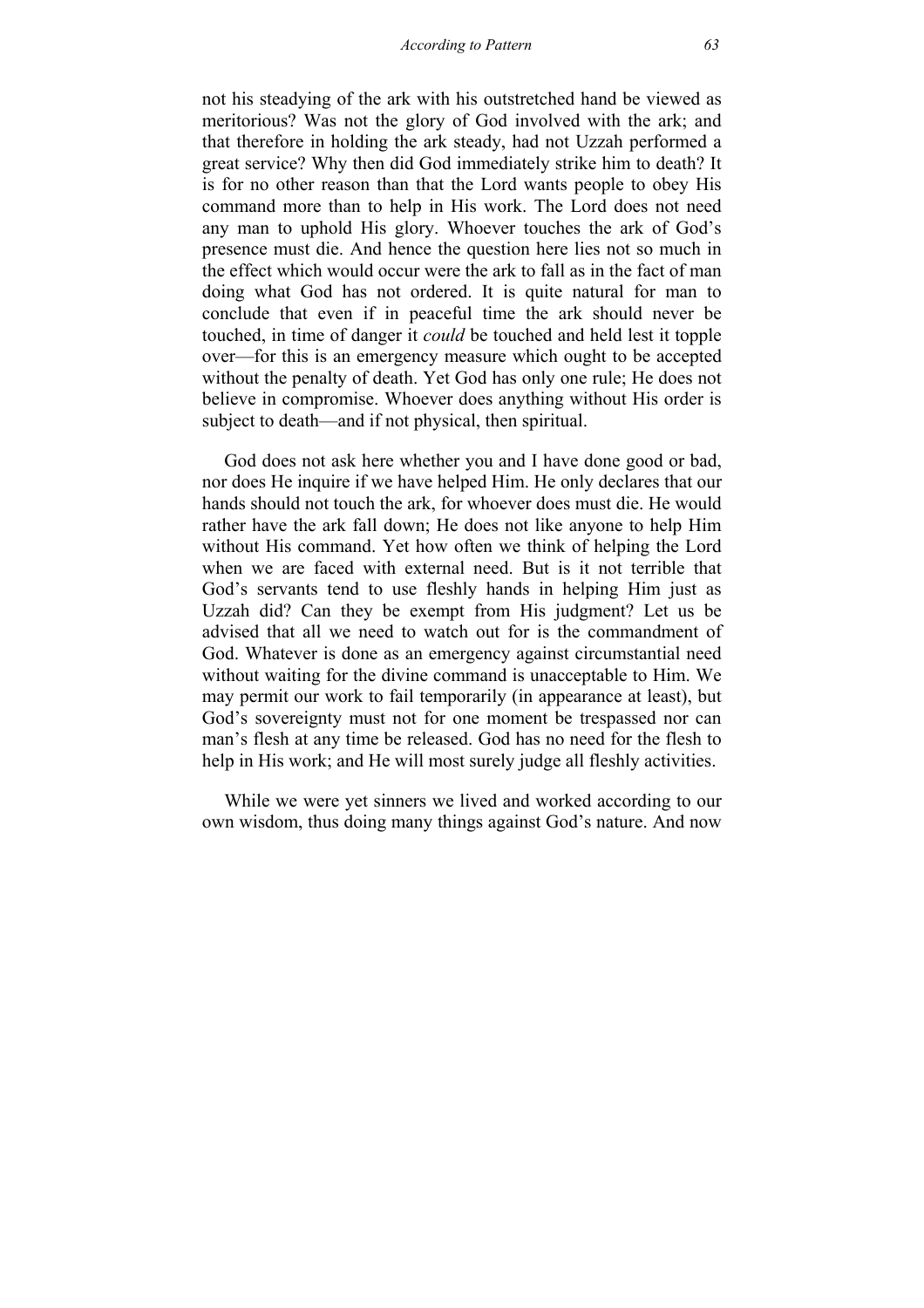that we are saved, we think we can still use our wisdom to serve and help God according to our best judgment—little realizing that using our wisdom to help in the Lord's work after we are saved is as sinful and unacceptable as using our wisdom to oppose Him while we were sinners. The Lord has no need for the help of our wisdom. He dislikes the assistance of unrenewed human wisdom as much as the opposition of the same wisdom. For this reason, therefore, we should accept the rule of the cross in denying all the activities of the self-life by willingly putting the flesh to death and truly forfeiting our own opinion. Whenever in the Lord's work we do things according to our own idea, we demonstrate the lack of self-denial and of the experiential knowledge of the cross. We must be brought to zero, otherwise we cannot be used by God.

May we not be presumptuous and interfere with the Lord's work. Even if a work is going to fall we cannot hold it with the hand of the flesh, because we can only do what the Lord wants us to do. God does not hold us responsible for what He has not ordered. He will not reprimand us even if such work falls apart at our side.

As a matter of fact, however, all presumptuous acts are committed through a lack of the dealing of the cross with man's wisdom. What the Lord requires of us today, and to which we should hold fast, is simply this: that what God has commanded we will do; what He has not commanded we will not do. We ought to keep within our place.

Some may deem this way to be too narrow; for, they ask, will not their work be too common if they should follow this rule? But one day they will know whether or not this way is the right one. In that day, they will be shown that all the works outside God's will are bad and worthless. Whatever is done outside the divine will not escape reproach at the judgment seat of Christ.

*King Uzziah.* We are told in 2 Chronicles 26.16-21 how King Uzziah was punished by God when he intended to burn incense upon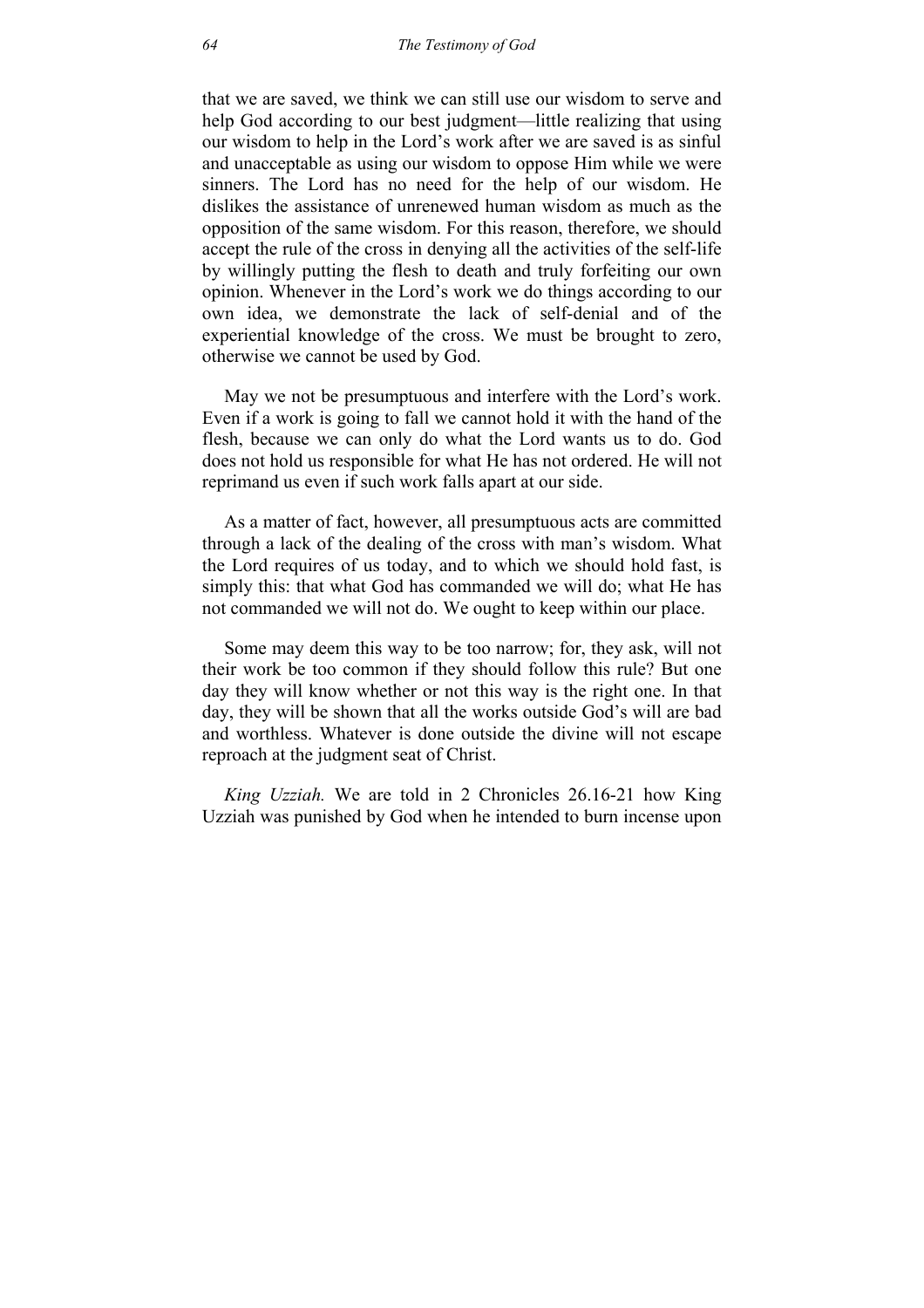the altar of incense in the temple of the Lord. God's design was that only the sons of Aaron who were consecrated to the priesthood could enter the temple to burn incense and that none else was allowed to perform this duty. But Uzziah's heart was so lifted up as to insist on his burning incense in the temple. Leprosy appeared instantly on his brow as the result of God's punishment. This incident serves as a further warning to us that we should never act presumptuously without the divine command lest we too be punished. Leprosy in the spiritual sense signifies a sin of defilement. Whoever undertakes anything without the Lord's command commits before God the sin of defilement. In divine work, therefore, man's own zeal is useless, because he is not allowed to direct the work by his zealousness. It is an excellent thing to enter the temple to burn incense; such action, however, becomes a sin to be punished if it is not ordered by God. King Uzziah offended the Lord by presumptuously entering the temple to burn incense; with the result that he became a leper and remained so till the day of his death. We cannot ignore such an extraordinary warning.

## *Four*

Paul is an apostle of deep spirituality. Please notice what he wrote to the saints at Corinth in his second letter:

*But we will not glory beyond our measure, but according to the measure of the province which God apportioned to us as a measure, to reach even unto you: . . . but having hope that, as your faith groweth, we shall be magnified in you according to our province unto further abundance. (10.13-15)* 

Paul here speaks out of his experience. He says he will not overextend himself beyond the measure of the sphere which God has apportioned to him. He will not go to wherever the Lord has not measured it out to him. He senses his responsibility in what God holds him responsible; but he dare not be responsible over that which God has not entrusted to him. How could the church ever have strife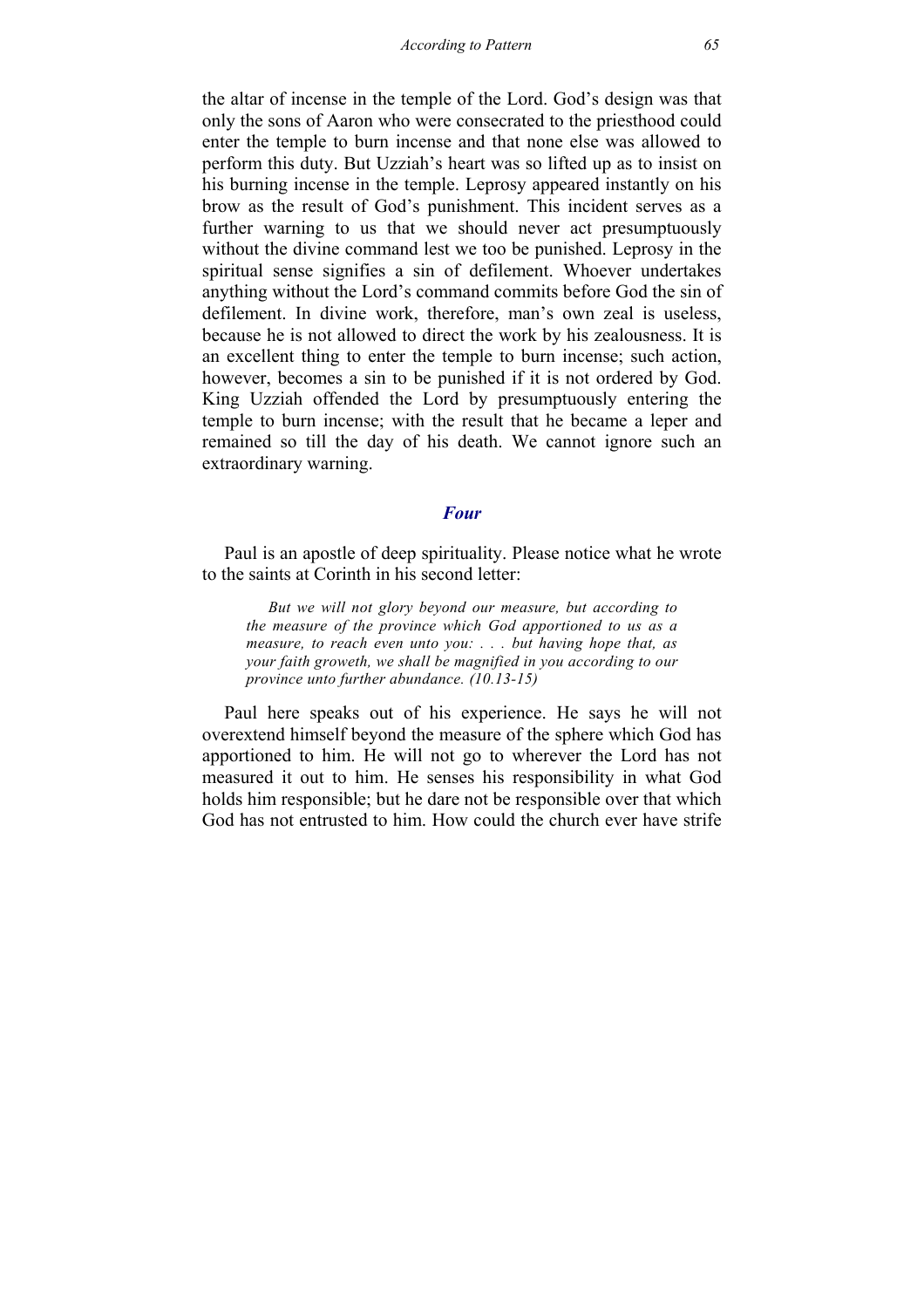or division in such a matter if all God's servants were to keep this rule? Each servant of the Lord has a measure of the sphere of work which God has apportioned to him; each believer has a divinelyappointed course to finish. If each one will stand in his post, do his share of work, and finish his appointed course, what a glory shall be seen!

In divine service let us not be governed by our seeing that the work is good, that it may save souls, or that it helps people. Rather let us see whether our task is within the measure of the sphere which heaven apportions to us. A huge pillar is certainly essential to a house, but a small nail is not any the less needed. How can the church be established if each one in the church aspires to be a great revivalist or a great evangelist or a great teacher? Ought we not walk in the course of the Lord's will? We should not aim at a great thing; we should stand instead in the place of God's choice. If He wants us to do a small work quietly, we are happy to do it. For God does not seek "great talent"; He uses whoever is usable. May we be willing to take our place under the divine appointment. Let me say frankly that we must guard against all pretensions and ambitions, for these aspirations are worldly, soulish and carnal. And once we understand this, we will never dare touch the work of God lightly.

"I have finished the course," declared Paul (2 Tim. 4.7). What is this course to which the apostle refers? Mrs. Jessie Penn-Lewis, in her autobiographical sketch, made the following remarks:

*There is a "course" prepared for each believer from the moment of his new birth, providing for the fullest maturity of the new life within him, and the highest which God can make of his life in the use of every faculty for His service. To discover that "course" and fulfill it is the one duty of every soul. Others cannot judge what that course is. God alone knows it, and He can make it known, and guide the believer into it, as certainly today as He*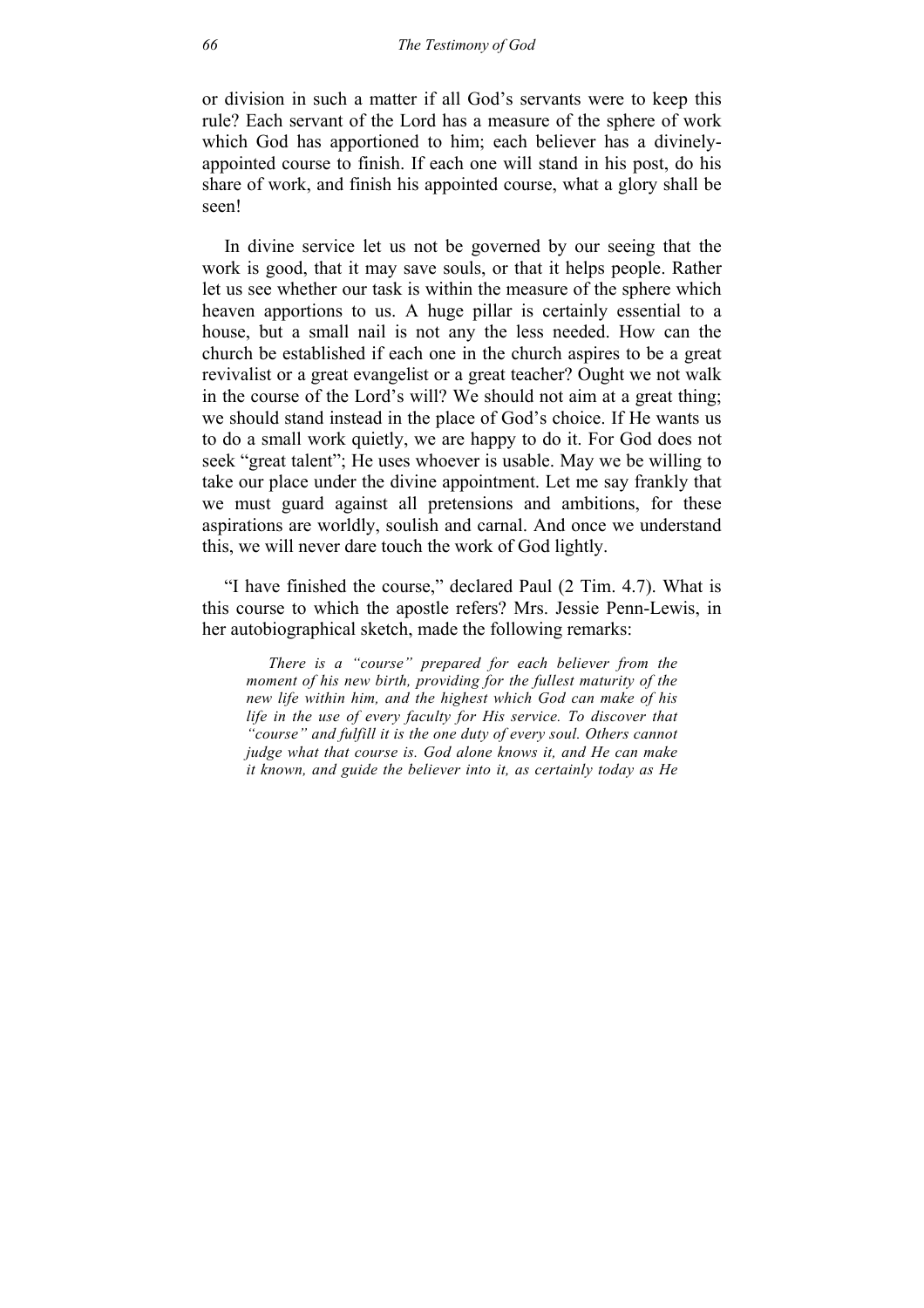*did in the day of Jeremiah and other prophets, and of Paul and Philip and other apostles.*<sup>∗</sup>

A glorious thing for a child of God is to be able to stand in the place of the Lord's choice and do the work of His appointment. For the Lord has preordained a course for each believer to finish.

God always uses His *chosen* ones to do His work; He does not need volunteers for His task. Whoever is chosen by Him has absolutely no liberty. If any of His chosen ones desires the freedom to walk in his own way, he will experience nothing but failure and pain. Yet if anyone is at all chosen, he will not be able to flee from God's appointed course. Even if he should flee to Tarshish (as did the prophet Jonah), he will be thrown into the sea and brought back by a great fish. There is no escape for such a one. A servant of God must never do anything according to his own will or conception, because the man whom the Lord selects is one who will only do the work which God has apportioned to him and run the course which God has prepared.

When Moses brought the Israelites through the wilderness he was commanded by the Lord to warn the people not to work on the sabbath. However, he made no immediate move to deal with the man who was found gathering sticks on the sabbath day because he had not yet received any instruction from God. It was only after the Lord had clearly said to Moses—"the man shall surely be put to death" that the congregation stoned him to death (Num. 15.32-36). Moses waited for God to tell him what to do before he dared to do anything. He dared not offer his own opinion.

God's work will be greatly damaged if we are not willing to wait a while. How hasty is our nature. We always feel that the Lord is too

1

<sup>∗</sup> An extract from an autobiograhical sketch written by Mrs. Penn-Lewis for *The Overcomer* Magazine in one of its 1914 issues.—*Author*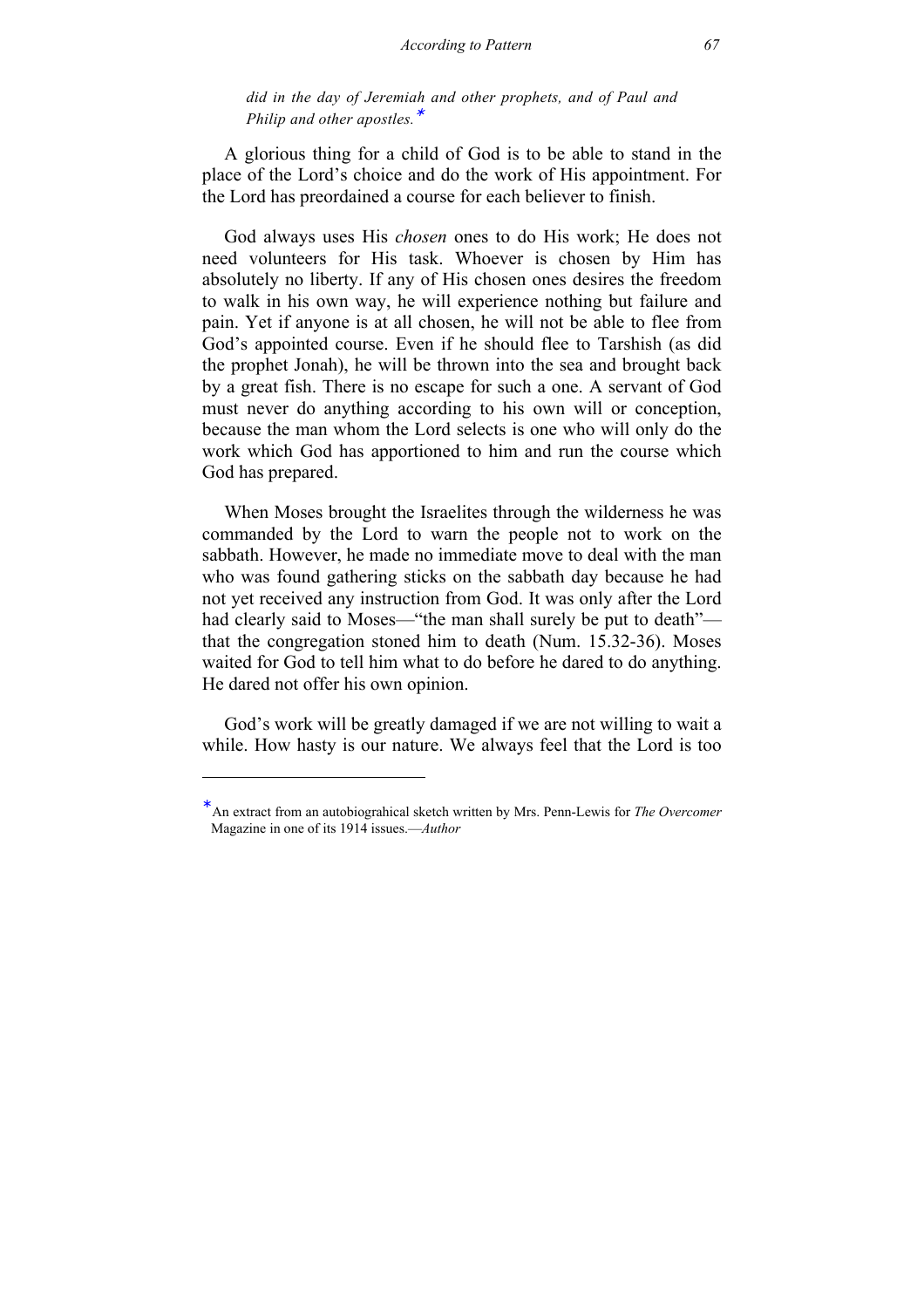slow. We are not able to follow His guidance step by step. We hasten to do what we consider to be good. We unhesitatingly supply where we find something is lacking. We are afraid we may waste our entire life and do nothing if we pause for anything. We forget how blessed are those who can wait before God and then do His bidding.

### *Five*

A great responsibility which we have before the Lord is this: that we need to be absolutely clear concerning His command before we do His work. We must not attempt anything without having His order first. God's command expresses what His heart desires. If we wish to be useful vessels in His hand, we must never move unless we receive His command. For we will not please Him if we perform the work which He has not charged us to do. Whenever a piece of work is laid before us, our first concern should be whether this is according to His will and is acceptable to His heart. May we only seek to be conformed to His will.

In summary, then, the pattern which God shows on the mount should never be altered according to man's idea. On the contrary, it must be closely followed. If it is *our* work, we need not do it according to God's will; but if it is *God's* work, then we must follow His will. Who can refrain from sighing that frequently God's work is spoiled in man's fleshly hand! Let us therefore keep well in mind that unless our wisdom is judged and our thoughts are delivered to death, we cannot perform divine work. May we be brought to know nothing but God's will, without self or self-opinion. Each time we do a work, we first ask what is the Lord's will. And after we know for certain His will, let us do it according to His revealed pattern.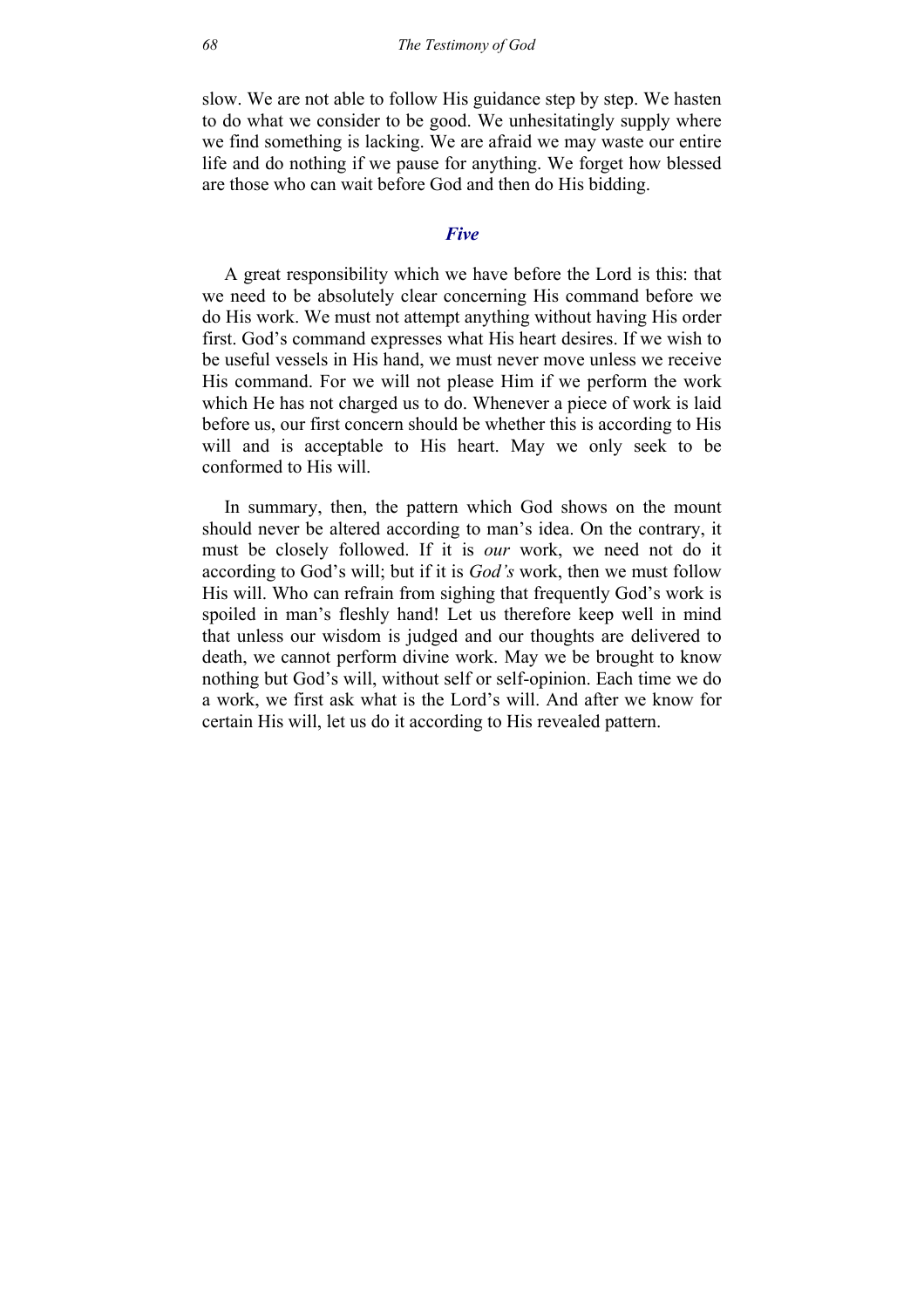# *P A R T T W O*

# **"RECKONED AS FAITHFUL"**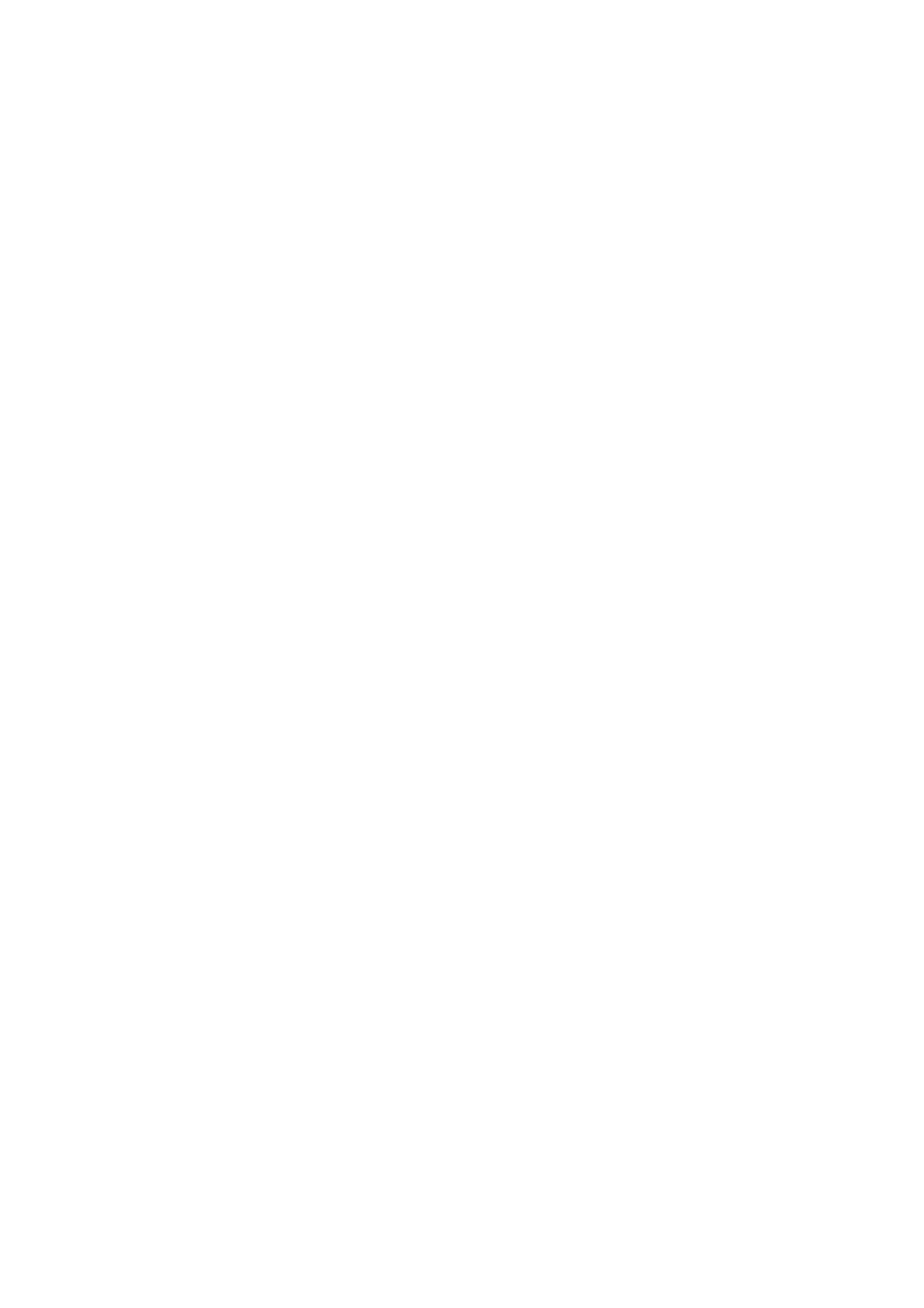**11 12 11 12 11 12 11 12 11 12 11 12 11 12 11 12 11 12 11 12 11 12 11 12 11 12 11 12 11 12 11 12 11 12 11 12 11 12 11 12 11 12 11 12 11 12 11 12 11 12 11 12 11 12 11 12 11 12 11 12 11 12 11 12 11 12 11 12 11 12 11 12 11 12** *And Paul abode two whole years in his own hired dwelling, and received all that went in unto him, preaching the kingdom of God, and teaching the things concerning the Lord Jesus Christ with all boldness, none forbidding him. (Acts 28.30-31)*

*Saying, What thou seest, write in a book and send it to the seven churches: unto Ephesus, and unto Smyrna, and unto Pergamum, and unto Thyatira, and unto Sardis, and unto Philadelphia, and unto Laodicea. And I turned to see the voice that spake with me. And having turned I saw seven golden candlesticks; . . The mystery of the seven stars which thou sawest in my right hand, and the seven golden candlesticks. The seven stars are the angels of the seven churches: and the seven candlesticks are seven churches. (Rev. 1.11-12,20)*

The Bible is a composite of 66 books. Of these 66, many—with respect to their subject matter—are obviously concluded at the end of their reading. For example, the book of Genesis has 50 chapters. When you read to the very last chapter, you instinctively feel that that is the end. Matthew has 28 chapters and you sense quite naturally when you come to its final chapter that it is truly the end. The same feeling comes to you after you have read Romans chapter 16 or Revelation chapter 22.

But there is one very special book in the Bible about which you could not say you have reached the end. You can say that it is the end of the matter with regard to many of the other 65 books of the Bible, but about this particular book you cannot. And that is the book of Acts. When you arrive at chapter 28, you are surprised that it should close so abruptly. You really sense it is not yet concluded. And as a matter of historical fact, this book of Acts truly has no end, because what it speaks about is indeed still going on. The record of the acts of the apostles of the first century may be concluded, but the record of the apostles of all succeeding centuries has not been completed. Up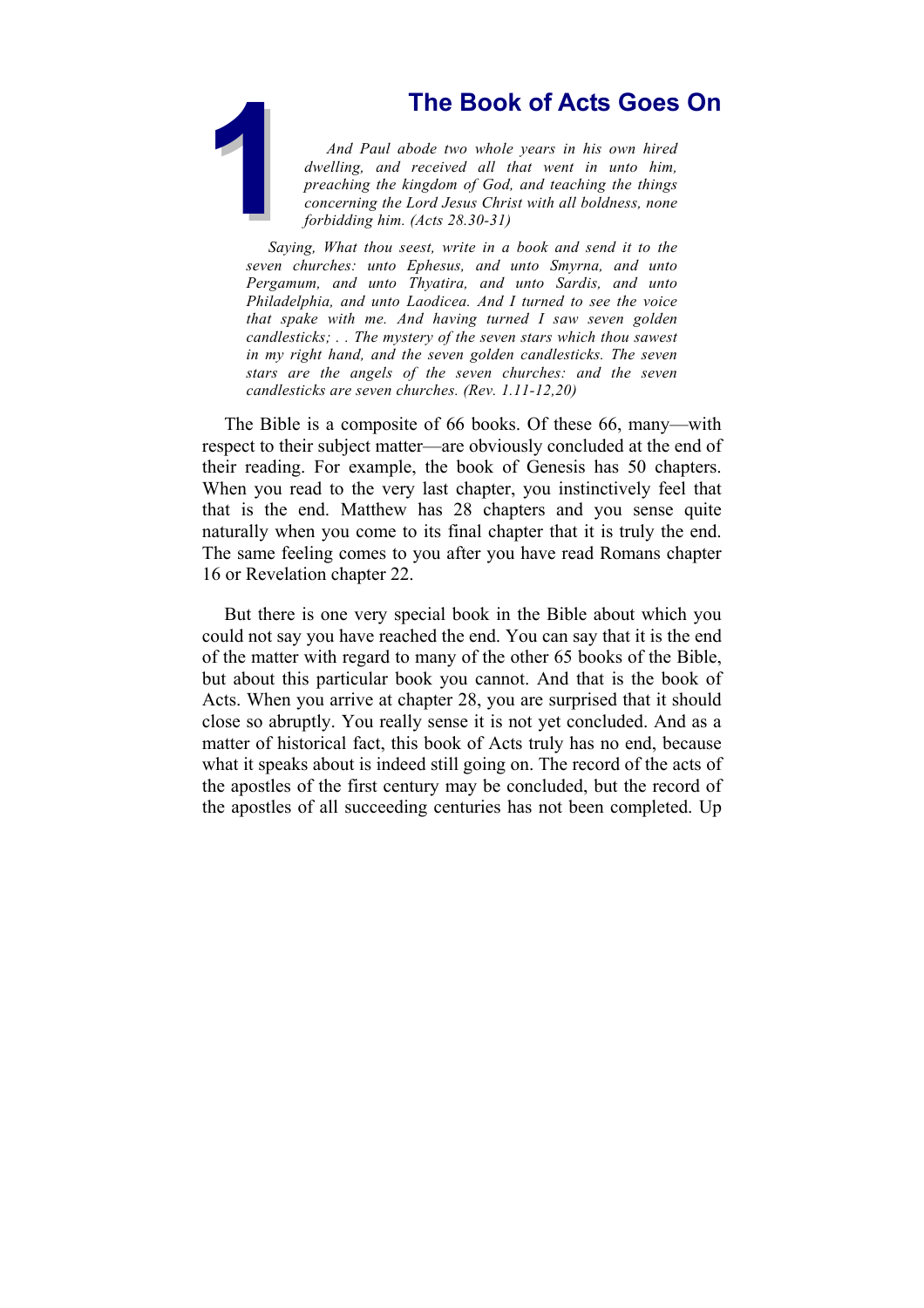to the present moment, in fact, you continue to read about the acts of God's apostles. In short, the book of Acts has not yet been finished.

"My Father worketh even until now," declared the Lord, "and I work" (John 5.17). This tells us the fact that ever since the rebellion of Satan and the fall of man God has been working until now, and so also has the Son been at work. How about what we find in the Acts? Let me say that the book of Acts is not a record of the work of Paul nor of the work of Peter; it is the record of the work of God. Who can say that after the time of Acts 28 God labors no more? Who can dare say that the work of the Lord comes to an end at Acts 28?

This book has no conclusion. After the period of chapter 28, God still has many vessels who do His work. The labor of the Lord continues on; it does not stop there. Paul's life did not end after his two years' work in Rome. So far as his entire life is concerned, after his stay in Rome for those two years, he was released from prison and was able to visit new places as well as some old ones. He was later taken captive and was finally martyred. These events were not set down in the book of Acts. We need to note that Peter and Paul and John were three important persons in the church of God, yet none of their concluding periods of life was ever recorded fully in the Scriptures. Can we accurately say, then, that the book of Acts is ended?

How can the testimony of God ever be fully written? It is truly without end. Neither a chapter 29 nor a chapter 30 nor even up to a 100th chapter will or can ever be written. New things would need to be added on all the time if the writing were to go on. For this reason, therefore, Acts must stop abruptly at chapter 28. Nevertheless, though nothing is further recorded after that chapter, the work of God has continued onward. The work of the first century did not reach its zenith. If the work that God has accomplished during these 4,000 years were to be consummated at the end of an Acts 28, then we would now be at the bottom of the mountain and God's work would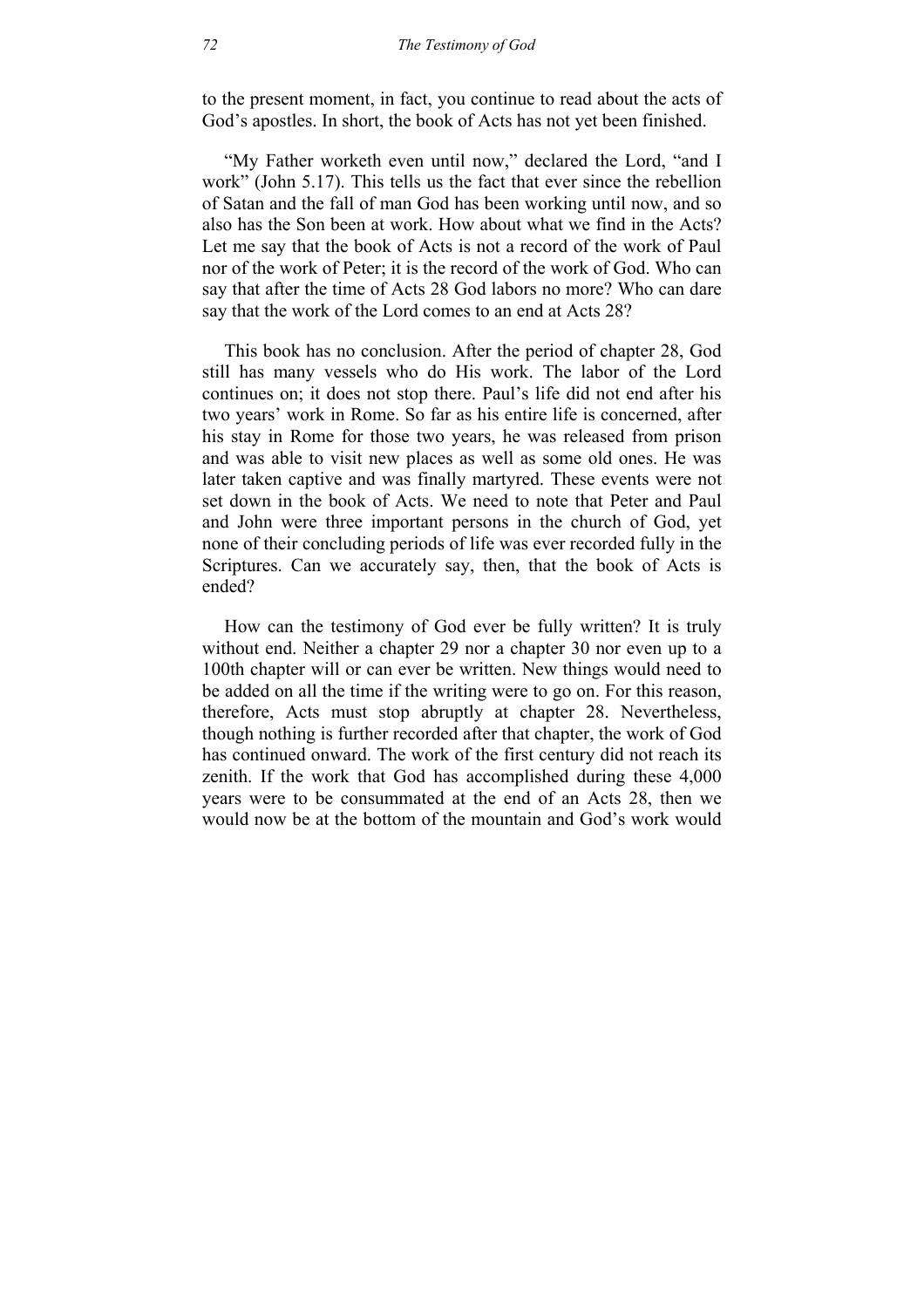have by now greatly declined. But nothing of this sort has happened. For the Lord plainly declares, "My Father worketh even until now, and I work"

Let us not assume that the work of God reached its zenith at the time of Paul or at the time of Martin Luther. The first century did not conclude God's work, and neither did the sixteenth century terminate His work. The Lord's work shall proceed forth until the kingdom age, and even to the new heaven and the new earth will it still go on without end. And if we believe as well as know this truth, we shall praise God.

People often commit this error: they think that they live in the worst period of the church. People at the time of Martin Luther thought so; people at the time of John Wesley also thought this. We would say, however, that the era of Martin Luther was very good, and that the period of John Wesley was likewise very good. Perhaps fifty years from now, people will even say that the time we live in today was good. We are fearful lest men stop working, but let us understand that God will never cease working. Each year He knows what He will do. Each year He knows how far He will go. Each year He will accomplish what He has purposed to do. Daily will God go on; He always advances. Hallelujah, the Lord continually moves forward!

We must see that whenever God moves forward He always has His vessels. In the period of the book of Acts, He had His vessels. At the time of Martin Luther, He had His vessels. And during the time of John Wesley, He likewise had His vessels. In each period of spiritual revival, God has had His own vessels. Where, then, it should be asked, are God's vessels today? Unquestionably the Father works until now, but who among men continue to cooperate with Him? Who will say, as did the Lord Jesus, "and I work"? This becomes a serious question.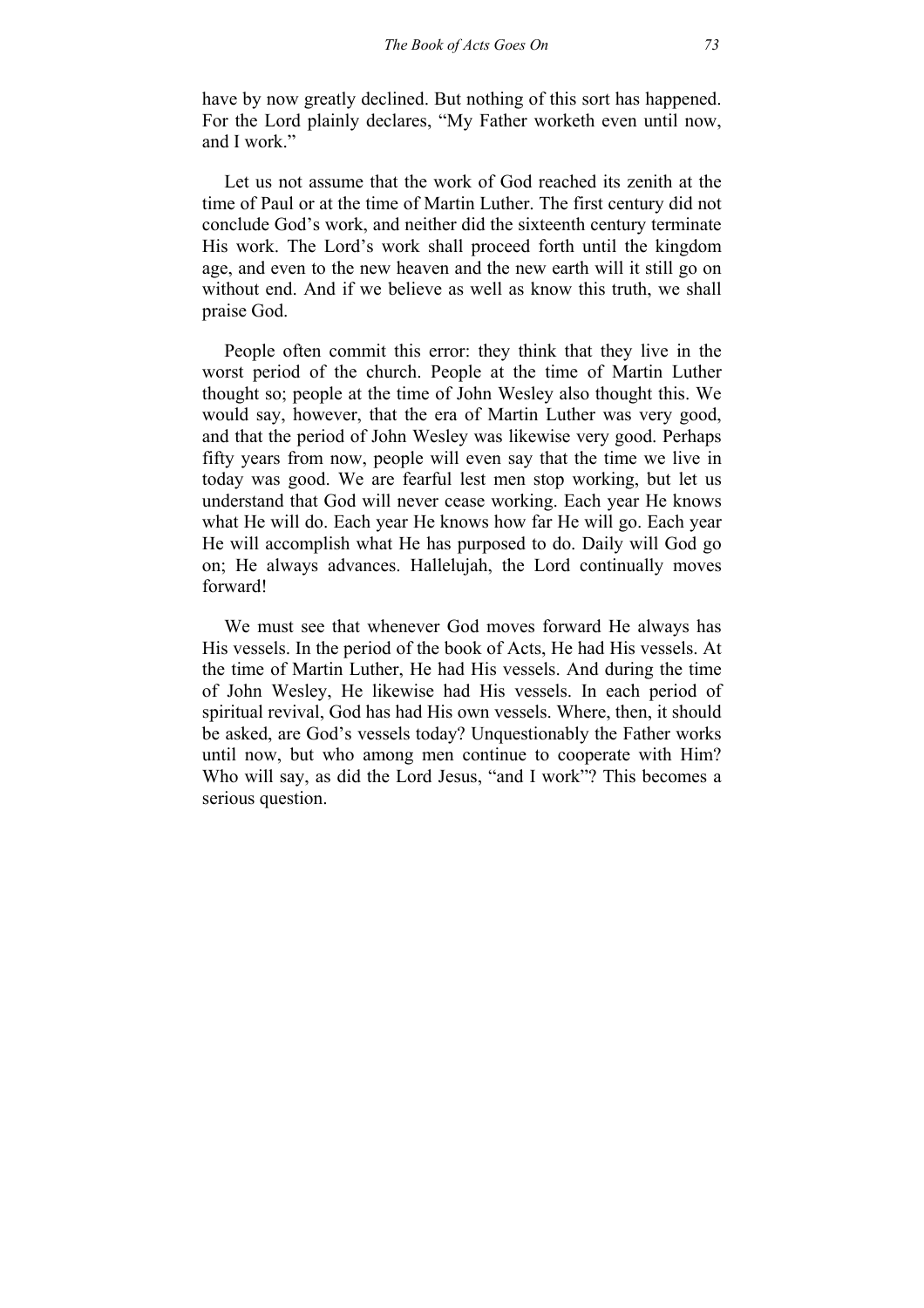If at this point we are given a little light by God so as to see a little of His reality, we shall come to acknowledge that the vessel which God today seeks for is the very one which He in the beginning has always had in mind—which is His church. In other words, the vessel which God ultimately looks for today is not an individual one, rather it is corporate in nature. And if He indeed needs a corporate vessel today, we will immediately realize that unless His children are brought to see what is the body of Christ and what is body life, they will be useless in the Lord's work and will not be able to arrive at God's aim.

The first chapter of Revelation tells us that the church is the golden candlestick. God in His word not only says the church is golden, He also says that the church is the golden candlestick. If the church is only golden, she cannot satisfy God's heart. Why does God say the church is the golden *candlestick*? Because the golden candlestick serves the purpose of spreading the light so that the light may shine far and wide. God wants the church to be a shining vessel, a vessel of testimony. From the very beginning He has ordained the church to be a candlestick. Not one certain person, but the entire church. In the divine view the church is a candlestick. It is therefore not enough for it simply to be golden, which means that everything about it is of God: it must also shine for God and testify for Him as the golden candlestick.

The church exists for the testimony of God. If it is not golden, it is not the church. Yet if it is not also a candlestick, it is still not the church. If there be no life within, it cannot be the church; but then, too, if there be no testimony within, it will not be the church either. The church must understand what God expects to do and to obtain in this age. She will be a golden candlestick if she sees what the testimony of God on earth is today.

May we reiterate quite simply here, that the work of God proceeds onward, that the Lord still looks for the suitable vessel, and that His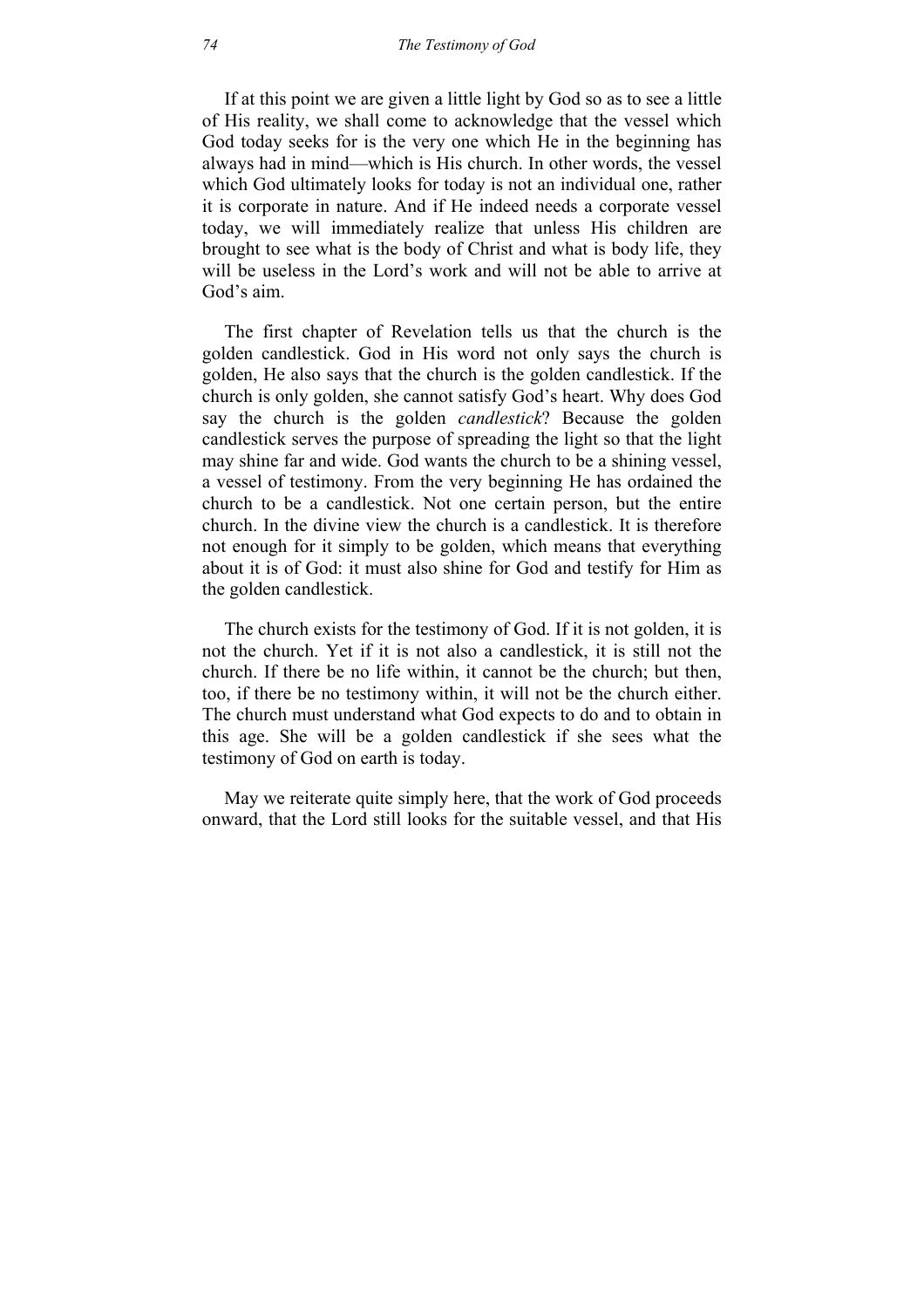vessel today is the same as that which was true at the beginning which is to say, that it is not something individual but something collective in nature: in other words, the church.

People will perhaps ask concerning the overcomers in the church. True, the church is in great need of overcomers; but the testimony of these overcomers is for the benefit of the corporate entity, not for that of the personal. Overcomers are not a class of people who deem themselves to be superior, esteeming themselves as better than the others and pushing them aside. Not so. They instead work for the entire body. They do the work, and the whole church receives the benefit. Overcomers are not for themselves; rather, they stand on the ground of the church and bring it to maturity. Hence the victory of the overcomers becomes also the victory of the whole church.

Now since the vessel God needs is a corporate one, we must learn to live the body life. And to live out body life we must deny our natural life. We must receive deep dealings from God. Being dealt with by Him and having learned obedience and fellowship, we may have the privilege of being His vessel.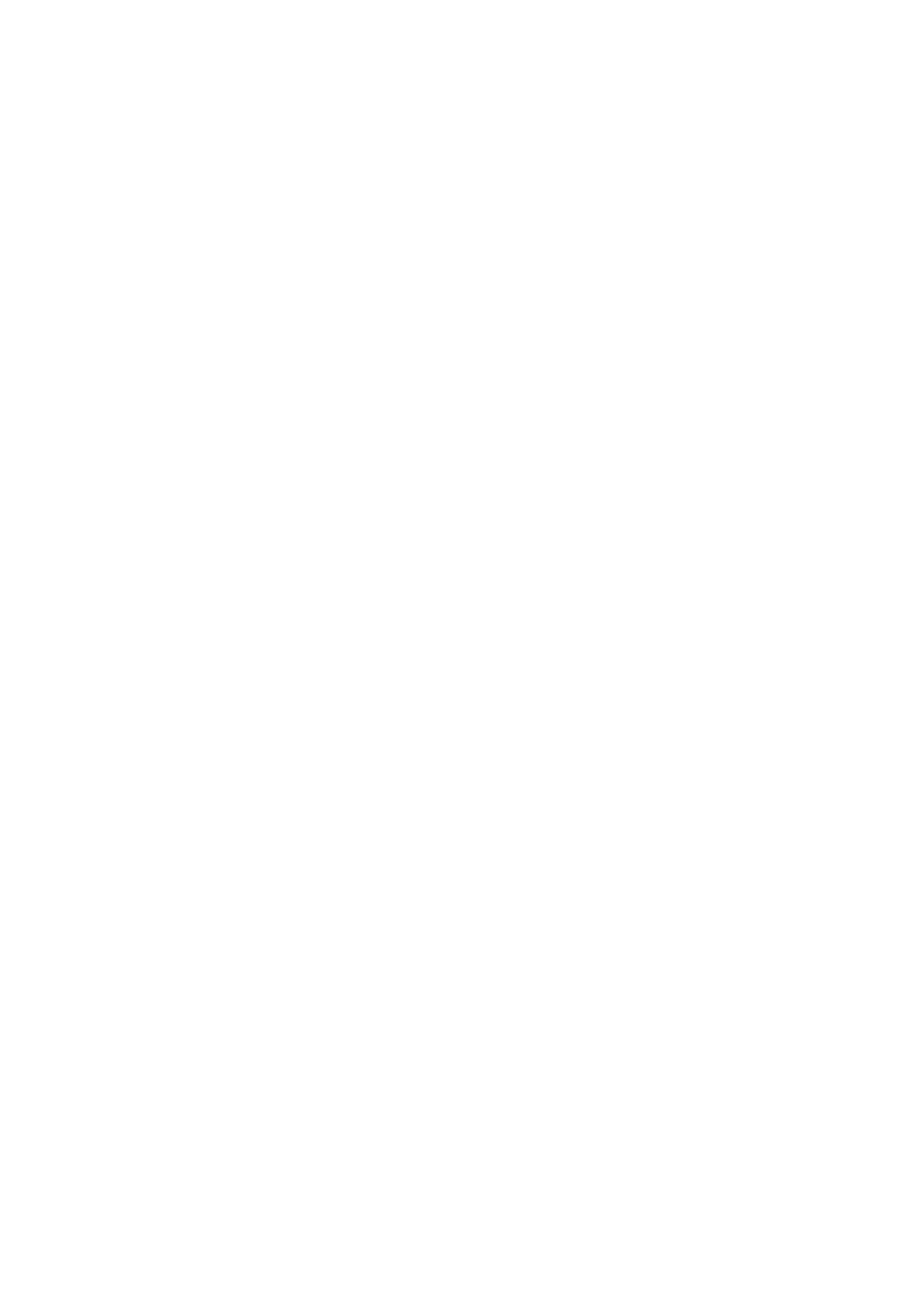

**2Run the Race Set before Us**  *Therefore, let us also, seeing we are compassed about with so great a cloud of witnesses, lay aside every weight, and the sin which doth so easily beset us, and let us run with patience the race that is set before us, looking unto Jesus the author and perfecter of our faith, who for the joy that was set before him endured the cross, despising shame, and hath sat down at the right hand of the throne of God. For consider him that hath endured such gainsaying of sinners against himself, that ye wax not weary, fainting in your souls. (Heb. 12.1-3)*

## *One*

God places two considerations before men: first, He presents eternal life to sinners; and second, He presents the kingdom to all who already have eternal life. All who believe have eternal life; nevertheless, as Jesus said to His believing disciples, "Except your righteousness shall exceed the righteousness of the scribes and Pharisees, ye shall in no wise enter into the kingdom of heaven" (Matt. 5.20). The Lord Jesus also declared this: "Not every one that saith unto me, Lord, Lord, shall enter into the kingdom of heaven; but he that doeth the will of my Father who is in heaven" (Matt. 7.21). Thus we are shown that to have eternal life one need only believe, but to enter the kingdom one is required to fulfill another condition.

Soon after a person is saved he is set by God on a specific course that lies ahead of him. The entire life of a Christian can be likened to running a race. Yet this is not a racing towards the goal of eternal life. It does not mean that he who wins this race will have as his prize eternal life; on the contrary, only the person who has eternal life is qualified to run. No, the result of this race is that some of the participants are to be crowned while others will not be (see 1 Cor. 9.24-25).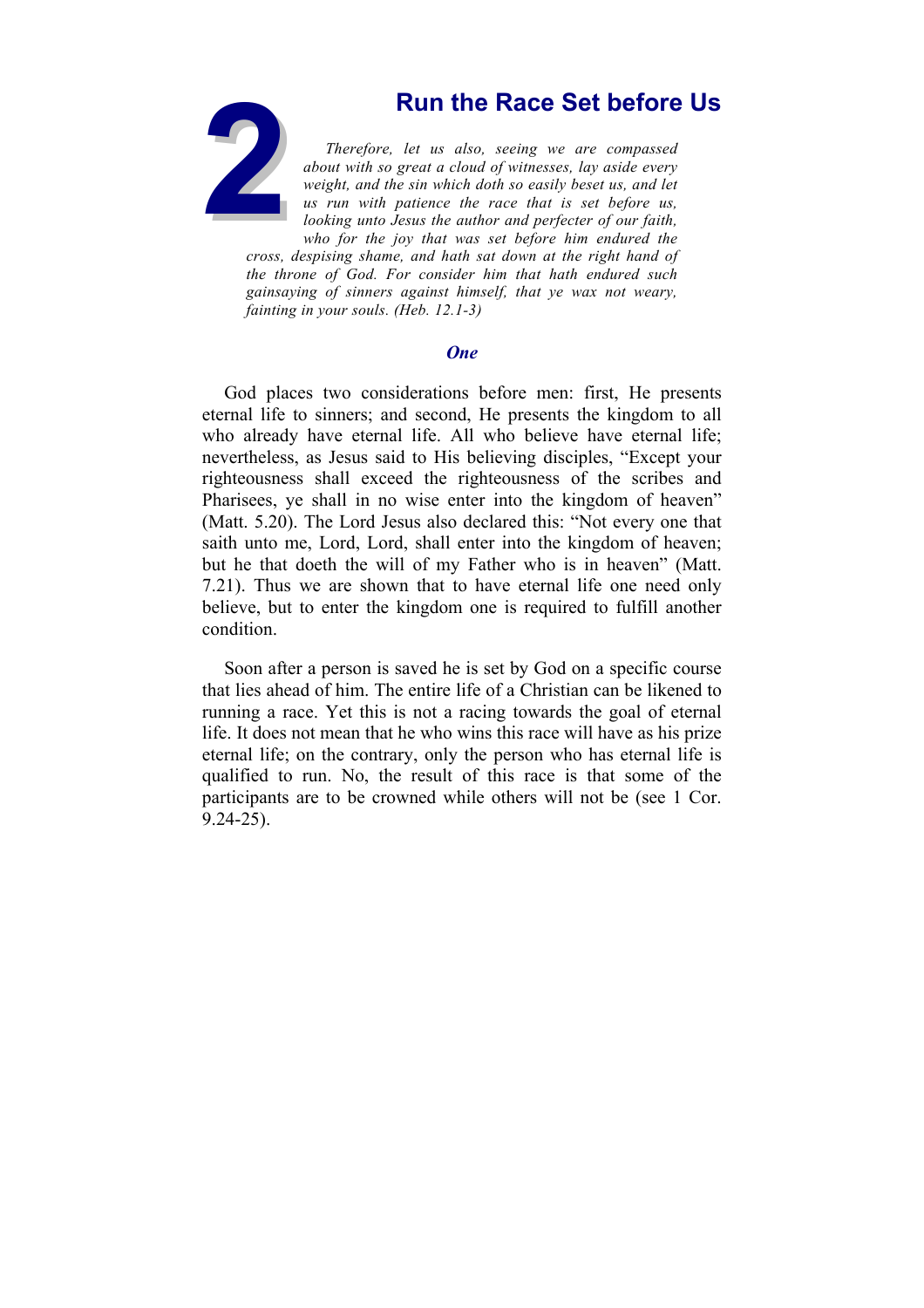What is meant by the crown? The crown represents the kingdom. It signifies reigning, having dominion and glory. And thus to obtain the crown means to gain the kingdom—that is to say, to reign with the Lord Jesus and to have dominion and glory. And to lose the crown means to not have the kingdom—a not reigning with the Lord nor receiving dominion and glory. Hence the crown is the symbol of the kingdom. For a Christian, having eternal life is already a settled matter, but having the kingdom depends on how that Christian runs.

As soon as a person is saved he is set by God on a course which leads straight to the kingdom. His words, his conduct, his thoughts, his life—in fact his everything—is related to whether or not he may gain the kingdom. Now the believer who refuses to run the race judges himself as being unfit for the kingdom; and the believer who runs poorly jeopardizes his chances of winning the kingdom. Now God has already placed every Christian on this course. Yet whether or not he shall win the kingdom is a matter that can only be decided by his own self. His consecration, faithfulness and victory will help him to receive the crown. But for those who love the world and follow after the flesh, they shall not gain the kingdom of the heavens—even though they are the possessors of eternal life by having trusted in the Lord Jesus.

# *Two*

To whom do these "witnesses" in Hebrews 12.1 have reference? They seem to point to those men of great faith cited previously in chapter 11; but actually they refer not to those men but to the things done by them. For the word "witness" is the same term used in Acts 1.8, 1.22, 2.32, and so forth, and hence it can also be interpreted as referring to the things to which they witness. What the word of God says here is that the witnesses given to the things done by these men of faith surround us as a cloud.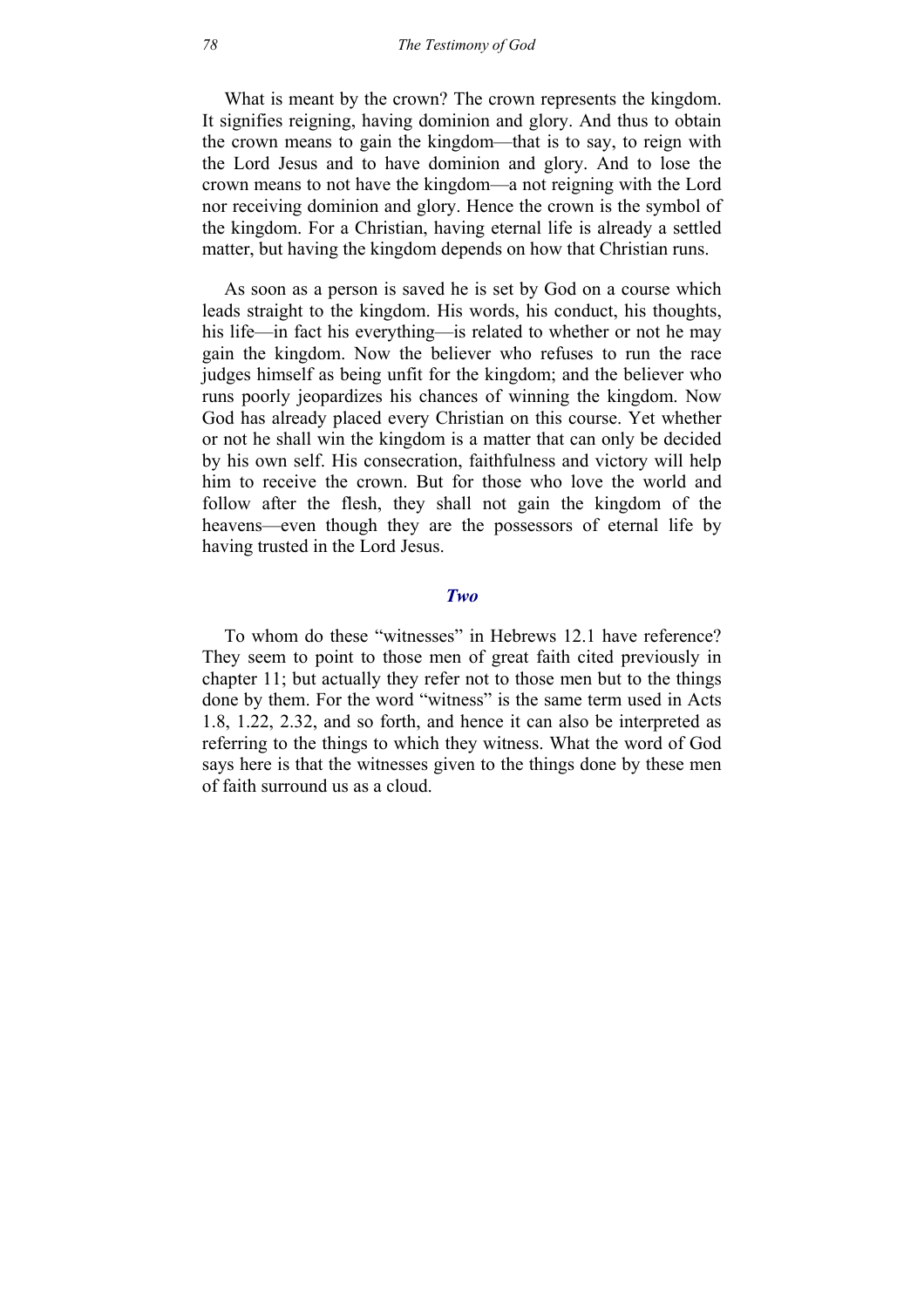What do these witnesses intend to prove? They prove the "so great a salvation" of God (Heb. 2.3-4). This great salvation alludes not to the forgiveness of sins but points instead to the kingdom. For the kingdom is the goal of our running the race. God gives us so many witnesses in order to encourage us to live the life of faith, to run the race, and to win the glory of the kingdom. Though what the great men of faith mentioned in chapter 11 believe may not be directly linked to the kingdom, nonetheless, their faith being their course, they keep on believing in spite of everything—that is to say, they leave all to finish their course. They have received what they believe directly, such as that some are raptured, some are resurrected, some obtain the land, and some are saved from perishing. Still these are not the ultimate which God has promised to give them. What they have received through faith are but demonstrations to assure them of obtaining the promised kingdom: "And these all, having had witness borne to them through their faith, received not the promise, God having provided some better thing concerning us, that apart from us they should not be made perfect" (Heb. 11.39-40). What is the promise referred to here? None other than the kingdom: those people have already had the witness borne to them that God will give them the kingdom.

"So great a cloud of witnesses"—Because of their faith God has given them grace. He has answered prayers and performed miracles, thus proving that He is pleased with their running their course and will assuredly give them the kingdom. Our being surrounded by so great a cloud of witnesses, let us too run the course of faith.

God has placed the kingdom before us; He has set a course for us to run. At the finish, failure or success will be seen. He who overcomes shall reign with Christ; but he who is defeated, and even though he is saved, shall have no part in the kingdom's glory.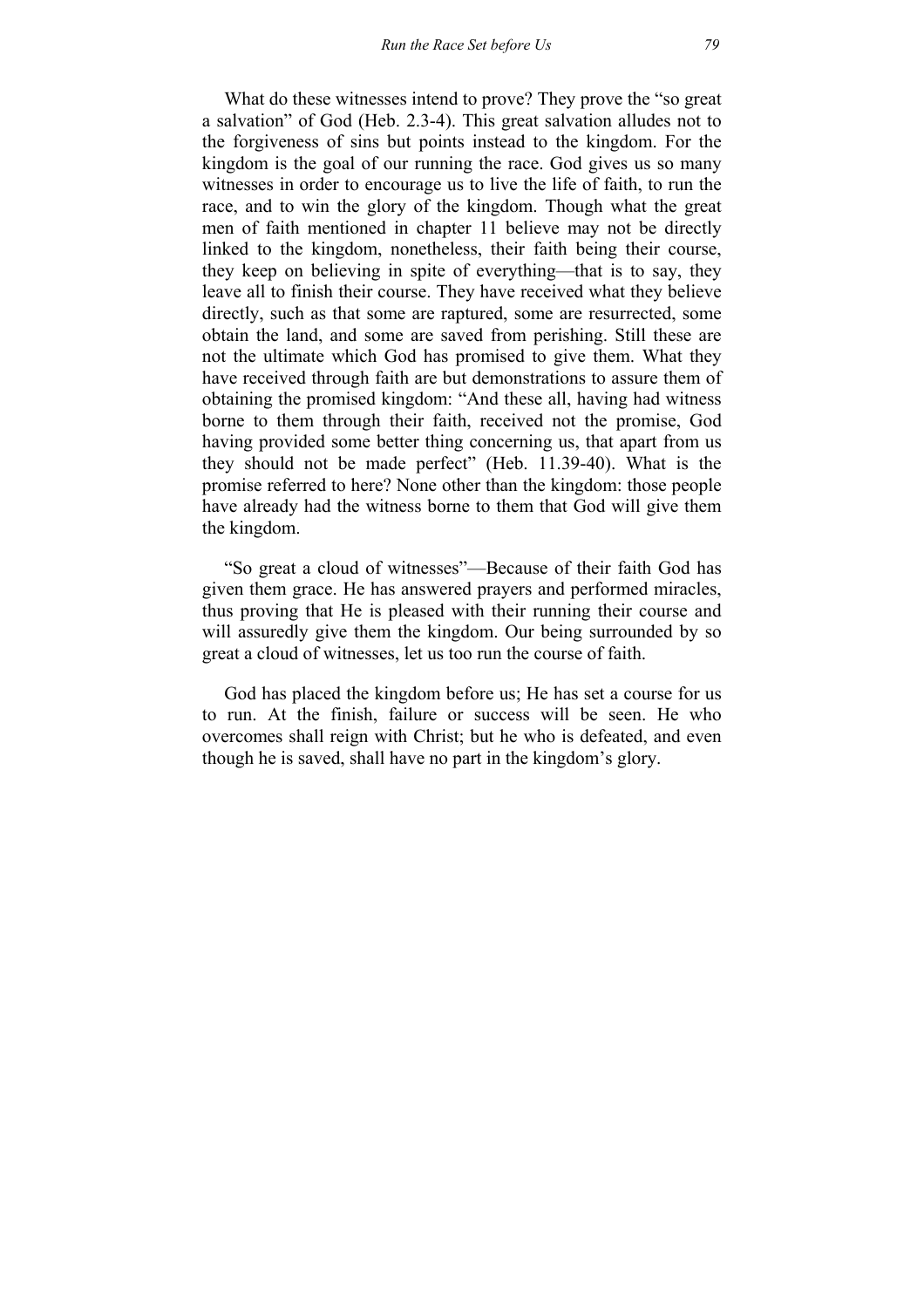# *Three*

The course is now set; and consequently, the runners must "lay aside every weight, and the sin which doth so easily beset us . . . " In running, two matters are absolutely important: the one is to lay aside every weight, and the other is to put away sin.

Let us talk about putting away sin first. Sin hinders progress the most. It disqualifies people from running. Sin is the trespassing of the rules; and he who would trespass the rules is not allowed to run a race. He is ordered to the sidelines.

A believer ought to put off and forsake the sin which he knows. Be it jealousy, pride, uncleanness of heart, lies in the mouth, hasty temper, or unrestrained lust—it will make him unfit for the race. He who has lost the privilege of running the race loses the possibility of entering the kingdom and reigning with Christ. A Christian must stand on Romans 6.6 and 6.11 and reckon himself as dead to sin. He must forsake sins and must not allow sin to reign over him. He must also yield his members as instruments of righteousness to God. Whatever offends the Lord must be honestly. confessed, repented of, and forsaken so as to obtain God's forgiveness.

No one with an evil conscience can run the race which is set before him. We should not retain any unforsaken sin lest we harbor a lasting uneasy conscience. If we have sinned against anyone we ought to apologize in good faith. If we have defrauded anybody we must make restitution to the best of our ability. There should not be any wrong towards anybody that is not cleared up. Do not be afraid of incurring loss, nor be fearful of losing face. Or else you will not be able to run this race. We need to pay special attention to certain sins which do not appear to be as ugly as we think. For these are the sins which can so easily beset us. It is said of Moses that he "[chose] rather to share ill-treatment with the people of God, than to enjoy the pleasures of sin for a season" (Heb. 11.25). This plainly indicates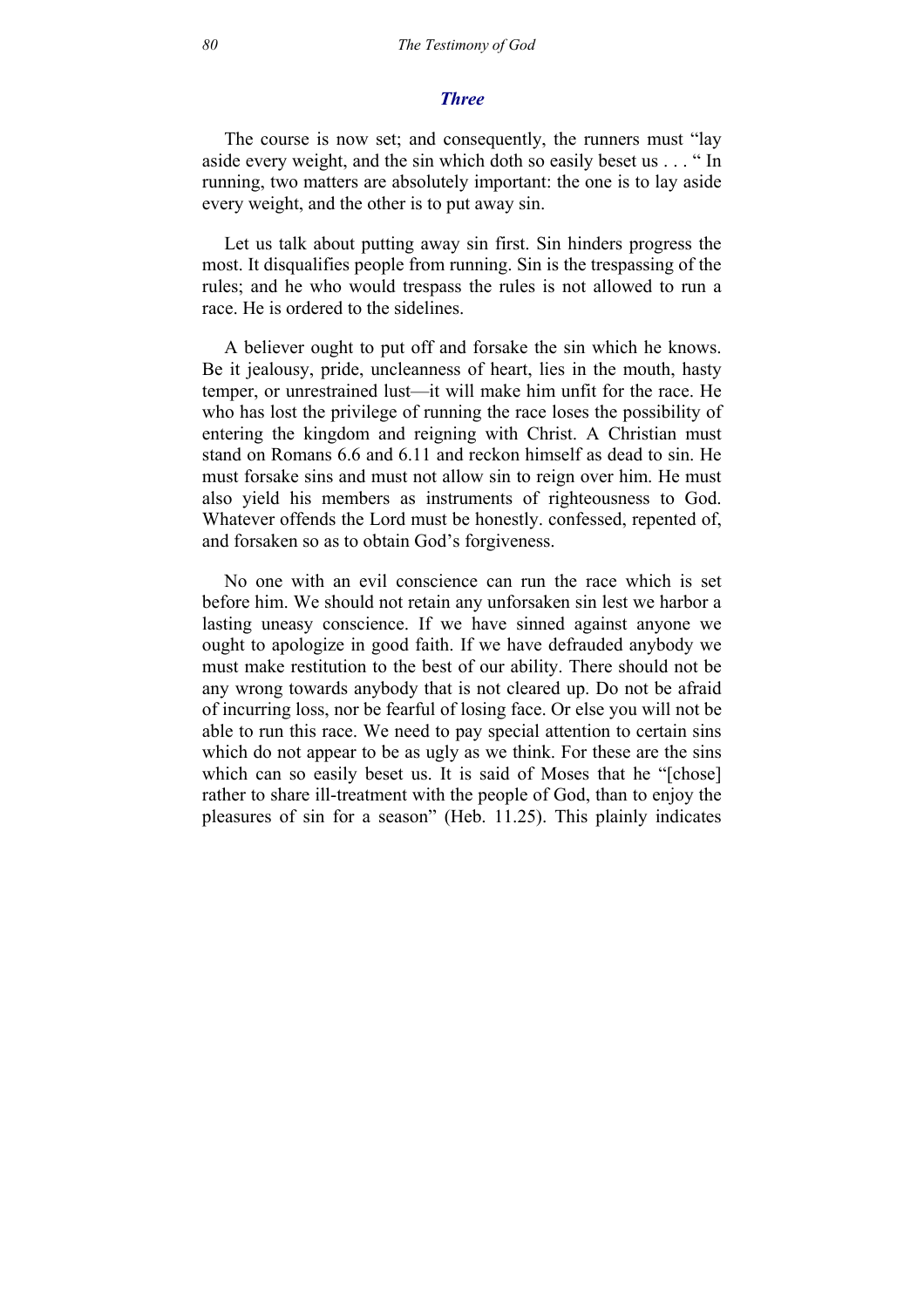that sin does have its pleasures. Many sins give pleasure to people. The human flesh delights to sin because sin provides its pleasure. But he who truly has faith would rather suffer persecution and reproach than to enjoy the pleasure of sin. We ought to resist sin, otherwise we judge ourselves as unfit for the kingdom.

Let us turn now to the matter of "laying aside every weight." What is a weight? A weight may not be sin, nor is it necessarily something very bad, but it doubtless can easily entangle us. Our not putting away sin will disqualify us from ever running the race; yet our not laying aside every weight, though it will not keep us from running, will certainly hinder us from running fast. When would we ever see anyone running a race with his fur coat on? Anything which keeps us from running well or hinders our progress may be viewed as a weight.

During the nineteenth century there was a man who was greatly used by the Lord. He spent a great deal of time compiling a Hebrew dictionary. Upon finishing the work he sent it to his friends for review. All of them praised the work highly. They agreed that once this book was published, he would instantly become a famous scholar. Yet this brother burned his manuscript. For, when he was compiling it, said the would-be scholar, he felt his love for the Lord as well as his love for souls had been greatly diminished. So that for him, to proofread and to print it would subsequently occupy even more of his time and energy. And hence it was better, he concluded, to have it burned. Now to proofread and later to print a manuscript would be no sin, yet for him it would constitute a serious weight. Accordingly, by taking the action he did take, this believer was delivered from a weight.

There are things in your life which may not be termed sinful, yet can they not be viewed as weights to you? Suppose you are to run a race and someone asks you to eat a large bowl of noodles or to be clothed with a heavy fur coat. Do you think you can run in such a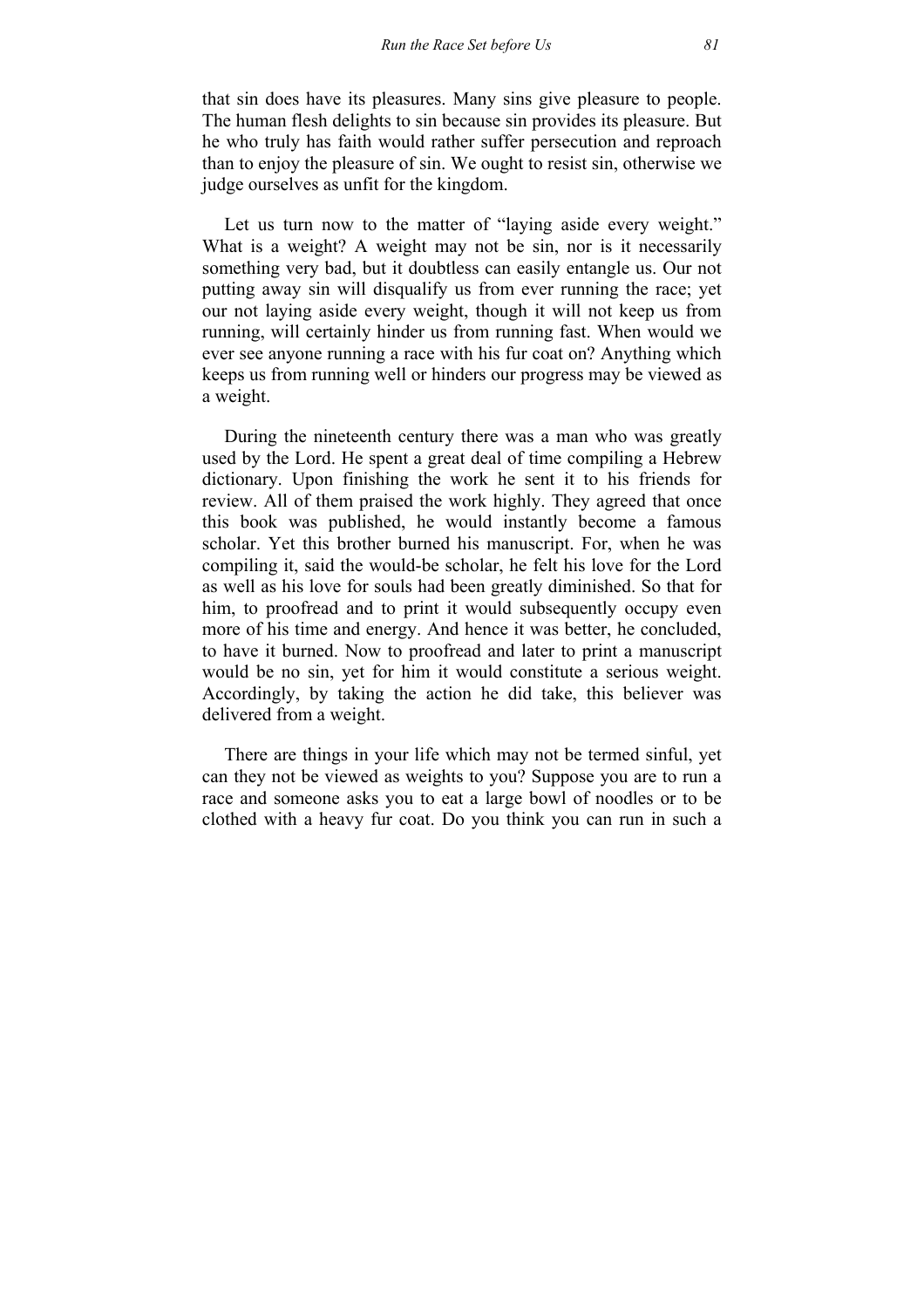condition? Let us see that we must lay aside every weight as well as put off sins. We cannot run well with unnecessary weights on us.

The failure of Lot lay in the area of weight. Lot was not a bad person; on the contrary, twice the apostle called him a righteous man who was "sore distressed by the lascivious life of the wicked" (2 Peter 2.7-8). Yet his life was so different from that of Abraham. The latter lived in the wilderness, but Lot dwelt in the city. Abraham lived in tents, whereas Lot dwelt in a house. Here was to be found their vast difference—that whereas the one was light the other had too many weights. Although Lot could still run even with certain weights, he nevertheless ran his life's race poorly—so much so that he finally gave up running the race and was defeated.

How we need to take heed to the words in Mark 4. In that passage the Lord is not found saying that there is no fruit in a life because of sin but because of weights—for He says there that "the cares of the world, and the deceitfulness of riches, and the lusts of other things entering in, choke the word, and it becometh unfruitful" (v.19). Even one of the many cares of the world (and not necessarily any sin) may cause one to be unfruitful. For example, though riches are no sin, they nevertheless can hinder us in flying as with two wings. Those who desire to be rich cannot run well. And even in the matter of duties which God has apportioned to us, we must faithfully perform; however, if our heart gets entangled with any of them, we shall run with great difficulty.

Let me repeat that weight is not necessarily sin. Many a time a weight can be viewed as quite legitimate. It is nevertheless a weight that decelerates the speed of one's advance. One's weight may be a deeply attached friend, a sought-for position, a bit of worldly ambition, a much desired dwelling, a bowl of delicious food, or a gorgeous piece of apparel. These and many other things may not be sins, yet they all are able to slow down one's speed.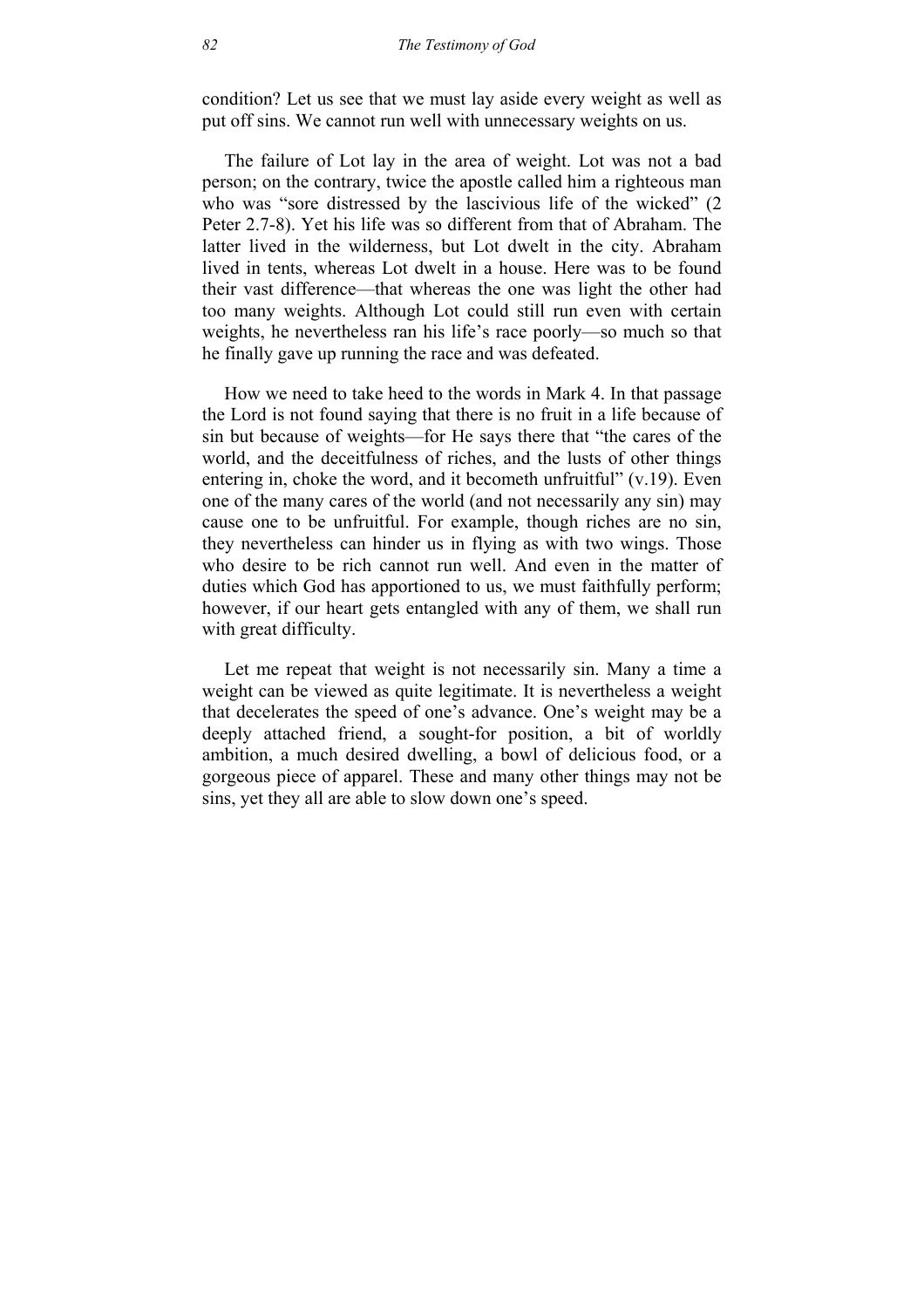For this reason, we ought to ask ourselves if there is any sin which keeps us from running or if there is any weight which slows down our pace. Sin disqualifies a person from running altogether—that is to say, it takes one out of the race. Weight, on the other hand, keeps a person from running *well* and consumes his strength unprofitably. Let me ask, What is the sin which especially besets you? What is your special weight? Let us carefully search these matters out and quickly lay them aside.

## *Four*

We who are running this race must not only lay aside the sin which easily besets us and also every unnecessary weight but also run this race "with patience." Why with patience? Because the reward is not given at the start, nor in the middle, but at the very end of the course. It is presented after the last step of the race has been taken. You may run well at the beginning, even in the middle period, but you may not run well at the very end.

To win at both the start, the middle, and the end of a race is what is accounted as winning. Before the end is reached, none can guarantee whether he will be rewarded. One may fail at the last five steps. Once in a 200 meters dash, one man ran ahead of the rest by the distance of about twenty meters through most of the race, but then suddenly fell down with only two meters left to the end. In order to win, a person must be very careful. Before the end is reached no one can boast that he has the reward. Even the apostle Paul must say this: "Not that I have already obtained, or am already made perfect: but I press on" (Phil. 3.12). If such was true of Paul, then what about us?

What is meant by the word "run" in the phrase "run with patience" the race"? Running is not standing, nor is it walking slowly. To run is to advance with speed. Running is using the minimum time to cover the maximum distance. One therefore has to run fast. Due to the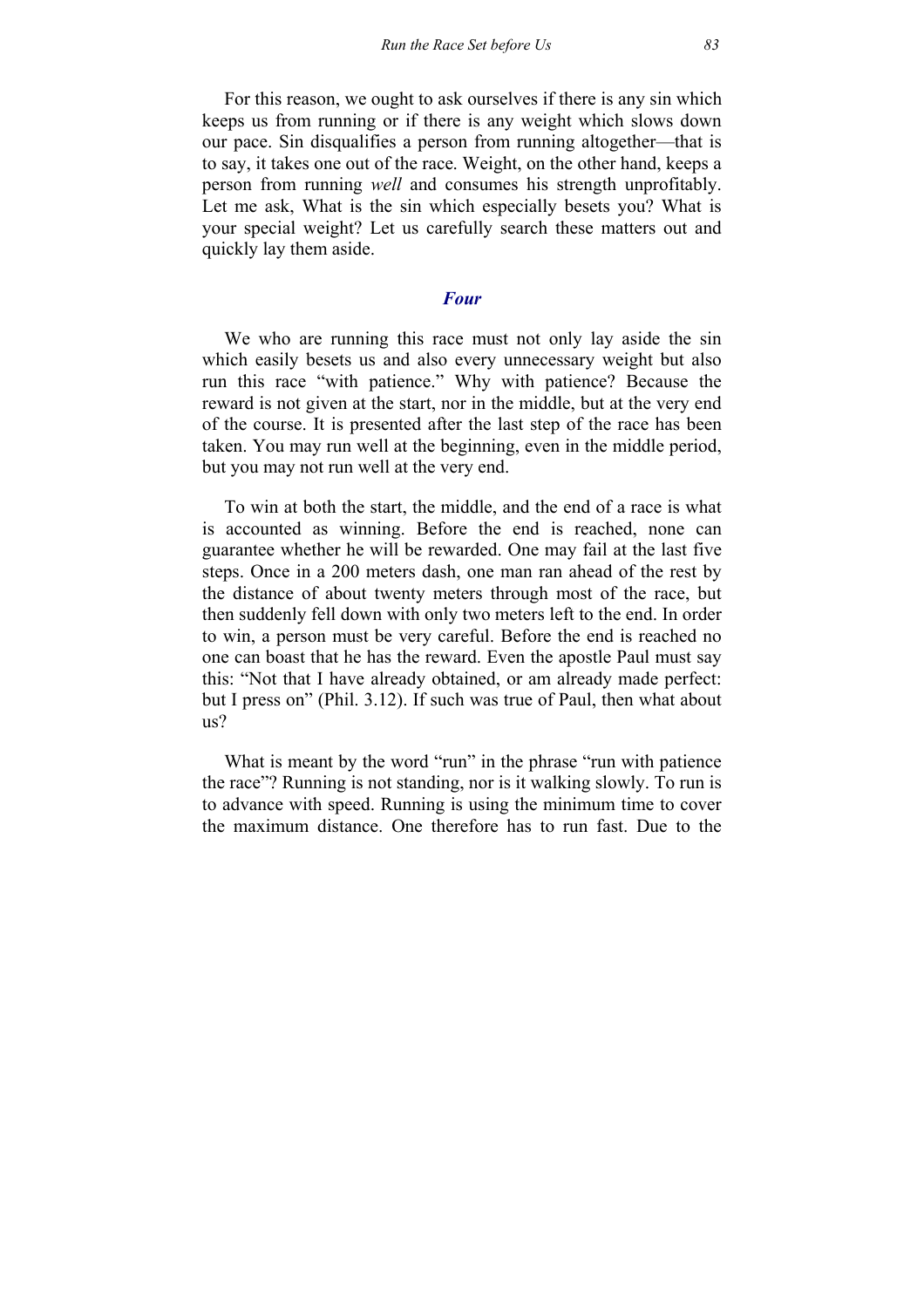many participants in the race, a person must run ahead if he is to win the crown. Whether a person wins or fails depends on how fast or how slowly he runs. If he wastes his time and wanders aimlessly from the course, he is doomed to fail.

This passage in Hebrews 12.1-3 also says that we run "the race that is set before us"—thus signifying that there is only one way, and that is the course which is set before us. We cannot choose the path we ourselves prefer; we must run the race which God himself has set before us. Who in an athletic game would dare to step out of the line drawn in such a race? All must run within the assigned lines. And such is the meaning of 2 Timothy 2 which states that "if . . . a man contend in the games, he is not crowned, except he have contended lawfully" (v.5)—that is to say, according to the rules. How very pitiful that many Christians run zealously, yet they do not run according to the course *God* has set. Our own zeal, labor and activity cannot substitute for God's rule and will. Running outside the will of God leads to loss. Since the Lord has set the course before us, we must run in it before we may expect to win the reward.

# *Five*

Our feet need to run according to the lines apportioned to us by God, but in addition, our eyes must "look unto Jesus the author and perfecter of our faith" (Heb. 12.2a). According to the original, it may be translated as "looking away unto Jesus"—meaning that we are to look away from all the other things around us and look only to Jesus. We do not look at anything but Jesus only. By looking to Him we may run the straight path. There are many things around us which may easily affect our attention and divert us from our goal. Only by looking away to Jesus will we be kept running in God's course.

Christ Jesus is said to be the author and perfecter of our faith. Our faith originates in Him and also concludes in Him. What we believe is He alone. Once we are in the Lord we must always abide in the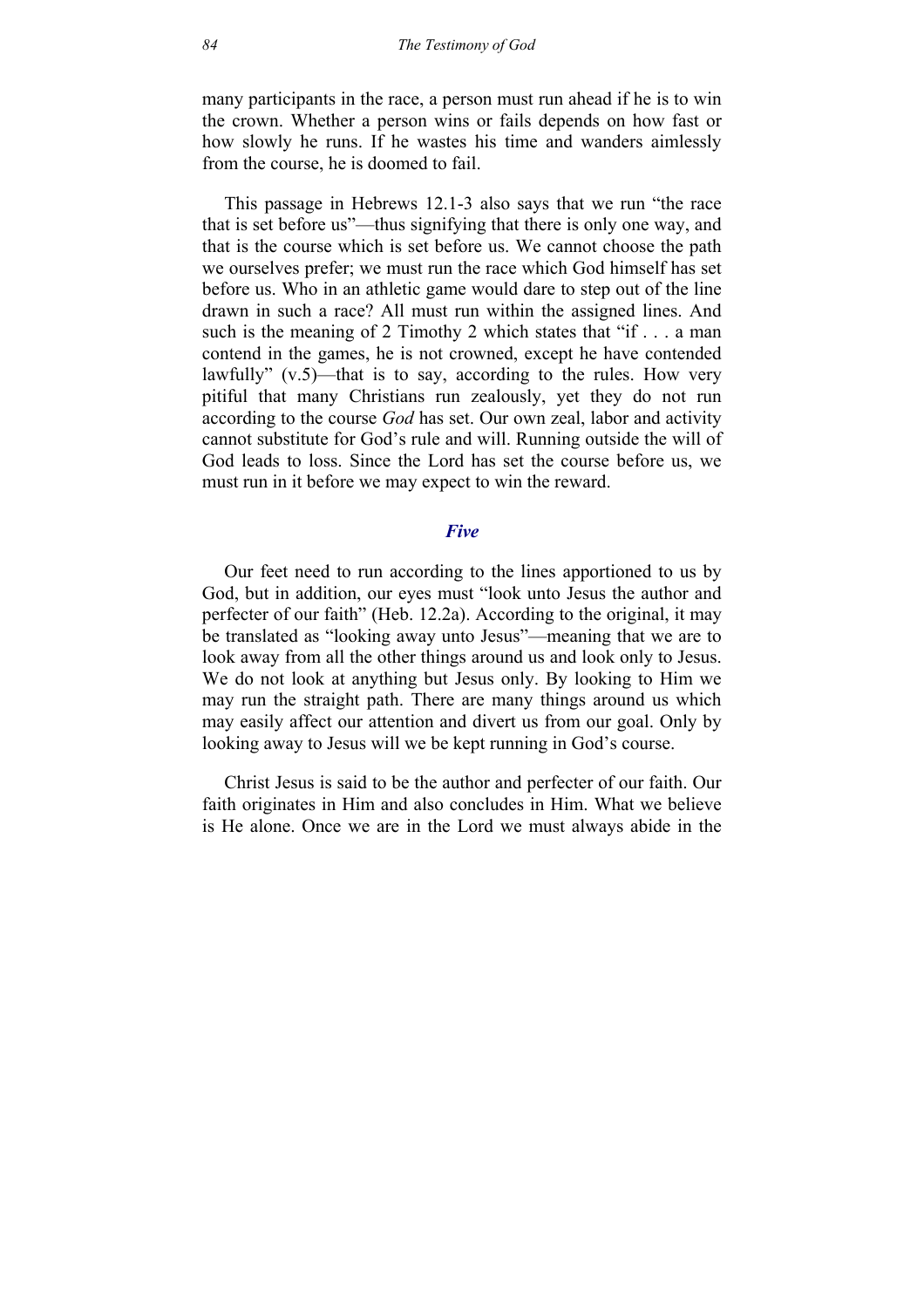Lord. We ought to set our mind on Him only. Neither holiness, nor victory, nor perfect love, nor baptism with the Holy Spirit, nor zeal in winning souls, nor any spiritual conflict should steal our heart away from Him. From the beginning to the end, it is the Lord Jesus himself. Our faith takes Him as the end as well as the beginning. Aside from Him we look at nothing. Naturally, if we do continually look off to the Lord Jesus, then holiness, victory, and all the rest of these things will indeed be manifested in our lives. But if we should seek after anything outside of Christ, that thing will make our path crooked. In the course of spiritual pursuit we need to ask God to show us by revelation that *all* things are in *Christ* alone. Forgiveness, justification and regeneration are in Christ. Holiness, victory and fullness of the Holy Spirit are likewise in Christ. Christ is everything. He is the Beginning of all beginnings, the End of all ends. In short, our all is in Him. Apart from the Lord we cannot run the race which is set before us.

"Looking away" is the prerequisite for looking to the Lord. Unless we look away from something, we will not look at Jesus. If one who is running should look here and there, he will not be able to run well. He may even run the wrong way, a crooked way, or even come to a complete stop. Hence God calls us not to look at anything but the Lord Jesus. Furthermore, even recollection within us is harmful to our spiritual pursuit. To recollect concerning oneself, to analyze one's own feelings, to be mindful always of one's progress, or to be overly concerned with one's spiritual condition may all hinder our advance. One of the greatest dangers in running the race is to be overly anxious about our progress, and thus we fall unknowingly into self-recollection and fail to look away to Jesus.

What is then meant by looking to Jesus? It is not to look at one's self. To look off to Jesus is to be so attracted by Him that a person leaves his own inner world and is joined to the One to whom he looks. What kind of Jesus do you look to? You look to a Jesus who is both author and perfecter of your faith—the all-inclusive Jesus. The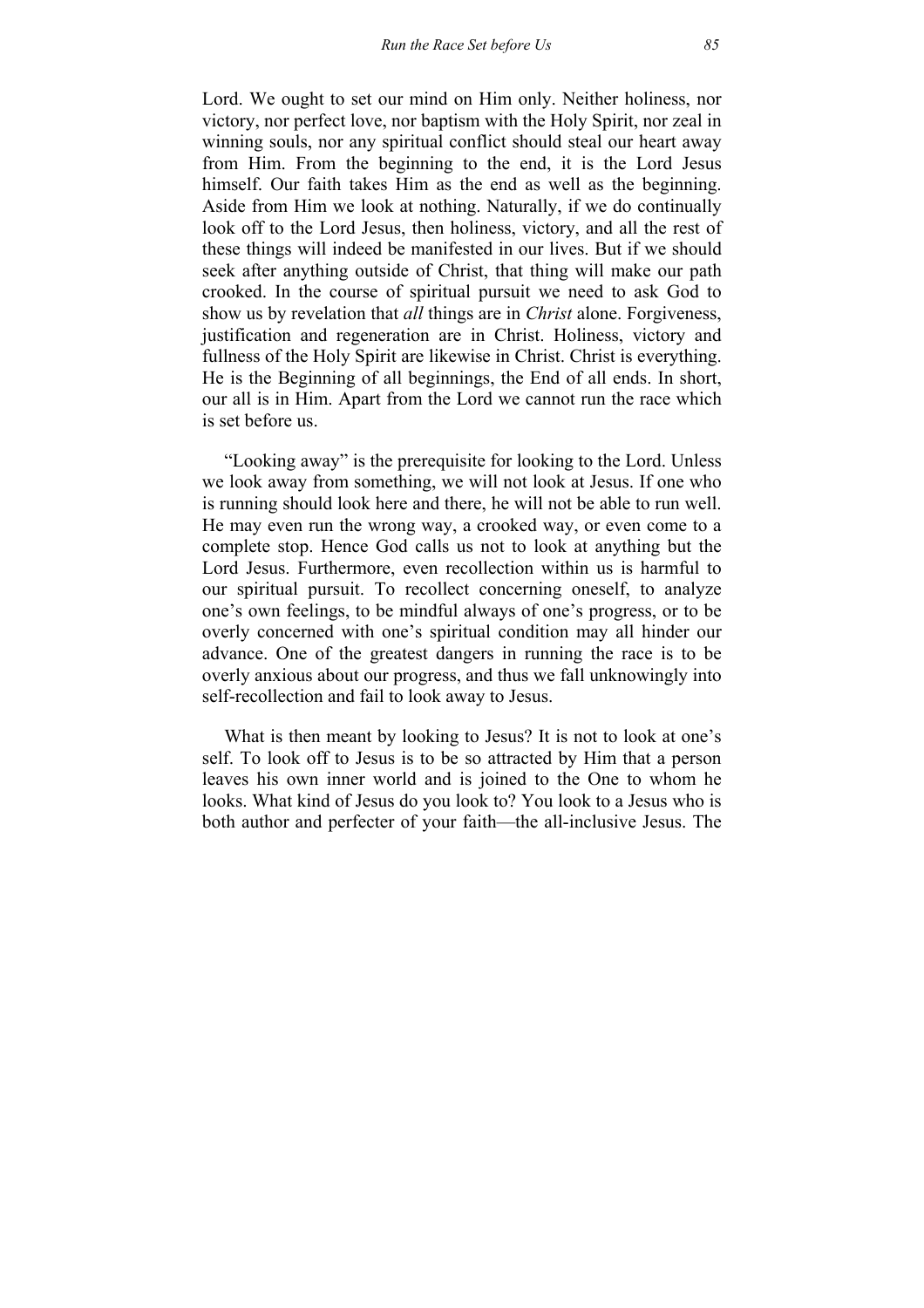secret of spiritual advance, then, is to know how not to dwell on one's personal condition. He who knows how not to look at himself is truly blessed. May the Spirit of God give us revelation, causing us to know what "looking away" is and how not to have an improper recollection of oneself.

# *Six*

All this that we have noted now brings us to look at how the Lord Jesus himself ran the race: "Who for the joy that was set before him, endured the cross, despising shame, and hath sat down at the right hand of the throne of God" (Heb. 12.2b). The Lord Jesus looked at the joy that was set before Him and ran straight towards it. What is the joy? Did not He himself say, "Well done, good and faithful servant: . . . enter thou into the joy of thy lord" (Matt. 25.21)? This points to the joy in the millennium. True, our Lord obeyed God His Father according to His inherent nature. But in the Bible we find another fact, which is, that God's reward and promise—especially that of the kingdom—definitely had some influence on Jesus' life. Because of the joy that was set before Him, our Lord Jesus in His earthly race pressed onward bearing both shame and the cross.

Why is it that in the preceding word the writer of this Hebrews passage employs the name "Jesus" and not "Christ" or "the Lord Jesus" (which is His title after resurrection) to identify the author and perfecter of our faith? We know that "Jesus" is the Lord's name as a man. God therefore calls us to look at Jesus because He wants us to look at the human side of the Lord. Obeying God according to His nature is His divine side. But despising shame and enduring the cross for the sake of the joy set before Him is His human side. The Holy Spirit inspired the writer to call Him Jesus here, thus revealing to us the fact that the matter of reward had its influence on the Lord so far as the human side was concerned. True, we obey God because we love Him. But there is another side to this as we realize that God uses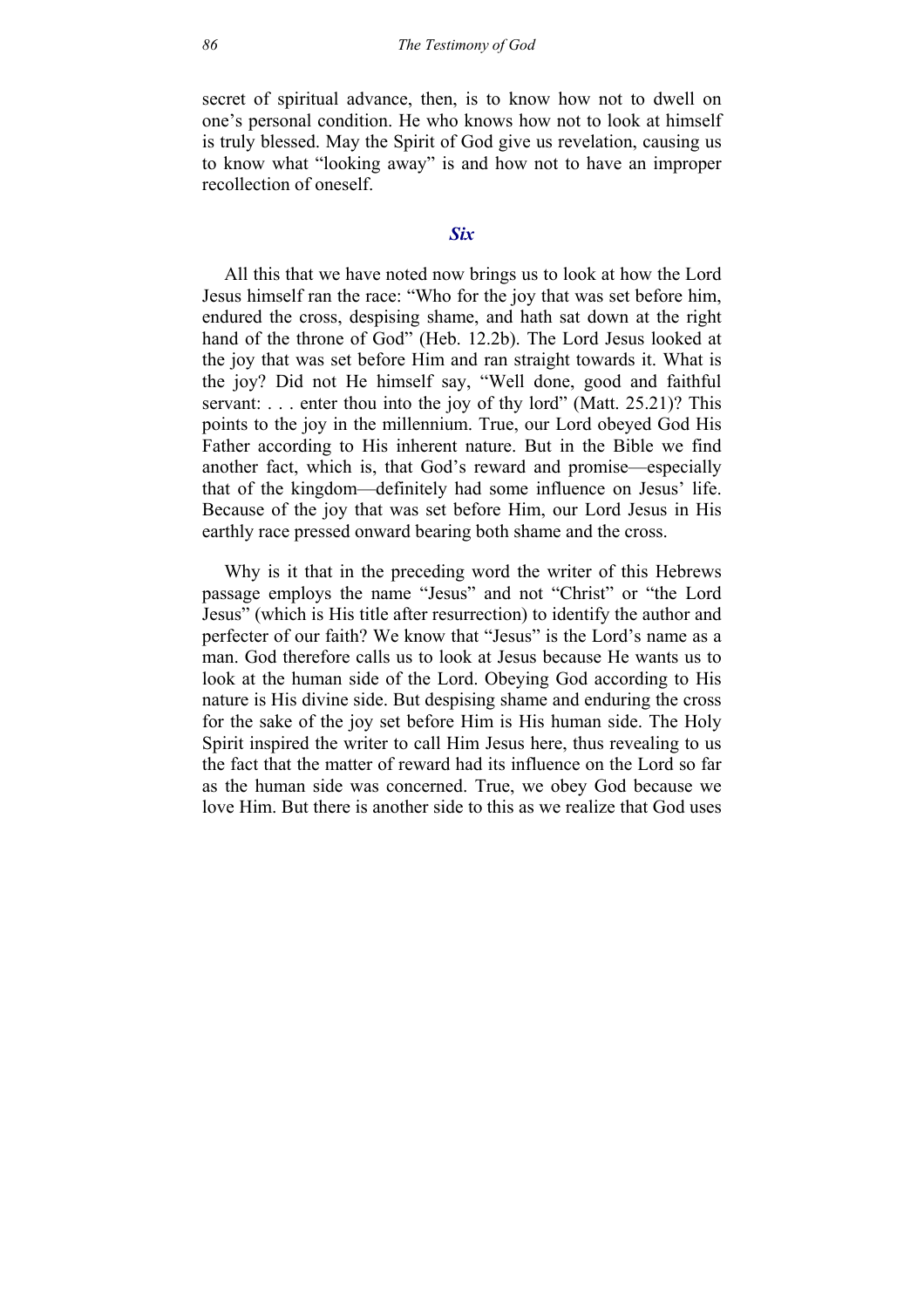reward to encourage us to be faithful to Him. And hence it cannot be wrong for us His children to serve faithfully for the future reward.

Why does Paul say, "forgetting the things which are behind, and stretching forward to the things which are before, I press on toward the goal"? His own answer is that he might gain "the prize of the high calling of God in Christ Jesus" (Phil. 3.13,14). Since reward is what God calls men to obtain and since it is also that which Paul forsakes everything to gain, God must be pleased if we serve faithfully for the sake of reward.

Our Lord has "despised" and "endured" for the sake of the joy of the kingdom. How about us? Have we forsaken anything for the sake of the glory of the future kingdom? Have we done what we do not want to do or not done what we do want to do because of God's reward? If this joy could attract our Lord, why can it not attract us? Countless believers, both ancient and modern, have forsaken all to follow the Lord for the sake of the glory of the kingdom; how about you and me?

## *Seven*

The Jesus whom we look to is the One who for the joy which was set before Him "endured the cross, despis[ed] shame, and . . . sat down at the right hand of the throne of God" (Heb. 12.2b). In principle, we must run the same course as He did.

Shame is given to Jesus by men; yet this He despises. A cross is given Him by God; but this He endures. He is not perturbed by men's misunderstanding, ostracism, accusation, desertion, or condemnation. Not because the shame is not serious; in point of fact, the shame He suffers exceeds that which no other man has ever passed through. Neither is it because His holy nature is insensitive to the shamefulness of being insulted; actually His feeling is much keener than that of others. Nonetheless, Jesus despises the shame and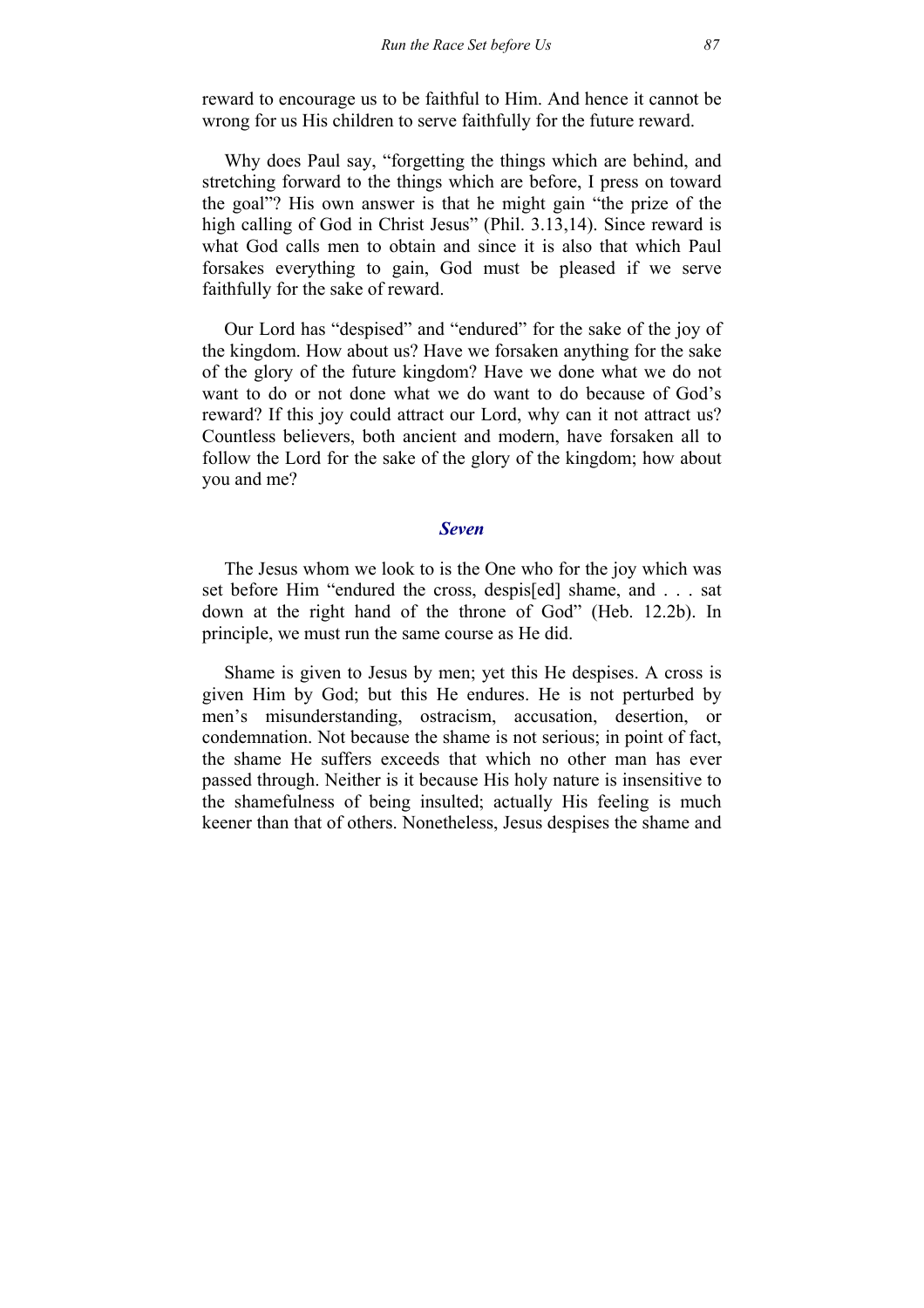disregards the insult. The cross which God has given Him is not light. What He has gone through before men and the evil spirits and the holy angels is not without hardship. Yet our Lord endures the cross. He accepts it and endures it. And the final result? He reaches the end triumphantly: "and hath sat down at the right hand of the throne of God" awaiting the moment of His glorious appearing.

In contrast to the Lord, though, how tenaciously we try to preserve our face. We are afraid of shame, misunderstanding, criticism and opposition from men. We endeavor to please all men. We avoid shame, not willing to deny our self nor suffering shame for the Lord's sake. And even when others are successful in putting us to shame, we bear it grudgingly. We are unwilling to accept without voice or protest the shame which decreases self-life.

Moreover, the cross which God gives we are unwilling to bear. We have not walked in the way of the cross. We do not even know what the way of the cross is. We do not realize that all which comes our way is permitted by God. Whatever is against our will, whatever causes us to be misunderstood, makes us suffer, blocks our way, or shatters our hope is a cross given by God to us. Yet how do we face such a thing? Do we resist in heart? Do we complain to people? Do we long to avoid these difficulties? Let us recognize that our lack of a submissive attitude will hinder us from running well.

Whenever God allows a cross to fall on us, He has a particular reason. Each cross has its spiritual mission, that is to say, it is sent to accomplish something special in our life. If we endure according to God's will—as the Lord Jesus endured the cross (noting, however, that *His* cross is to atone for sin whereas *ours* is not)—our natural life will be further dealt with and we shall have a greater capacity for being filled with the resurrection life of the Son. Our resistance, insubordination or struggle will hinder the success of God's purpose and thus cause the cross to fail in its mission.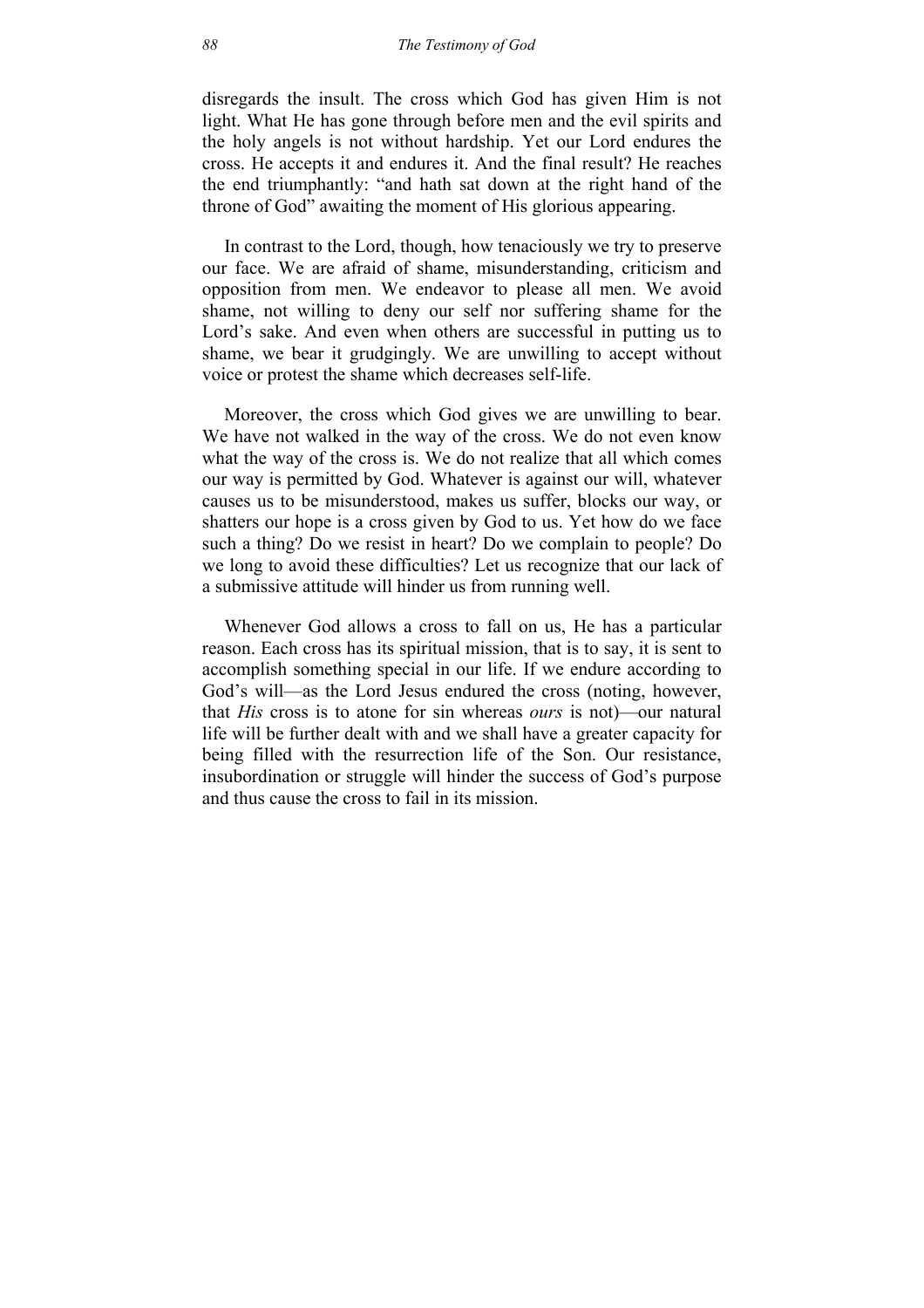# *Eight*

God sets the Lord Jesus before us that we may follow Him. And in conclusion, God in His word tells us to "consider him that hath endured such gainsaying of sinners against himself, that ye wax not weary, fainting in your souls" (Heb. 12.3). We ought to consider carefully, point by point, how our Lord has endured reproach, oppression, ill-treatment, desertion, scourging, and crucifixion (the cross indeed has its human side). And in so doing we will not become weary. When the Lord spoke to His disciples about how He must suffer on earth, He said, "A disciple is not above his teacher, nor a servant above his lord" (Matt. 10.24). We cannot expect to receive better treatment than what the Lord Jesus experienced. And Jesus went on to say that "it is enough for the disciple that he be as his teacher, and the servant as his lord" (Matt. 10.25a). It is enough if the treatment we receive from the world is not more than what the Lord Jesus received, for "if they have called the master of the house Beelzebub, how much more them of his household!" (Matt. 10.25b) Since *He* received so much ill-treatment in the world, should not we also? And if we consider this matter, we will not wax weary in suffering shame and opposition.

In running the race of the kingdom, the one thing most dreadful is to become weary and faint in the soul. The soul is that part of man's being that embraces his emotion, mind and will. When the soul is weary and fainting, it loses its strength. Its will withers, its feeling chills, and its mind deadens. Everything becomes empty, we tend to let things drift, and the matter of a future crown is committed to fate. One great temptation in our running this race is to become loose and cease from running hard after the heavenly crown, as opposing forces seem to gather strength beyond the runner's endurance.

Yet if we truly consider the Lord Jesus and meditate on His experiences, we will not let ourselves loose. Recall the description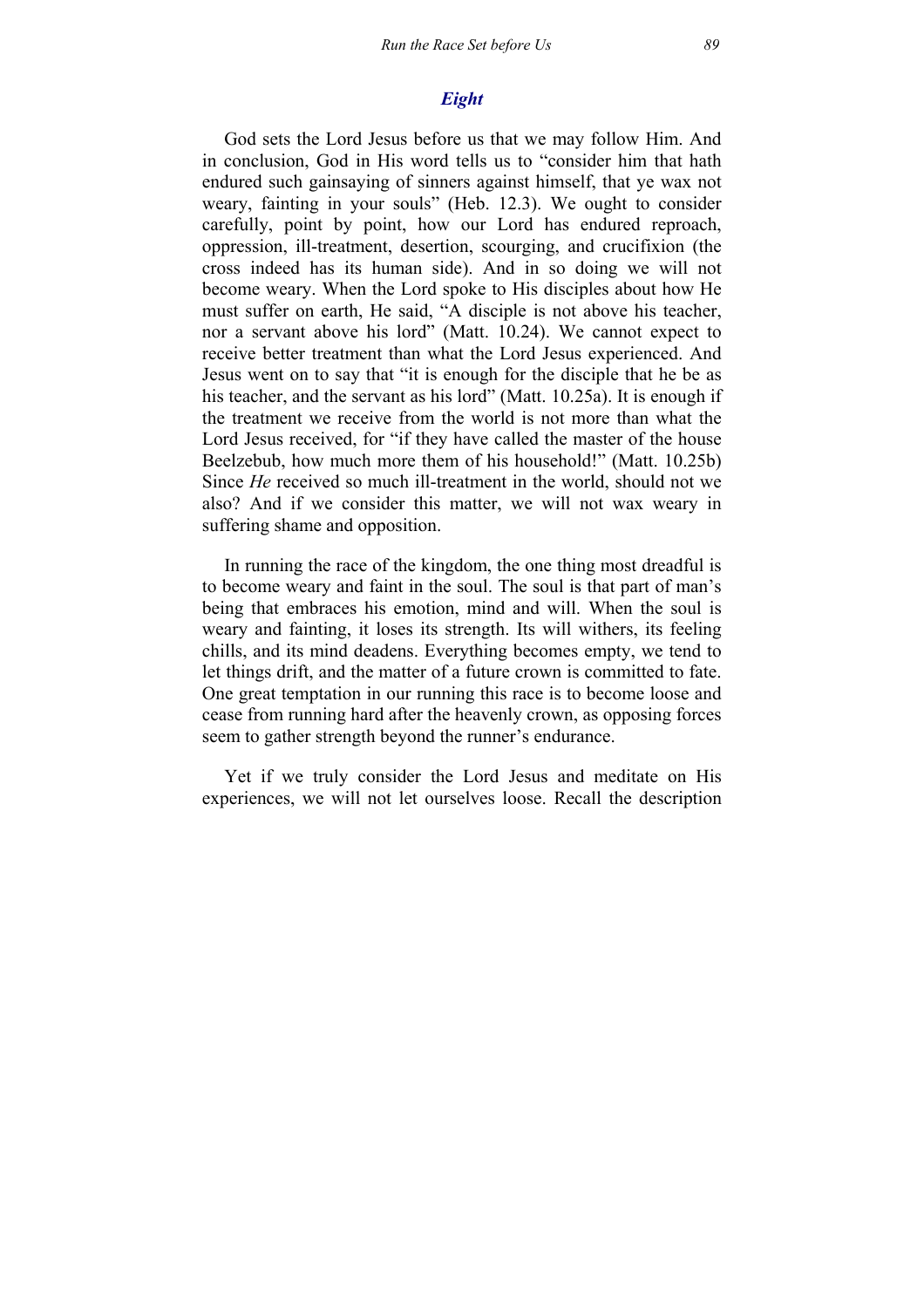given of Gideon and his 300 men: "faint, yet pursuing" (Judges 8.4). Though feeling faint, we must run.

May we be runners who run the race to the end. Even if during the running we may be wounded—having, from the hands of men, suffered opposition, misunderstanding and rejection—we must stir up our spirit and keep on running for the sake of the Lord Jesus. Who in a race will receive the most applause from men? Will it not be the one who has been wounded but who still keeps on running until he gains the first prize? Therefore, whether we be wounded or suffering or seemingly defeated, it ought not be a problem. It is still best for us to rise up and run. Let us remember that nothing counts while still on the road; only at the end of the course will judgment be rendered. Hence let us not forfeit the race for whatever reason. Let us not grow weary and become faint. On the contrary, we must look away to Jesus the author and perfecter of our faith, and run to the very end the race that is set before us.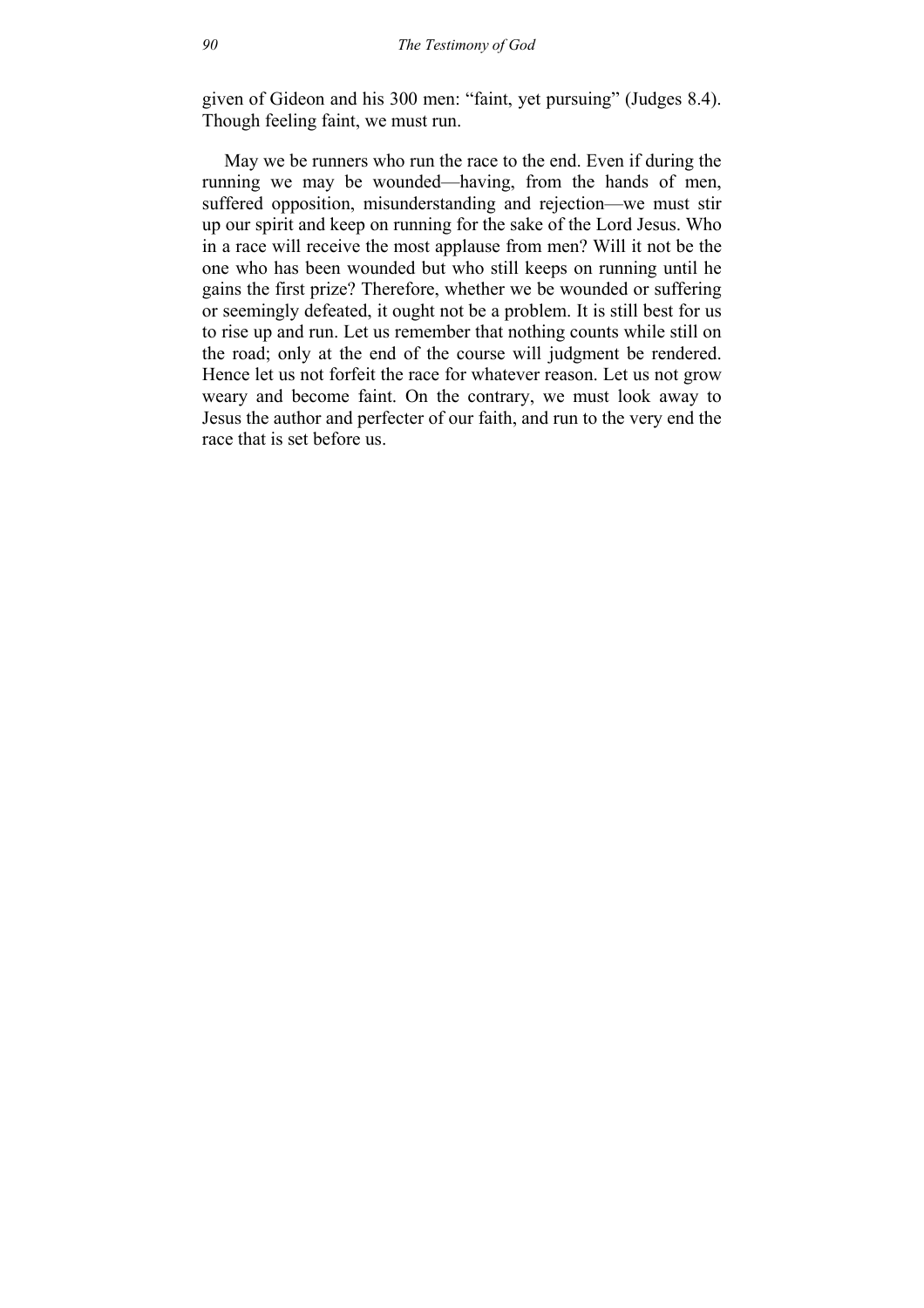

**3The Last Voyage**<br>
And straightway he constrained his disciples to enter<br>
into the boat, and to go before him unto the other side to<br>
Bethsaida, while he himself sendeth the multitude away.<br>
And after he had taken leave o *And straightway he constrained his disciples to enter into the boat, and to go before him unto the other side to Bethsaida, while he himself sendeth the multitude away. And after he had taken leave of them, he departed into the mountain to pray. And when even was come, the boat was in the midst of the sea, and he alone on the land. And seeing them distressed in rowing, for the wind was contrary unto them, about the fourth watch of the night he cometh unto them, walking on the sea; and he would have passed by them: but they, when they saw him walking on the sea, supposed that it was a ghost, and cried out; for they all saw him, and were troubled. But he straightway spake with them, and saith unto them, Be of good cheer: it is 1; be not afraid. And he went up unto them into the boat; and the wind ceased: and they were sore amazed in themselves; for they understood not concerning the loaves, but their heart was hardened. (Mark 6.45-52)*

This passage from the Gospel of Mark has often helped me in the past and continues to do so even today. Just prior to this incident the Lord Jesus is found feeding the five thousand with five loaves and two fishes. And after this same incident the Lord is seen healing many sick people. Together these three incidents form a composite type of the Lord Jesus with respect to the events from His death on the cross to His eventual establishment of the kingdom. They signify how the Lord (1) was crucified for us, (2) ascended to heaven to be the high priest for us, and (3) shall come again to set up the kingdom.

John also records the incident of our Lord's feeding the five thousand; except that in his Gospel more words were recorded as having been spoken. For after He had distributed the loaves and the fishes, our Lord is shown in John's account as having continued speaking to the same people the next day, presenting the following most important teaching: "I am the living bread which came down out of heaven" (John 6.51 a). What He meant was that as they had just the day before eaten the loaves and were satisfied, so they must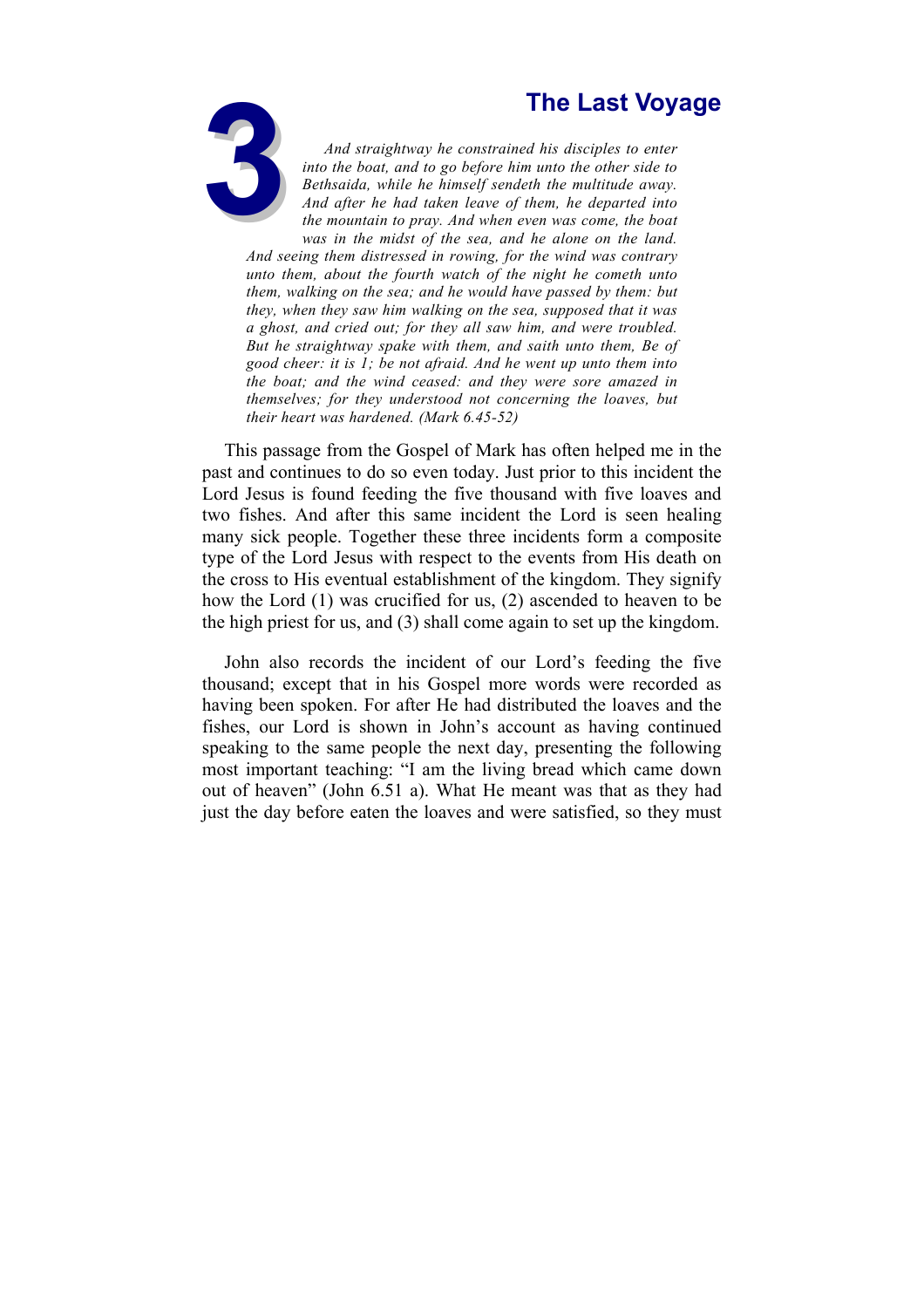eat His flesh and drink His blood in order to have eternal life. And thus this incident of distributing the loaves typifies how the Lord was to die for them and us by having His body broken and His blood shed.

Mark 6.46 indicates that the Lord Jesus then "departed into the mountain to pray"—this time typifying His ascension to be our high priest so that He might intercede for us before God.

And finally, the contents of Mark 6.53-56 constitute a type of the coming again of the Lord to establish His kingdom and heal all the sick.

But let us now focus on the matter of how the Lord commands the disciples to cross the sea, keeping in mind that this event stands between that incident which represents the cross and the one typifying the kingdom. And hence we can say that this central event applies to our own day—to the church age—and can therefore show us what will happen after the time of the cross but before the kingdom comes, and can also indicate what kind of attitude we must have. Here we will not lay stress on what the Lord has done for us but will instead emphasize what we ourselves ought to be doing.

"And straightway he constrained his disciples to enter into the boat, and to go before him unto the other side to Bethsaida, while he himself sendeth the multitude away" (v.45). First of all, this verse tells us that there is the Lord's way for every one of us. The word "constrained" here is the same word found in 2 Corinthians 5.14 ("for the love of Christ constraineth us"). The Lord constrains the disciples to enter the boat. In other words, the picture that can be visualized by these types is that once having died for them, the Lord constrains His followers to begin their voyage. The Lord sets a way for the disciples to go and commands them to traverse it. The most important thing in a Christian's life is to find out the ordained way of the Lord and to walk in it faithfully. Unfortunately, on the one hand,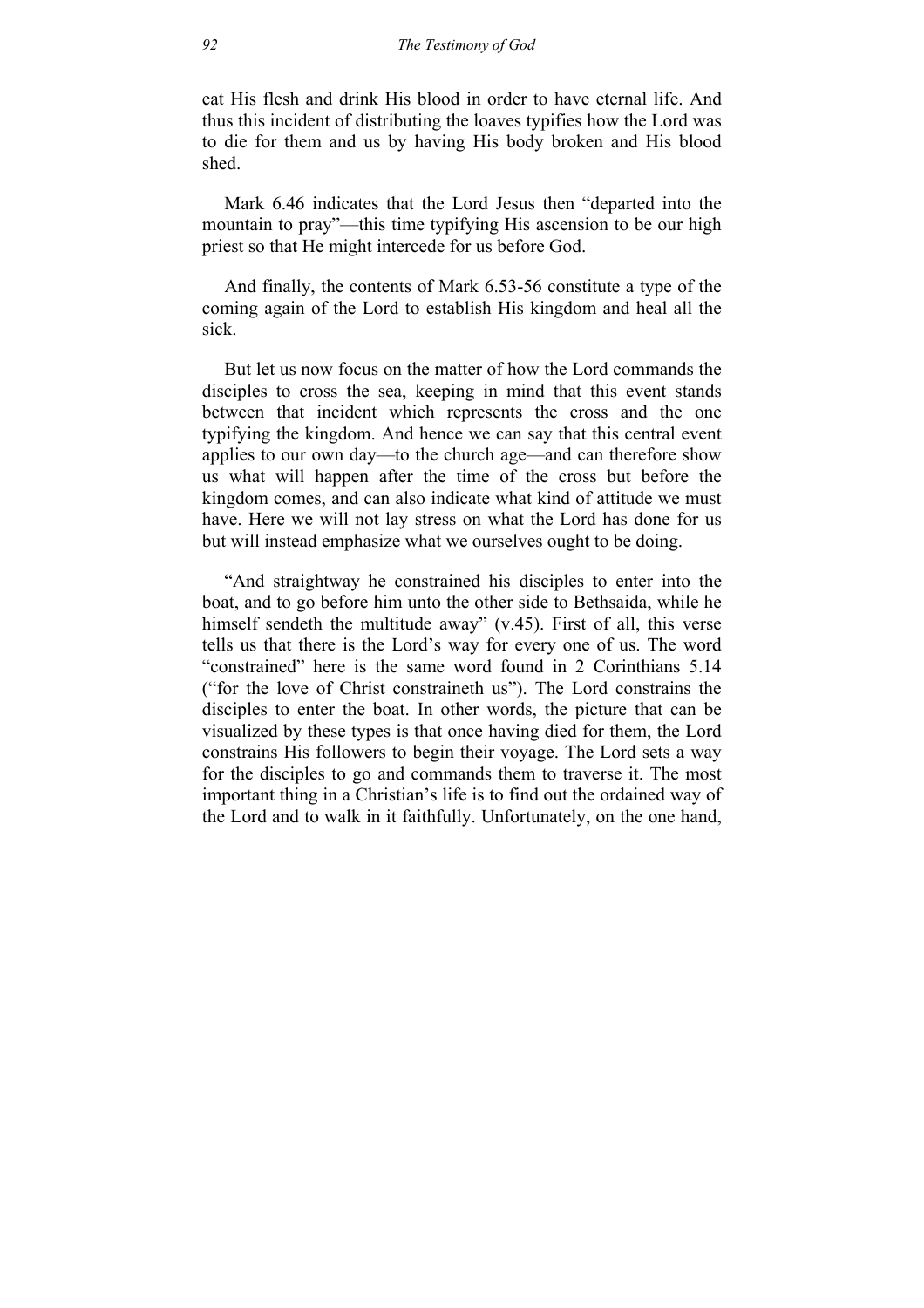many believers have not discovered what is the respective way appointed to each of them, while on the other hand some who *have* discovered the way fail to walk in it. No wonder their lives are so passive and restricted and the work of God suffers so much conflict and contradiction. What is most needed for each one of us is to hand ourselves over to God prayerfully, quietly and submissively, to seek with singleness of heart direction from Him as to His prescribed way, and to walk in His will wholeheartedly, ready to pay any cost.

From Luke 9.10 we know that the place of the distribution of the loaves was Bethsaida. In looking at the map, however, we note that there are two Bethsaidas—the one being located to the northeast of Capernaum and the other to the southwest of Capernaum. The Lord commands the disciples to depart from northeastern Bethsaida and cross over to southwestern Bethsaida.

"And after he had taken leave of them, he departed into the mountain to pray" (v.46). This verse is a picture of how our Lord was soon to leave His earthly followers and ascend to the right side of the Father to do the work of intercession. He leaves His own on earth for them to run the course which He has apportioned to them.

"And when even was come, the boat was in the midst of the sea, and he alone on the land. And seeing them distressed in rowing, for the wind was contrary unto them, about the fourth watch of the night he cometh unto them, walking on the sea; and he would have passed by them" (vv. 47-48). What do the disciples encounter along the way the Lord appointed for them? "And when even was come"—that is to say, the sky darkens as the boat is on the sea. In type we can say that Christ as the light of the world has already departed from this world. At His coming again, though, He shall be the Morning Star and the Sun. From the time of His ascension to the time of His coming again, the history of the world is but one long dark night. According to man's view the world is becoming better and brighter; but according to the word of God "the night is far spent" (Rom. 13.12). God has not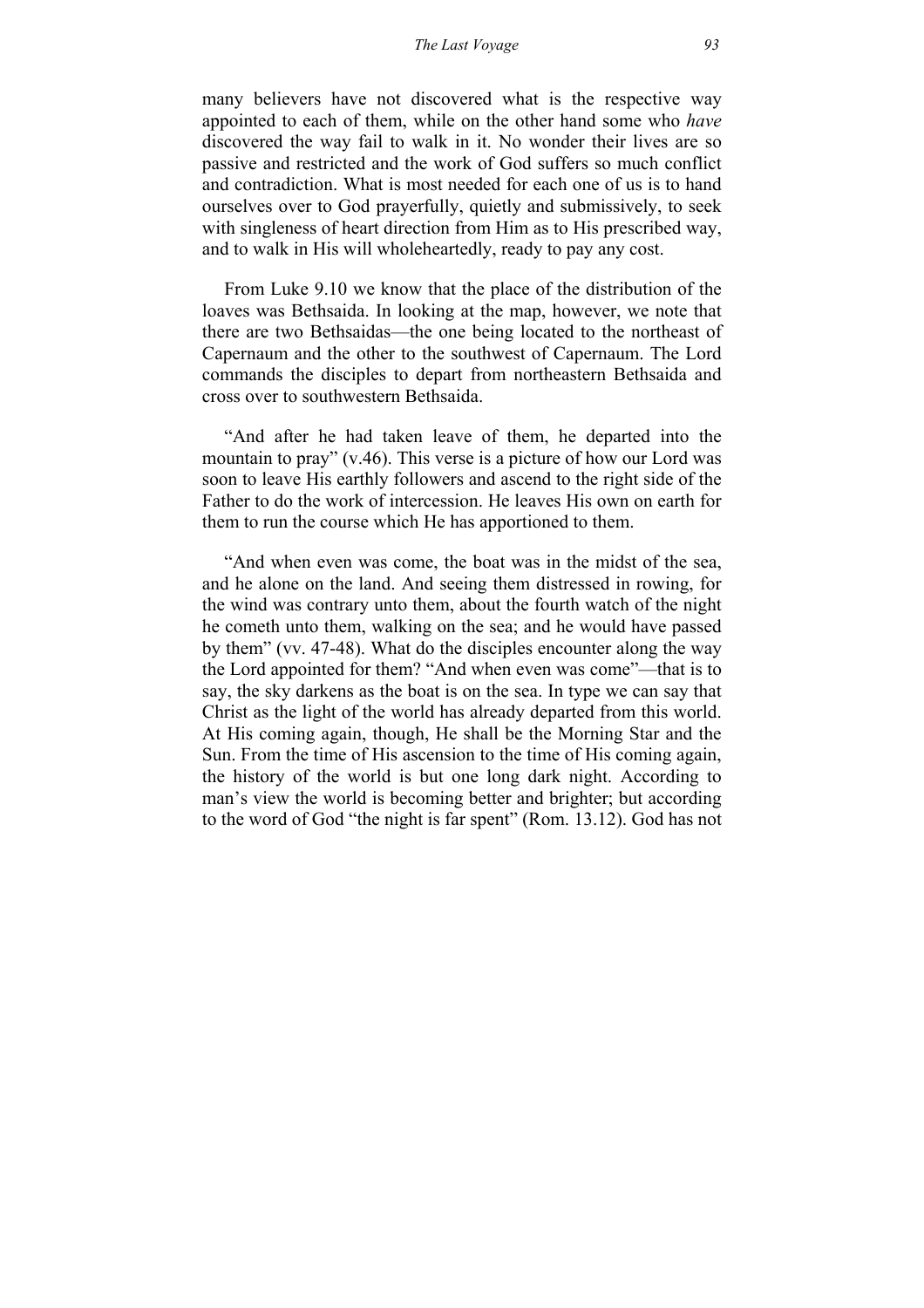said the world is getting better and brighter; on the contrary, He declares that the night is far spent. We are now in that dark night, and hence can sense darkness all around. Are you aware of the darkness around you? If you do not know what darkness is, nor are conscious of the darkness around you, you probably have been assimilated into the world. But if we walk in the light and live close to God by abiding in Christ, constantly judging the works of the flesh and obeying the leading of the Holy Spirit, we will most naturally perceive that this is truly a dark world.

"The boat was in the midst of the sea"—Our voyage has not arrived at its destination yet. Although the question of eternal life or eternal death is already settled beyond any doubt, our history on earth—as to whether we are faithful to the end or are variously changing in the way—is a matter which remains to be seen. Before the boat reaches the harbor it is subject to change and open to danger. We should never be so self-assured as to think that our destiny is already decided. Although it is a subject for rejoicing that we are on the voyage, the issue as to how we sail and its ultimate outcome remains a question.

What else do the disciples encounter on the way? They were "distressed in rowing, for the wind was contrary unto them," says the Scripture. Obviously, if the direction you are traveling is *against* the wind, then the opposite direction must be *with* the wind. And so, in the case at hand, the Lord's disciples, who travel from northeast to southwest, find the wind against them; whereas had they been travelling from southwest to northeast the wind would have been with them. Too many Christians only sail with the wind. It makes me wonder whether they are on the appointed way of the Lord. Let us accept the fact that we must go the way ordained for us, since the Lord has already decided for us our place in the world; for did He not say that "the world hated [His disciples]" (John 17.14)? So that the wind of this world is against our way. If we have never been opposed, ridiculed or persecuted by the world, we most likely are not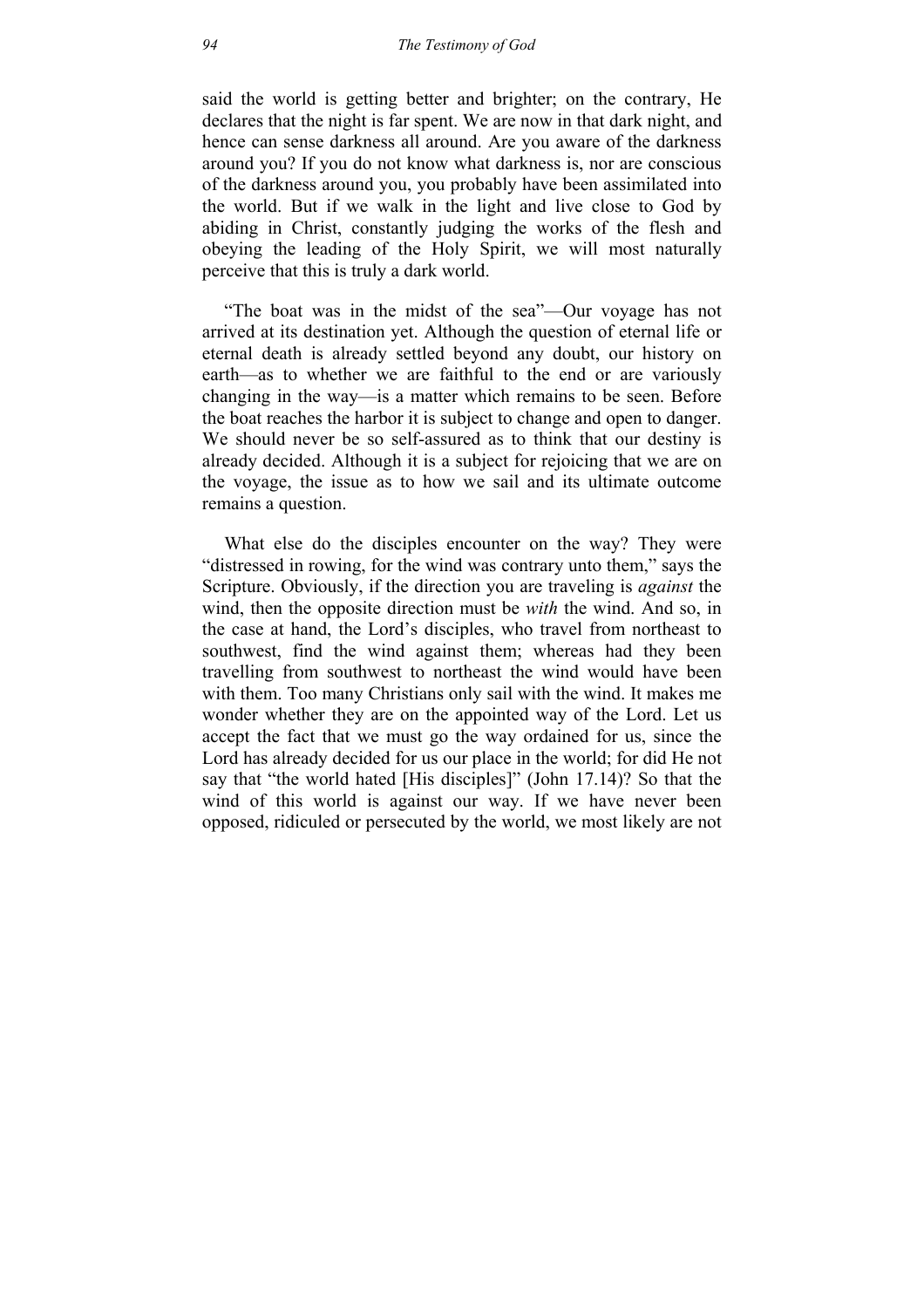standing in the place of the Lord's appointment. Now and then we should have encountered a contrary wind instead of our always having sailed with the wind. Because they go in the direction the wind blows, many believers do not realize that the world is at enmity with them nor can they understand why it was that the Lord suffered opposition on earth. But were they to sail according to the Lord's given direction from northeast to southwest, they would without doubt meet up with a contrary wind.

"Distressed in rowing, for the wind was contrary unto them"— Every faithful believer must have had the same experience. In recent years temptations seem to have increased both in number and in severity. Those who are the Lord's appear to suffer much. The body is frequently weak and is often wracked with sickness. Families encounter endless problems and conflicts. Occupation and livelihood are becoming more difficult. Oppression—and even attack—from both society and nation are increasing in even greater measure. Satan and his evil spirits are stirring up many troubles to wear out the saints. Oh how great today are the contrary winds. Now if you stand in the Lord's appointed way, you will invariably sense the contrary wind. And how hard it must be!

Look, for example, at the situation in the church. What has been happening during these most recent years? All kinds of heresies have become rampant in the work of the church. The deception of the evil spirits has greatly increased. And the church has become more worldly than ever before. In such an age as this, are you able to sail against the wind and feel no distress if you proceed without turning aside from the ordained way of the Lord?

It is better to suffer than to drift. Far better is it to be distressed in rowing than to sail with the wind, far better is it to go the difficult way than to go the easy way and drift. Drifting consumes no energy. Stop rowing and the wind will send us back to where we first began. Just compromise a little, let go somewhat, and the wind will send us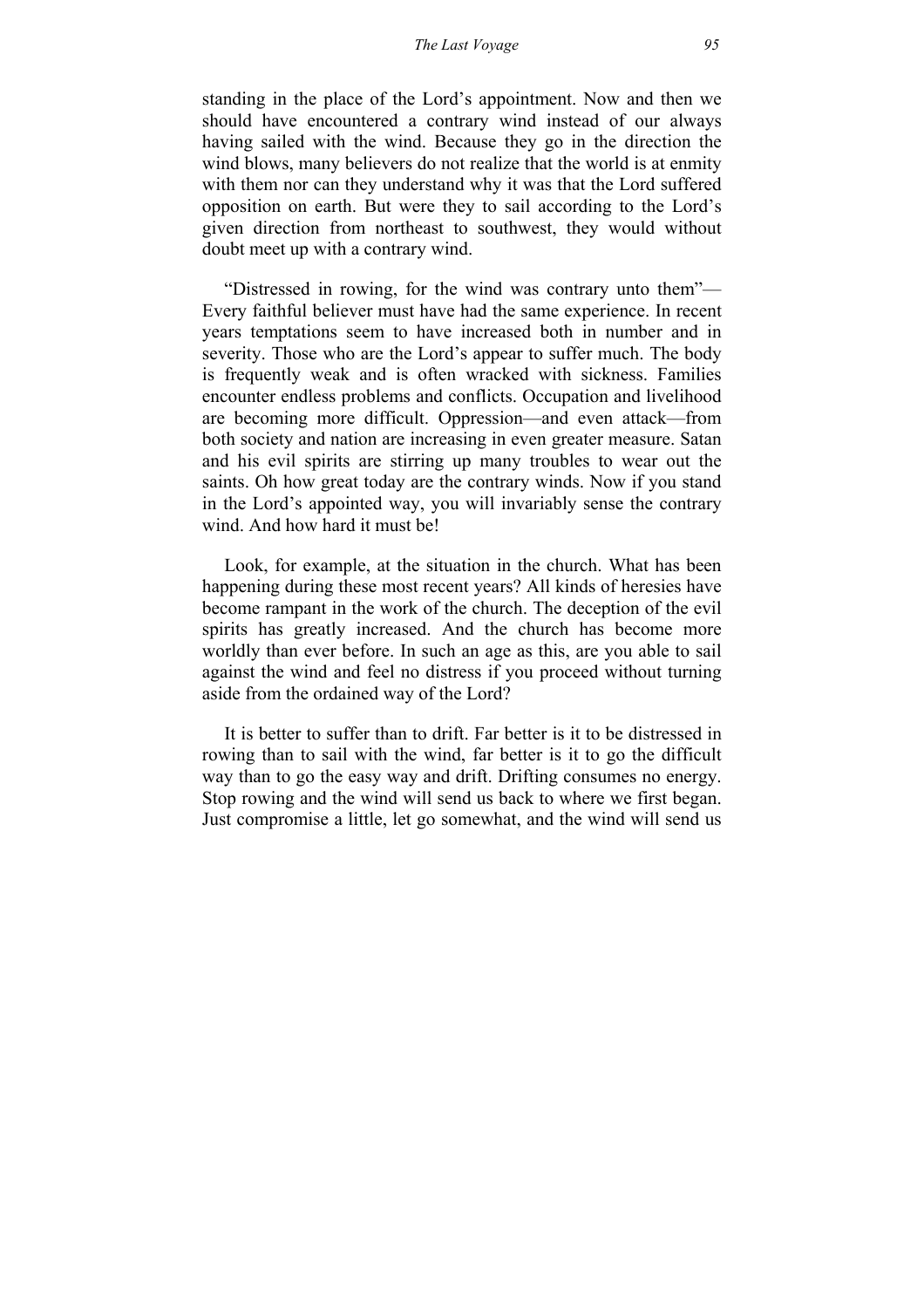back. To love the world requires no effort; to follow the world demands no strength. But to stand and be faithful to the Lord is a sure invitation to an encounter with a contrary wind, and soon we shall feel distress in rowing.

It is quite easy to return to the old place, but quite demanding of us to go forward. Yet now is the time to be faithful. May we walk in God's appointed way.

Please notice next that the disciples row the boat from evening to the fourth watch of the night. Whereas the Jews have three watches, the Romans (for whom Mark's Gospel is most likely aimed) have four. Now the beginning of the fourth watch is at three o'clock in the morning. The Lord's disciples keep on rowing, for they cannot go back, nor can they find relief in nearby Capernaum.

The period of the fourth watch is obviously the darkest hour during the entire night and it also brings an end to the night. Now it is just such a time as this that we must press on. I well realize that we all have temptations and trials. Nowadays temptations rage so fiercely that it is no time to condemn anybody. Yet the greatest peril today is to cool off a little, to compromise somewhat, or to take a brief nap—for we are really tired. At the beginning there was strength to stand, for we were under the constraint of love. But the intervening period has now become so long and the struggle has grown so very difficult that it is easy to become cold. How many believers I have known who years ago were so full of spirit and so brave in battle but who have now cooled down and drawn back because the wind is too much against them. One brother once commented that he rarely sees people any more who are still zealous in the Lord's work after fifty years of age. Cooling off one's ardor and faithfulness somewhat is a thing harder to overcome than all other temptations. To overcome sin is possible, but not to become cold after growing weary from constant sailing against the wind is almost impossible.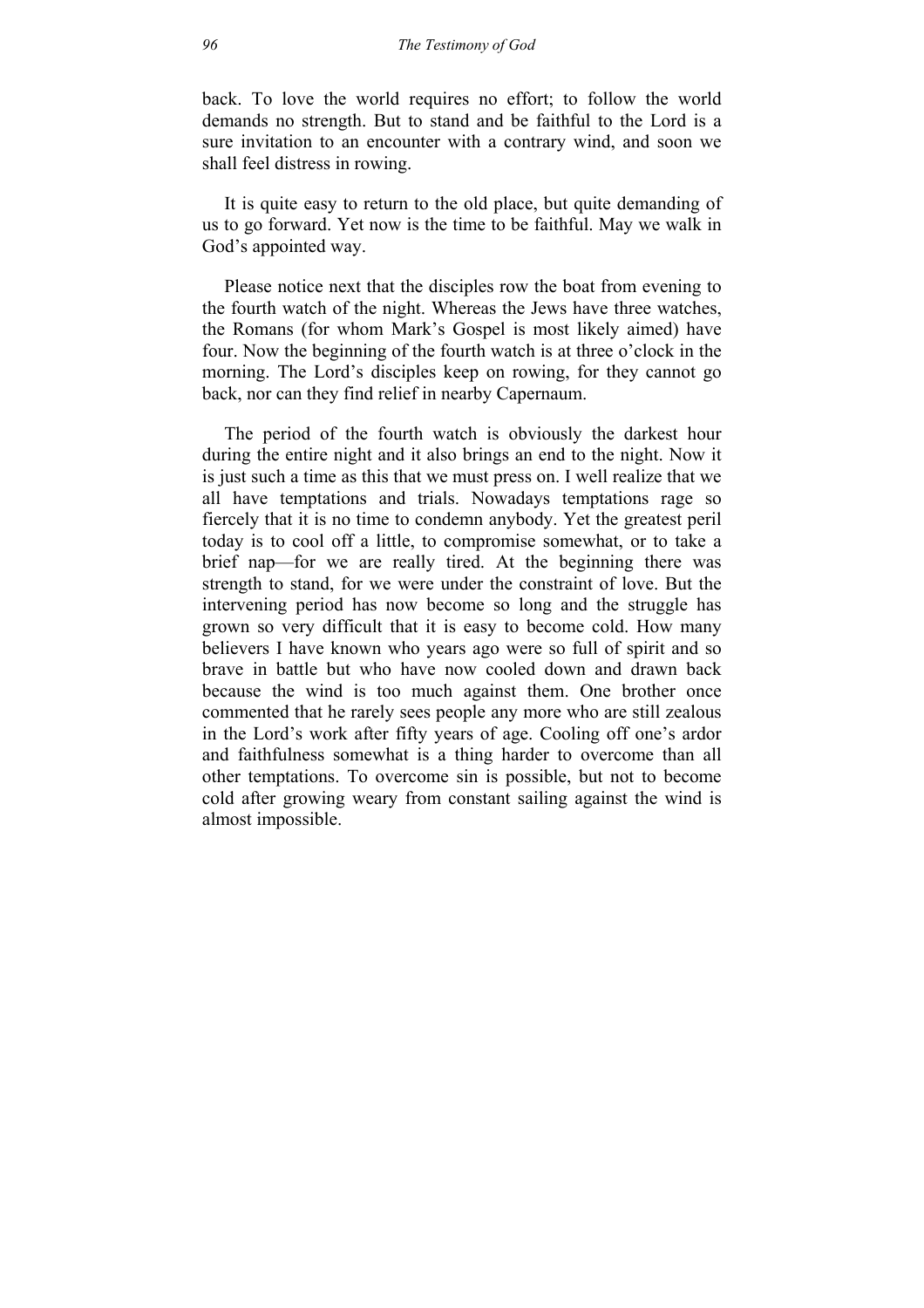If at the beginning the Lord has constrained us and commanded us to go this way, if the Lord has ordered us to cross the sea to the other side, can we cease to advance? Yet should we indeed stop, the current and the wind will send us away even farther from the Lord. Let us suffer rather than drift.

At this point, though, what we need is some encouragement from the Lord, even as Paul encouraged Timothy: "I put thee in remembrance that thou stir up the gift of God, which is in thee ... " (2 Tim. 1.6). May our first love be stirred up. The writer of the Letter to the Hebrews apparently sensed that some of the brethren "seem[ed] to have come short of it"  $(4.1)$ —that is to say, their first love towards the Lord seemed to have diminished. And so he went on later in the Letter to exhort them to "lift up the hands that hang down, and the palsied knees" (12.12).

Mr. Moule, who at one time labored in China, once said that the secret to great success in God was to be able to persevere to the very last half hour. Though the darkness is heavy, it will not last forever, for does not Isaiah 21.12 tell us that "the watchman said, The morning cometh, and also the night . . . "? It is now the dark night, but soon the morning shall come. Do please persevere to the last half hour. Let not our eyes dwell on the dark night nor on the difficulties, but let us steadily advance. It does not pay not to proceed forward today. It does not pay to grow loose now. For almost immediately the other shore shall be reached.

Mrs. Jessie Penn-Lewis has noted that many believers have declared in their personal testimonies that they have encountered many oppressions in their lives. Let me add in agreement that today's battle seems to be heavier day by day, as if the sole target of Satan's attack is we believers ourselves. So that in our age the current problem is whether you and I can persevere to that final half hour. "And [Satan] shall wear out the saints of the Most High" (Dan. 7.25). To "wear out" is to consume *slowly*. Far more difficult is it for us to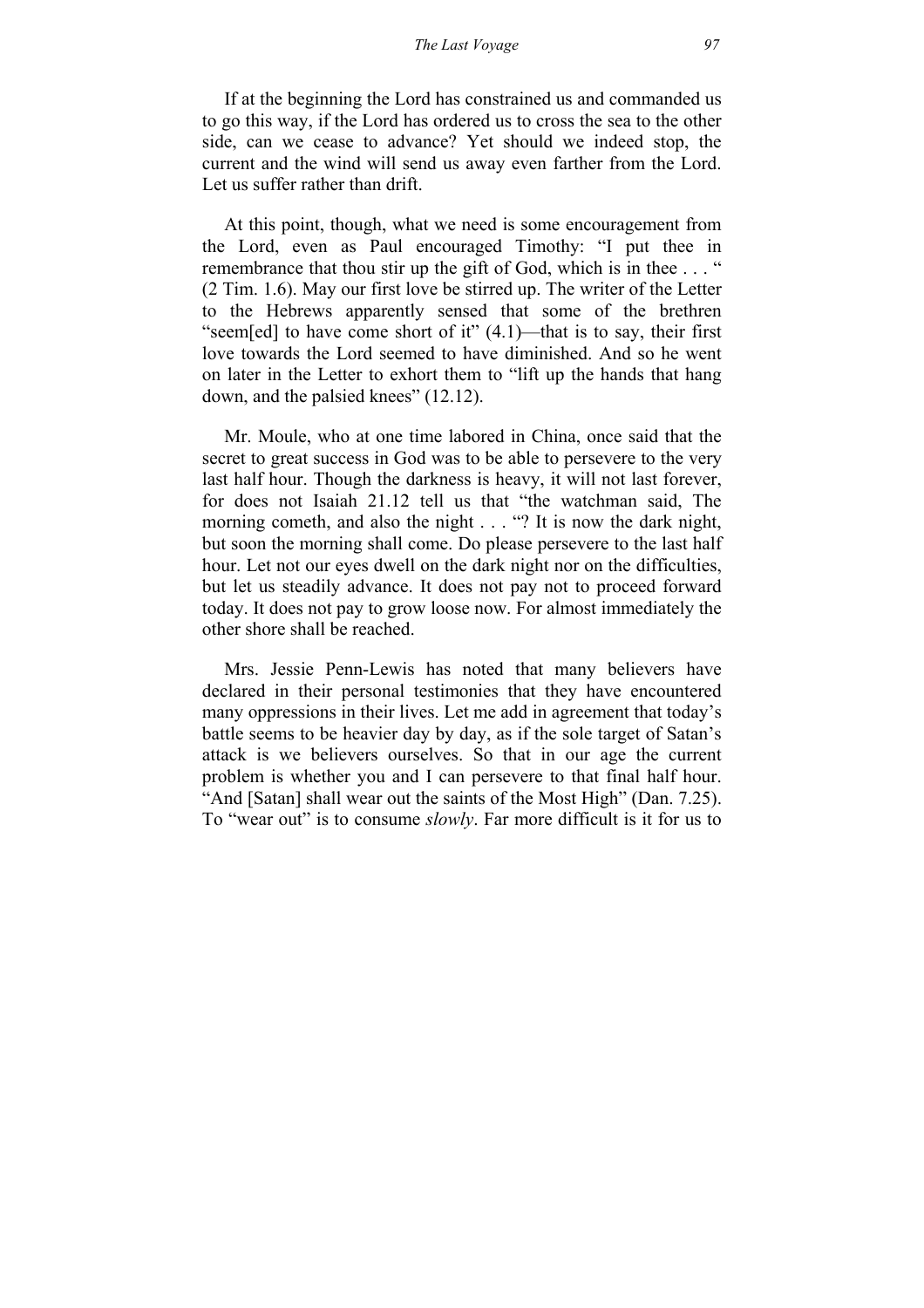recognize Satan as one who wears out the saints than Satan as one who is like a roaring lion. And yet his work of slowly consuming the saints has already begun.

Whenever I have been in Kuling Mountain, I have often walked along the stream that is there. Frequently I saw rocks as large in size, but as concave in their centers, as wash basins. This was due to the daily rubbing of the many small pebbles against them. In the same way Satan treats the children of God. Instead of killing them with one stroke, he tries to wear the saints down day by day so that without their knowing it they shall be severely wounded after some period of time.

Although we may have suffered much already, will we be able to persevere just a little while longer? Can we stand with the Lord up to the last half hour? Can we not watch with the Lord for one hour? (cf. Mark 14.37) Today is our time to stand firm. How pitiful it is if some have never encountered a contrary wind. If anyone has never known the world as bitter and corrupted and oppressive, he must not even have begun his voyage. Only when we walk faithfully will we feel the blowing of an adverse wind. But only then, too, will we be tempted by a voice that says, It is too much, relax a little and rest for a while. Let me observe, though, that it does not pay to rest now, because you and I have already covered quite a distance.

"And he [was] alone on the land. And seeing them distressed in rowing, for the wind was contrary unto them, about the fourth watch of the night he cometh unto them, walking on the sea; and he would have passed by them"—The Lord is watching to see if we persevere or if we change. He waits to see whether we go forward or go backward. His eyes are upon you and me. He notices every step of our way. And He well knows how great are our temptations and how difficult are our circumstances. Yet He will not let us suffer beyond the fourth watch. At the time of the darkest hour the Lord will come: for has He not already died for us, and has He not ascended to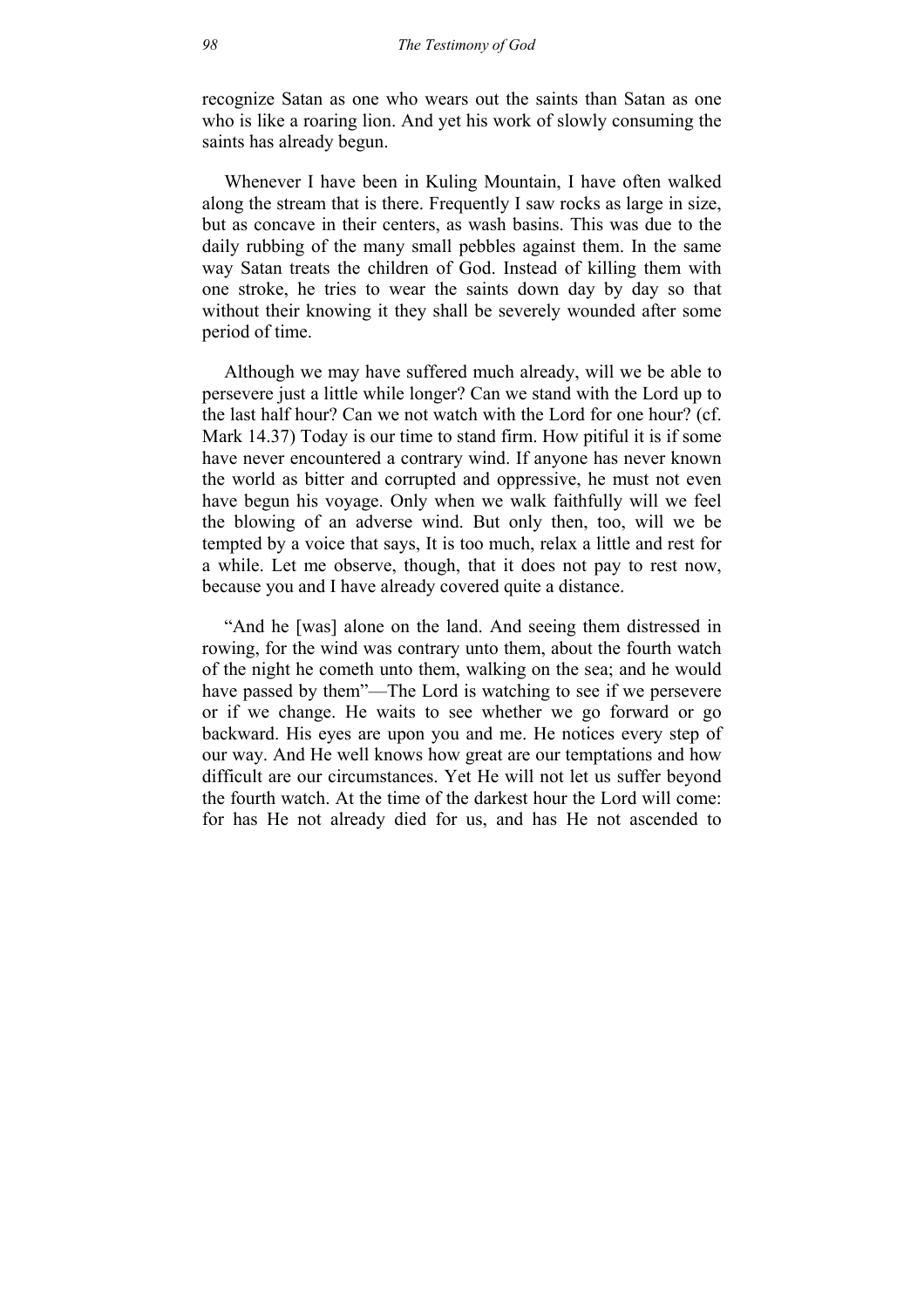heaven to pray for us, knowing all our trials? But when the sky is *darkest*, He *shall* return.

In verse 48 something very special is mentioned. It states that the Lord "would have passed by them"! Many people are surprised when they read this: it seems as if the Lord is not going to the disciples. But actually there is no problem here. For since the Lord orders His disciples to go to the other side—to the other Bethsaida—then to Bethsaida will He naturally go upon coming down from the mountain. The Lord will not go somewhere else to wait for them. He seeks them in the very way which He has commanded the disciples to travel. Now if they had turned aside, the Lord would not have met them nor turned aside to wait for them. How serious this is. I sometimes wonder if the Lord were to order me to be in Shanghai but I were to go instead to Nanking, whether I would be raptured when the Lord comes? For rapture takes place in the way of the Lord's appointment. And will I not miss the rapture if I am not there? Each one of us is responsible for where he is.

"And he went up unto them into the boat, and the wind ceased"— As soon as the Lord comes, everything is all right. Praise and thank God, that though the wind is contrary it will not forever be so; that though the rowing is hard, there will not be rowing forever. Perhaps the Lord is already on the way. We must agree that we *can* endure sufferings on earth because behind us the Lord has died for us and before us the Lord is coming again. We have the love of Christ constraining us at the back and we have the hope of His return drawing us from the front. A missionary once declared: I have the Lord as my portion, therefore I *can* forsake all things. The eyes of the Lord are upon us, therefore let us not be afraid to suffer. In the event we now turn aside for fear of suffering, all our past sufferings will be in vain.

One who was deeply spiritual in the Lord once wrote: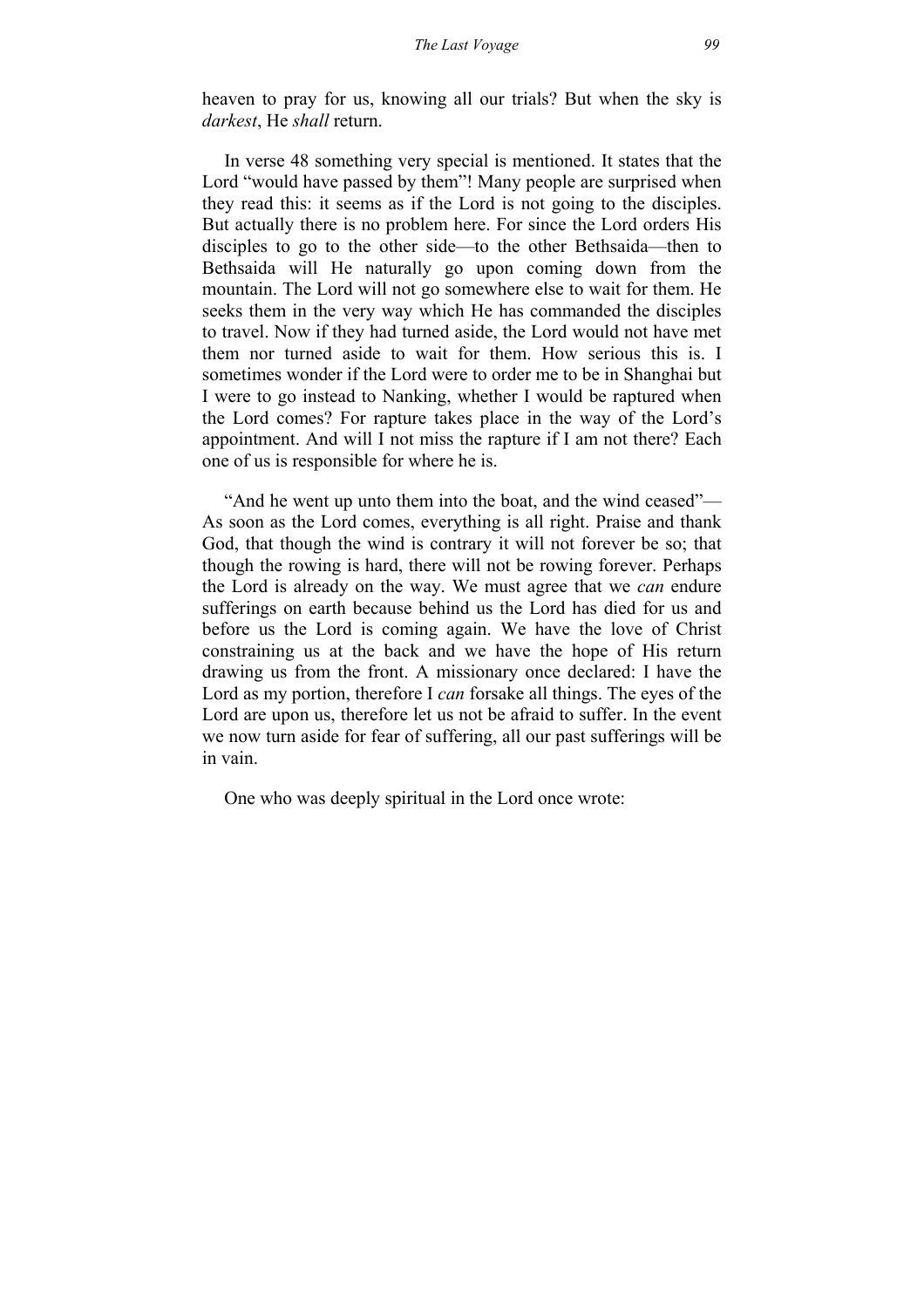*When we read 2 Thessalonians 2.3 and 2 Timothy 3.1-13, we know before the day of the coming of the Lord there will be apostasy and perilous days when the wicked and deceptive shall greatly increase. Such apostasy does not refer to education, mass meetings, capable pastors, gorgeous cathedrals, and mental and physical advances. It is related to faith and the recognition of the power of God. It points to well-known churches which incline to so-called Higher Criticism (actually it equals to unbelief), and deny the supernatural works of God such as regeneration, holiness, answers to prayers and the revelation of the Holy Spirit.* 

*Before the day of the coming of the Lord, there will arise great deception and error; and if it be possible, even the elect shall be deceived. The `form of godliness' shall be increased. Faith shall be decreased due to false beliefs engendered by Satan, and also the love of the world and the denial of God's word. One brother said it well: Such Satanic works shall produce an intangible effect which will surround us as the air. It will create a form of outward godliness, but its inside is filled with the wicked spirits and the melancholies of hades. These wicked spirits will do their best to hurt, to mislead and to oppress God's children. They will attack our body, suppress our will and deaden our thoughts. All sorts of strange sensations and trials will come upon us, causing us surprisingly to lose the desire for and the strength towards God, having found our spirit tired, thought dulled and will drowsy, and at the same time oddly to love the pleasures and customs of the world as well as covet the forbidden things of God. We lose the freedom and power of preaching; we cannot concentrate on listening to messages; and we are unable to kneel and pray earnestly for long. Such darkness and such atmosphere we must resolutely resist. No doubt Satan seeks to darken our mind and will with a kind of inconceivable power so as to make it extremely difficult for us to walk with God but to render it very easy to live according to the flesh. We find it hard to serve God faithfully and pray persistently, as if everything within us rises up to hinder us from following the Lord Jesus to the end and to entice us to agree with the world.* 

*The atmosphere around us presses us to defect from God and to desist from earnest prayers. It tends to dull our spiritual senses so that we may not see heavenly realities or the glorious presence*